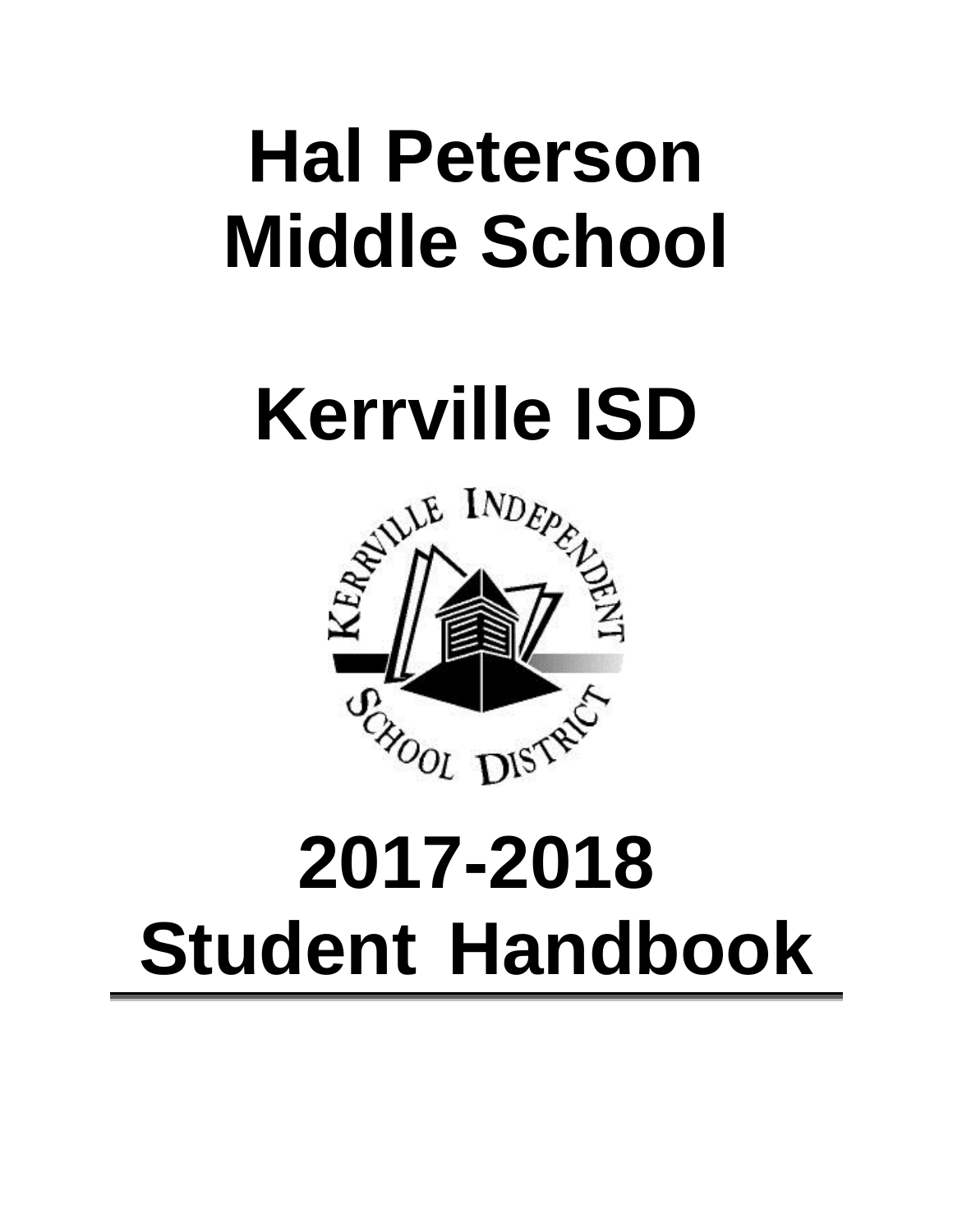# **Table of Contents**

| Consent to Display a Student's Original Works and Personal Information  3                  |  |
|--------------------------------------------------------------------------------------------|--|
| Consent to Receive Parenting and Paternity Awareness Instruction if Student is Under Age   |  |
| Consent to Video or Audio Record a Student When Not Otherwise Permitted by Law  3          |  |
|                                                                                            |  |
| Limiting Electronic Communications with Students by District Employees 4                   |  |
|                                                                                            |  |
| Objecting to the Release of Student Information to Military Recruiters and Institutions of |  |
|                                                                                            |  |
| Consent Required Before Student Participation in a Federally Funded Survey, Analysis,      |  |
| "Opting Out" of Participation in Other Types of Surveys or Screenings and the Disclosure   |  |
| Removing a Student from Instruction or Excusing a Student from a Required Component of     |  |
|                                                                                            |  |
| Reciting a Portion of the Declaration of Independence in Grades 3-12 8                     |  |
|                                                                                            |  |
|                                                                                            |  |
|                                                                                            |  |
| Right of Access to Student Records, Curriculum Materials, and District Records/Policies 9  |  |
|                                                                                            |  |
|                                                                                            |  |
| Participation in Federally Required, State-Mandated, and District Assessments 9            |  |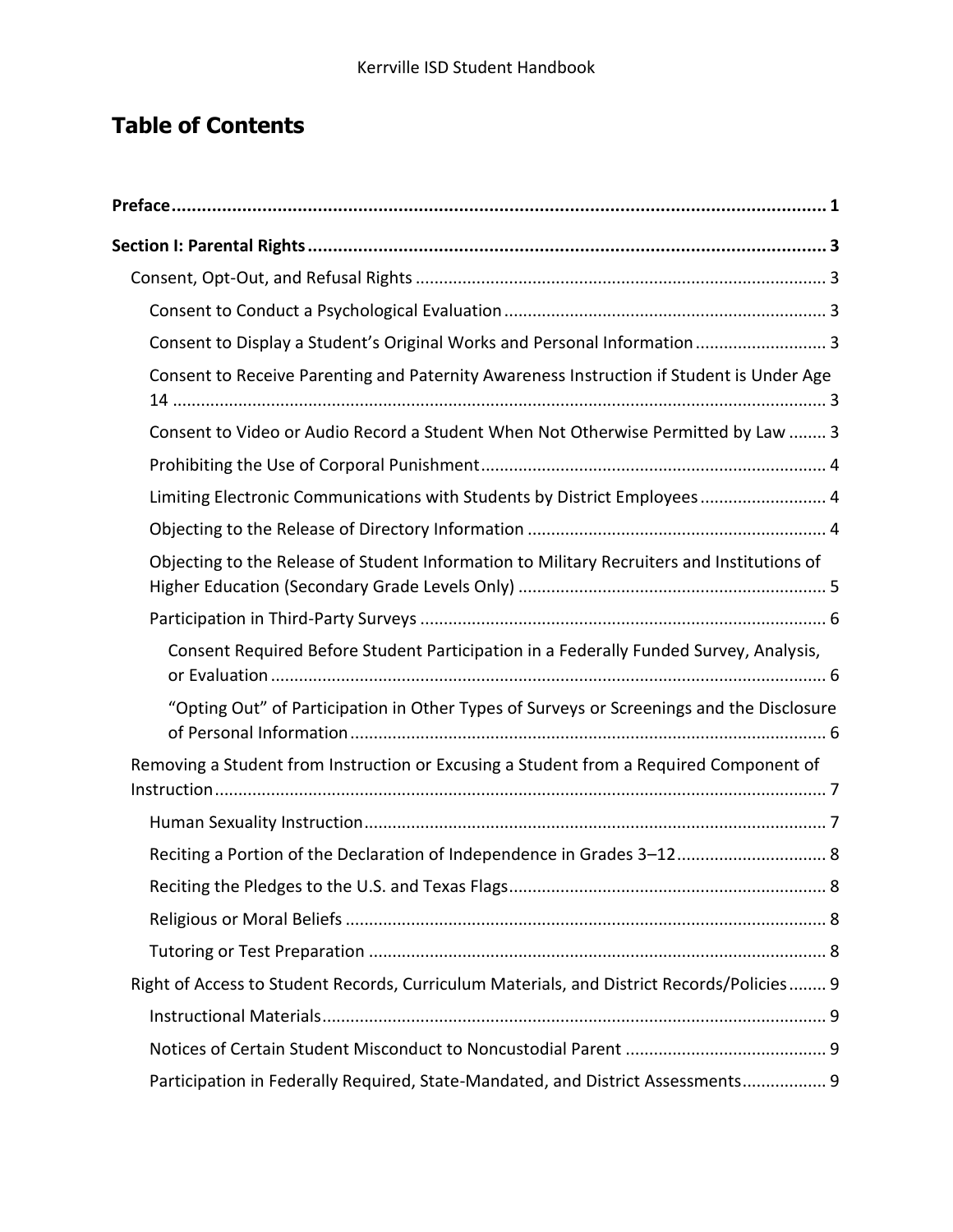| Students Who Have Learning Difficulties or Who Need Special Education Services  16     |
|----------------------------------------------------------------------------------------|
| Students Who Receive Special Education Services with Other School-Aged Children in the |
|                                                                                        |
| Students with Physical or Mental Impairments Protected Under Section 504 18            |
|                                                                                        |
|                                                                                        |
|                                                                                        |
|                                                                                        |
|                                                                                        |
| 19                                                                                     |
|                                                                                        |
|                                                                                        |
|                                                                                        |
|                                                                                        |
|                                                                                        |
|                                                                                        |
|                                                                                        |
|                                                                                        |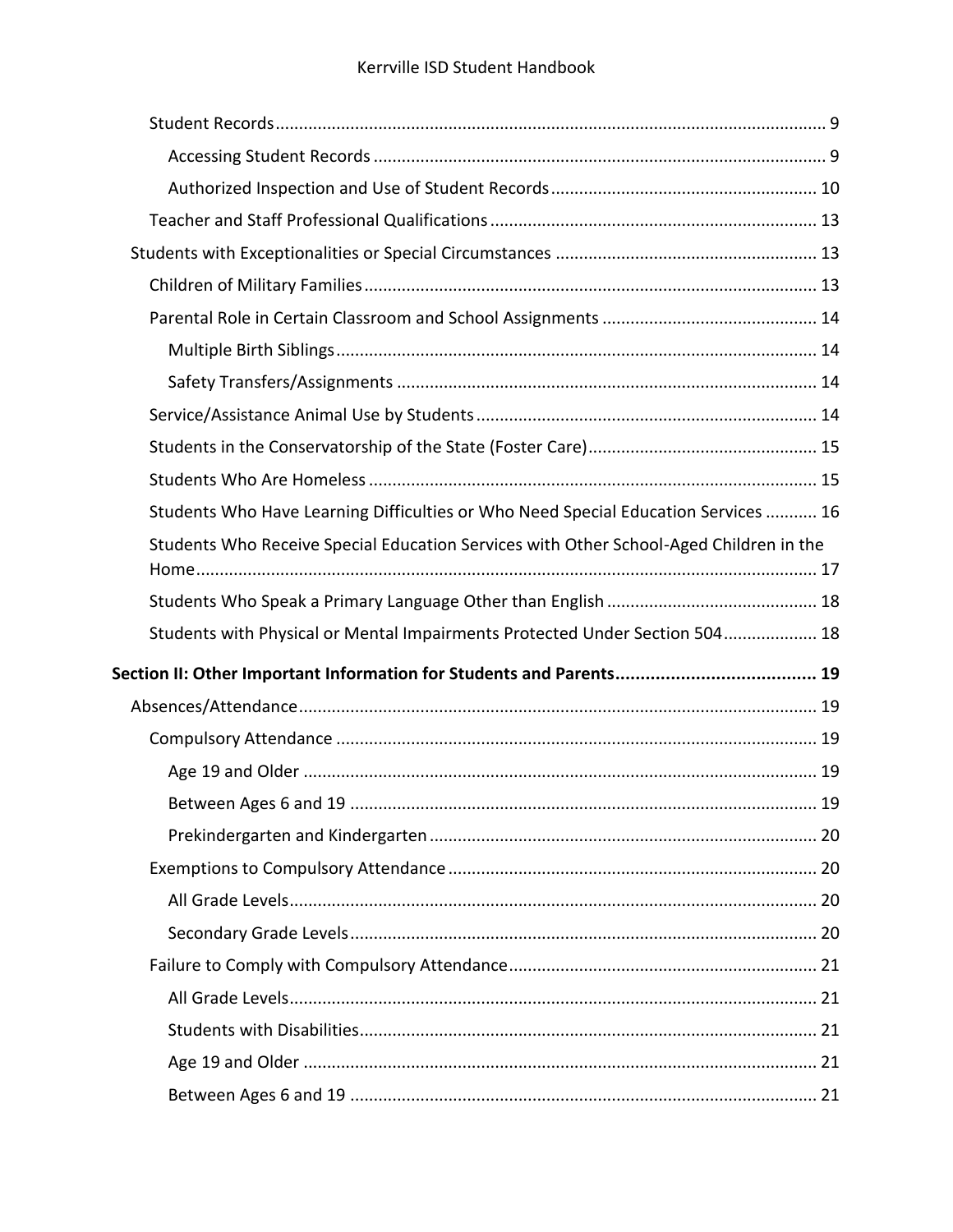#### Kerrville ISD Student Handbook

| Driver License Attendance Verification (Secondary Grade Levels Only)  24               |  |
|----------------------------------------------------------------------------------------|--|
|                                                                                        |  |
|                                                                                        |  |
|                                                                                        |  |
|                                                                                        |  |
|                                                                                        |  |
| Child Sexual Abuse and Other Maltreatment of Children (All Grade Levels) 27            |  |
|                                                                                        |  |
|                                                                                        |  |
|                                                                                        |  |
|                                                                                        |  |
|                                                                                        |  |
|                                                                                        |  |
|                                                                                        |  |
|                                                                                        |  |
|                                                                                        |  |
|                                                                                        |  |
|                                                                                        |  |
|                                                                                        |  |
|                                                                                        |  |
|                                                                                        |  |
|                                                                                        |  |
|                                                                                        |  |
| Credit by Examination-If a Student Has Taken the Course/Subject (All Grade Levels)  31 |  |
| Credit by Examination for Advancement/Acceleration-If a Student Has Not Taken the      |  |
|                                                                                        |  |
|                                                                                        |  |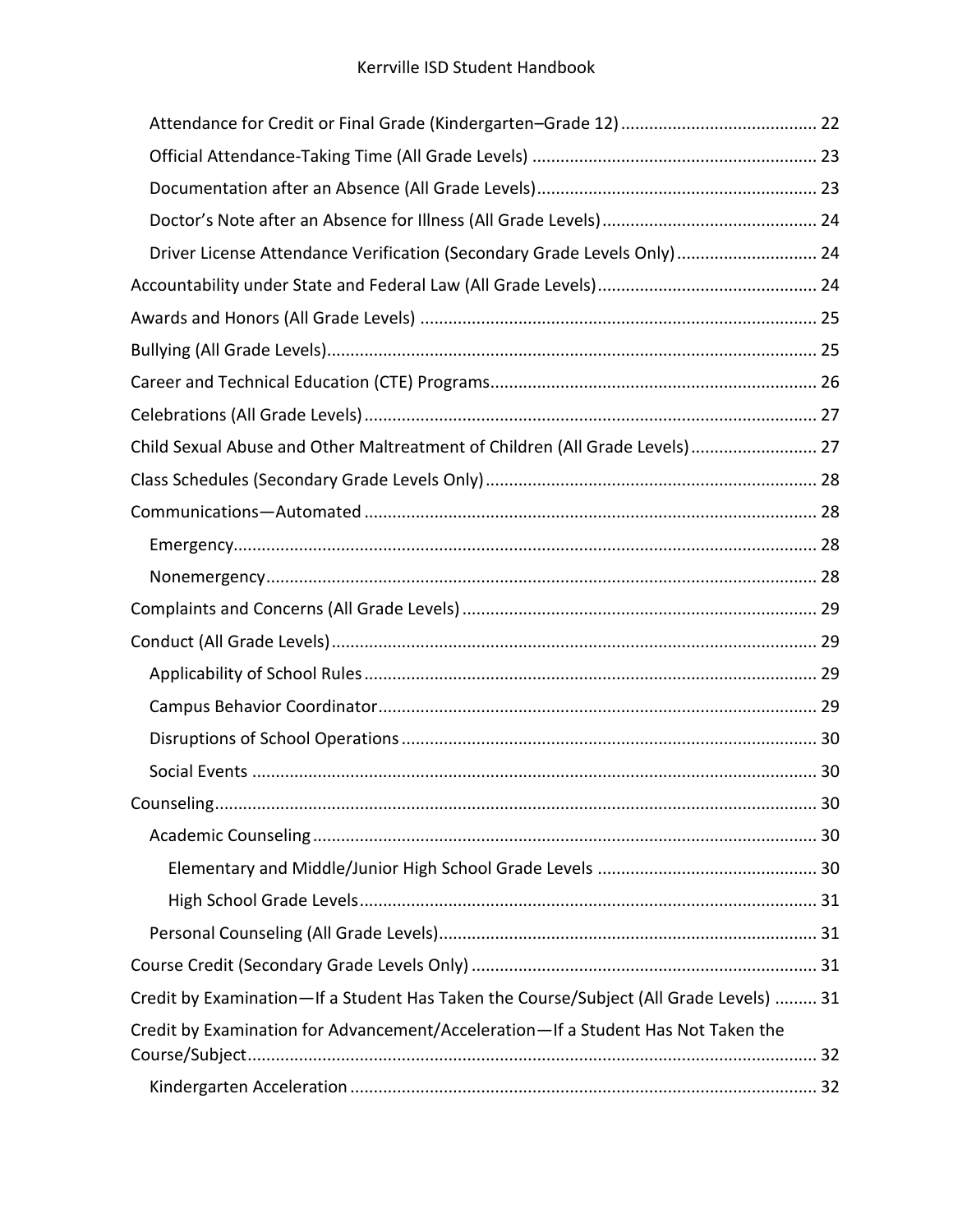| Dating Violence, Discrimination, Harassment, and Retaliation (All Grade Levels)  33       |  |
|-------------------------------------------------------------------------------------------|--|
|                                                                                           |  |
|                                                                                           |  |
|                                                                                           |  |
|                                                                                           |  |
|                                                                                           |  |
|                                                                                           |  |
|                                                                                           |  |
|                                                                                           |  |
|                                                                                           |  |
|                                                                                           |  |
|                                                                                           |  |
| Distribution of Literature, Published Materials, or Other Documents (All Grade Levels) 37 |  |
|                                                                                           |  |
|                                                                                           |  |
|                                                                                           |  |
|                                                                                           |  |
|                                                                                           |  |
|                                                                                           |  |
| Possession and Use of Personal Telecommunications Devices, Including Mobile Telephones    |  |
|                                                                                           |  |
| Instructional Use of Personal Telecommunications and Other Electronic Devices  41         |  |
|                                                                                           |  |
|                                                                                           |  |
|                                                                                           |  |
|                                                                                           |  |
| Extracurricular Activities, Clubs, and Organizations (All Grade Levels)  43               |  |
|                                                                                           |  |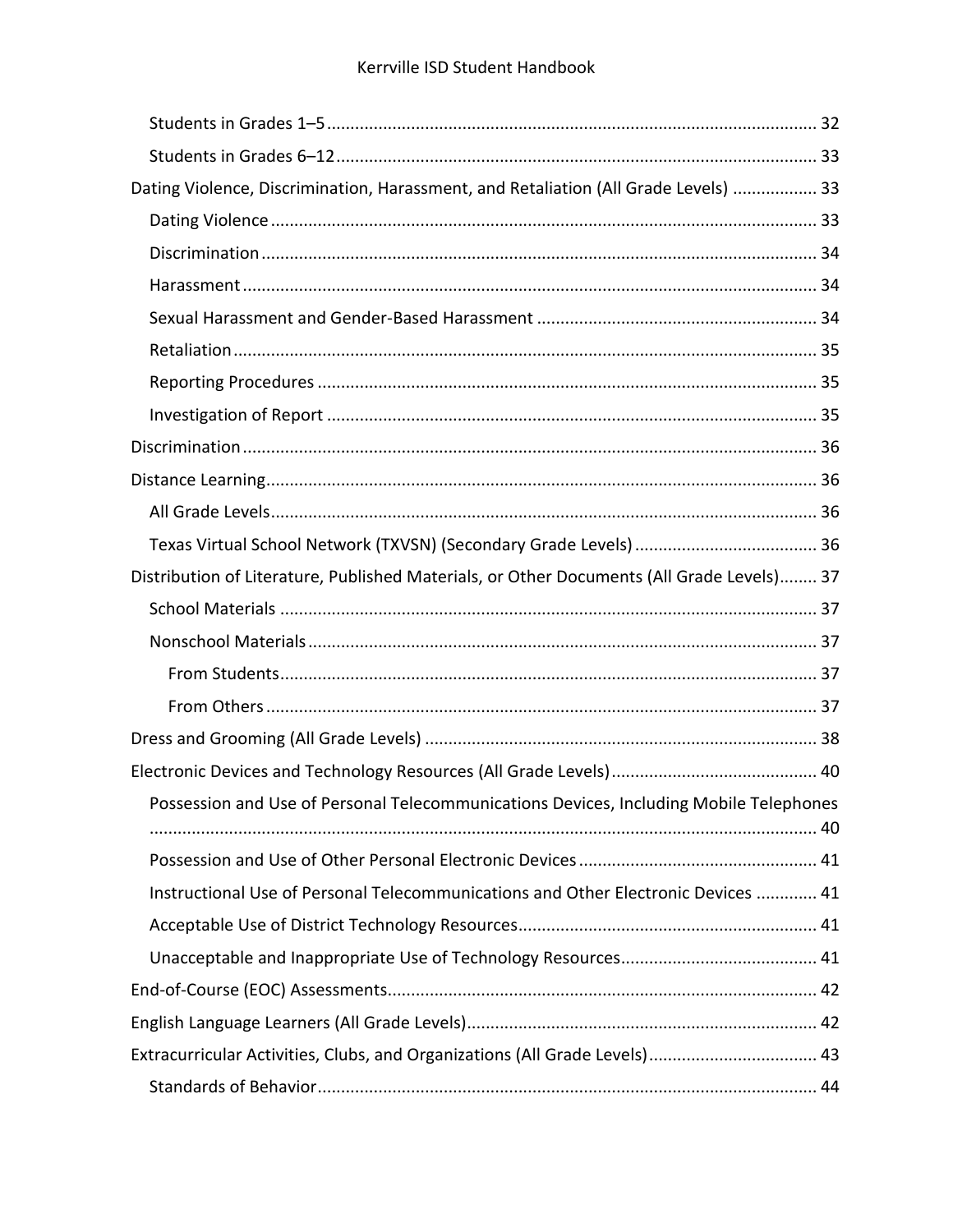| What should you do if you think you or a friend might have bacterial meningitis? 48 |    |
|-------------------------------------------------------------------------------------|----|
|                                                                                     |    |
|                                                                                     |    |
|                                                                                     |    |
|                                                                                     | 50 |
|                                                                                     |    |
|                                                                                     |    |
|                                                                                     |    |
|                                                                                     |    |
|                                                                                     |    |
|                                                                                     |    |
|                                                                                     |    |
| Tobacco and E-Cigarettes Prohibited (All Grade Levels and All Others on School      |    |
|                                                                                     |    |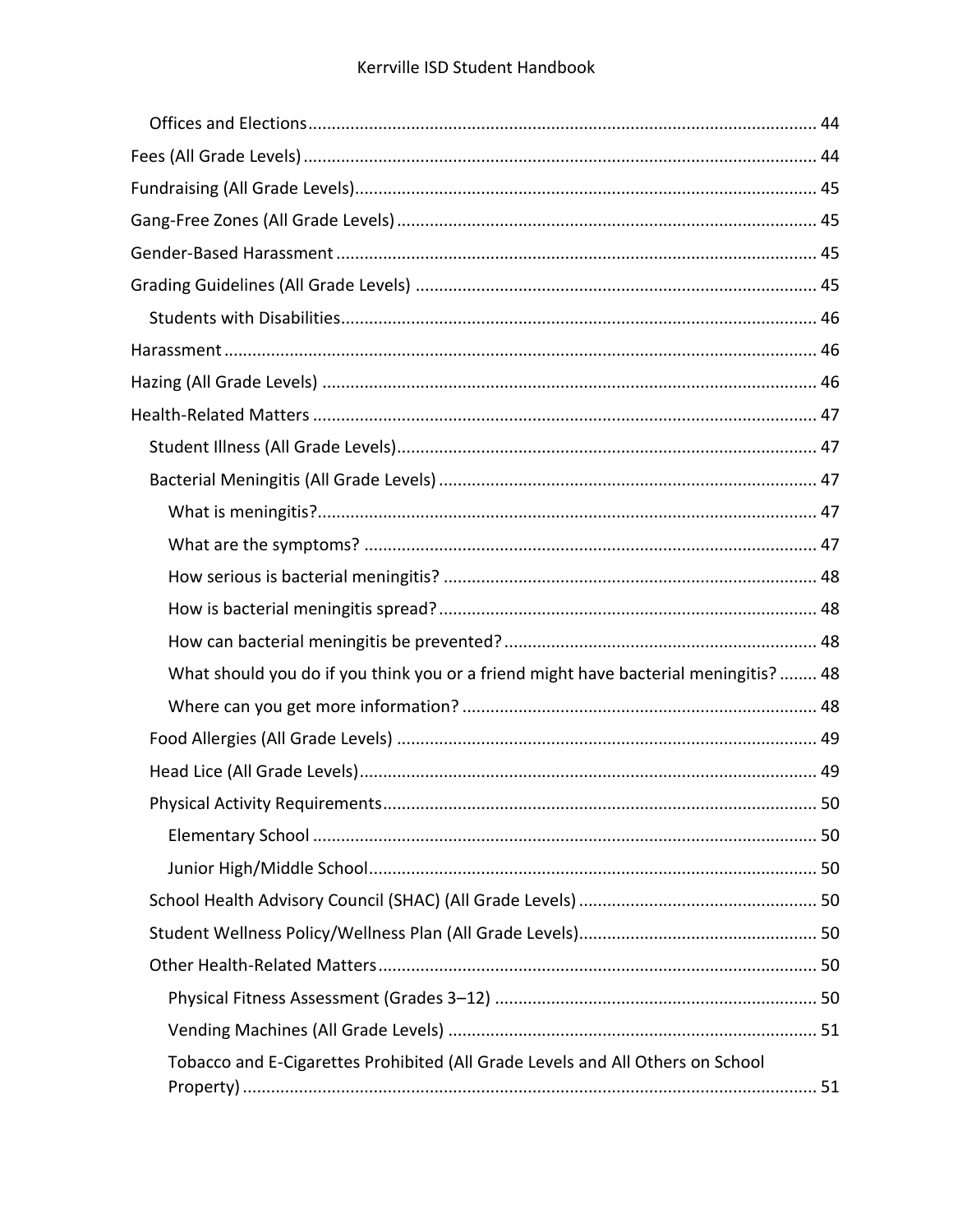#### Kerrville ISD Student Handbook

| The purpose of homework will be clear to students, and the assignments should be<br>motivating to them. Homework should have a definite positive influence on a student's<br>achievement. It should be supportive of classroom activities in that it:  52 |  |
|-----------------------------------------------------------------------------------------------------------------------------------------------------------------------------------------------------------------------------------------------------------|--|
|                                                                                                                                                                                                                                                           |  |
|                                                                                                                                                                                                                                                           |  |
| 3. Develops student responsibility and learning independence, and/or  52                                                                                                                                                                                  |  |
| 4. Develops research skills. Lastly, it should indirectly be supportive in teaching responsibility                                                                                                                                                        |  |
| Parents are encouraged to become involved in helping their students develop these good                                                                                                                                                                    |  |
|                                                                                                                                                                                                                                                           |  |
|                                                                                                                                                                                                                                                           |  |
|                                                                                                                                                                                                                                                           |  |
|                                                                                                                                                                                                                                                           |  |
|                                                                                                                                                                                                                                                           |  |
|                                                                                                                                                                                                                                                           |  |
|                                                                                                                                                                                                                                                           |  |
|                                                                                                                                                                                                                                                           |  |
| 56                                                                                                                                                                                                                                                        |  |
|                                                                                                                                                                                                                                                           |  |
|                                                                                                                                                                                                                                                           |  |
|                                                                                                                                                                                                                                                           |  |
|                                                                                                                                                                                                                                                           |  |
|                                                                                                                                                                                                                                                           |  |
|                                                                                                                                                                                                                                                           |  |
|                                                                                                                                                                                                                                                           |  |
|                                                                                                                                                                                                                                                           |  |
|                                                                                                                                                                                                                                                           |  |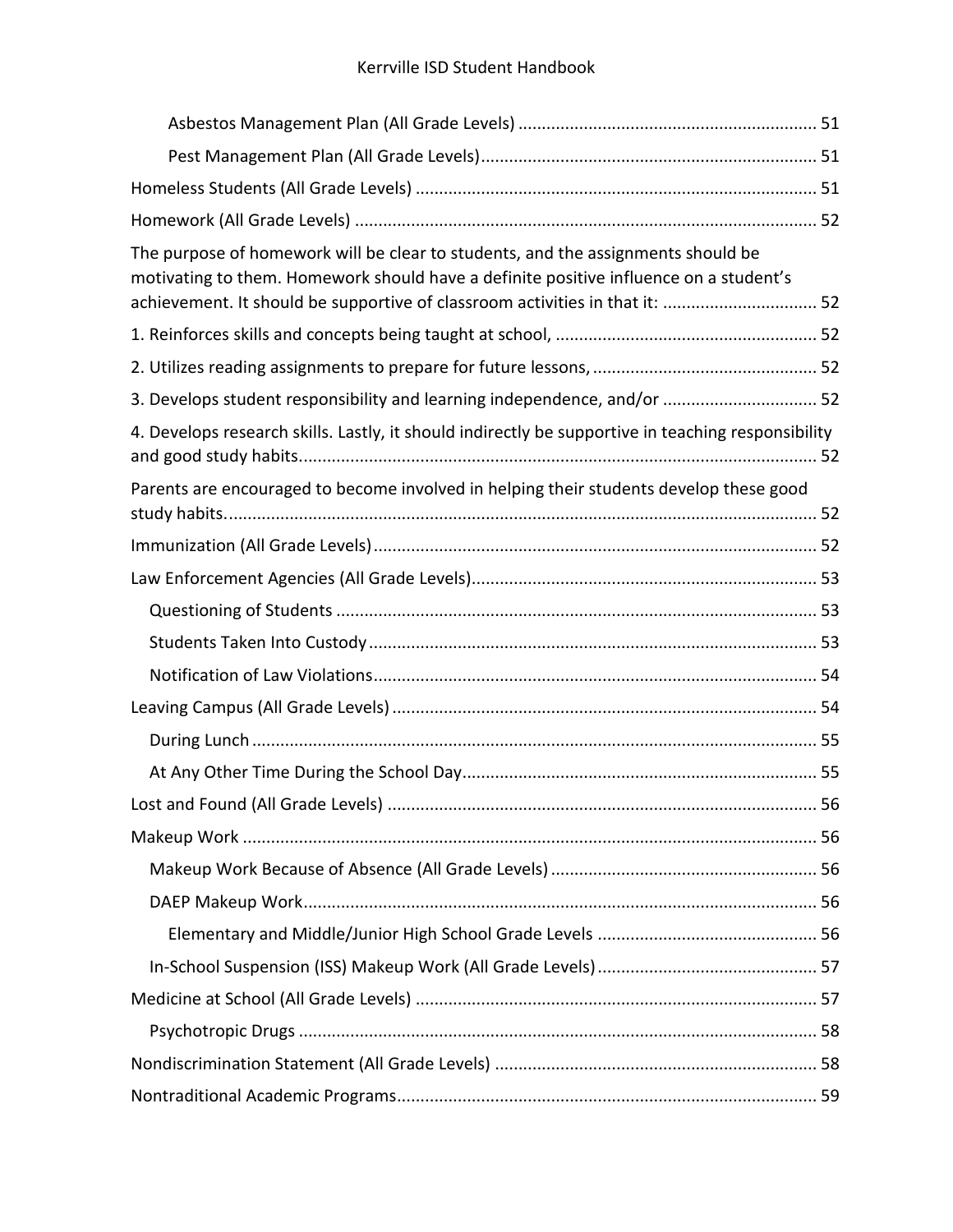| Preparedness Drills: Evacuation, Severe Weather, and Other Emergencies  64 |  |
|----------------------------------------------------------------------------|--|
|                                                                            |  |
|                                                                            |  |
|                                                                            |  |
| Schedule Changes (Middle/Junior High and High School Grade Levels)  65     |  |
|                                                                            |  |
|                                                                            |  |
|                                                                            |  |
|                                                                            |  |
|                                                                            |  |
|                                                                            |  |
| Meetings of Noncurriculum-Related Groups (Secondary Grade Levels Only)  67 |  |
|                                                                            |  |
|                                                                            |  |
| Telecommunications and Other Electronic Devices (All Grade Levels) 67      |  |
|                                                                            |  |
|                                                                            |  |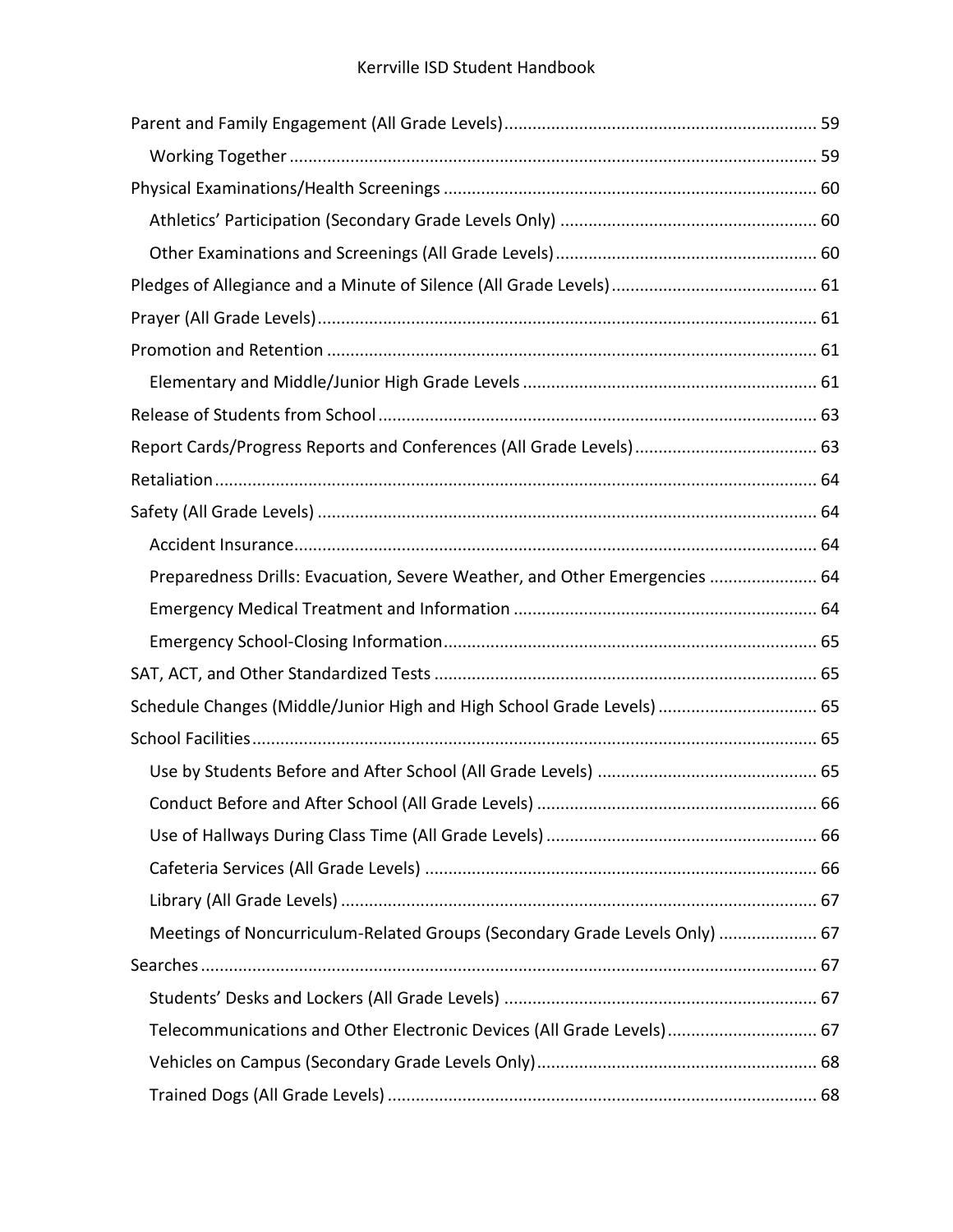| Summer School opportunities for various grade levels are dependent on funding and staffing.<br>Student academic needs are considered in determining summer school plans 71 |  |
|----------------------------------------------------------------------------------------------------------------------------------------------------------------------------|--|
|                                                                                                                                                                            |  |
| Textbooks, Electronic Textbooks, Technological Equipment, and Other Instructional Materials                                                                                |  |
|                                                                                                                                                                            |  |
|                                                                                                                                                                            |  |
|                                                                                                                                                                            |  |
|                                                                                                                                                                            |  |
|                                                                                                                                                                            |  |
|                                                                                                                                                                            |  |
|                                                                                                                                                                            |  |
|                                                                                                                                                                            |  |
|                                                                                                                                                                            |  |
|                                                                                                                                                                            |  |
|                                                                                                                                                                            |  |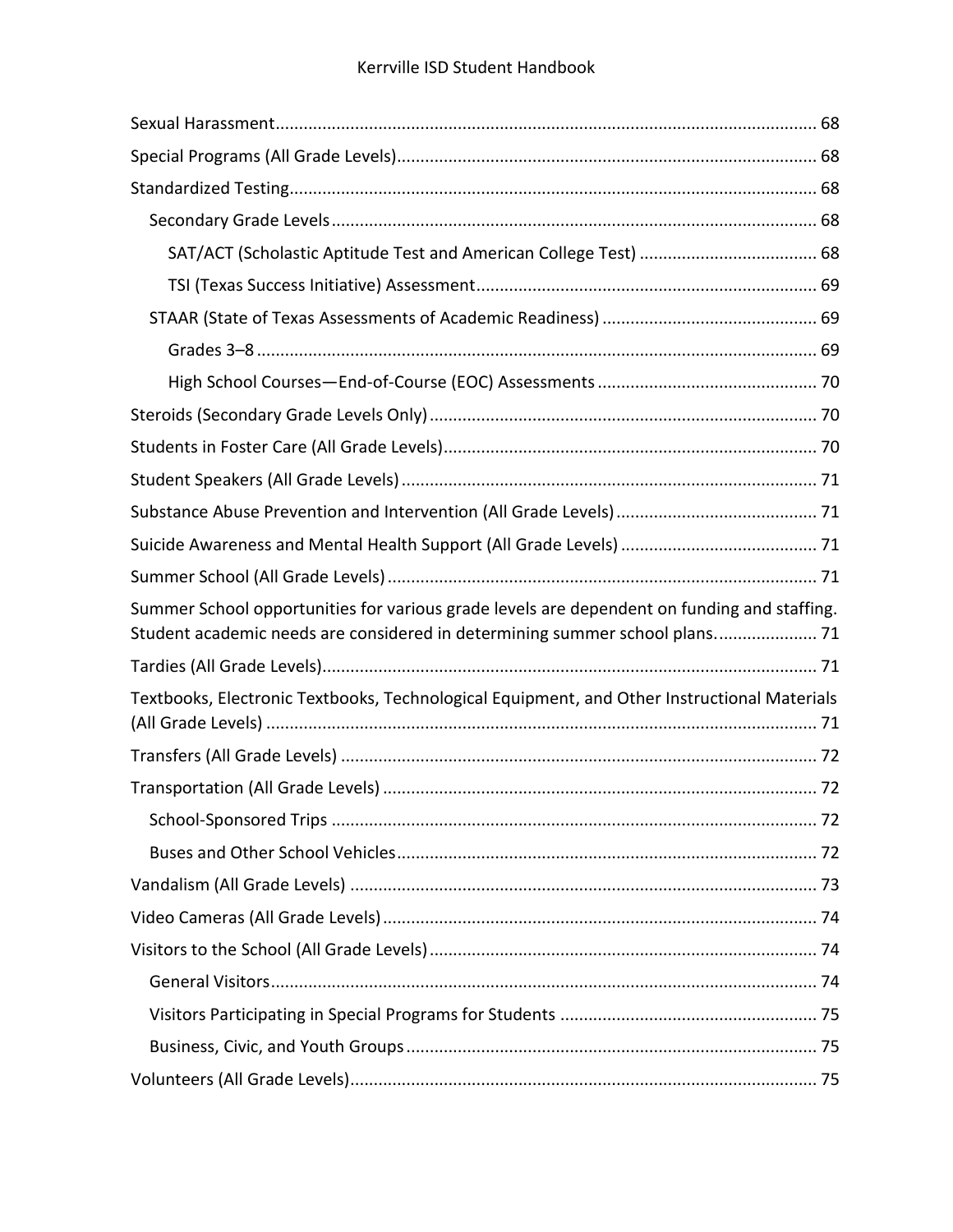#### Kerrville ISD Student Handbook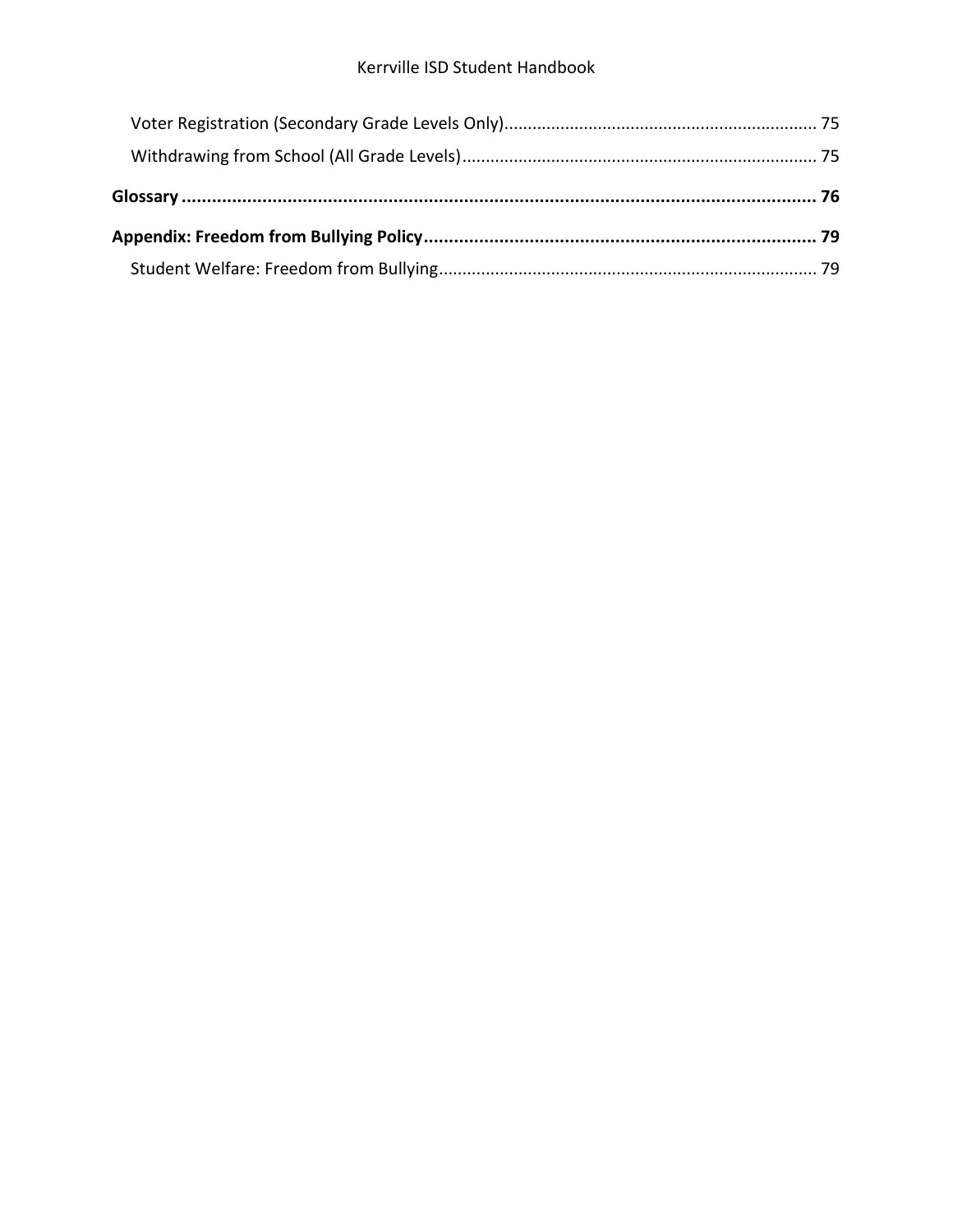#### <span id="page-10-0"></span>**Preface**

To Students and Parents:

Welcome to the 2017–18 school year! Education is a team effort, and we know that students, parents, teachers, and other staff members all working together can make this a wonderfully successful year for our students.

The Kerrville Independent School District Student Handbook is designed to provide basic information that you and your child will need during the school year. The handbook is divided into two sections:

**Section I**—Parental Rights—with information to assist you in responding to school-related issues. We encourage you to take some time to closely review this section of the handbook.

**Section II**—Other Important Information for Students and Parents—organized alphabetically by topic, and, where possible, further divided by applicability to ages and/or grade levels, for quick access when searching for information on a specific issue.

Please be aware that the term "parent," unless otherwise noted, is used to refer to the parent, legal guardian, any person granted some other type of lawful control of the student, or any other person who has agreed to assume school-related responsibility for a student.

Both students and parents should become familiar with the Kerrville ISD Student Code of Conduct, which is a document adopted by the board and intended to promote school safety and an atmosphere for learning. That document may be found on the district's website at [www.kerrvilleisd.net](http://www.kerrvilleisd.net/) and is available in hard copy upon request.

The Student Handbook is a general reference guide only and is designed to be in harmony with board policy and the Student Code of Conduct. Please be aware that it is not a complete statement of all policies, procedures, or rules that may be applicable in a given circumstance.

In case of conflict between board policy (including the Student Code of Conduct) and any provisions of the Student Handbook, the provisions of board policy and the Student Code of Conduct are to be followed.

Please be aware that the Student Handbook is updated yearly, while policy adoption and revision may occur throughout the year. The district encourages parents to stay informed of proposed board policy changes by attending board meetings. Changes in policy or other rules that affect Student Handbook provisions will be made available to students and parents through newsletters or other communications. The district reserves the right to modify provisions of the Student Handbook at any time, whenever it is deemed necessary. Notice of any revision or modification will be given as is reasonably practical under the circumstances.

Although the Student Handbook may refer to rights established through law or district policy, the Student Handbook does not create any additional rights for students and parents. It does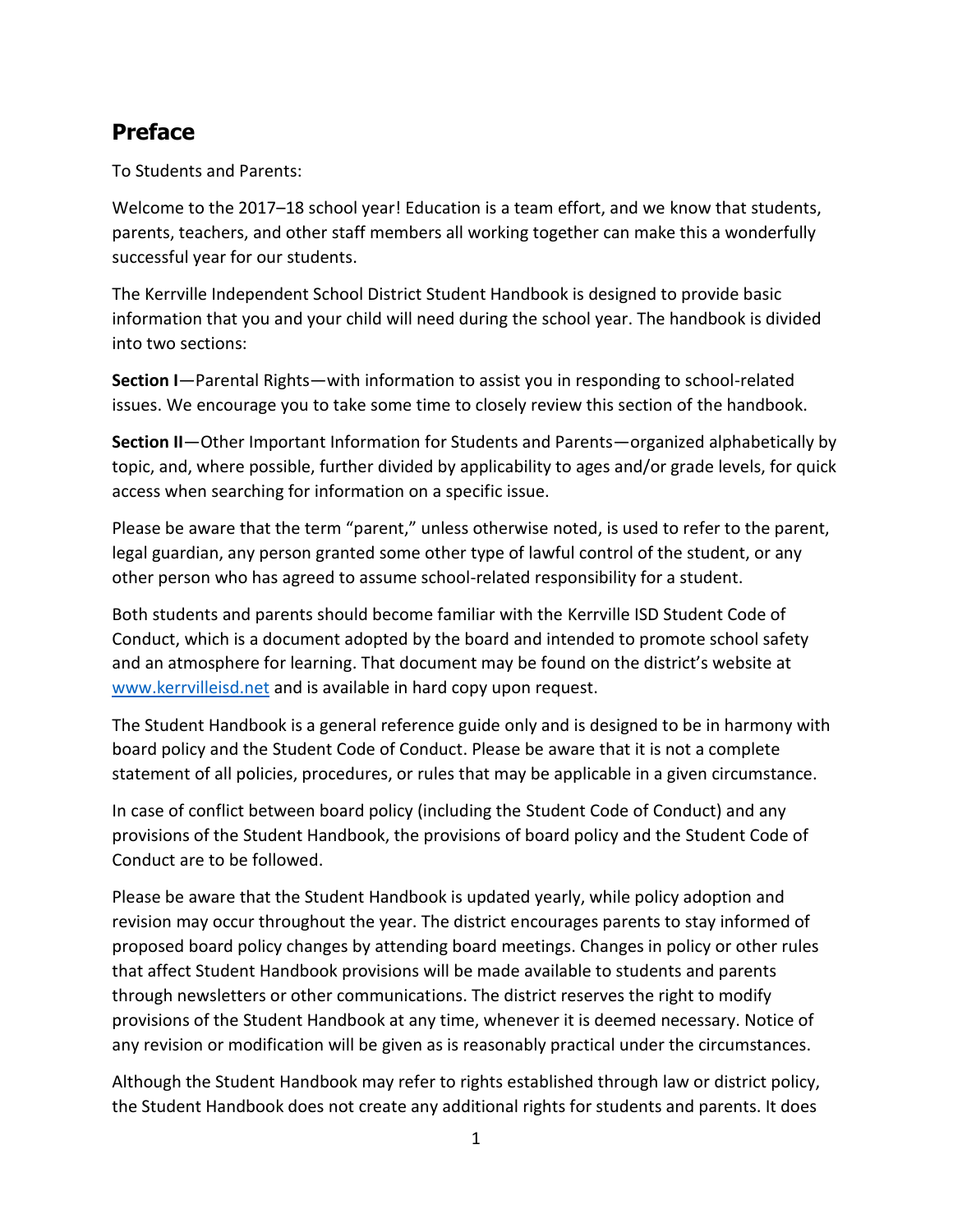not, nor is it intended to, create contractual or legal rights between any student or parent and the district.

If you or your child has questions about any of the material in this handbook, please contact a teacher, the school counselor, or the principal.

Also, please complete and return to your child's campus the following forms provided in the forms packet distributed at the beginning of the year or upon the student's enrollment:

- 1. Acknowledgment of Electronic Distribution of Student Handbook;
- 2. Notice Regarding Directory Information and Parent's Response Regarding Release of Student Information;
- 3. Parent's Objection to the Release of Student Information to Military Recruiters and Institutions of Higher Education, if you choose to restrict the release of information to these entities; and
- 4. Consent/Opt-Out Form.

[See **Objecting to the Release of Directory Information** [on page 4](#page-13-2) and **Consent Required Before Student Participation in a Federally Funded Survey, Analysis, or Evaluation** for more information.]

**Note:** References to policy codes are included so that parents can refer to board policy. The district's official policy manual is available for review at [http://pol.tasb.org/Home/Index/768.](http://pol.tasb.org/Home/Index/768)

#### **Accessibility**

If you have difficulty accessing the information in this document because of a disability, please contact the Special Education Central Office at (830) 257-2203.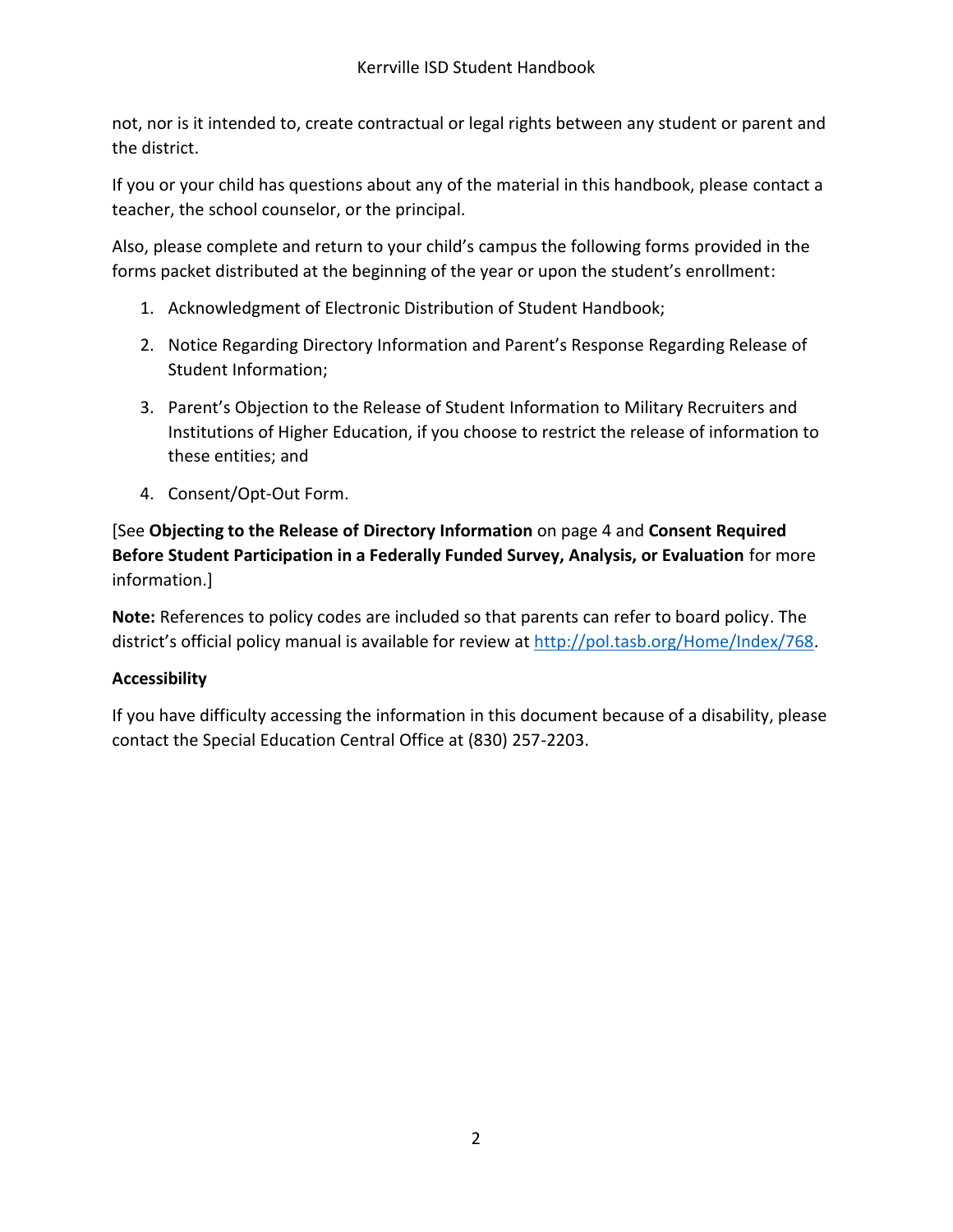# <span id="page-12-0"></span>**Section I: Parental Rights**

This section of the Hal Peterson Middle School Student Handbook includes information related to certain rights of parents as specified in state or federal law.

# <span id="page-12-1"></span>**Consent, Opt-Out, and Refusal Rights**

# <span id="page-12-2"></span>**Consent to Conduct a Psychological Evaluation**

A district employee will not conduct a psychological examination, test, or treatment without obtaining prior written parental consent unless the examination, test, or treatment is required under state or federal law regarding requirements for special education or by the Texas Education Agency (TEA) for child abuse investigations and reports.

#### <span id="page-12-3"></span>**Consent to Display a Student's Original Works and Personal Information**

Teachers may display students' work, which may include personally identifiable student information, in classrooms or elsewhere on campus as recognition of student achievement.

However, the district will seek parental consent before displaying students' artwork, special projects, photographs taken by students, original videos or voice recordings, and other original works on the district's website, a website affiliated or sponsored by the district, such as a campus or classroom website, and in district publications, which may include printed materials, videos, or other methods of mass communication.

# <span id="page-12-4"></span>**Consent to Receive Parenting and Paternity Awareness Instruction if Student is Under Age 14**

A child under the age of 14 must have parental permission to receive instruction in the district's parenting and paternity awareness program; otherwise, the child will not be allowed to participate in the instruction. This program, developed by the Office of the Texas Attorney General and the State Board of Education (SBOE), is incorporated into the district's health education classes.

## <span id="page-12-5"></span>**Consent to Video or Audio Record a Student When Not Otherwise Permitted by Law**

State law permits the school to make a video or voice recording without parental permission for the following circumstances:

- When it is to be used for school safety;
- When it relates to classroom instruction or a co-curricular or extracurricular activity;
- When it relates to media coverage of the school; or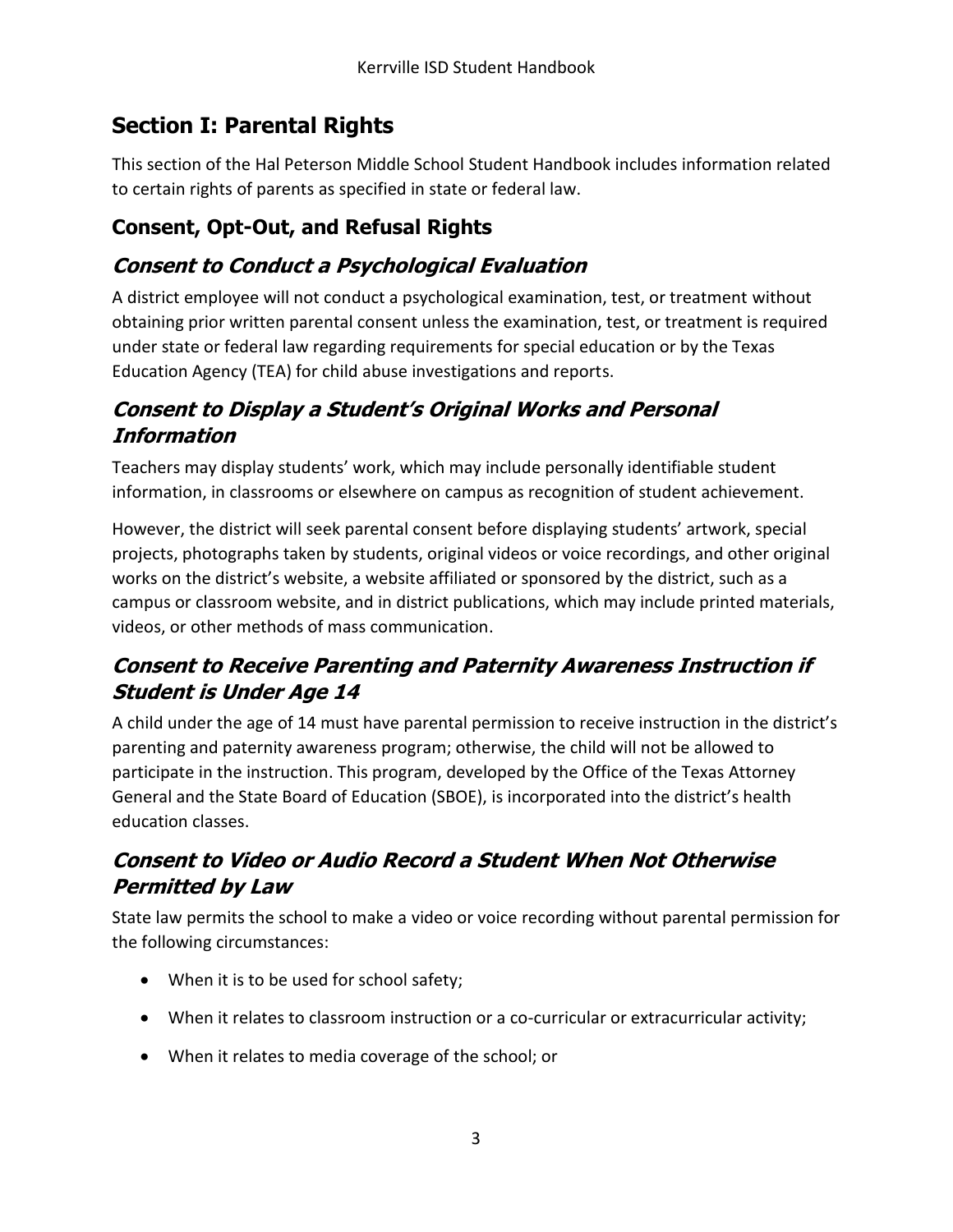When it relates to the promotion of student safety as provided by law for a student receiving special education services in certain settings.

The district will seek parental consent through a written request before making any other video or voice recording of your child not otherwise allowed by law.

[See **Video Cameras** [on page 74](#page-83-0) for more information, including a parent's right to request video and audio equipment be placed in certain special education settings.]

#### <span id="page-13-0"></span>**Prohibiting the Use of Corporal Punishment**

Kerrville ISD does not implement the use of paddling or spanking students.

#### <span id="page-13-1"></span>**Limiting Electronic Communications with Students by District Employees**

Teachers and other approved employees are permitted by the district to use electronic communication with students within the scope of the individual's professional responsibilities, as described by district guidelines. For example, a teacher may set up a social networking page for his or her class that has information related to class work, homework, and tests. As a parent, you are welcome to join or become a member of such a page.

However, text messages sent to an individual student are only allowed if a district employee with responsibility for an extracurricular activity needs to communicate with a student participating in the extracurricular activity. The employee is required to include his or her immediate supervisor on all text messages.

If you prefer that your child not receive any one-to-one electronic communications from a district employee or if you have questions related to the use of electronic media by district employees, please contact the campus principal.

#### <span id="page-13-2"></span>**Objecting to the Release of Directory Information**

The Family Educational Rights and Privacy Act, or FERPA, permits the district to disclose appropriately designated "directory information" from a child's education records without written consent. "Directory information" is information that is generally not considered harmful or an invasion of privacy if released. Examples include a student's photograph for publication in the school yearbook; a student's name and grade level for purposes of communicating class and teacher assignment; the name, weight, and height of an athlete for publication in a school athletic program; a list of student birthdays for generating school-wide or classroom recognition; a student's name and photograph posted on a district-approved and -managed social media platform; and the names and grade levels of students submitted by the district to a local newspaper or other community publication to recognize the A/B honor roll for a specific grading period. Directory information will be released to anyone who follows procedures for requesting it.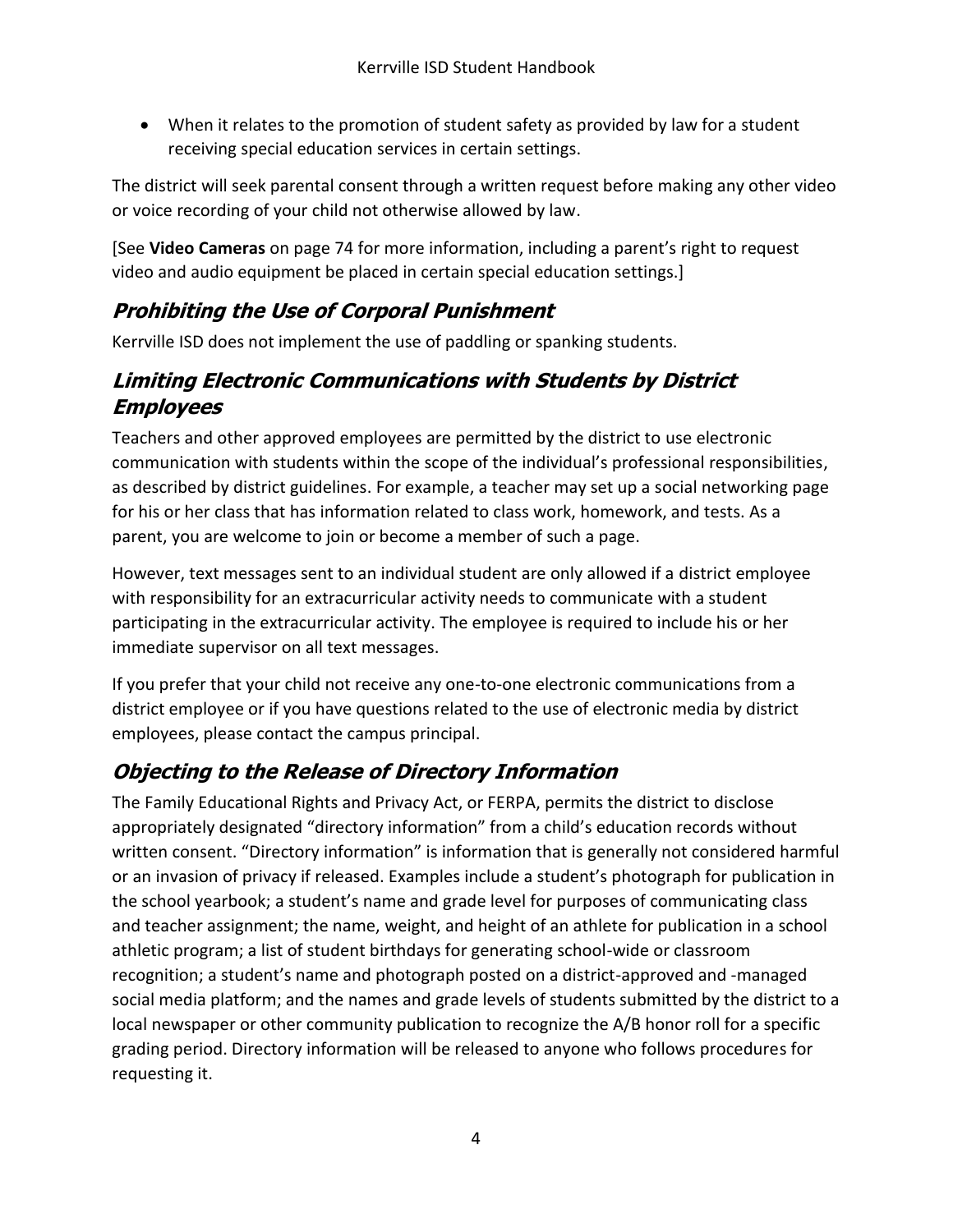However, a parent or eligible student may object to the release of a student's directory information. This objection must be made in writing to the principal [within ten school days of your child's first day of instruction for this school year. [See the "Notice Regarding Directory Information and Parent's Response Regarding Release of Student Information" included in the forms packet.]

As allowed by state law, the district has identified two directory information lists—one for school-sponsored purposes and the second for all other requests. For all district publications and announcements, the district has designated the following as directory information:

- Extracurricular programs or events (e.g., school plays, concerts, athletic events, and graduation ceremonies),
- Publications (e.g., newsletters, yearbook, and the like),
- Honor roll and other student recognition lists, and
- District marketing materials (e.g., print media, website, videos, newspaper, and the like).

If you do not object to the use of your child's information for these limited school-sponsored purposes, the school will not need to ask your permission each time the district wishes to use the information for the school-sponsored purposes listed above.

For all other purposes, the district has identified the following as directory information:

- Student name,
- Address, and
- Telephone Number.

If you do not object to the use of your child's information for these purposes, the school must release this information when the school receives a request from an outside entity or individual.

Also review the information at **Authorized Inspection and Use of Student Records** [on page 10.](#page-19-0)

## <span id="page-14-0"></span>**Objecting to the Release of Student Information to Military Recruiters and Institutions of Higher Education (Secondary Grade Levels Only)**

The district is required by federal law to comply with a request by a military recruiter or an institution of higher education for students' names, addresses, and telephone listings, unless parents have advised the district not to release their child's information without prior written consent. A form included in the forms packet is available if you do not want the district to provide this information to military recruiters or institutions of higher education.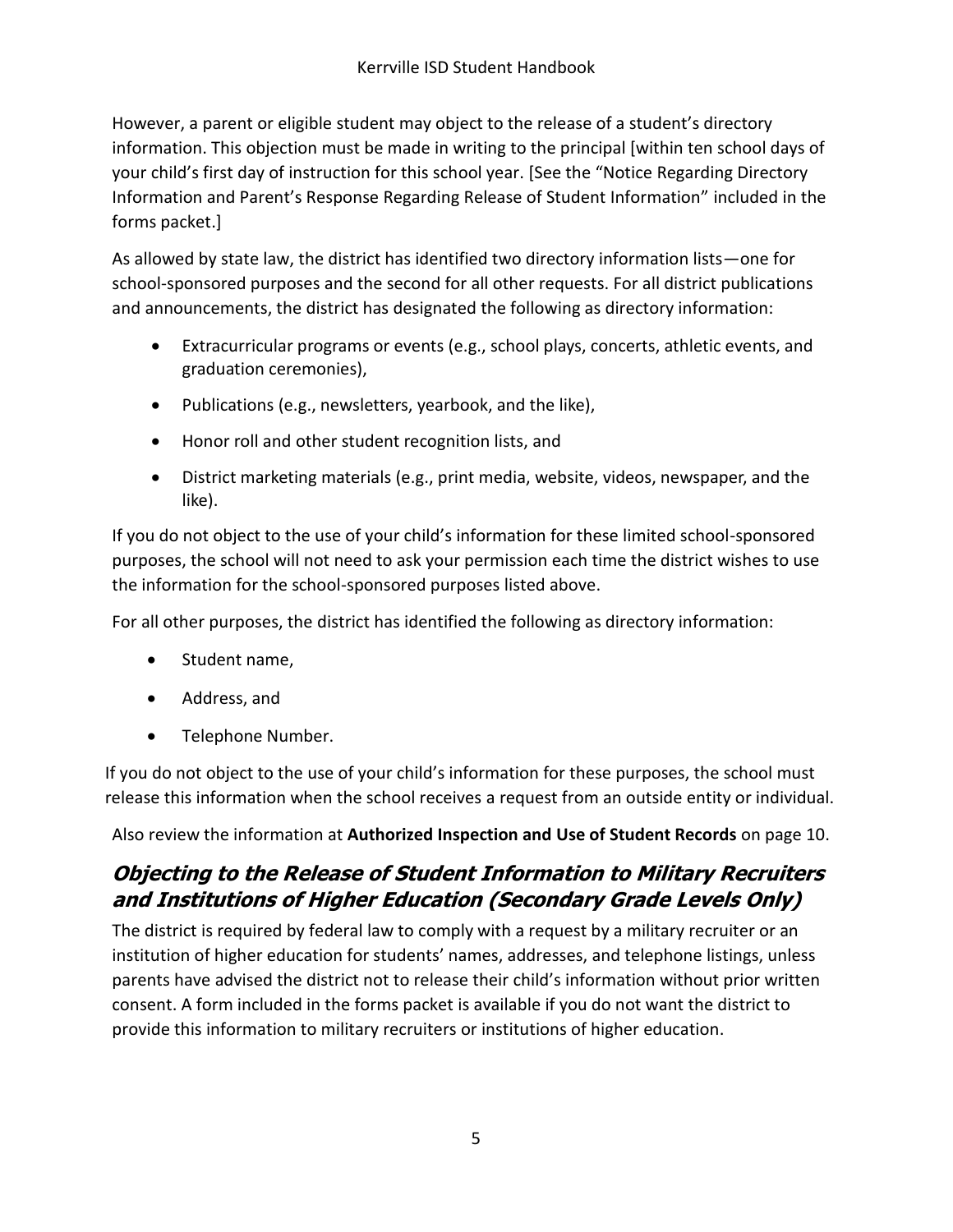#### <span id="page-15-0"></span>**Participation in Third-Party Surveys**

#### <span id="page-15-1"></span>**Consent Required Before Student Participation in a Federally Funded Survey, Analysis, or Evaluation**

Your child will not be required to participate without parental consent in any survey, analysis, or evaluation—funded in whole or in part by the U.S. Department of Education—that concerns:

- Political affiliations or beliefs of the student or the student's parent.
- Mental or psychological problems of the student or the student's family.
- Sexual behavior or attitudes.
- Illegal, antisocial, self-incriminating, or demeaning behavior.
- Critical appraisals of individuals with whom the student has a close family relationship.
- Relationships privileged under law, such as relationships with lawyers, physicians, and ministers.
- Religious practices, affiliations, or beliefs of the student or parents.
- Income, except when the information is required by law and will be used to determine the student's eligibility to participate in a special program or to receive financial assistance under such a program.

You will be able to inspect the survey or other instrument and any instructional materials used in connection with such a survey, analysis, or evaluation. [For further information, see policy EF(LEGAL).]

#### <span id="page-15-2"></span>**"Opting Out" of Participation in Other Types of Surveys or Screenings and the Disclosure of Personal Information**

As a parent, you have a right to receive notice of and deny permission for your child's participation in:

- Any survey concerning the private information listed above, regardless of funding.
- School activities involving the collection, disclosure, or use of personal information gathered from your child for the purpose of marketing, selling, or otherwise disclosing that information. **Note:** This does not apply to the collection, disclosure, or use of personal information collected from students for the exclusive purpose of developing, evaluating, or providing educational products or services for, or to, students or educational institutions.
- Any nonemergency, invasive physical examination or screening required as a condition of attendance, administered and scheduled by the school in advance and not necessary to protect the immediate health and safety of the student. Exceptions are hearing,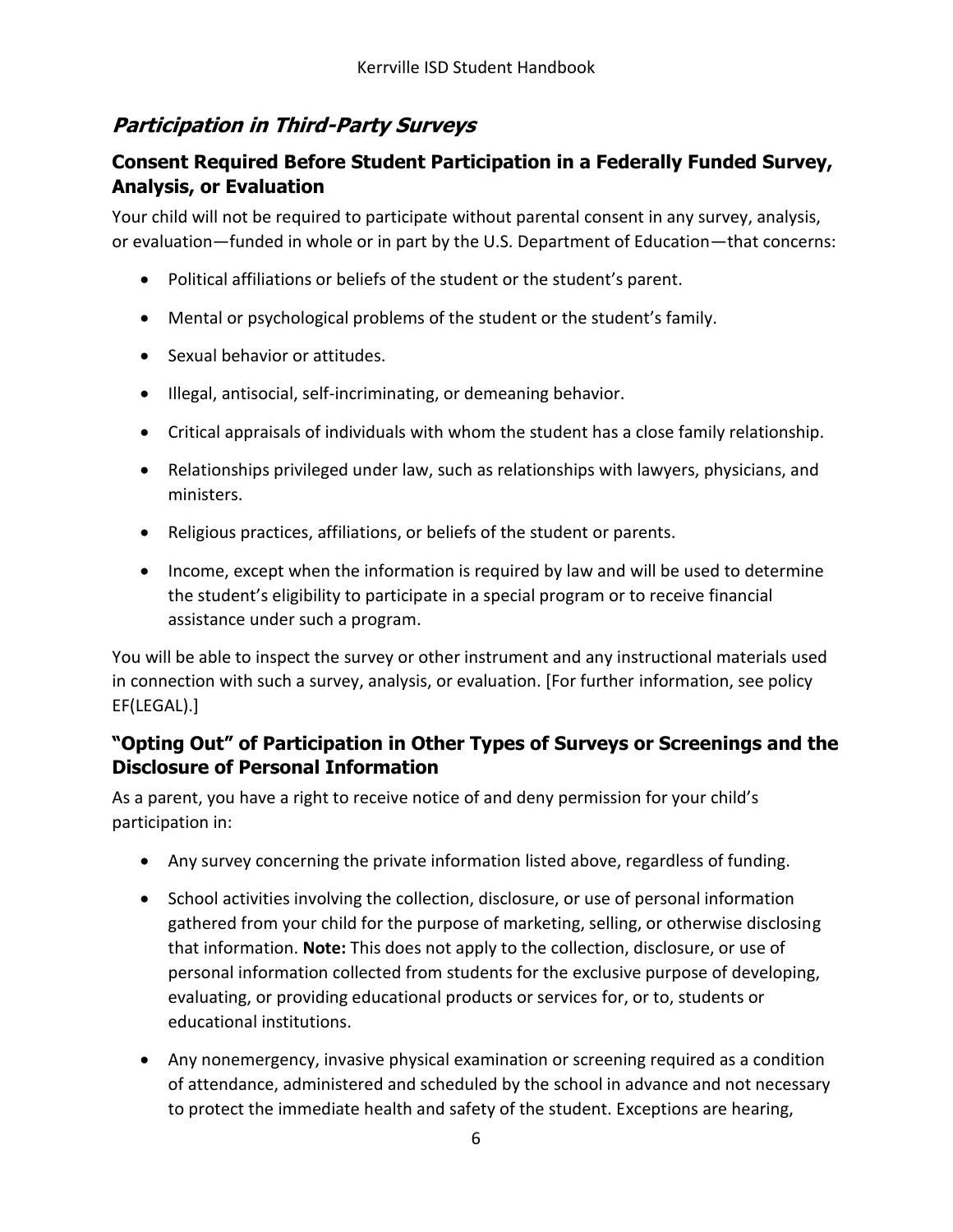vision, or scoliosis screenings, or any physical exam or screening permitted or required under state law. [See policies EF and FFAA.]

As a parent, you may inspect a survey created by a third party before the survey is administered or distributed to your child.

#### <span id="page-16-0"></span>**Removing a Student from Instruction or Excusing a Student from a Required Component of Instruction**

#### <span id="page-16-1"></span>**Human Sexuality Instruction**

As a part of the district's curriculum, students receive instruction related to human sexuality. The School Health Advisory Council (SHAC) is involved with the selection of course materials for such instruction.

State law requires that any instruction related to human sexuality, sexually transmitted diseases, or human immunodeficiency virus (HIV) or acquired immune deficiency syndrome (AIDS) must:

- Present abstinence from sexual activity as the preferred choice of behavior in relationship to all sexual activity for unmarried persons of school age;
- Devote more attention to abstinence from sexual activity than to any other behavior;
- Emphasize that abstinence is the only method that is 100 percent effective in preventing pregnancy, sexually transmitted diseases, and the emotional trauma associated with adolescent sexual activity;
- Direct adolescents to a standard of behavior in which abstinence from sexual activity before marriage is the most effective way to prevent pregnancy and sexually transmitted diseases; and
- If included in the content of the curriculum, teach contraception and condom use in terms of human use reality rates instead of theoretical laboratory rates.

In accordance with state law, below is a summary of the district's curriculum regarding human sexuality instruction:

Texas Essential Knowledge and Skills for Health

Scott and White, Worth the Wait

Glencoe Health Textbook

Marsh Media, Growing up! For Girls and Boys

As a parent, you are entitled to review the curriculum materials. In addition, you may remove your child from any part of the human sexuality instruction with no academic, disciplinary, or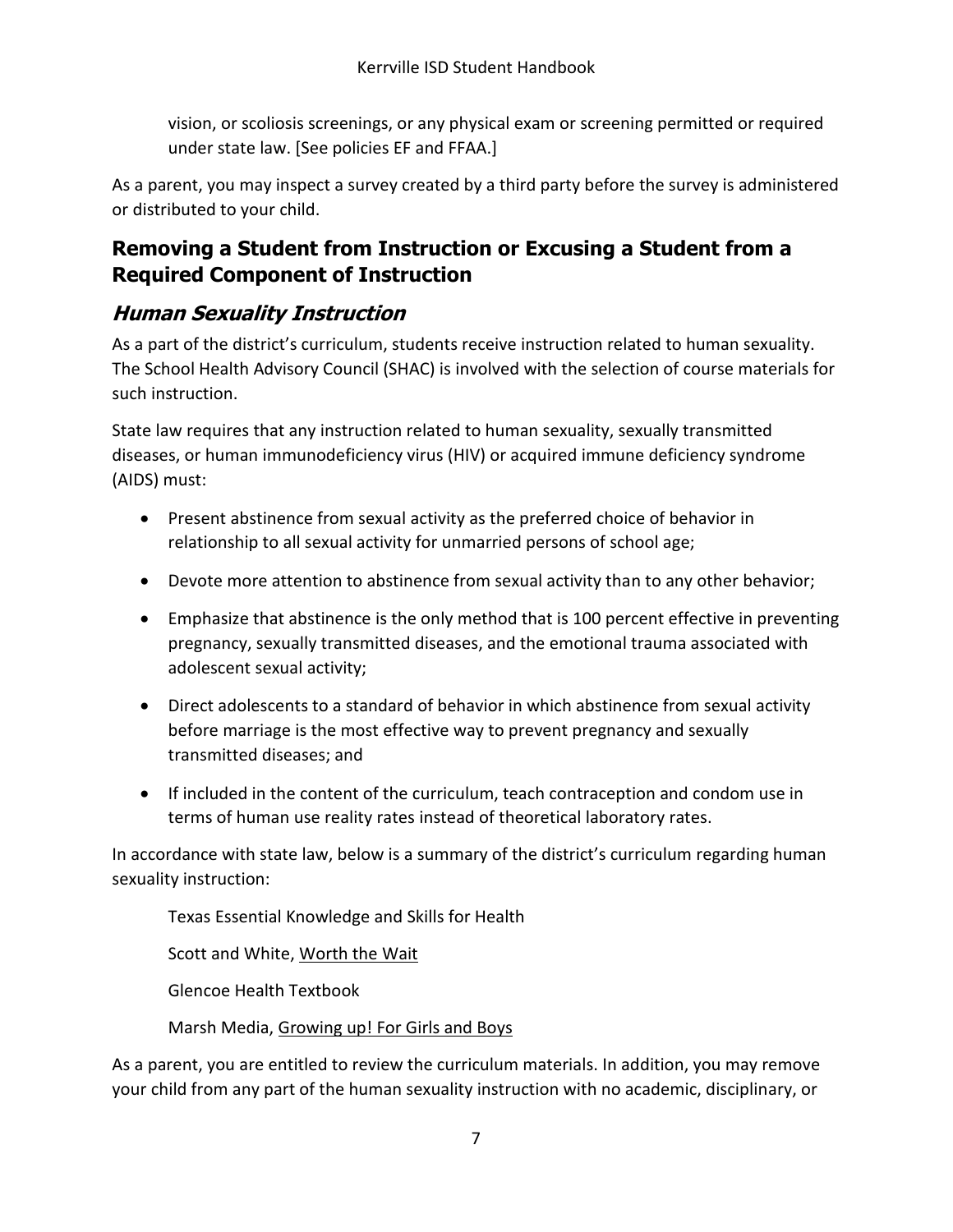other penalties. You may also choose to become more involved with the development of curriculum used for this purpose by becoming a member of the district's SHAC. Please see the campus principal for additional information.

## <span id="page-17-0"></span>**Reciting a Portion of the Declaration of Independence in Grades 3–12**

You may request that your child be excused from recitation of a portion of the Declaration of Independence. State law requires students in social studies classes in grades 3–12 to recite a portion of the text of the Declaration of Independence during Celebrate Freedom Week unless (1) you provide a written statement requesting that your child be excused, (2) the district determines that your child has a conscientious objection to the recitation, or (3) you are a representative of a foreign government to whom the U.S. government extends diplomatic immunity. [See policy EHBK(LEGAL).]

# <span id="page-17-1"></span>**Reciting the Pledges to the U.S. and Texas Flags**

As a parent, you may request that your child be excused from participation in the daily recitation of the Pledge of Allegiance to the U.S. flag and the Pledge of Allegiance to the Texas flag. The request must be in writing. State law does not allow your child to be excused from participation in the required minute of silence or silent activity that follows. [See **Pledges of Allegiance and a Minute of Silence** and policy EC(LEGAL).]

# <span id="page-17-2"></span>**Religious or Moral Beliefs**

You may remove your child temporarily from the classroom if an instructional activity in which your child is scheduled to participate conflicts with your religious or moral beliefs. The removal cannot be for the purpose of avoiding a test and may not extend for an entire semester. Further, your child must satisfy grade-level and graduation requirements as determined by the school and by state law.

# <span id="page-17-3"></span>**Tutoring or Test Preparation**

Based on informal observations, evaluative data such as grades earned on assignments or tests, or results from diagnostic assessments, a teacher may determine that a student is in need of additional targeted assistance in order for the student to achieve mastery in state-developed essential knowledge and skills. The school will always attempt to provide tutoring and strategies for test-taking in ways that prevent removal from other instruction as much as possible. In accordance with state law and policy EC, the school will not remove a student from a regularly scheduled class for remedial tutoring or test preparation for more than ten percent of the school days on which the class is offered, unless the student's parent consents to this removal.

The school may also offer tutorial services, which students whose grades are below 70 will be required to attend.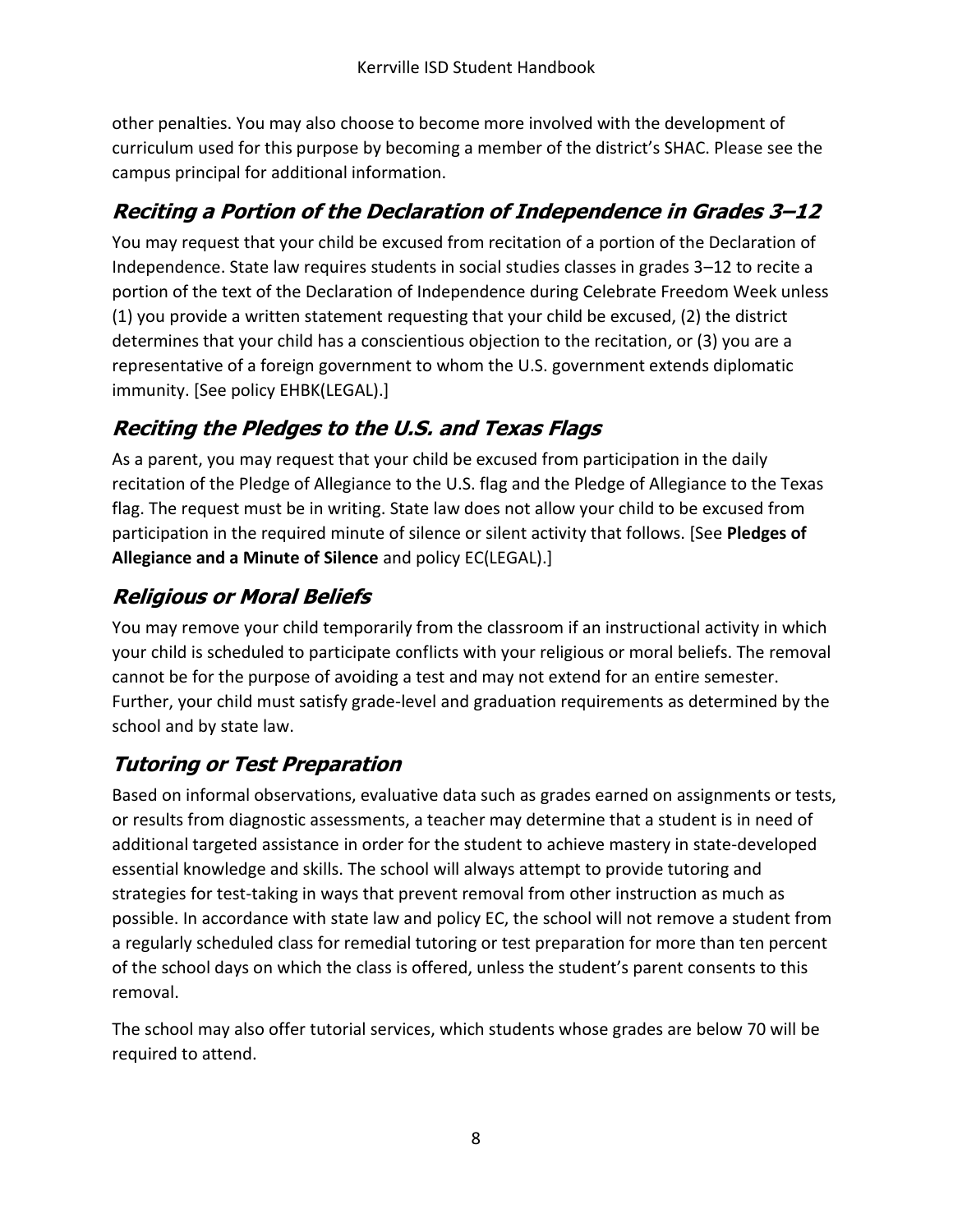[Also refer to policies EC and EHBC, and contact your student's teacher with questions about any tutoring programs provided by the school.]

#### <span id="page-18-0"></span>**Right of Access to Student Records, Curriculum Materials, and District Records/Policies**

#### <span id="page-18-1"></span>**Instructional Materials**

As a parent, you have a right to review teaching materials, textbooks, and other teaching aids and instructional materials used in the curriculum, and to examine tests that have been administered to your child.

You are also entitled to request that the school allow your child to take home any instructional materials used by the student. If the school determines that sufficient availability exists to grant the request, the student must return the materials at the beginning of the next school day if requested to do so by the child's teacher.

## <span id="page-18-2"></span>**Notices of Certain Student Misconduct to Noncustodial Parent**

A noncustodial parent may request in writing that he or she be provided, for the remainder of the school year, a copy of any written notice usually provided to a parent related to his or her child's misconduct that may involve placement in a disciplinary alternative education program (DAEP) or expulsion. [See policy FO(LEGAL) and the Student Code of Conduct.]

#### <span id="page-18-3"></span>**Participation in Federally Required, State-Mandated, and District Assessments**

You may request information regarding any state or district policy related to your child's participation in assessments required by federal law, state law, or the district.

#### <span id="page-18-4"></span>**Student Records**

#### <span id="page-18-5"></span>**Accessing Student Records**

You may review your child's student records. These records include:

- Attendance records,
- Test scores,
- Grades,
- Disciplinary records,
- Counseling records,
- Psychological records,
- Applications for admission,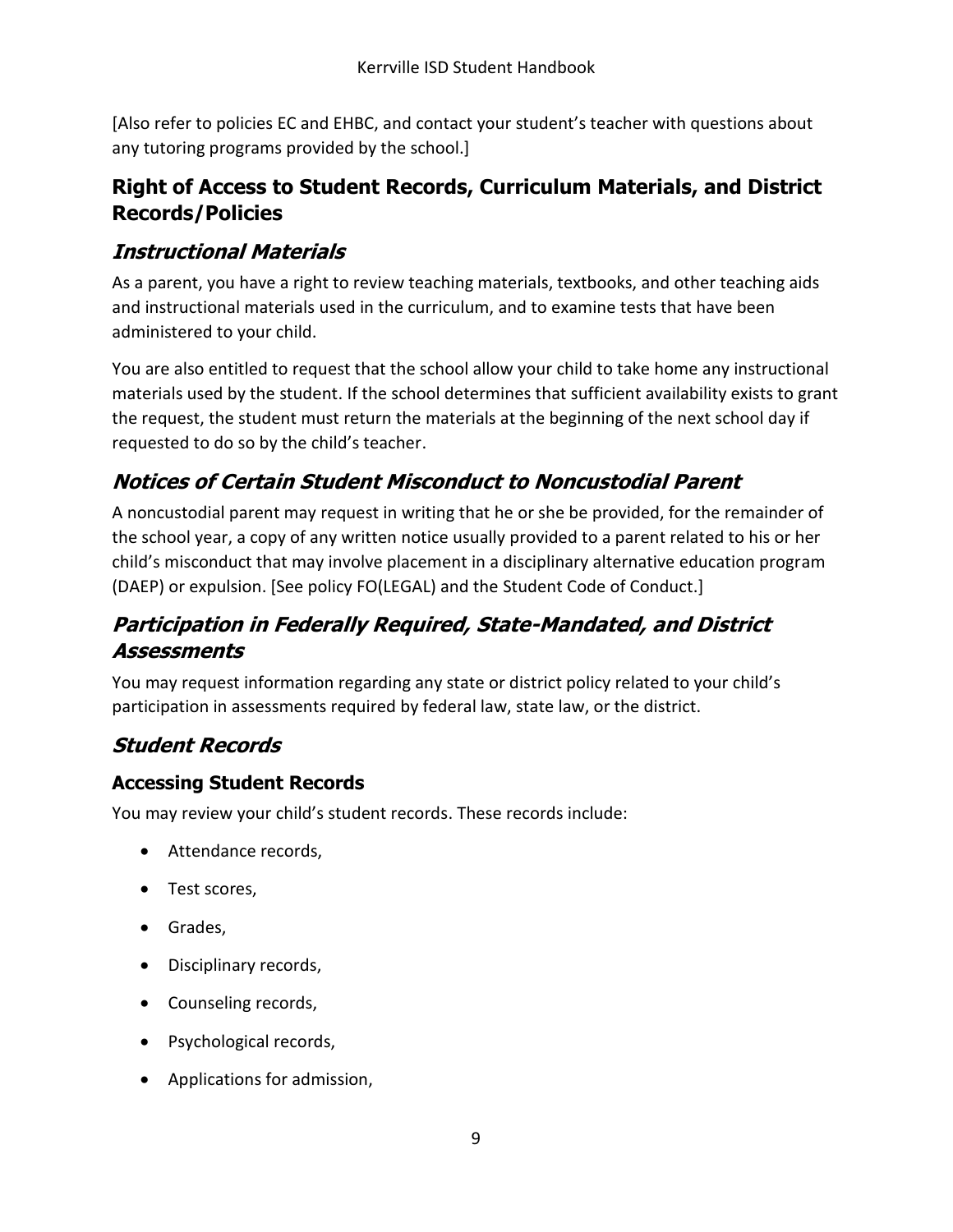- Health and immunization information,
- Other medical records,
- Teacher and school counselor evaluations,
- Reports of behavioral patterns,
- Records relating to assistance provided for learning difficulties, including information collected regarding any intervention strategies used with your child, as the term intervention strategy is defined by law,
- State assessment instruments that have been administered to your child, and
- Teaching materials and tests used in your child's classroom.

#### <span id="page-19-0"></span>**Authorized Inspection and Use of Student Records**

A federal law, known as the Family Educational Rights and Privacy Act, or FERPA, affords parents and eligible students certain rights with respect to student education records. For purposes of student records, an "eligible" student is one who is age 18 or older or who is attending an institution of postsecondary education. These rights, as discussed in this section as well as at **Objecting to the Release of Directory Information**, are:

- The right to inspect and review student records within 45 days after the day the school receives a request for access.
- The right to request an amendment to a student record the parent or eligible student believes is inaccurate, misleading, or otherwise in violation of FERPA.
- The right to provide written consent before the school discloses personally identifiable information from the student's records, except to the extent that FERPA authorizes disclosure without consent.
- The right to file a complaint with the U.S. Department of Education concerning failures by the school to comply with FERPA requirements. The name and address of the office that administers FERPA are:

Family Policy Compliance Office U.S. Department of Education 400 Maryland Avenue, SW Washington, DC 20202-5901

Both FERPA and state laws safeguard student records from unauthorized inspection or use and provide parents and eligible students certain rights of privacy. Before disclosing any personally identifiable information from a student's records, the district must verify the identity of the person, including a parent or the student, requesting the information.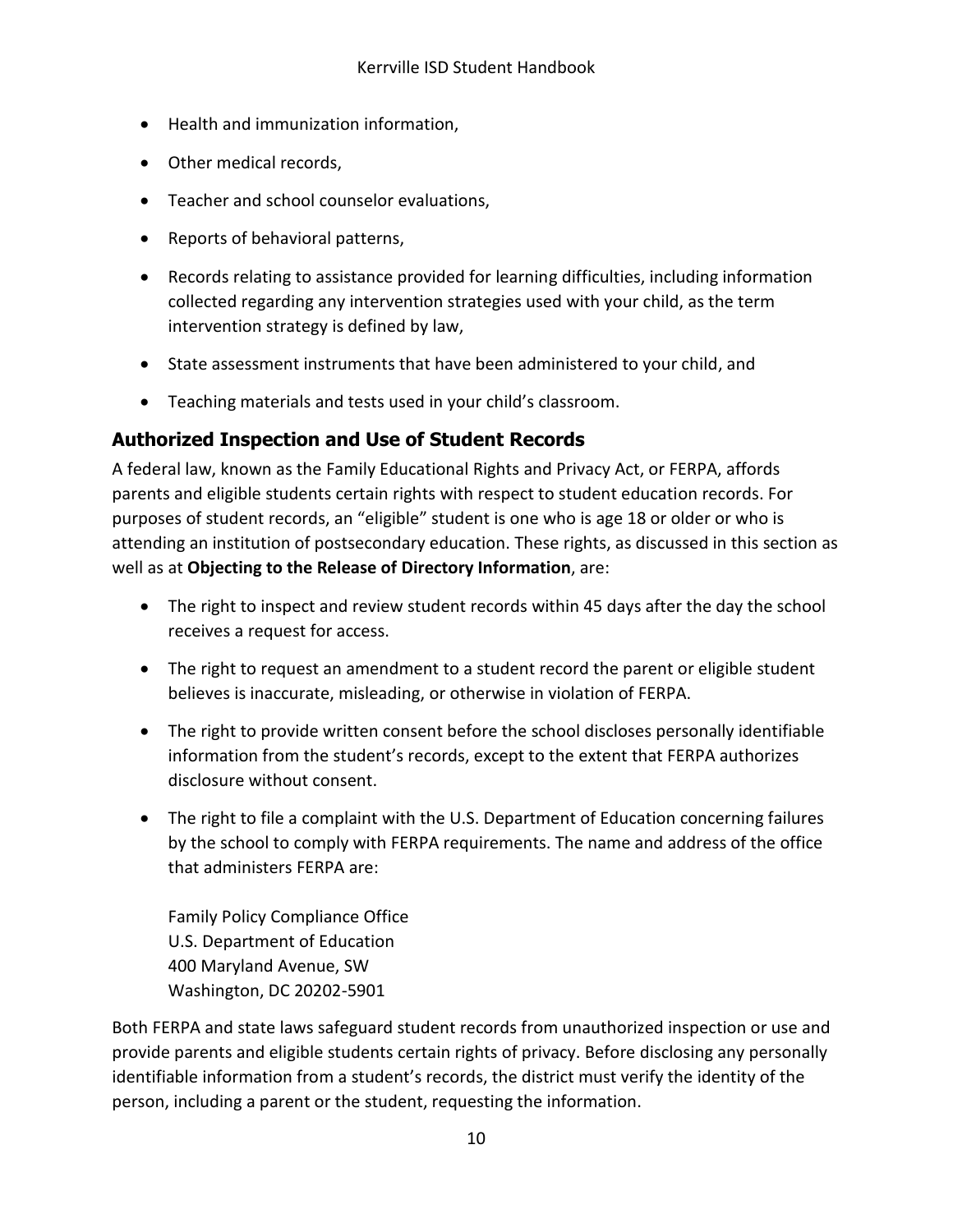Virtually all information pertaining to student performance, including grades, test results, and disciplinary records, is considered confidential educational records.

Inspection and release of student records is primarily restricted to an eligible student or a student's parents—whether married, separated, or divorced—unless the school is given a copy of a court order terminating parental rights or the right to access a student's education records.

Federal law requires that, as soon as a student reaches the age of 18, is emancipated by a court, or enrolls in a postsecondary institution, control of the records goes to the student. The parents may continue to have access to the records, however, if the student is a dependent for tax purposes and under limited circumstances when there is a threat to the health and safety of the student or other individuals.

FERPA permits the disclosure of personally identifiable information from a student's education records, without written consent of the parent or eligible student, in the following circumstances:

- When district school officials have what federal law refers to as a "legitimate educational interest" in a student's records. School officials would include board members and employees, such as the superintendent, administrators, and principals; teachers, school counselors, diagnosticians, and support staff (including district health or district medical staff); a person or company with whom the district has contracted or allowed to provide a particular institutional service or function (such as an attorney, consultant, third-party vendor that offers online programs or software, auditor, medical consultant, therapist, school resource officer, or volunteer); a parent or student serving on a school committee; or a parent or student assisting a school official in the performance of his or her duties. "Legitimate educational interest" in a student's records includes working with the student; considering disciplinary or academic actions, the student's case, or an individualized education program for a student with disabilities; compiling statistical data; reviewing an educational record to fulfill the official's professional responsibility to the school and the student; or investigating or evaluating programs.
- To authorized representatives of various governmental agencies, including juvenile service providers, the U.S. Comptroller General's office, the U.S. Attorney General's office, the U.S. Secretary of Education, TEA, the U.S. Secretary of Agriculture's office, and Child Protective Services (CPS) caseworkers or other child welfare representatives, in certain cases.
- To individuals or entities granted access in response to a subpoena or court order.
- To another school, school district/system, or institution of postsecondary education to which a student seeks or intends to enroll or in which he or she is already enrolled.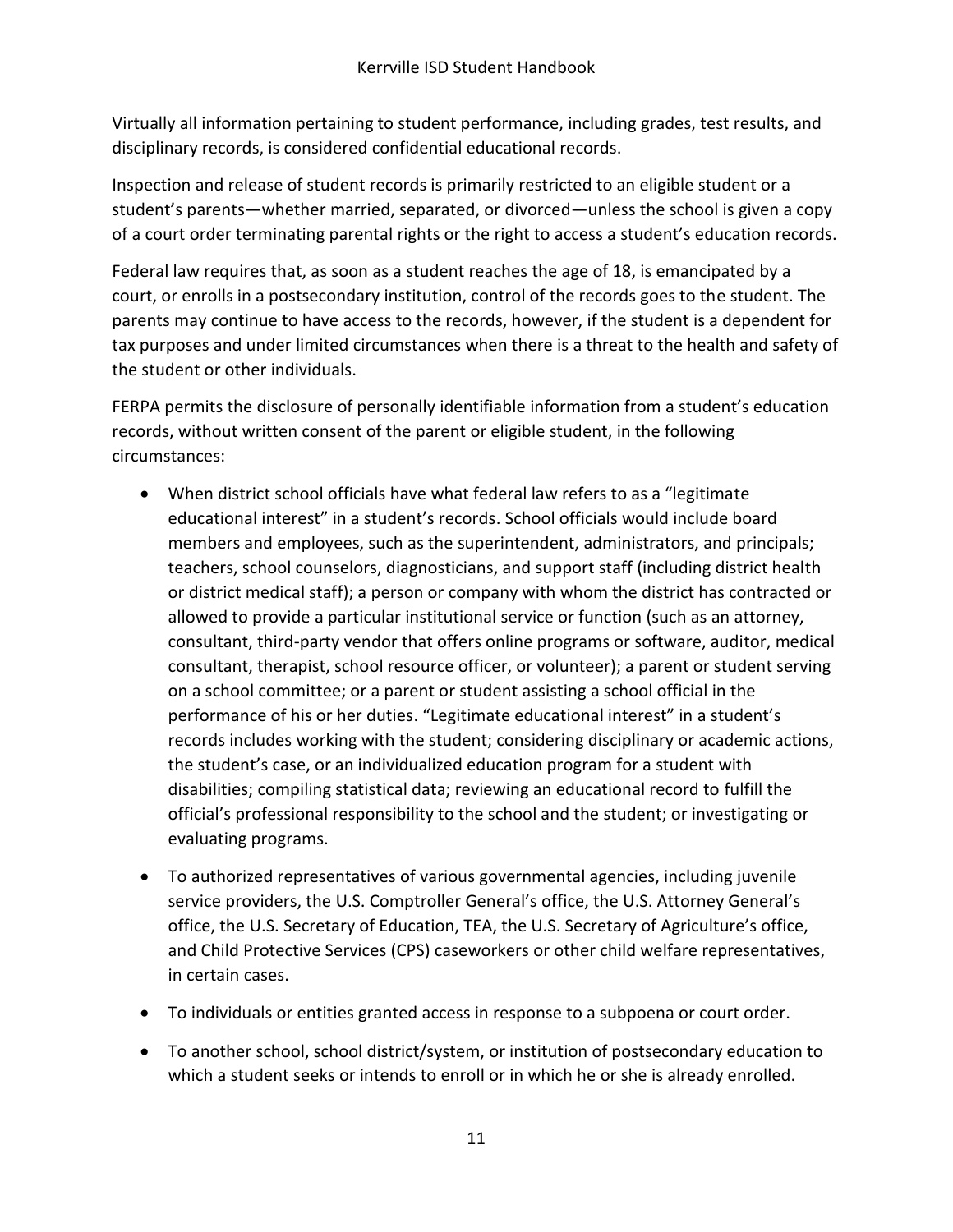- In connection with financial aid for which a student has applied or which the student has received.
- To accrediting organizations to carry out accrediting functions.
- To organizations conducting studies for, or on behalf of, the school, in order to develop, validate, or administer predictive tests; administer student aid programs; or improve instruction.
- To appropriate officials in connection with a health or safety emergency.
- When the district discloses information it has designated as directory information [see **Objecting to the Release of Directory Information** for opportunities to prohibit this disclosure].

Release of personally identifiable information to any other person or agency—such as a prospective employer or for a scholarship application—will occur only with parental or student permission as appropriate.

The superintendent is custodian of all records for currently enrolled students at the assigned school. The superintendent is the custodian of all records for students who have withdrawn or graduated.

A parent or eligible student who wishes to inspect the student's records should submit a written request to the records custodian identifying the records he or she wishes to inspect. Records may be inspected by a parent or eligible student during regular school hours. The records custodian or designee will respond to reasonable requests for explanation and interpretation of the records.

A parent or eligible student who provides a written request and pays copying costs of ten cents per page may obtain copies. If circumstances prevent inspection during regular school hours and the student qualifies for free or reduced-price meals, the district will either provide a copy of the records requested or make other arrangements for the parent or student to review these records. The address of the superintendent's office is 1009 Barnett Street in Kerrville.

A parent (or eligible student) may inspect the student's records and request a correction or amendment if the records are considered inaccurate, misleading, or otherwise in violation of the student's privacy rights. A request to correct a student's record should be submitted to the appropriate records custodian. The request must clearly identify the part of the record that should be corrected and include an explanation of how the information in the record is inaccurate. If the district denies the request to amend the records, the parent or eligible student has the right to request a hearing. If the records are not amended as a result of the hearing, the parent or eligible student has 30 school days to exercise the right to place a statement commenting on the information in the student's record.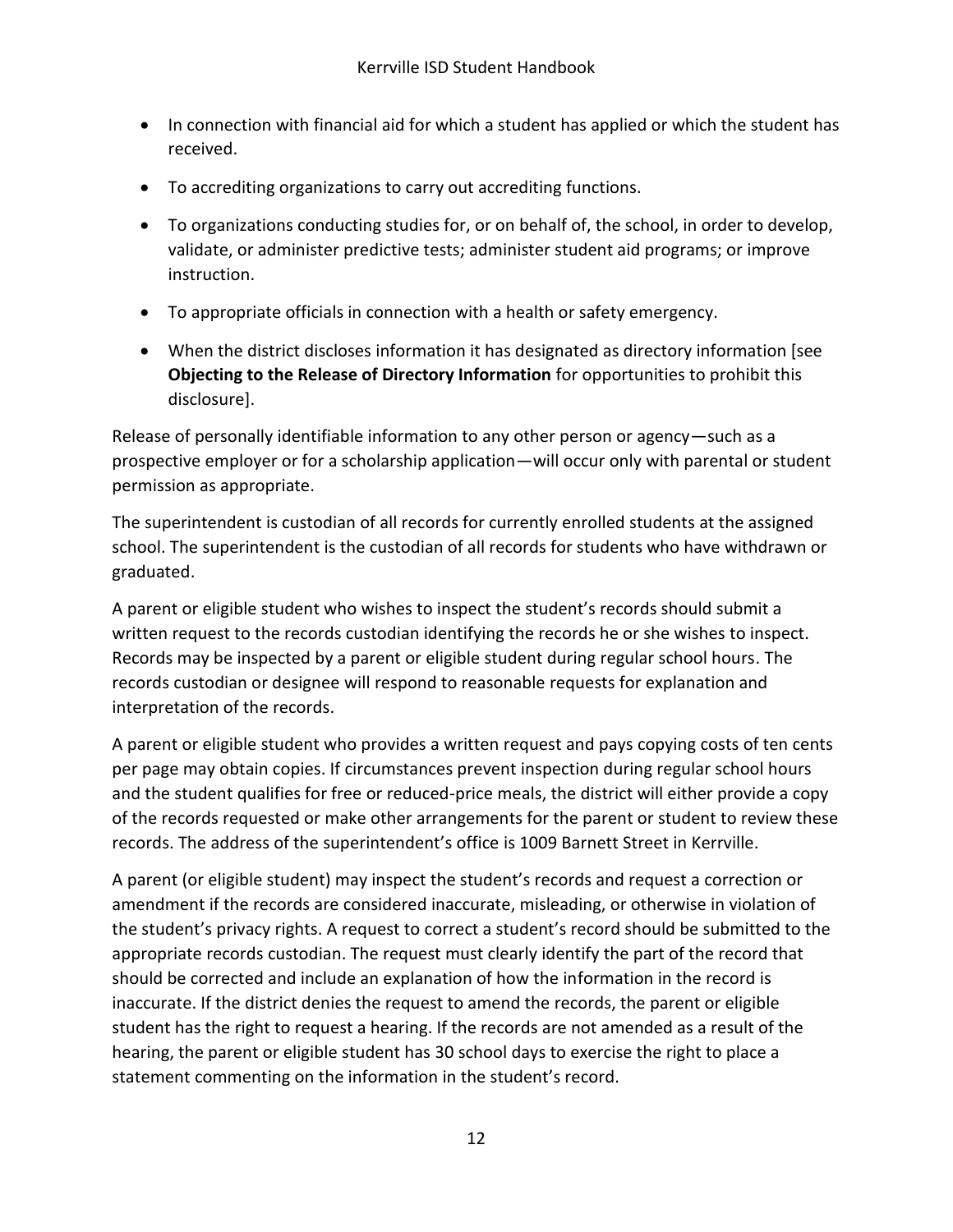Although improperly recorded grades may be challenged, contesting a student's grade in a course or on an examination is handled through the general complaint process found in policy FNG(LOCAL). A grade issued by a classroom teacher can be changed only if, as determined by the board of trustees, the grade is arbitrary, erroneous, or inconsistent with the district's grading policy. [See FINALITY OF GRADES at FNG(LEGAL), **Report Cards/Progress Reports and Conferences**[on page 63,](#page-72-1) and **Complaints and Concerns** for an overview of the process.]

The district's policy regarding student records found at policy FL is available on the district's website at [http://pol.tasb.org/Home/Index/768.](http://pol.tasb.org/Home/Index/768)

The parent's or eligible student's right of access to and copies of student records do not extend to all records. Materials that are not considered educational records—such as a teacher's personal notes about a student that are shared only with a substitute teacher—do not have to be made available to the parents or student.

# <span id="page-22-0"></span>**Teacher and Staff Professional Qualifications**

You may request information regarding the professional qualifications of your child's teachers, including whether a teacher has met state qualification and licensing criteria for the grade levels and subject areas in which the teacher provides instruction; whether the teacher has an emergency permit or other provisional status for which state requirements have been waived; and whether the teacher is currently teaching in the field of discipline of his or her certification. You also have the right to request information about the qualifications of any paraprofessional who may provide services to your child.

# <span id="page-22-1"></span>**Students with Exceptionalities or Special Circumstances**

# <span id="page-22-2"></span>**Children of Military Families**

Children of military families will be provided flexibility regarding certain district requirements, including:

- Immunization requirements.
- Grade level, course, or educational program placement.
- Eligibility requirements for participation in extracurricular activities.
- Graduation requirements.

In addition, absences related to a student visiting with his or her parent, including a stepparent or legal guardian, who has been called to active duty for, is on leave from, or is returning from a deployment of at least four months will be excused by the district. The district will permit no more than five excused absences per year for this purpose. For the absence to be excused, the absence must occur no earlier than the 60th day before deployment or no later than the 30th day after the parent's return from deployment.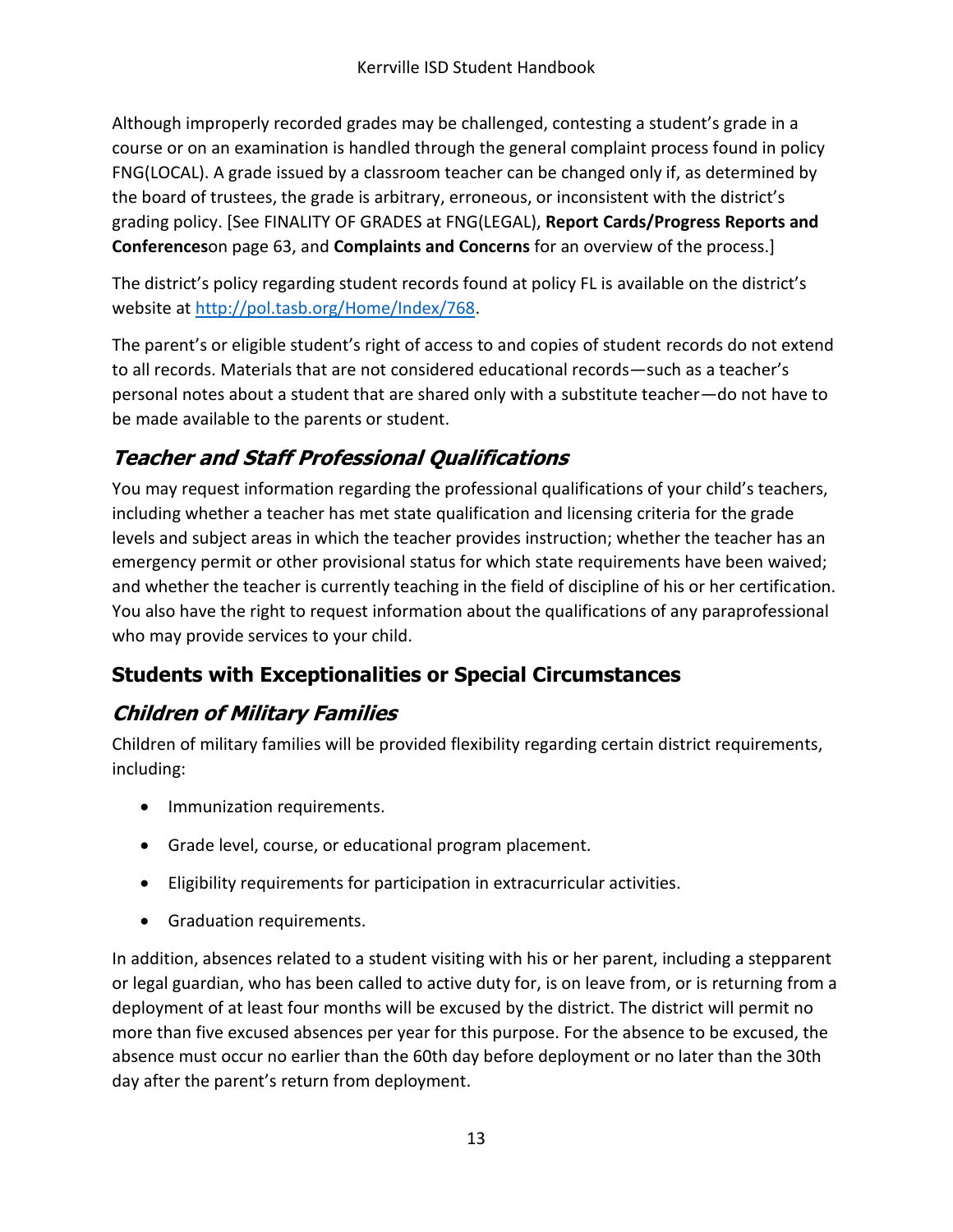Additional information may be found at [Military Family Resources at the Texas Education](http://tea.texas.gov/index2.aspx?id=7995)  [Agency.](http://tea.texas.gov/index2.aspx?id=7995)

#### <span id="page-23-0"></span>**Parental Role in Certain Classroom and School Assignments**

#### <span id="page-23-1"></span>**Multiple Birth Siblings**

As a parent, if your children are multiple birth siblings (e.g., twins, triplets, etc.) assigned to the same grade and campus, you may request that they be placed either in the same classroom or in separate classrooms. Your written request must be submitted no later than the 14th day after the enrollment of your children. [See policy FDB(LEGAL).]

#### <span id="page-23-2"></span>**Safety Transfers/Assignments**

As a parent, you may:

- Request the transfer of your child to another classroom or campus if your child has been determined by the district to have been a victim of bullying, which includes cyberbullying, as defined by Education Code 37.0832. Transportation is not provided for a transfer to another campus. See the principal for information.
- Consult with district administrators if your child has been determined by the district to have engaged in bullying and the board decides to transfer your child to another classroom or campus. Transportation is not provided for a transfer to another campus.

[See **Bullying**, policy FDB, and policy FFI.]

- Request the transfer of your child to attend a safe public school in the district if your child attends school at a campus identified by TEA as persistently dangerous or if your child has been a victim of a violent criminal offense while at school or on school grounds. [See policy FDE.]
- Request the transfer of your child to another district campus if your child has been the victim of a sexual assault by another student assigned to the same campus, whether the assault occurred on or off campus, and that student has been convicted of or placed on deferred adjudication for that assault. If the victim does not wish to transfer, the district will transfer the assailant in accordance with policy FDE.

#### <span id="page-23-3"></span>**Service/Assistance Animal Use by Students**

A parent of a student who uses a service/assistance animal because of the student's disability must submit a request in writing to the principal before bringing the service/assistance animal on campus. The district will try to accommodate a request as soon as possible but will do so within ten district business days.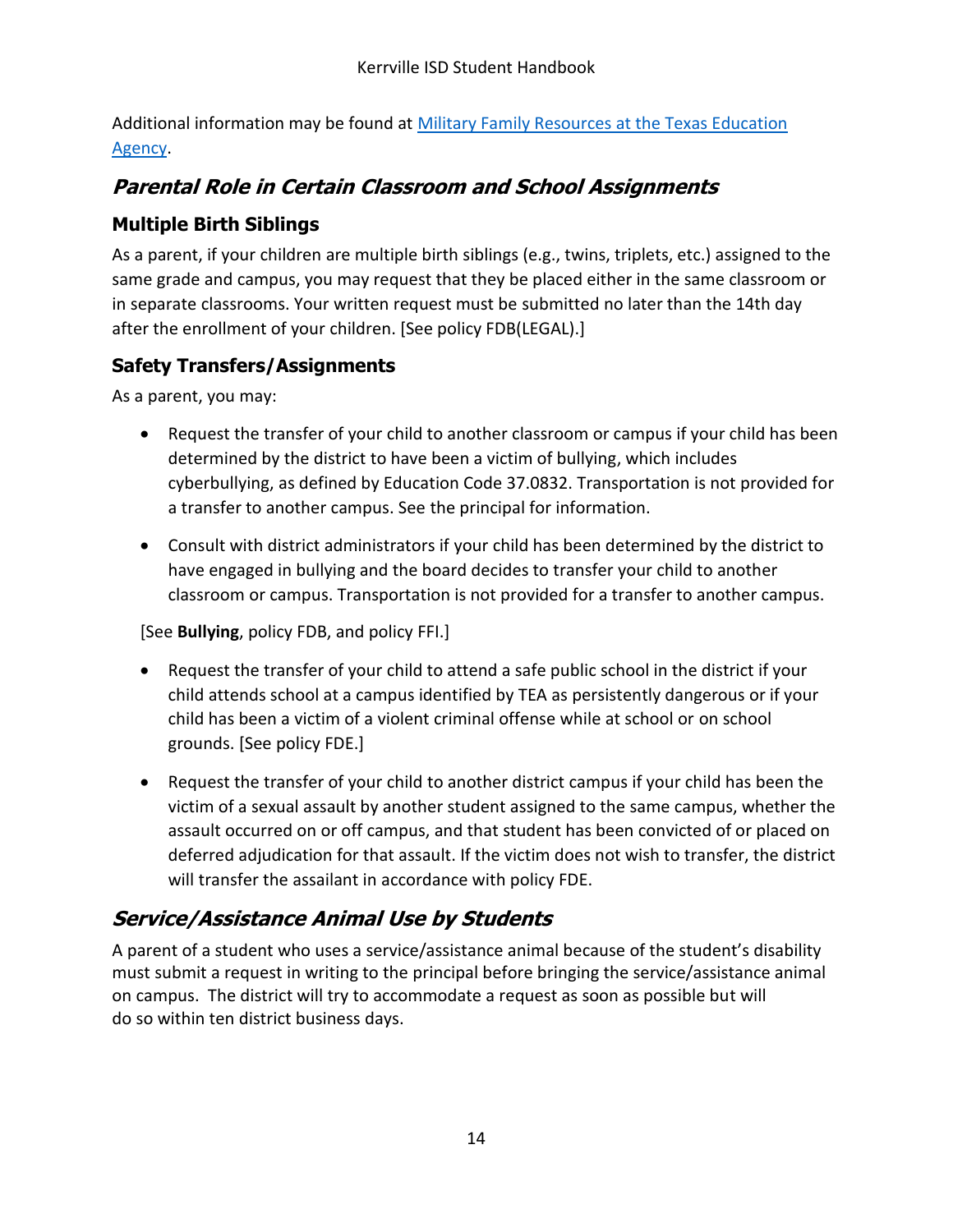#### <span id="page-24-0"></span>**Students in the Conservatorship of the State (Foster Care)**

A student who is currently in the conservatorship (custody) of the state and who enrolls in the district after the beginning of the school year will be allowed credit-by-examination opportunities outside the district's established testing windows, and the district will grant proportionate course credit by semester (partial credit) when a student only passes one semester of a two-semester course.

A student who is currently in the conservatorship of the state and who is moved outside of the district's or school's attendance boundaries, or who is initially placed in the conservatorship of the state and who is moved outside the district's or school's boundaries, is entitled to continue in enrollment at the school he or she was attending prior to the placement or move until the student reaches the highest grade level at the particular school. In addition, if a student in grade 11 or 12 transfers to another district but does not meet the graduation requirements of the receiving district, the student can request to receive a diploma from the previous district if he or she meets the criteria to graduate from the previous district.

In addition, for a student in the conservatorship of the state who is eligible for a tuition and fee exemption under state law and likely to be in care on the day preceding the student's 18th birthday, the district will:

- Assist the student with the completion of any applications for admission or for financial aid;
- Arrange and accompany the student on campus visits;
- Assist in researching and applying for private or institution sponsored scholarships;
- Identify whether the student is a candidate for appointment to a military academy;
- Assist the student in registering and preparing for college entrance examinations, including, subject to the availability of funds, arranging for the payment of any examination fees by the Texas

Department of Family and Protective Services (DFPS); and

 Coordinate contact between the student and a liaison officer for students who were formerly in the conservatorship of the state.

[See also **Credit by Examination for Advancement/Acceleration**[on page 32,](#page-41-0) **Course Credit**, and **Students in Foster Care** for more information.]

#### <span id="page-24-1"></span>**Students Who Are Homeless**

Children who are homeless will be provided flexibility regarding certain district provisions, including:

- Proof of residency requirements;
- Immunization requirements;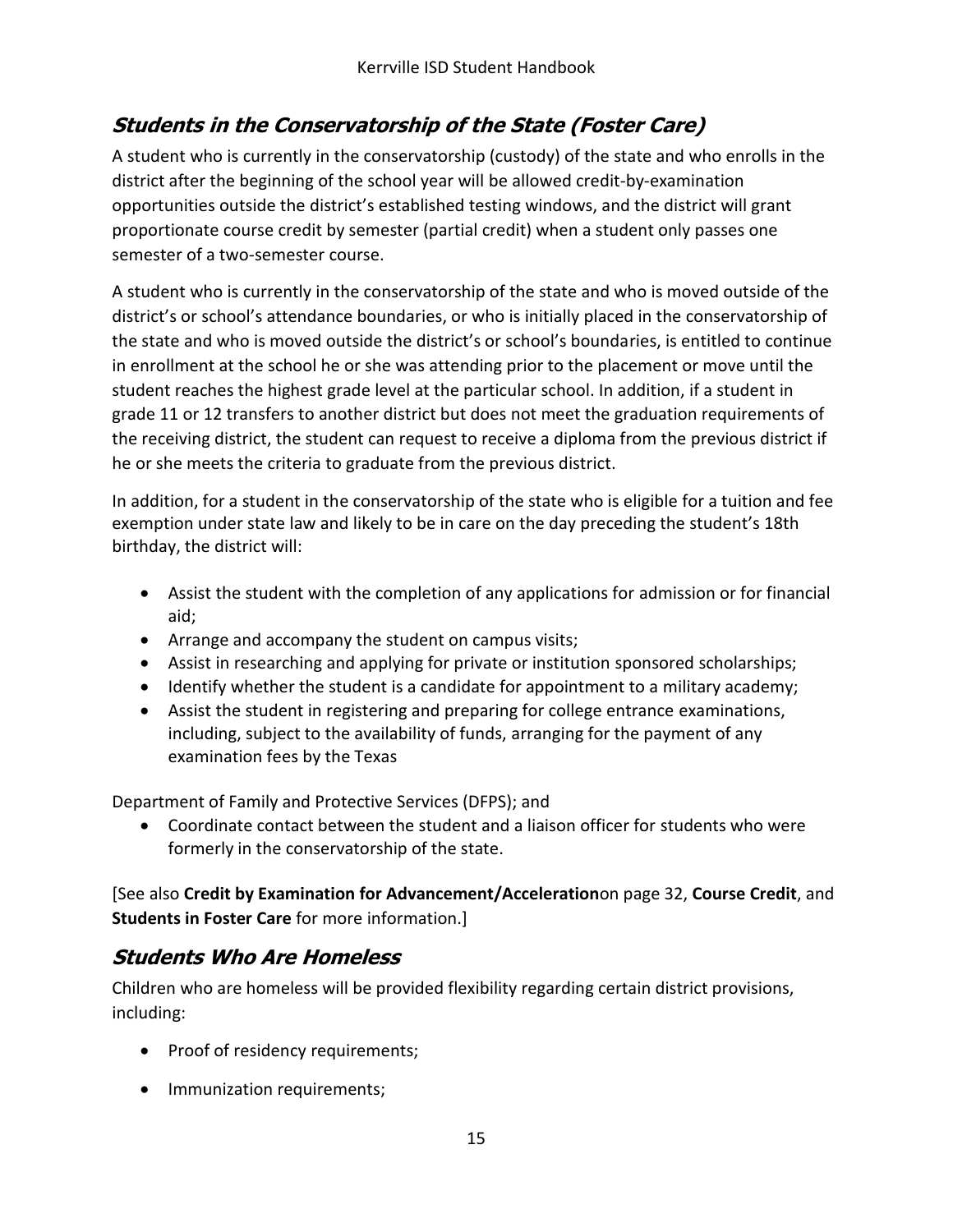- Educational program placement, if the student is unable to provide previous academic records, or misses an application deadline during a period of homelessness;
- Credit-by-examination opportunities;
- The award of partial credit (awarding credit proportionately when a student passes only one semester of a two-semester course);
- Eligibility requirements for participation in extracurricular activities; and
- Graduation requirements.

If a student in grade 11 or 12 is homeless and transfers to another school district but does not meet the graduation requirements of the receiving district, the student can request to receive a diploma from the previous district if he or she meets the criteria to graduate from the previous district.

Federal law also allows a homeless student to remain enrolled in what is called the "school of origin" or to enroll in a new school in the attendance area where the student is currently residing.

A student or parent who is dissatisfied by the district's eligibility, school selection, or enrollment decision may appeal through policy FNG(LOCAL). The district will expedite local timelines, when possible, for prompt dispute resolution.

[See also **Credit by Examination for Advancement/Acceleration,** [on page 32](#page-41-0)**Course Credit**, and **Homeless Students** for more information.]

#### <span id="page-25-0"></span>**Students Who Have Learning Difficulties or Who Need Special Education Services**

If a student is experiencing learning difficulties, his or her parent may contact the person listed below to learn about the district's overall general education referral or screening system for support services. This system links students to a variety of support options, including making a referral for a special education evaluation. For those students who are having difficulty in the regular classroom, schools must consider tutorial, compensatory, and other academic or behavior support services that are available to all students, including a process based on Response to Intervention (RtI). The implementation of RtI has the potential to have a positive impact on the ability of districts to meet the needs of all struggling students.

A parent may request an evaluation for special education services at any time. If a parent makes a written request to a school district's director of special education services or to a district administrative employee for an initial evaluation for special education services, the school must, not later than the 15th school day after the date the school receives the request, either give the parent prior written notice of its proposal to evaluate the student, a copy of the Notice of Procedural Safeguards, and the opportunity for the parent to give written consent for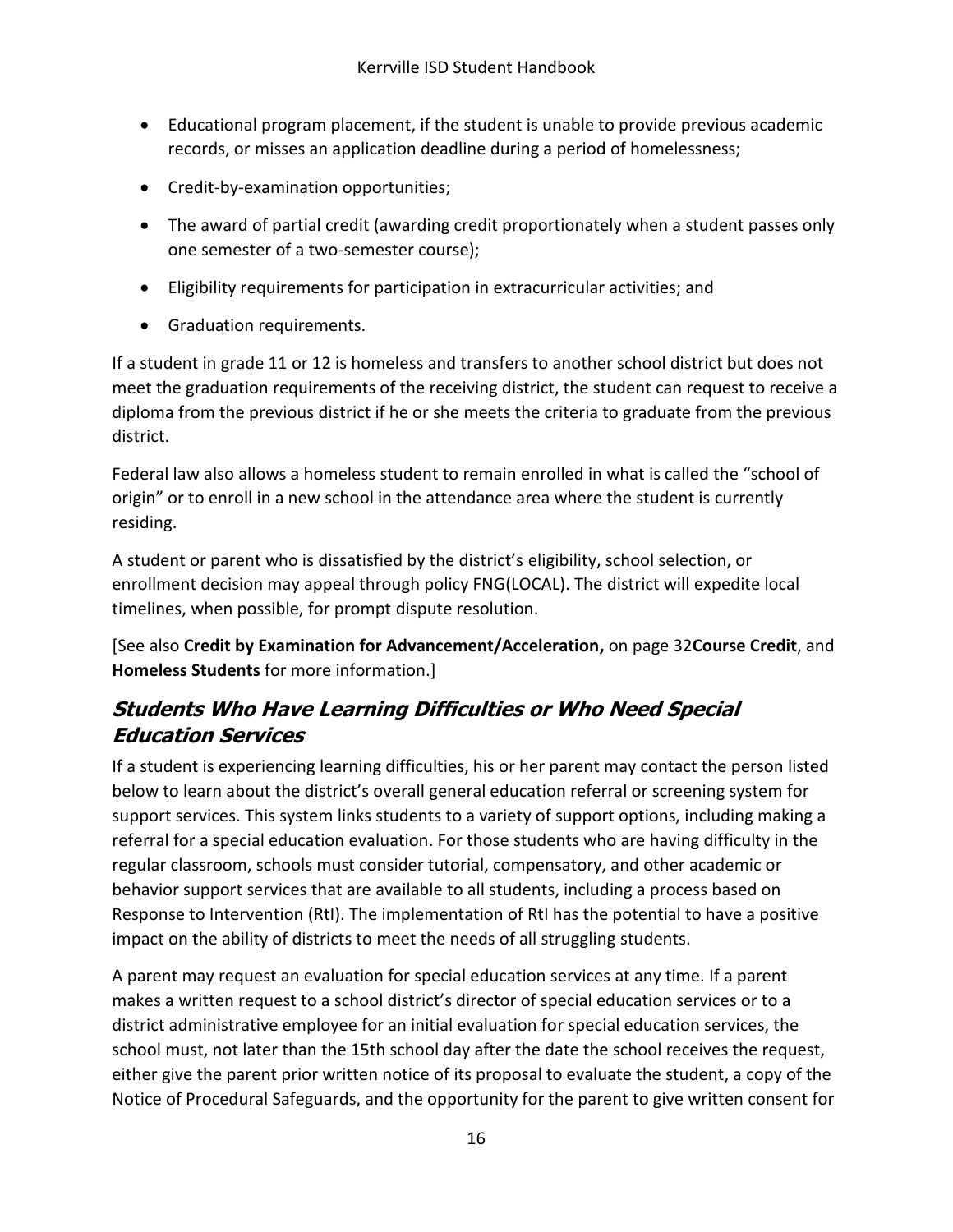the evaluation or must give the parent prior written notice of its refusal to evaluate the student and a copy of the Notice of Procedural Safeguards.

If the school decides to evaluate the student, the school must complete the initial evaluation and the resulting report no later than 45 school days from the day the school receives a parent's written consent to evaluate the student. However, if the student is absent from school during the evaluation period for three or more school days, the evaluation period must be extended by the number of school days equal to the number of school days that the student is absent.

There is an exception to the 45 school day timeline. If the school receives a parent's consent for the initial evaluation at least 35 but less than 45 school days before the last instructional day of the school year, the school must complete the written report and provide a copy of the report to the parent by June 30 of that year. However, if the student is absent from school for three or more days during the evaluation period, the June 30th due date no longer applies. Instead, the general timeline of 45 school days plus extensions for absences of three or more days will apply.

Upon completion, the school must give you a copy of the evaluation report at no cost.

Additional information regarding special education is available from the school district in a companion document titled "Parent's Guide to the Admission, Review, and Dismissal Process."

The following websites provide information to those who are seeking information and resources specific to students with disabilities and their families:

- [Texas Project FIRST](http://www.texasprojectfirst.org/)
- **[Partners Resource Network](http://prntexas.org/)**

The designated person to contact regarding options for a child experiencing learning difficulties or a referral for evaluation for special education services is your child's campus principal.

The district will notify the parent of a student, other than a student enrolled in a special education program, who receives assistance from the district for learning difficulties, including intervention strategies, that the district provides assistance to the student.

#### <span id="page-26-0"></span>**Students Who Receive Special Education Services with Other School-Aged Children in the Home**

If a student is receiving special education services at a campus outside his or her attendance zone, the parent or guardian may request that any other student residing in the household be transferred to the same campus, if the appropriate grade level for the transferring student is offered on that campus. However, the district is not required to provide transportation to the other children in the household. The parent or guardian should speak with the principal of the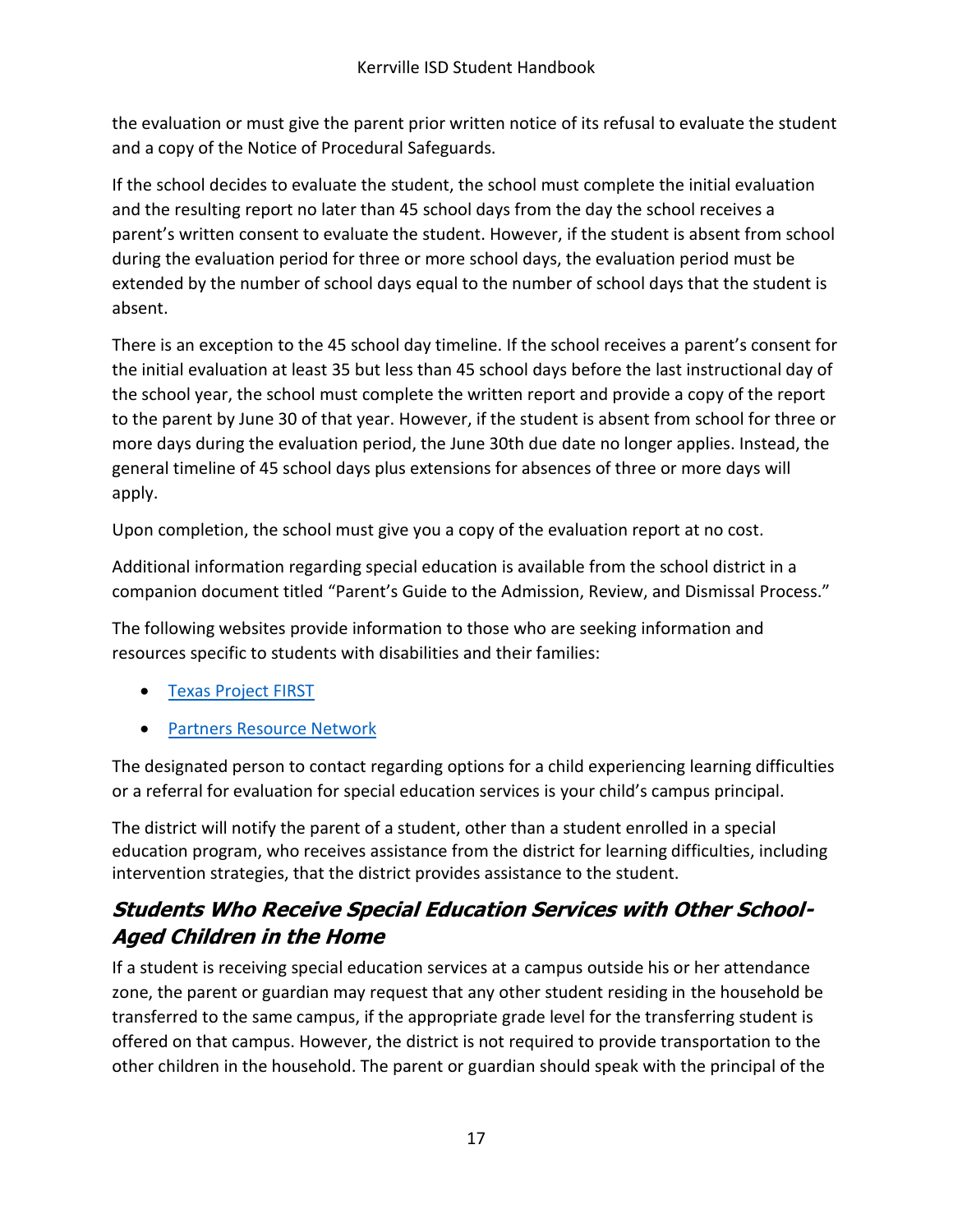school regarding transportation needs prior to requesting a transfer for any other children in the home. [See policy FDB(LOCAL).]

# <span id="page-27-0"></span>**Students Who Speak a Primary Language Other than English**

A student may be eligible to receive specialized support if his or her primary language is not English, and the student has difficulty performing ordinary class work in English. If the student qualifies for these extra services, the Language Proficiency Assessment Committee (LPAC) will determine the types of services the student needs, including accommodations or modifications related to classroom instruction, local assessments, and state-mandated assessments.

#### <span id="page-27-1"></span>**Students with Physical or Mental Impairments Protected Under Section 504**

A child determined to have a physical or mental impairment that substantially limits a major life activity, as defined by law, and who does not otherwise qualify for special education services, may qualify for protections under Section 504 of the Rehabilitation Act. Section 504 is a federal law designed to prohibit discrimination against individuals with disabilities. When an evaluation is requested, a committee will be formed to determine if the child is in need of services and supports under Section 504 to receive a free appropriate public education (FAPE), as this is defined in federal law.

The designated person to contact regarding a referral for evaluation applicable to Section 504 is your child's campus principal.

[See policy FB.]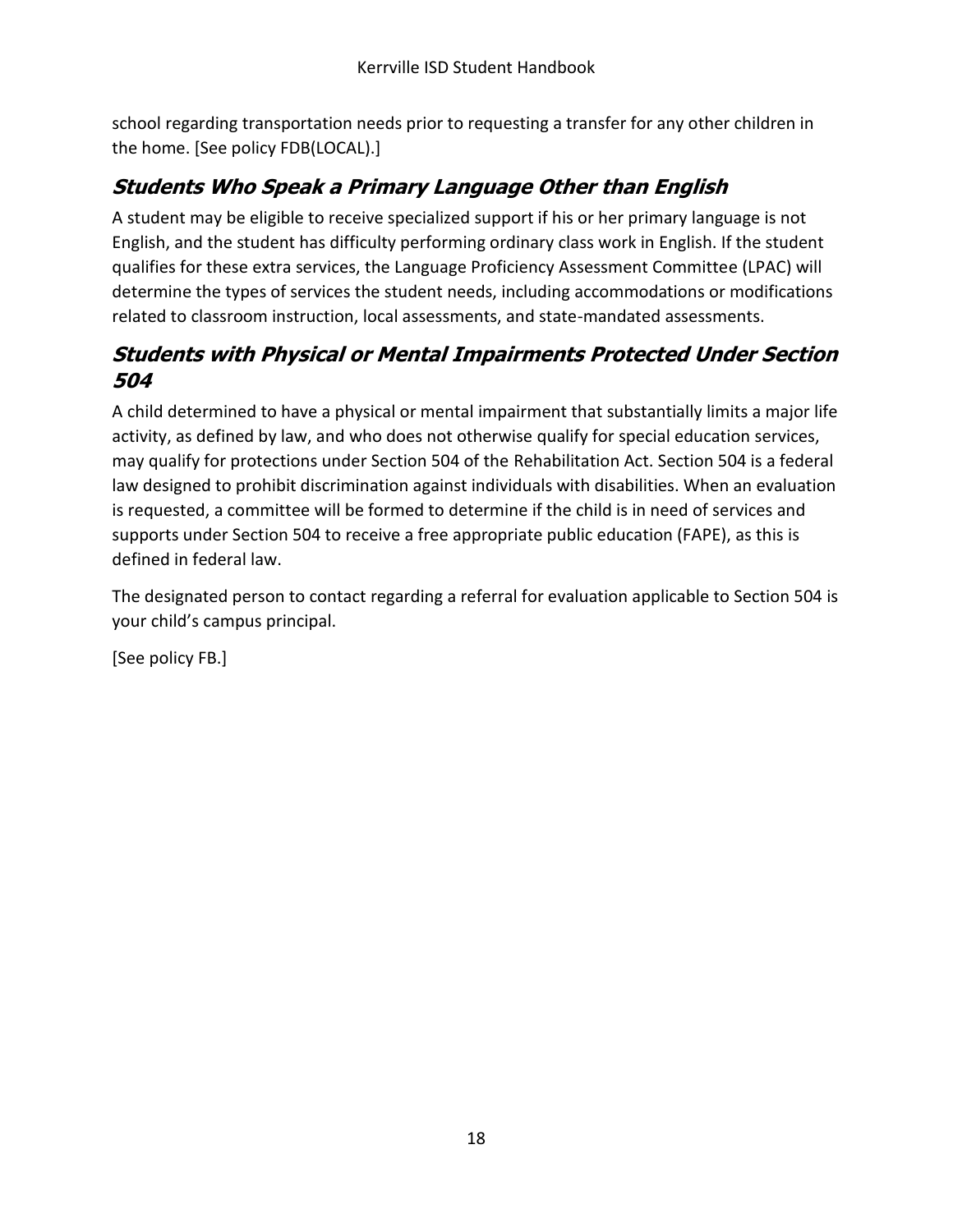# <span id="page-28-0"></span>**Section II: Other Important Information for Students and Parents**

Topics in this section of the Student Handbook contain important information on academics, school activities, and school operations and requirements. Take a moment with your child to become familiar with the various issues addressed in this section. It is organized in alphabetical order to serve as a quick-reference when you or your child has a question about a specific school-related issue. Where possible, the topics are also organized to alert you to the applicability of each topic based on a student's age or grade level. Should you be unable to find the information on a particular topic, please contact your school principal at (830) 257-2204.

#### <span id="page-28-1"></span>**Absences/Attendance**

Regular school attendance is essential for a student to make the most of his or her education to benefit from teacher-led and school activities, to build each day's learning on the previous day's, and to grow as an individual. Absences from class may result in serious disruption of a student's mastery of the instructional materials; therefore, the student and parent should make every effort to avoid unnecessary absences. Two state laws—one dealing with the required presence of school-aged children in school, e.g., compulsory attendance, the other with how a child's attendance affects the award of a student's final grade or course credit—are of special interest to students and parents. They are discussed below.

#### <span id="page-28-2"></span>**Compulsory Attendance**

#### <span id="page-28-3"></span>**Age 19 and Older**

A student who voluntarily attends or enrolls after his or her 19th birthday is required to attend each school day until the end of the school year. If a student age 19 or older has more than five unexcused absences in a semester, the district may revoke the student's enrollment. The student's presence on school property thereafter would be unauthorized and may be considered trespassing. [See policy FEA.]

#### <span id="page-28-4"></span>**Between Ages 6 and 19**

State law requires that a student between the ages of 6 and 19 attend school, as well as any applicable accelerated instruction program, extended year program, or tutorial session, unless the student is otherwise excused from attendance or legally exempt.

State law requires attendance in an accelerated reading instruction program when kindergarten, first grade, or second grade students are assigned to such a program. Parents will be notified in writing if their child is assigned to an accelerated reading instruction program as a result of a diagnostic reading instrument.

A student will be required to attend any assigned accelerated instruction program, which may occur before or after school or during the summer, if the student does not meet the passing standards on the state assessment for his or her grade level and/or applicable subject area.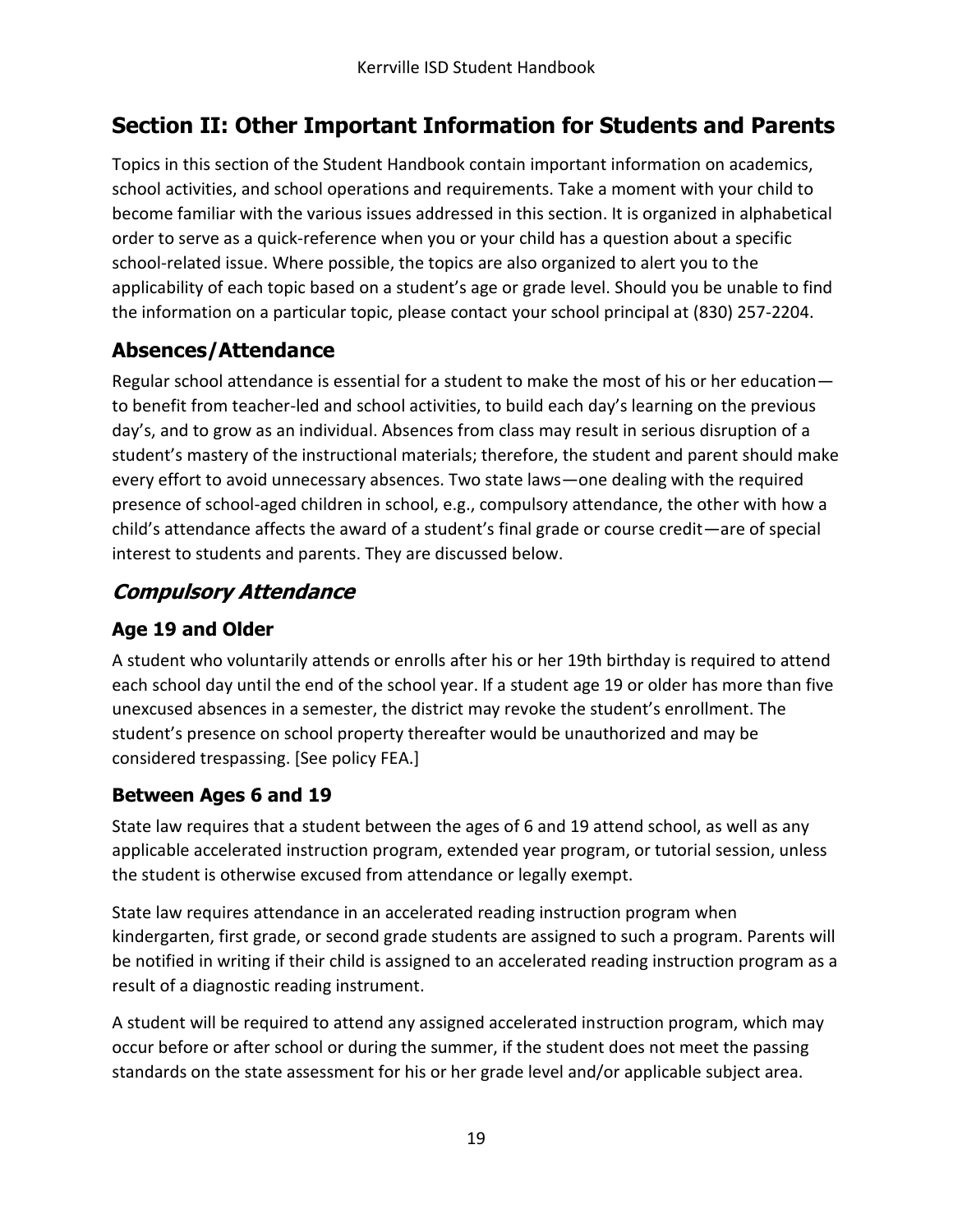#### <span id="page-29-0"></span>**Prekindergarten and Kindergarten**

Students enrolled in prekindergarten or kindergarten are required to attend school and are subject to the compulsory attendance requirements as long as they remain enrolled.

#### <span id="page-29-1"></span>**Exemptions to Compulsory Attendance**

#### <span id="page-29-2"></span>**All Grade Levels**

State law allows exemptions to the compulsory attendance requirements for several types of absences if the student makes up all work. These include the following activities and events:

- Religious holy days;
- Required court appearances;
- Activities related to obtaining U.S. citizenship;
- Documented health-care appointments for the student or a child of the student, including absences for recognized services for students diagnosed with autism spectrum disorders, if the student comes to school or returns to school on the same day as the appointment. A note from the health-care provider must be submitted upon the student's arrival or return to campus; and
- For students in the conservatorship (custody) of the state,
	- o An activity required under a court-ordered service plan; or
	- $\circ$  Any other court-ordered activity, provided it is not practicable to schedule the student's participation in the activity outside of school hours.

As listed in Section I at **Children of Military Families**, absences of up to five days will be excused for a student to visit with a parent, stepparent, or legal guardian who has been called to duty for, is on leave from, or immediately returned from certain deployments.

#### <span id="page-29-3"></span>**Secondary Grade Levels**

In addition, a junior or senior student's absence of up to two days related to visiting a college or university will be considered an exemption, provided this has been authorized by the board under policy FEA(LOCAL), the student receives approval from the campus principal, follows the campus procedures to verify such a visit, and makes up any work missed.

Absences of up to two days in a school year will also be considered an exemption for:

- A student serving as an early voting clerk, provided the district's board has authorized this in policy FEA(LOCAL), the student notifies his or her teachers, and the student receives approval from the principal prior to the absences; and
- A student serving as an election clerk, if the student makes up any work missed.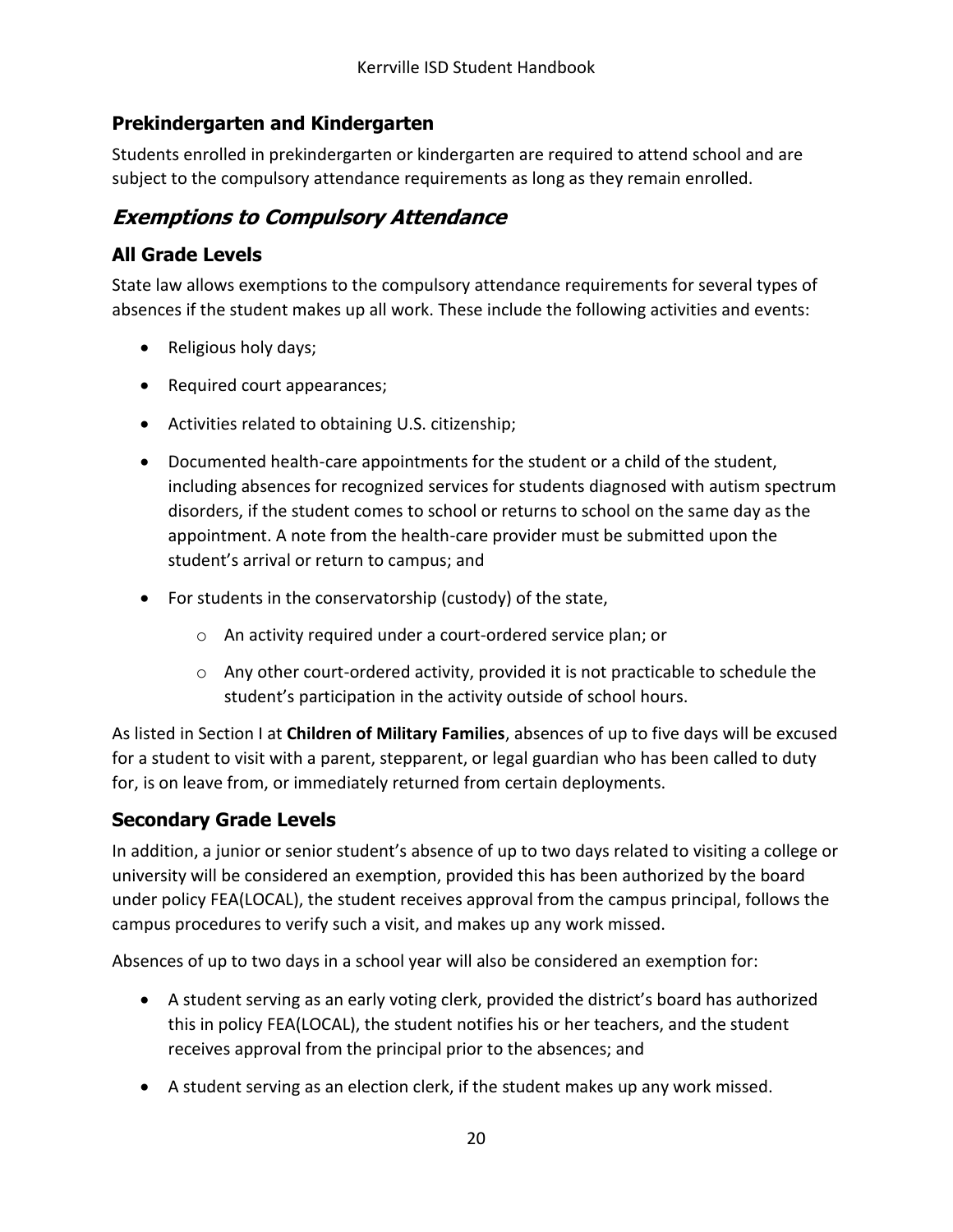An absence will also be considered an exemption if a student 17 years of age or older is pursuing enlistment in a branch of the U.S. armed services or Texas National Guard, provided the absence does not exceed four days and the student provides verification to the district of these activities.

An absence of a student in grades 6–12 for the purpose of sounding "Taps" at a military honors funeral for a deceased veteran will also be excused by the district.

#### <span id="page-30-0"></span>**Failure to Comply with Compulsory Attendance**

#### <span id="page-30-1"></span>**All Grade Levels**

School employees must investigate and report violations of the state compulsory attendance law. A student absent without permission from school; from any class; from required special programs, such as additional special instruction, termed "accelerated instruction" by the state; or from required tutorials will be considered in violation of the compulsory attendance law and subject to disciplinary action.

#### <span id="page-30-2"></span>**Students with Disabilities**

If a student with a disability is experiencing attendance issues, the student's ARD committee or Section 504 committee will be notified, and the committee will determine whether the attendance issues warrant an evaluation, a re-evaluation, and/or modifications to the student's individualized education program or Section 504 plan, as appropriate.

#### <span id="page-30-3"></span>**Age 19 and Older**

After a student age 19 or older incurs a third unexcused absence, the district will send the student a letter as required by law explaining that the district may revoke the student's enrollment for the remainder of the school year if the student has more than five unexcused absences in a semester. As an alternative to revoking a student's enrollment, the district may implement a behavior improvement plan.

#### <span id="page-30-4"></span>**Between Ages 6 and 19**

When a student between ages 6 and 19 incurs unexcused absences for three or more days or parts of days within a four-week period, the school will send a notice to the student's parent, as required by law, to remind the parent that it is the parent's duty to monitor his or her child's attendance and to require the student to come to school. The notice will also inform the parent that the district will initiate truancy prevention measures and request a conference between school administrators and the parent. These measures will include a behavior improvement plan, school-based community service, or referrals to either in-school or out-of-school counseling or other social services. Any other measures considered appropriate by the district will also be initiated.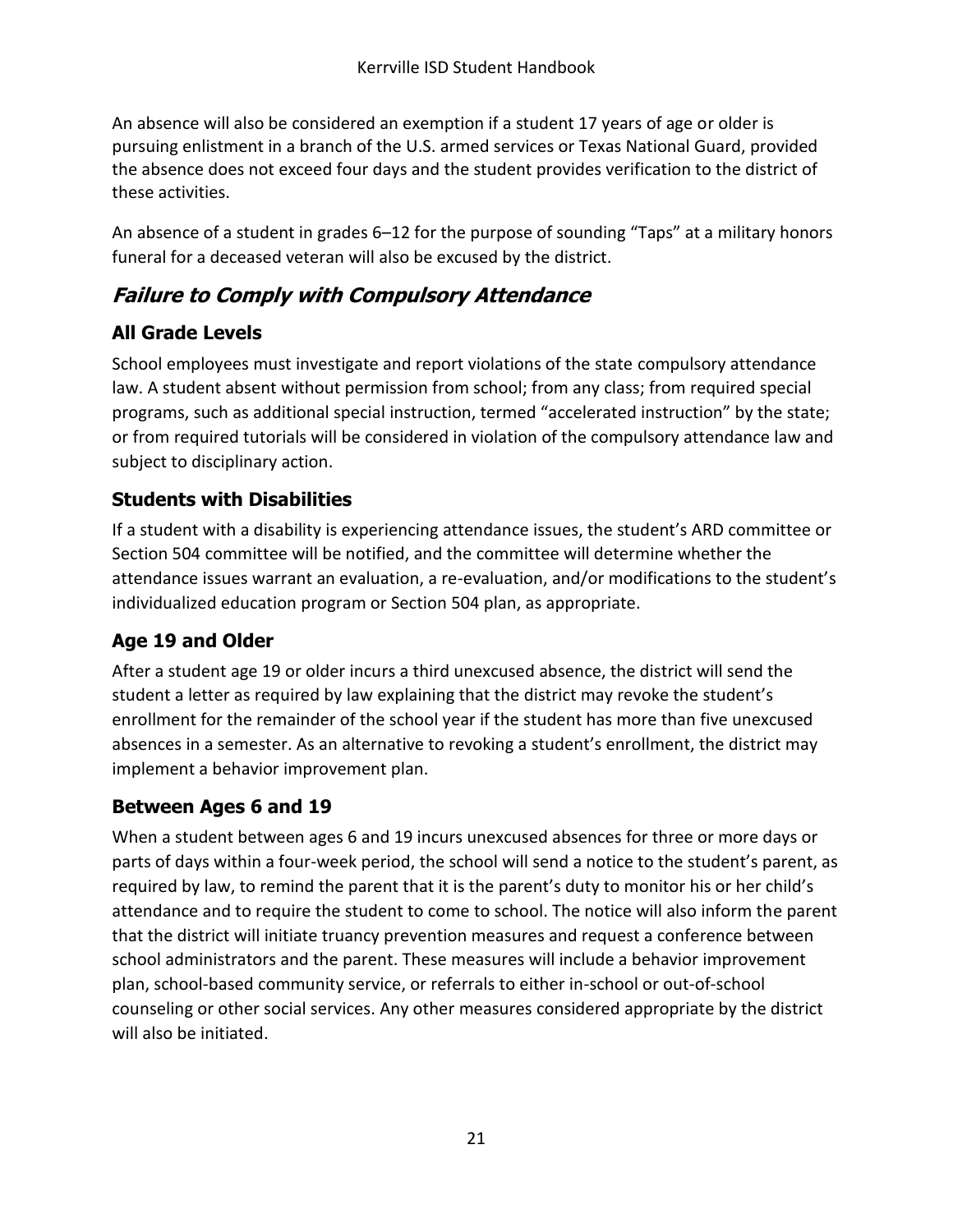The truancy prevention facilitator for the district is Steve Schwarz. If you have questions about your student and the effect of his or her absences from school, please contact the facilitator or any other campus administrator.

A court of law may also impose penalties against a student's parent if a school-aged student is deliberately not attending school. A complaint against the parent may be filed in court if the student is absent without excuse from school on ten or more days or parts of days within a sixmonth period in the same school year.

If a student ages 12–18 incurs unexcused absences on ten or more days or parts of days within a six-month period in the same school year, the district, in most circumstances, will refer the student to truancy court.

[See policy FEA(LEGAL).]

#### <span id="page-31-0"></span>**Attendance for Credit or Final Grade (Kindergarten–Grade 12)**

To receive credit or a final grade in a class, a student in kindergarten–grade 12 must attend at least 90 percent of the days the class is offered. A student who attends at least 75 percent but fewer than 90 percent of the days the class is offered may receive credit or a final grade for the class if he or she completes a plan, approved by the principal, that allows the student to fulfill the instructional requirements for the class. If a student is involved in a criminal or juvenile court proceeding, the approval of the judge presiding over the case will also be required before the student receives credit or a final grade for the class.

If a student attends less than 75 percent of the days a class is offered or has not completed the plan approved by the principal, then the student will be referred to the attendance review committee to determine whether there are extenuating circumstances for the absences and how the student can regain credit or a final grade lost because of absences. [See policy FEC.]

All absences, whether excused or unexcused, must be considered in determining whether a student has attended the required percentage of days. In determining whether there were extenuating circumstances for the absences, the attendance committee will use the following guidelines:

- If makeup work is completed, absences for the reasons listed above at **Exemptions to Compulsory Attendance** will be considered extenuating circumstances for purposes of attendance for credit or the award of a final grade.
- A transfer or migrant student begins to accumulate absences only after he or she has enrolled in the district.
- In reaching a decision about a student's absences, the committee will attempt to ensure that it is in the best interest of the student.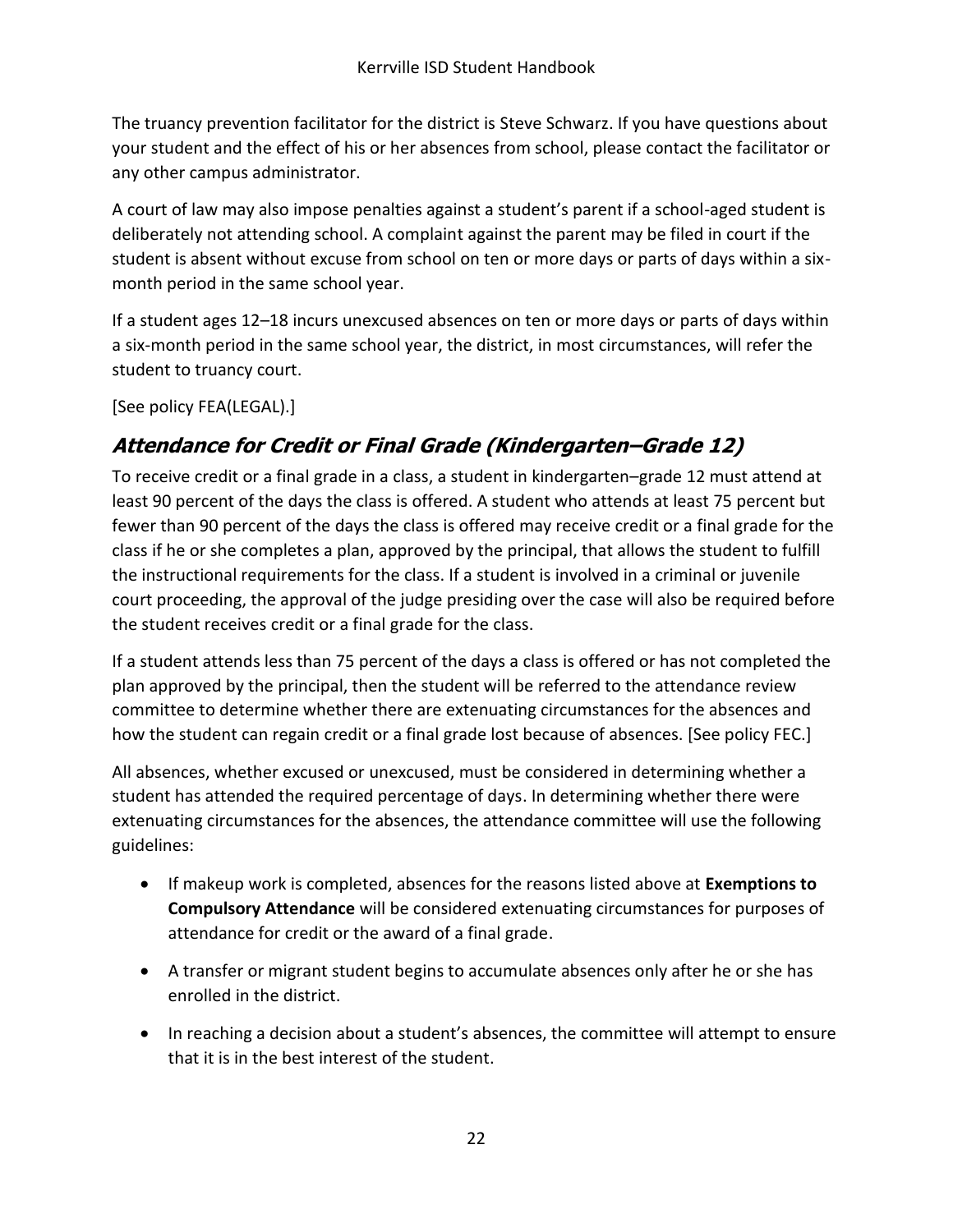- The committee will review absences incurred based on the student's participation in board-approved extracurricular activities. These absences will be considered by the attendance committee as extenuating circumstances in accordance with the absences allowed under FM(LOCAL) if the student made up the work missed in each class.
- The committee will consider the acceptability and authenticity of documented reasons for the student's absences.
- The committee will consider whether the absences were for reasons over which the student or the student's parent could exercise any control.
- The committee will consider the extent to which the student has completed all assignments, mastered the essential knowledge and skills, and maintained passing grades in the course or subject.
- The student or parent will be given an opportunity to present any information to the committee about the absences and to talk about ways to earn or regain credit or a final grade.

The student or parent may appeal the committee's decision to the board by following policy FNG(LOCAL).

The actual number of days a student must be in attendance in order to receive credit or a final grade will depend on whether the class is for a full semester or for a full year.

# <span id="page-32-0"></span>**Official Attendance-Taking Time (All Grade Levels)**

The district must submit attendance of its students to the TEA reflecting attendance at a specific time each day.

Official attendance is taken every day at 10:00 a.m. A student absent for any portion of the day, including at the official attendance-taking time, should follow the procedures below to provide documentation of the absence.

# <span id="page-32-1"></span>**Documentation after an Absence (All Grade Levels)**

When a student is absent from school, the student—upon arrival or return to school—must bring a note signed by the parent that describes the reason for the absence. A note signed by the student, even with the parent's permission, will not be accepted unless the student is age 18 or older or is an emancipated minor under state law. A phone call from the parent may be accepted, but the district reserves the right to require a written note.

The campus will document in its attendance records for the student whether the absence is considered by the district to be excused or unexcused. **Note:** Unless the absence is for a statutorily allowed reason under compulsory attendance laws, the district is not required to excuse any absence, even if the parent provides a note explaining the absence.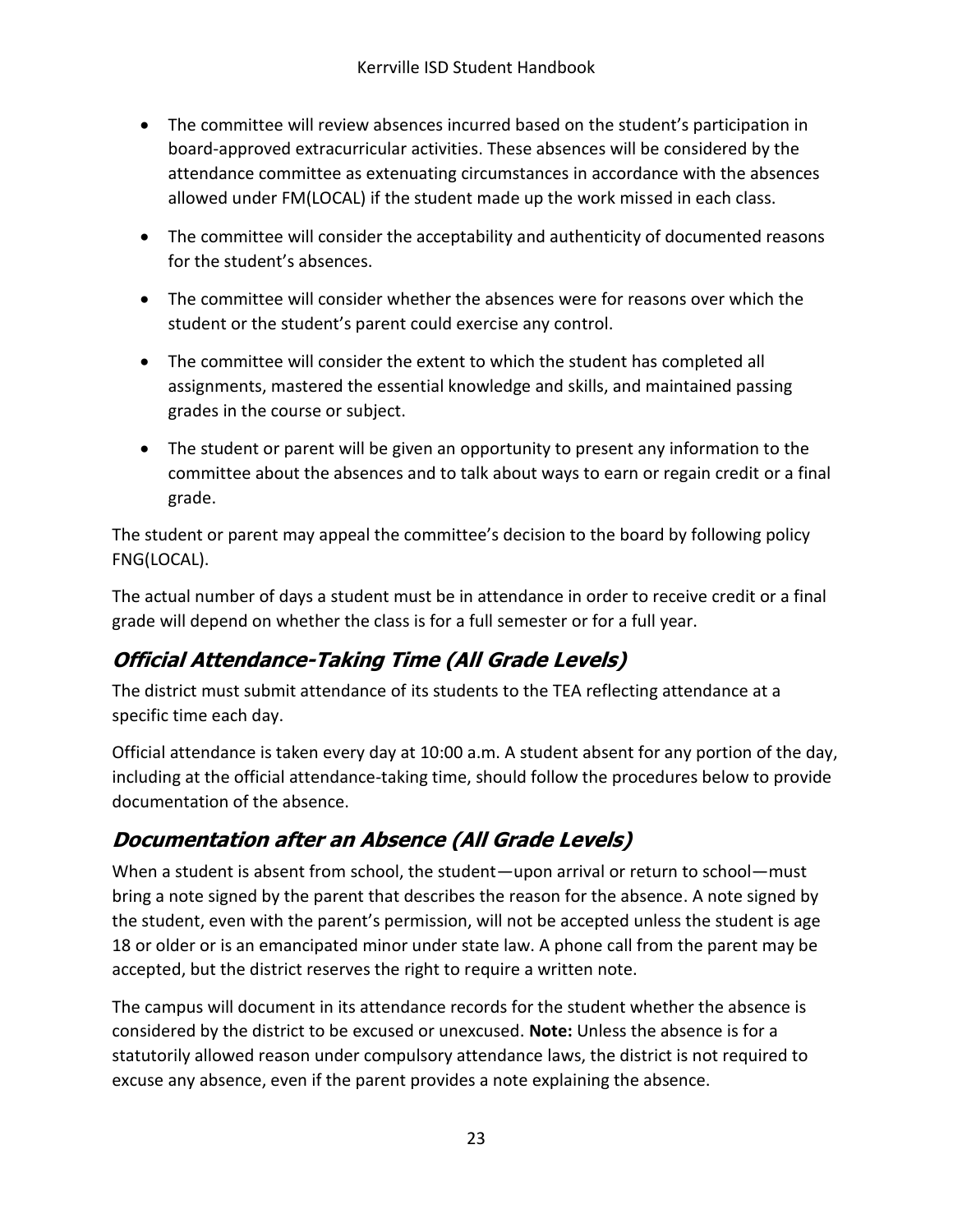#### <span id="page-33-0"></span>**Doctor's Note after an Absence for Illness (All Grade Levels)**

Upon return school, a student absent for more than 5 consecutive days because of a personal illness must bring a statement from a doctor or health clinic verifying the illness or condition that caused the student's extended absence from school. Otherwise, the student's absence may be considered unexcused and, if so, would be considered to be in violation of compulsory attendance laws.

Should the student develop a questionable pattern of absences, the principal or attendance committee may require a statement from a doctor or health clinic verifying the illness or condition that caused the student's absence from school in order to determine whether the absence or absences will be excused or unexcused.

[See policy FEC(LOCAL).]

#### <span id="page-33-1"></span>**Driver License Attendance Verification (Secondary Grade Levels Only)**

For a student between the ages of 16 and 18 to obtain a driver license, written parental permission must be provided for the Texas Department of Public Safety (DPS) to access the student's attendance records and, in certain circumstances, for a school administrator to provide the student's attendance information to DPS. A verification of enrollment (VOE) and attendance form may be obtained from the office, which the student will need to submit to DPS upon application for a driver license.

#### <span id="page-33-2"></span>**Accountability under State and Federal Law (All Grade Levels)**

Kerrville ISD and each of its campuses are held to certain standards of accountability under state and federal law. A key component of the accountability requirements is the dissemination and publication of certain reports and information, which include:

- The Texas Academic Performance Report (TAPR) for the district, compiled by TEA, the state agency that oversees public education, based on academic factors and ratings;
- A School Report Card (SRC) for each campus in the district compiled by TEA based on academic factors and ratings;
- The district's financial management report, which will include the financial accountability rating assigned to the district by TEA; and
- Information compiled by TEA for the submission of a federal report card that is required by federal law.

This information can be found on the district's website at [http://www.kerrvilleisd.net/about\\_us/federal\\_and\\_state\\_reports.](http://www.kerrvilleisd.net/about_us/federal_and_state_reports) Hard copies of any reports are available upon request to the district's administration office.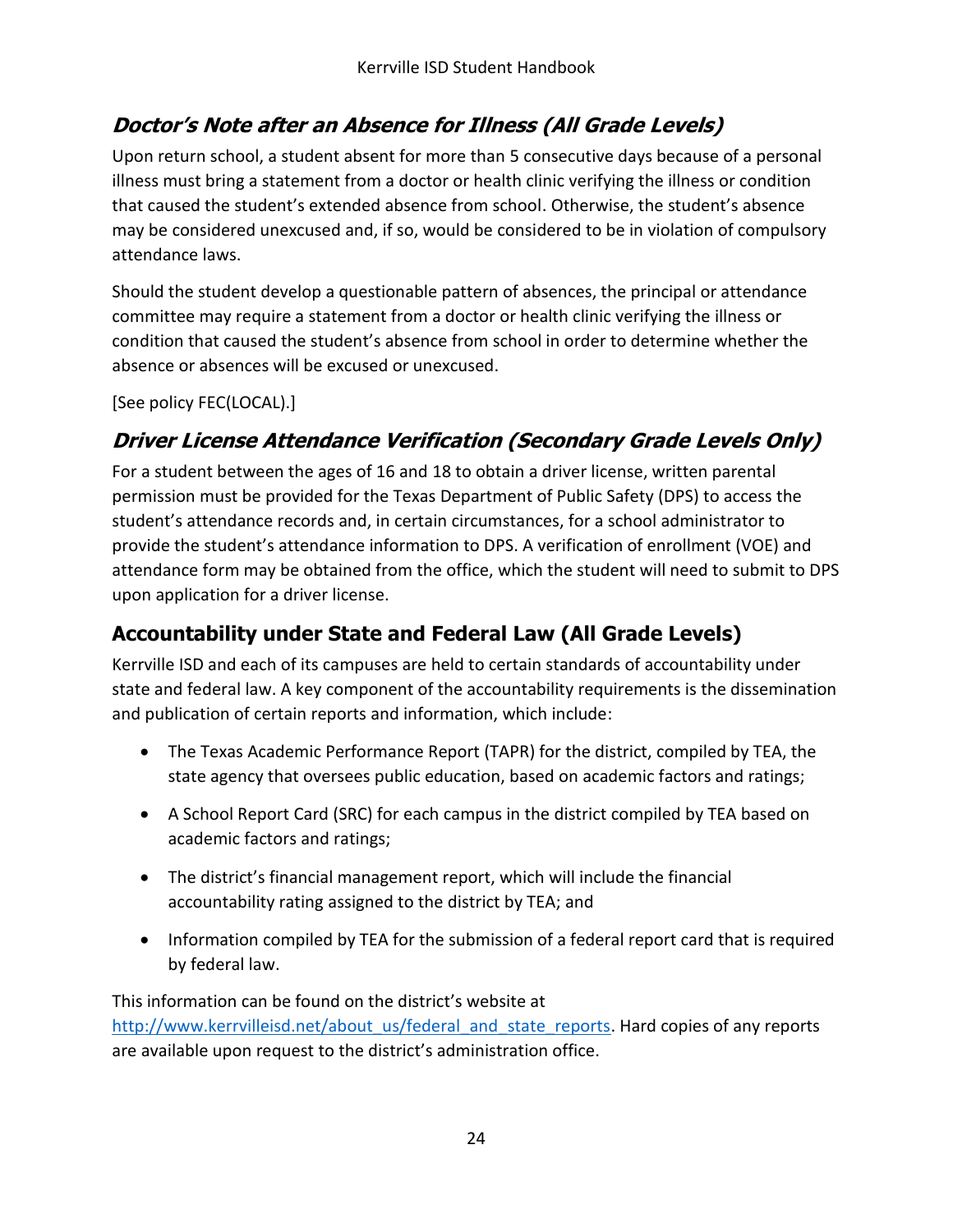TEA also maintains additional accountability and accreditation information at [TEA Performance](http://www.tea.texas.gov/perfreport/)  [Reporting Division](http://www.tea.texas.gov/perfreport/) and the [TEA homepage.](http://www.tea.texas.gov/)

#### <span id="page-34-0"></span>**Awards and Honors (All Grade Levels)**

Qualifying students will be honored each six weeks during team award ceremonies and at the end of the year.

# <span id="page-34-1"></span>**Bullying (All Grade Levels)**

Bullying is defined in Section 37.0832 of the Education Code as a single significant act or a pattern of acts by one or more students directed at another student that exploits an imbalance of power and involves engaging in written or verbal expression, expression through electronic means, or physical conduct that:

- Has the effect or will have the effect of physically harming a student, damaging a student's property or
- Placing a student in reasonable fear of harm to the student's person or of damage to the student's property;
- Is sufficiently severe, persistent, or pervasive enough that the action or threat creates an intimidating, threatening, or abusive educational environment for a student;
- Materially and substantially disrupts the educational process or the orderly operation of a classroom or school; or
- Infringes on the rights of the victim at school.

Bullying includes cyberbullying. Cyberbullying is defined by Section 37.0832 of the Education Code as bullying that is done through the use of any electronic communication device, including through the use of a cellular or other type of telephone, a computer, a camera, electronic mail, instant messaging, text messaging, a social media application, an Internet website, or any other Internet-based communication tool.

The district is required to adopt policies and procedures regarding:

- 1. Bullying that occurs on or is delivered to school property or to the site of a schoolsponsored or school-related activity on or off school property;
- 2. Bullying that occurs on a publicly or privately owned school bus or vehicle being used for transportation of students to or from school or a school-sponsored or school-related activity; and
- 3. Cyberbullying that occurs off school property or outside of a school-sponsored or school-related activity if the cyberbullying interferes with a student's educational opportunities or substantially disrupts the orderly operation of a classroom, school, or school-sponsored or school-related activity.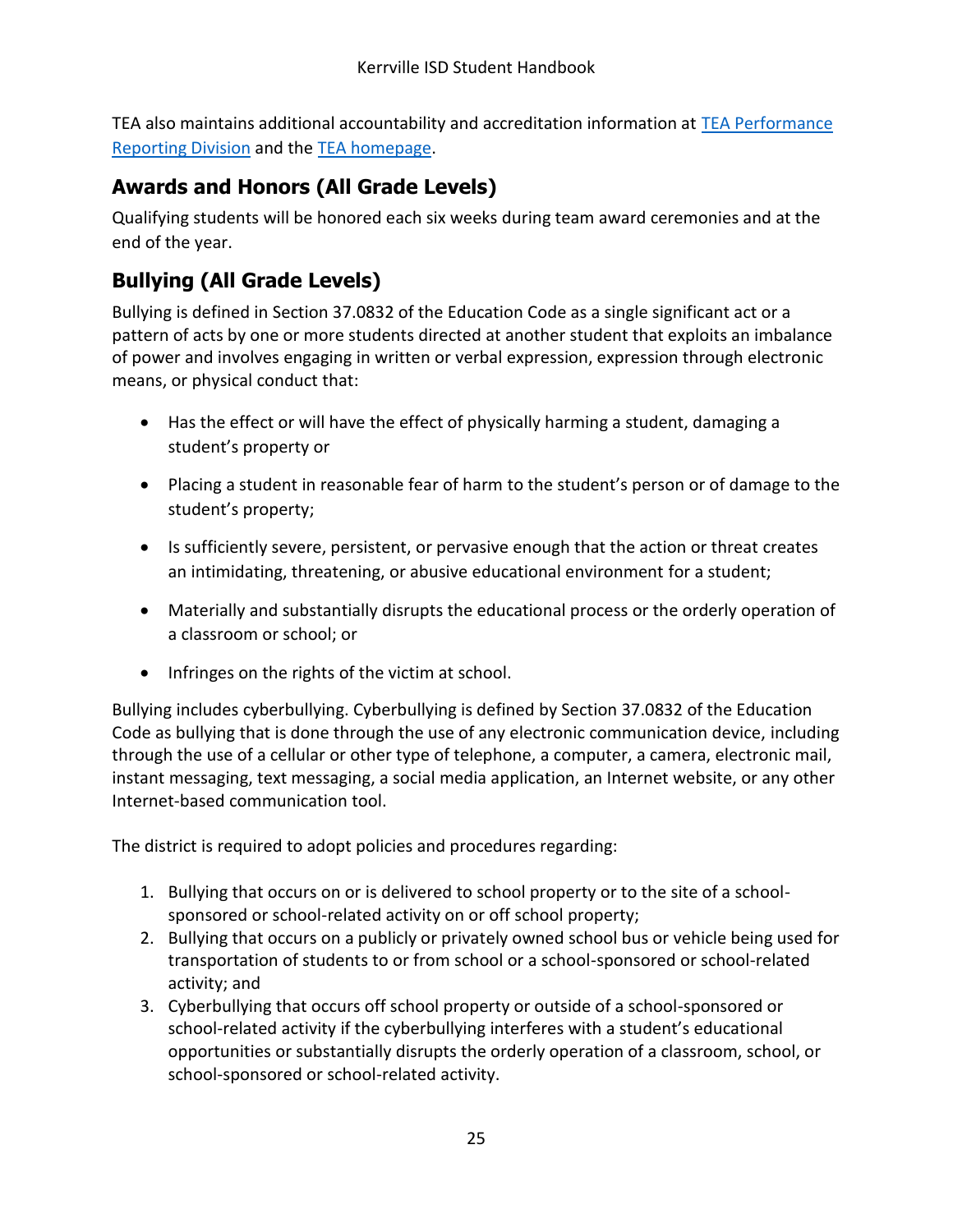Bullying is prohibited by the district and could include hazing, threats, taunting, teasing, confinement, assault, demands for money, destruction of property, theft of valued possessions, name-calling, rumor-spreading, or ostracism.

If a student believes that he or she has experienced bullying or has witnessed bullying of another student, it is important for the student or parent to notify a teacher, school counselor, principal, or another district employee as soon as possible to obtain assistance and intervention. The administration will investigate any allegations of bullying or other related misconduct. The district will also provide notice to the parent of the alleged victim and the parent of the student alleged to have engaged in bullying. A student may anonymously report an alleged incident of bullying through Crime Stoppers.

If the results of an investigation indicate that bullying has occurred, the administration will take appropriate disciplinary action and may notify law enforcement in certain circumstances. Disciplinary or other action may be taken even if the conduct did not rise to the level of bullying. Available counseling options will be provided to these individuals, as well as to any students who have been identified as witnesses to the bullying.

Any retaliation against a student who reports an incident of bullying is prohibited.

Upon the recommendation of the administration, the board may, in response to an identified case of bullying, decide to transfer a student found to have engaged in bullying to another classroom at the campus. In consultation with the student's parent, the student may also be transferred to another campus in the district. The parent of a student who has been determined by the district to be a victim of bullying may request that his or her child be transferred to another classroom or campus within the district. [See **Safety Transfers/Assignment.**]

A copy of the district's policy is available in the principal's office, superintendent's office, and on the district's website. A student or parent who is dissatisfied with the outcome of an investigation may appeal through policy FNG(LOCAL).

[See **Safety Transfers/Assignments**, **Dating Violence, Discrimination, Harassment, and Retaliation**, **Hazing**, policy FFI, and the district improvement plan, a copy of which can be viewed in the campus office.]

# <span id="page-35-0"></span>**Career and Technical Education (CTE) Programs**

Hal Peterson Middle School offers career and technical education programs in the following areas: Technology Applications, Principles of Business, Principles of Information Technology and Touch Systems Data Entry. Admission to these programs is based on space availability.

These programs will be offered without regard to race, color, national origin, sex, or disability. Kerrville ISD will take steps to ensure that lack of English language skills will not be a barrier to admission and participation in all educational and CTE programs. [See **Nondiscrimination**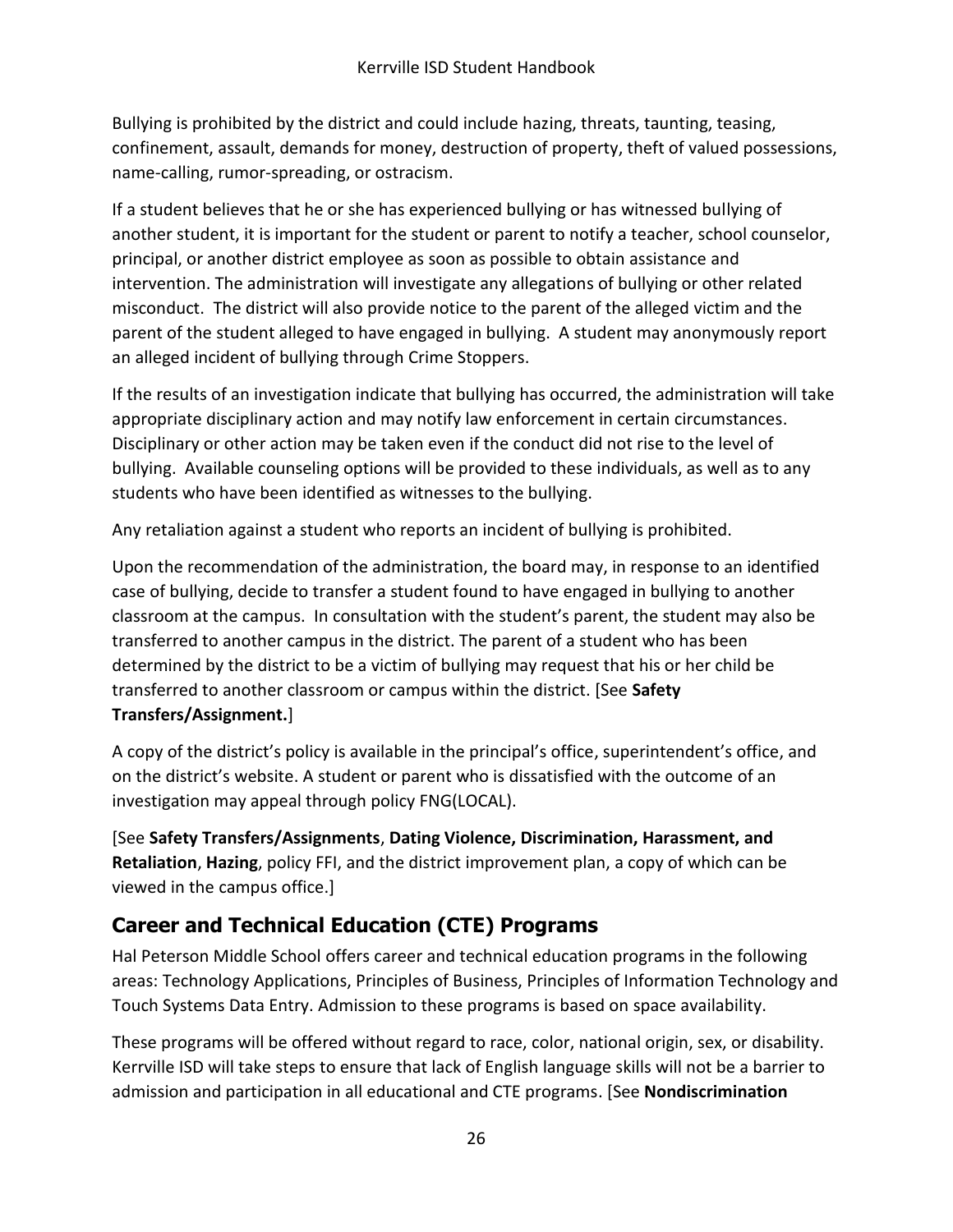**Statement** [on page 58](#page-67-0) for the name and contact information for the Title IX coordinator and Section 504 coordinator, who will address certain allegations of discrimination.]

# <span id="page-36-0"></span>**Celebrations (All Grade Levels)**

Although a parent or grandparent is not prohibited from providing food for a school-designated function or for children in the child's or grandchild's classroom for his or her birthday, please be aware that children in the school may have severe allergies to certain food products. Therefore, it is imperative to discuss this with the child's teacher prior to bringing any food in this circumstance. Occasionally, the school or a class may host certain functions or celebrations tied to the curriculum that will involve food. The school or teacher will notify students and parents of any known food allergies when soliciting potential volunteers for bringing food products.

[See **Food Allergies**.]

### **Child Sexual Abuse and Other Maltreatment of Children (All Grade Levels)**

The district has established a plan for addressing child sexual abuse and other maltreatment of children. As a parent, it is important for you to be aware of warning signs that could indicate a child may have been or is being sexually abused. Sexual abuse in the Texas Family Code is defined as any sexual conduct harmful to a child's mental, emotional, or physical welfare as well as a failure to make a reasonable effort to prevent sexual conduct with a child. A person who compels or encourages a child to engage in sexual conduct commits abuse. It is illegal to make or possess child pornography or to display such material to a child. Anyone who suspects that a child has been or may be abused or neglected has a legal responsibility, under state law, for reporting the suspected abuse or neglect to law enforcement or to Child Protective Services (CPS).

Possible physical warning signs of sexual abuse could be difficulty sitting or walking, pain in the genital areas, and claims of stomachaches and headaches. Behavioral indicators may include verbal references or pretend games of sexual activity between adults and children, fear of being alone with adults of a particular gender, or sexually suggestive behavior. Emotional warning signs to be aware of include withdrawal, depression, sleeping and eating disorders, and problems in school.

A child who has experienced sexual abuse or any other type of abuse or neglect should be encouraged to seek out a trusted adult. Be aware as a parent or other trusted adult that disclosures of sexual abuse may be more indirect than disclosures of physical abuse and neglect, and it is important to be calm and comforting if your child, or another child, confides in you. Reassure the child that he or she did the right thing by telling you.

As a parent, if your child is a victim of sexual abuse or other maltreatment, the school counselor or principal will provide information regarding counseling options for you and your child available in your area. The Texas Department of Family and Protective Services (DFPS) also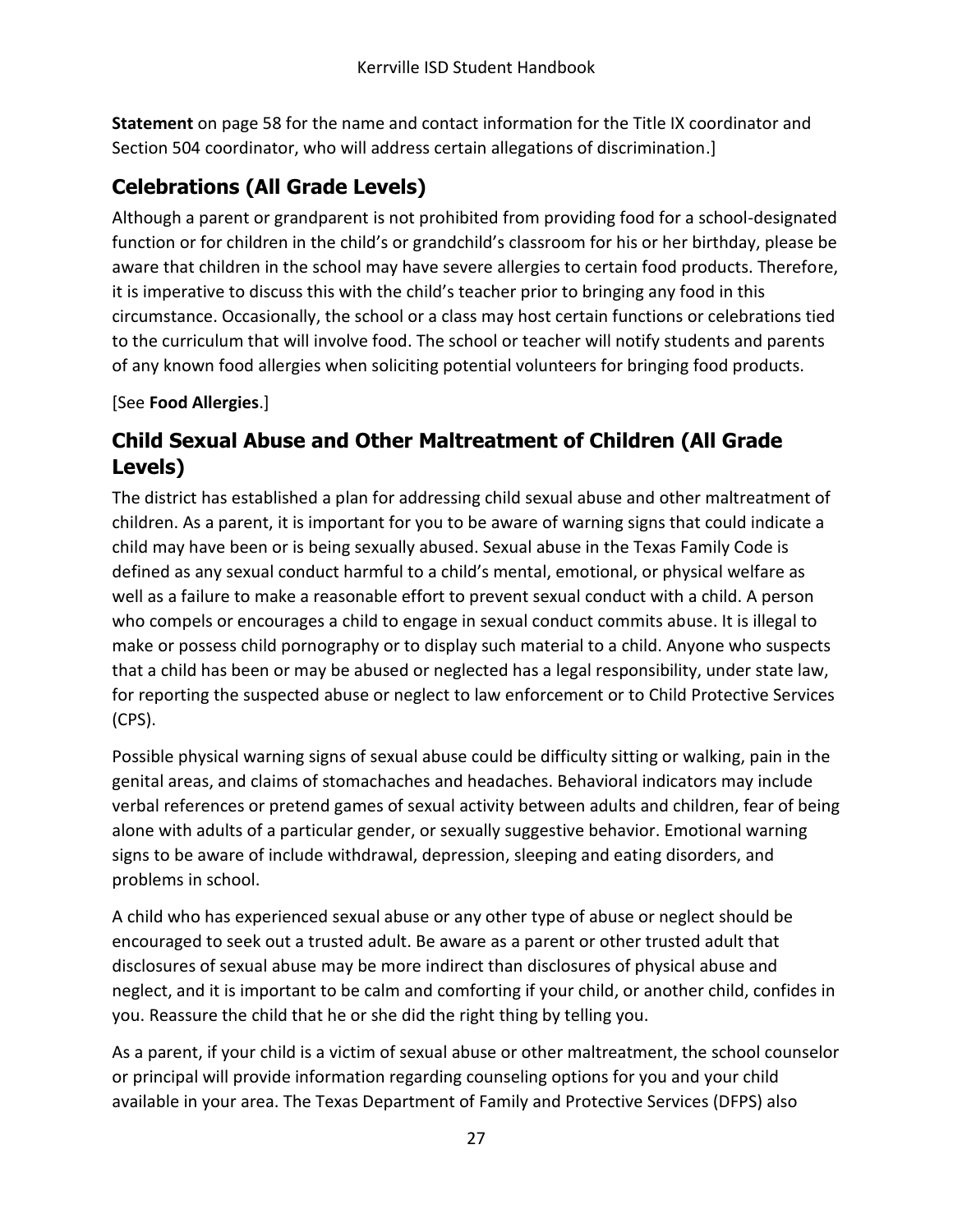manages early intervention counseling programs. [To find out what services may be available in your county, see Texas Department of Family and [Protective Services, Programs Available in](http://www.dfps.state.tx.us/Prevention_and_Early_Intervention/Programs_Available_In_Your_County/default.asp)  [Your County.](http://www.dfps.state.tx.us/Prevention_and_Early_Intervention/Programs_Available_In_Your_County/default.asp)]

The following websites might help you become more aware of child abuse and neglect:

- [Child Welfare Information Gateway Factsheet](https://www.childwelfare.gov/pubs/factsheets/whatiscan.pdf)
- [KidsHealth, For Parents, Child Abuse](http://kidshealth.org/en/parents/child-abuse.html)
- [Texas Association Against Sexual Assault, Resources](http://taasa.org/resources)
- [Texas Attorney General, What We Can Do About Child Abuse Part 1](https://www.texasattorneygeneral.gov/cvs/what-we-can-do-about-child-abuse-1)
- [Texas Attorney General, What We Can Do About Child Abuse Part 2](https://www.texasattorneygeneral.gov/cvs/what-we-can-do-about-child-abuse-2)

Reports of abuse or neglect may be made to:

The CPS division of the DFPS (1-800-252-5400 or on the web a[t Texas Abuse Hotline Website\)](http://www.txabusehotline.org/).

# **Class Schedules (Secondary Grade Levels Only)**

All students are expected to attend school for the entire school day and maintain a class/course schedule to fulfill each period of the day. Exceptions may be made occasionally by the campus principal for students in grades 9–12 who meet specific criteria and receive parental consent to enroll in less than a full-day's schedule.

[See **Schedule Changes** [on page 65](#page-74-0) for information related to student requests to revise their course schedule.]

# **Communications—Automated**

# **Emergency**

The district will rely on contact information on file with the district to communicate with parents in an emergency situation, which may include real-time or automated messages. An emergency purpose may include early dismissal or delayed opening because of severe weather or another emergency, or if the campus must restrict access due to a security threat. It is crucial to notify your child's school when a phone number previously provided to the district has changed.

[See **Safety** for information regarding contact with parents during an emergency situation.]

# **Nonemergency**

Your child's school will request that you provide contact information, such as your phone number and e-mail address, in order for the school to communicate items specific to your child, your child's school, or the district. If you consent to receive such information through a landline or wireless phone, please ensure that you notify the school's administration office immediately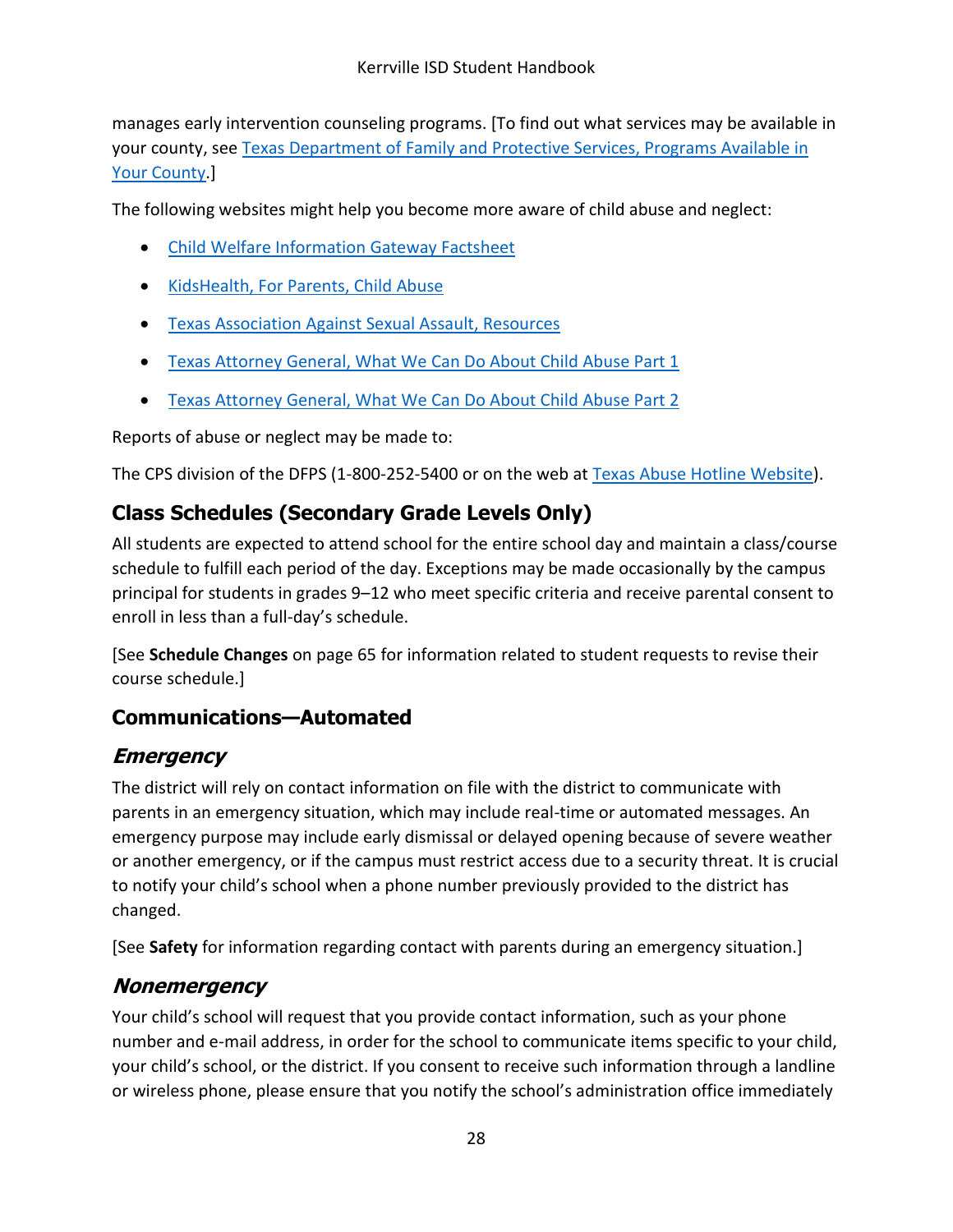upon a change in your phone number. The district or school may generate automated or prerecorded messages, text messages, or real-time phone or e-mail communications that are closely related the school's mission, so prompt notification of any change in contact information will be crucial to maintain timely communication with you. Standard messaging rates of your phone carrier may apply. If you have specific requests or needs related to how the district contacts you, please contact your child's principal. [See **Safety** for information regarding contact with parents during an emergency situation.]

# **Complaints and Concerns (All Grade Levels)**

Usually student or parent complaints or concerns can be addressed informally by a phone call or a conference with the teacher or principal. For those complaints and concerns that cannot be handled so easily, the board has adopted a standard complaint policy at FNG(LOCAL) in the district's policy manual. A copy of this policy may be obtained on the district's website at [http://pol.tasb.org/Home/Index/768.](http://pol.tasb.org/Home/Index/768)

Should a parent or student feel a need to file a formal complaint, the parent or student should file a district complaint form within the timelines established in policy FNG(LOCAL). In general, the student or parent should submit the written complaint form to the campus principal. If the concern is not resolved, a request for a conference should be sent to the superintendent. If still unresolved, the district provides for the complaint to be presented to the board of trustees.

# **Conduct (All Grade Levels)**

# **Applicability of School Rules**

As required by law, the board has adopted a Student Code of Conduct that prohibits certain behaviors and defines standards of acceptable behavior—both on and off campus as well as on district vehicles—and consequences for violation of these standards. The district has disciplinary authority over a student in accordance with the Student Code of Conduct. Students and parents should be familiar with the standards set out in the Student Code of Conduct, as well as campus and classroom rules. During any periods of instruction during the summer months, the Student Handbook and Student Code of Conduct in place for the year immediately preceding the summer period shall apply, unless the district amends either or both documents for the purposes of summer instruction.

# **Campus Behavior Coordinator**

By law, each campus has a campus behavior coordinator to apply discipline management techniques and administer consequences for certain student misconduct, as well as provide a point of contact for student misconduct. The campus behavior coordinator at each district campus is the principal.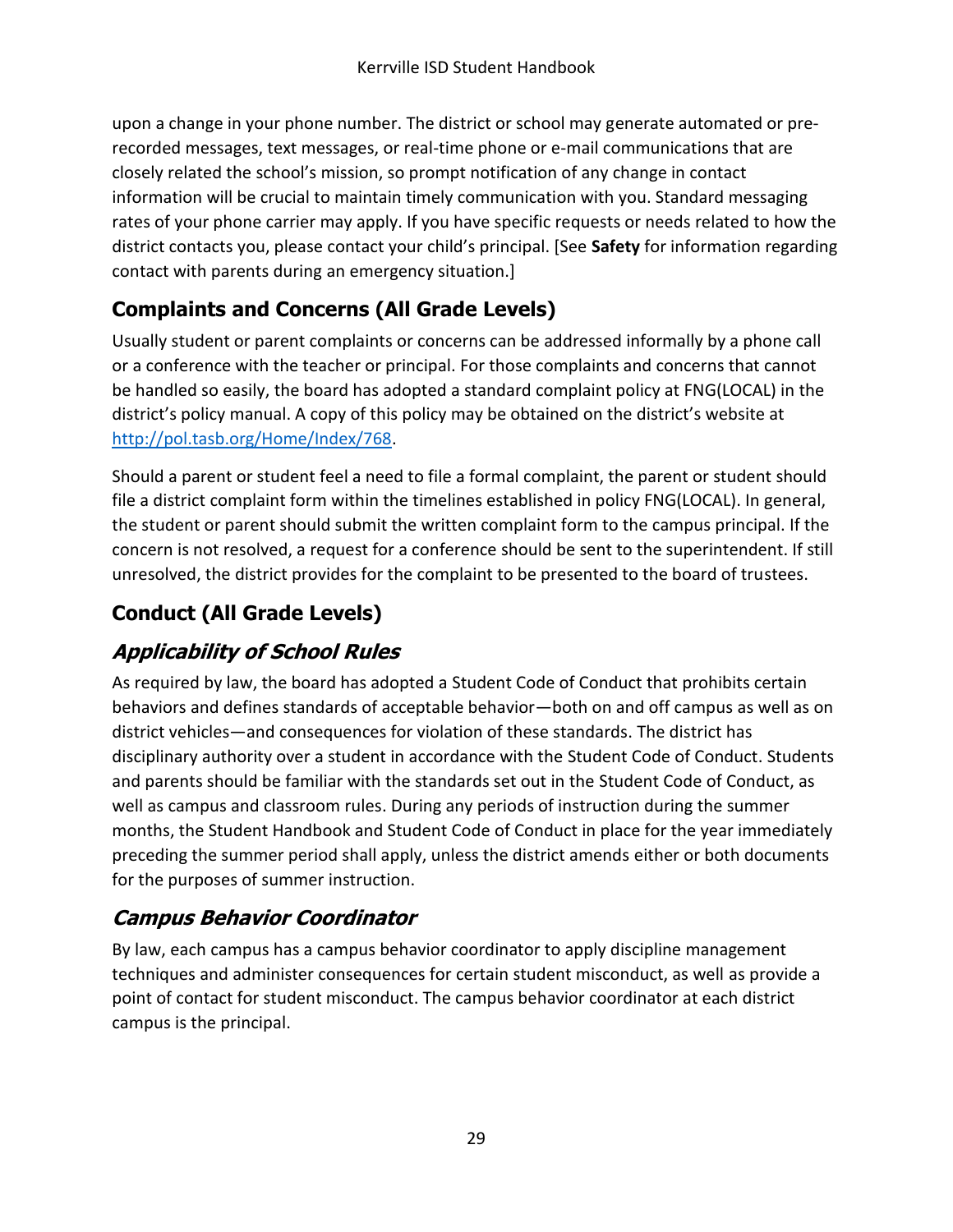## **Disruptions of School Operations**

Disruptions of school operations are not tolerated and may constitute a misdemeanor offense. As identified by law, disruptions include the following:

- Interference with the movement of people at an exit, entrance, or hallway of a district building without authorization from an administrator.
- Interference with an authorized activity by seizing control of all or part of a building.
- Use of force, violence, or threats in an attempt to prevent participation in an authorized assembly.
- Use of force, violence, or threats to cause disruption during an assembly.
- Interference with the movement of people at an exit or an entrance to district property.
- Use of force, violence, or threats in an attempt to prevent people from entering or leaving district property without authorization from an administrator.
- Disruption of classes or other school activities while on district property or on public property that is within 500 feet of district property. Class disruption includes making loud noises; trying to entice a student away from, or to prevent a student from attending, a required class or activity; and entering a classroom without authorization and disrupting the activity with loud or profane language or any misconduct.
- Interference with the transportation of students in vehicles owned or operated by the district.

## **Social Events**

School rules apply to all school social events. Guests attending these events are expected to observe the same rules as students, and a student inviting a guest will share responsibility for the conduct of his or her guest.

A student attending a social event will be asked to sign out when leaving before the end of the event; anyone leaving before the official end of the event will not be readmitted.

## **Counseling**

#### **Academic Counseling**

#### **Elementary and Middle/Junior High School Grade Levels**

The school counselor is available to students and parents to talk about the importance of postsecondary education and how best to plan for postsecondary education, including appropriate courses to consider and financial aid availability and requirements.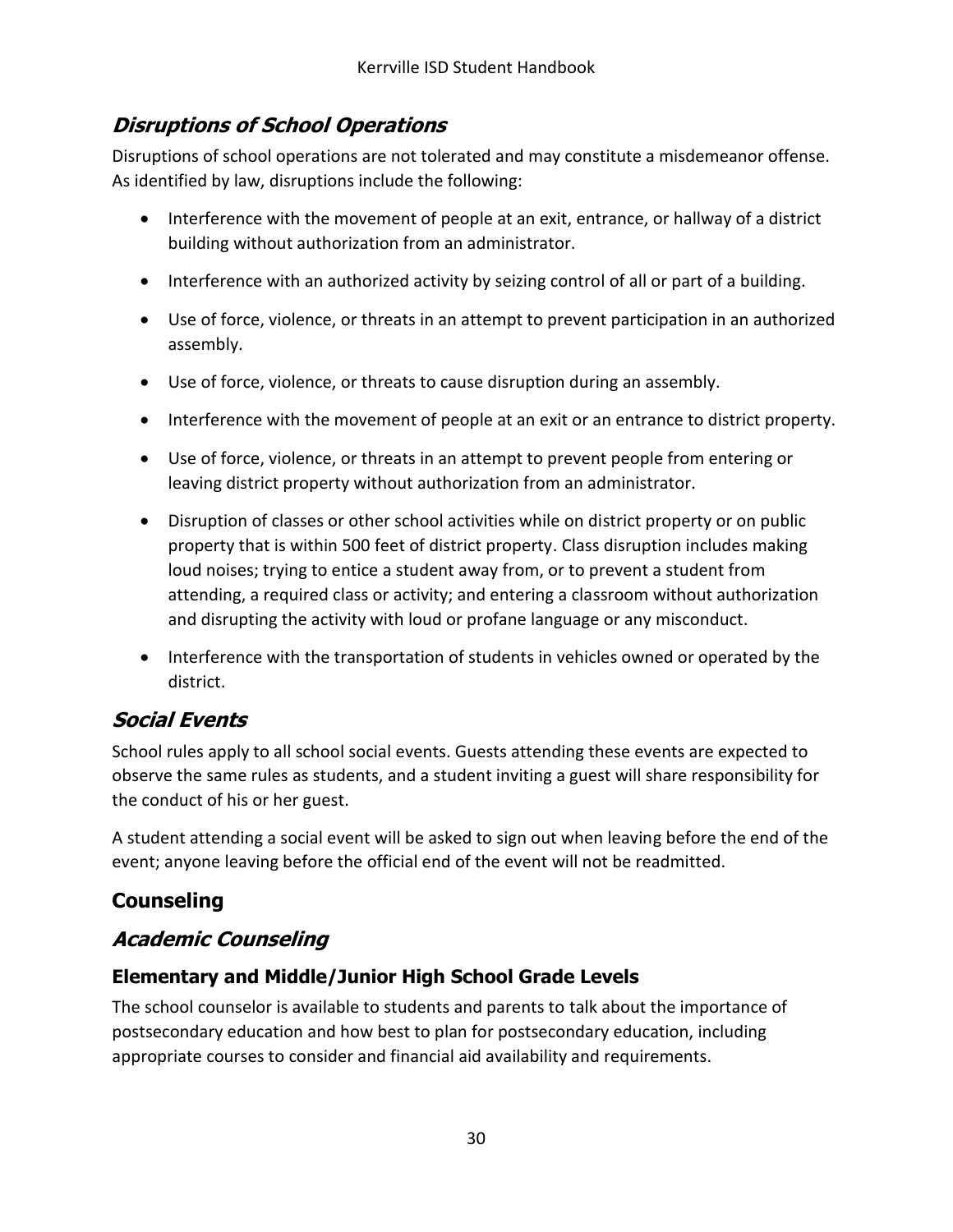In either grade 7 or 8, each student will receive instruction related to how the student can best prepare for high school, college, and a career.

#### **High School Grade Levels**

High school students and their parents are encouraged to talk with a school counselor, teacher, or principal to learn more about course offerings, graduation requirements, and early graduation procedures. Each year, high school students will be provided information on anticipated course offerings for the next school year and other information that will help them make the most of academic and CTE opportunities, as well as information on the importance of postsecondary education.

The school counselor can also provide information about entrance exams and application deadlines, as well as information about automatic admission, financial aid, housing, and scholarships as these relate to state colleges and universities. The school counselor can also provide information about workforce opportunities after graduation or technical and trade school opportunities, including opportunities to earn industry-recognized certificates and licenses.

# **Personal Counseling (All Grade Levels)**

The school counselor is available to assist students with a wide range of personal concerns, including such areas as social, family, emotional or mental health issues, or substance abuse. A student who wishes to meet with the school counselor should visit the office or ask a teacher to make arrangements for a visit. As a parent, if you are concerned about your child's mental or emotional health, please speak with the school counselor for a list of resources that may be of assistance.

#### [See **Substance Abuse Prevention and Intervention** and **Suicide Awareness** and **Mental Health Support**.]

## **Course Credit (Secondary Grade Levels Only)**

A student in grades 9–12, or in a lower grade when a student is enrolled in a high school creditbearing course, will earn credit for a course only if the final grade is 70 or above. For a twosemester (1 credit) course, the student's grades from both semesters will be averaged and credit will be awarded if the combined average is 70 or above. Should the student's combined average be less than 70, the student will be required to retake the semester in which he or she failed.

## **Credit by Examination—If a Student Has Taken the Course/Subject (All Grade Levels)**

A student who has previously taken a course or subject—but did not receive credit or a final grade for it—may, in circumstances determined by the principal or attendance committee, be permitted to earn credit by passing an exam approved by the district's board of trustees on the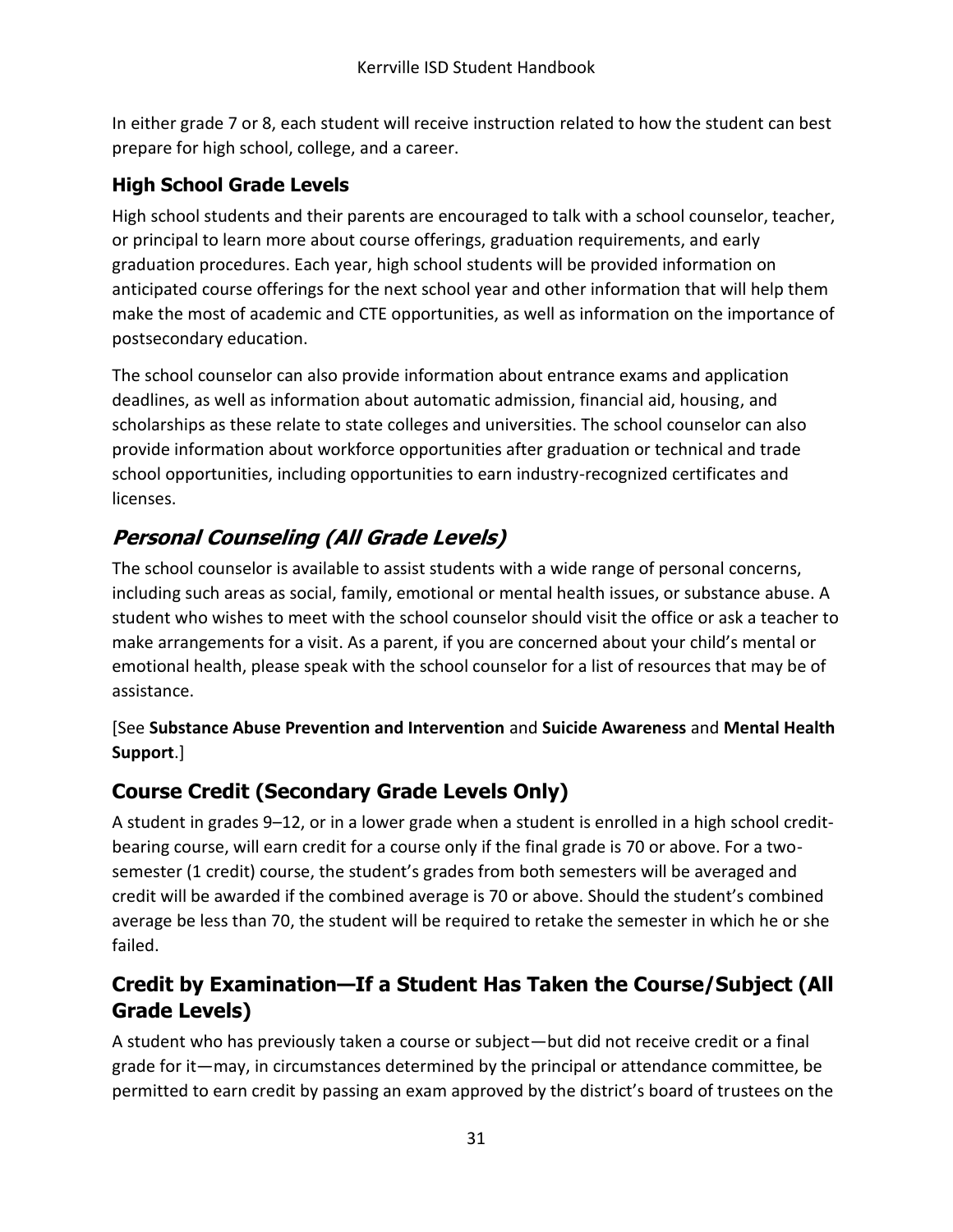essential knowledge and skills defined for that course or subject. Prior instruction may include, for example, incomplete coursework due to a failed course or excessive absences, homeschooling, or coursework by a student transferring from a non-accredited school. The opportunity to take an examination to earn credit for a course or to be awarded a final grade in a subject after the student has had prior instruction is sometimes referred to as "credit recovery."

The school counselor or principal would determine if the student could take an exam for this purpose. If approval is granted, the student must score at least 70 on the exam to receive credit for the course or subject.

The attendance review committee may also offer a student with excessive absences an opportunity to earn credit for a course by passing an exam.

[For further information, see the school counselor and policy EHDB(LOCAL).]

#### **Credit by Examination for Advancement/Acceleration—If a Student Has Not Taken the Course/Subject**

A student will be permitted to take an exam to earn credit for an academic course or subject area for which the student has had no prior instruction, i.e., for advancement or to accelerate to the next grade level. The exams offered by the district are approved by the district's board of trustees, and state law requires the use of certain exams, such as College Board Advanced Placement (AP) and College Level Examination Program (CLEP) tests, when applicable. The dates on which exams are scheduled during the 2017–18 school year will be published in appropriate district publications and on the district's website. The only exceptions to the published dates will be for any exams administered by another entity besides the district or if a request is made outside of these time frames by a student experiencing homelessness or by a student involved in the foster care system. When another entity administers an exam, a student and the district must comply with the testing schedule of the other entity. During each testing window provided by the district, a student may attempt a specific exam only once.

If a student plans to take an exam, the student (or parent) must register with the school counselor no later than 30 days prior to the scheduled testing date. [For further information, see policy EHDC.]

## **Kindergarten Acceleration**

#### **Students in Grades 1–5**

A student in elementary school will be eligible to accelerate to the next grade level if the student scores at least 80 on each exam in the subject areas of language arts, mathematics, science, and social studies, a district administrator recommends that the student be accelerated, and the student's parent gives written approval of the grade advancement.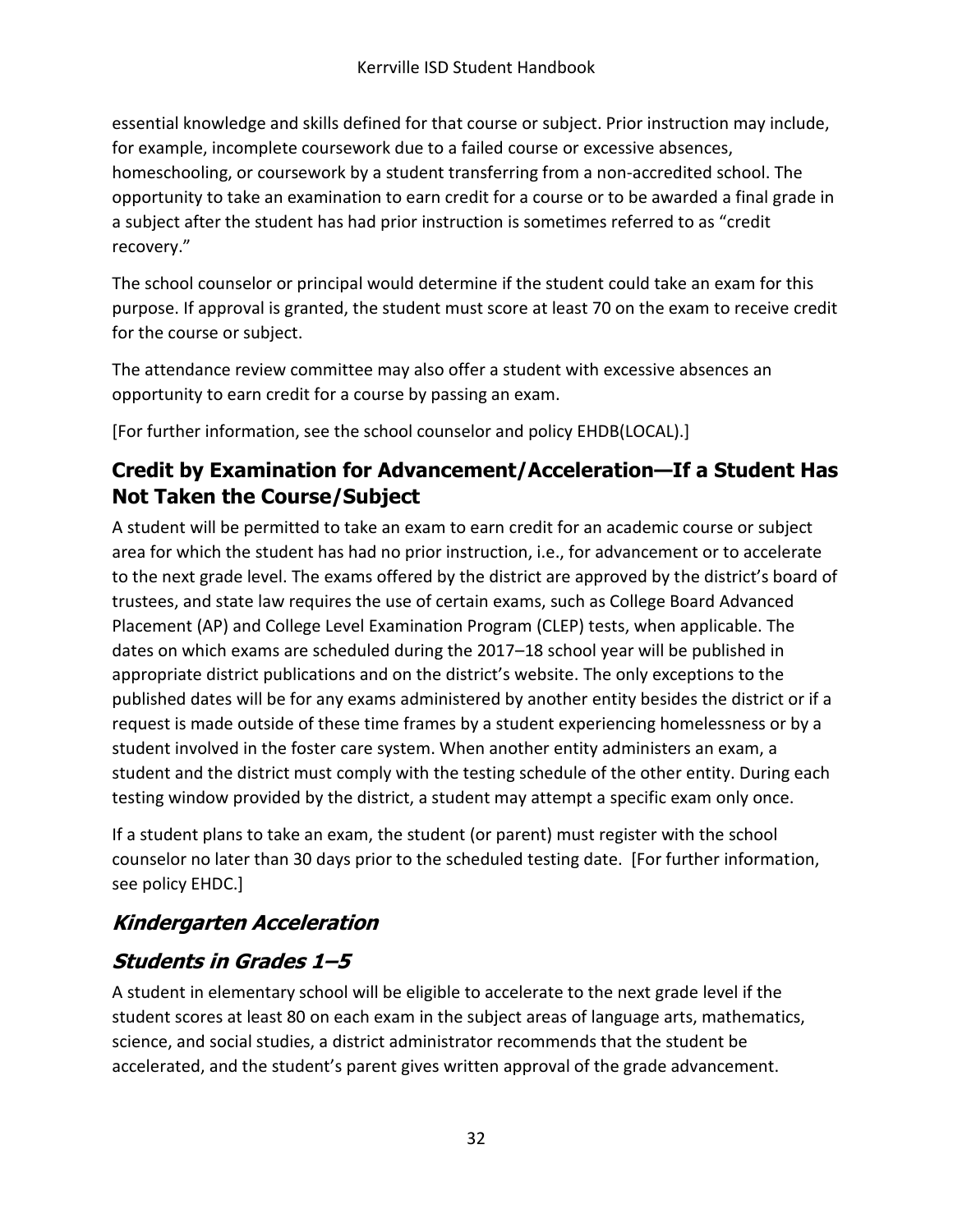## **Students in Grades 6–12**

A student in grade 6 or above will earn course credit with a passing score of at least 80 on the exam, a scaled score of 50 or higher on an exam administered through the CLEP, or a score of 3 or higher on an AP exam, as applicable. A student may take an exam to earn high school course credit no more than twice. If a student fails to achieve the designated score on the applicable exam before the beginning of the school year in which the student would need to enroll in the course according to the school's high school course sequence, the student must complete the course.

#### **Dating Violence, Discrimination, Harassment, and Retaliation (All Grade Levels)**

The district believes that all students learn best in an environment free from dating violence, discrimination, harassment, and retaliation and that their welfare is best served when they are free from this prohibited conduct while attending school. Students are expected to treat other students and district employees with courtesy and respect, to avoid behaviors known to be offensive, and to stop those behaviors when asked or told to stop. District employees are expected to treat students with courtesy and respect.

The board has established policies and procedures to prohibit and promptly respond to inappropriate and offensive behaviors that are based on a person's race, color, religion, gender, national origin, disability, or any other basis prohibited by law. A copy of the district's policy is available on the district website at [http://pol.tasb.org/Home/Index/768.](http://pol.tasb.org/Home/Index/768) [See policy FFH.]

# **Dating Violence**

Dating violence occurs when a person in a current or past dating relationship uses physical, sexual, verbal, or emotional abuse to harm, threaten, intimidate, or control the other person in the relationship. Dating violence also occurs when a person commits these acts against a person in a marriage or dating relationship with the individual who is or was once in a marriage or dating relationship with the person committing the offense. This type of conduct is considered harassment if the conduct is so severe, persistent, or pervasive that it affects the student's ability to participate in or benefit from an educational program or activity; creates an intimidating, threatening, hostile, or offensive educational environment; or substantially interferes with the student's academic performance.

Examples of dating violence against a student may include, but are not limited to, physical or sexual assaults; name-calling; put-downs; threats to hurt the student, the student's family members, or members of the student's household; destroying property belonging to the student; threats to commit suicide or homicide if the student ends the relationship; threats to harm a student's current dating partner; attempts to isolate the student from friends and family; stalking; or encouraging others to engage in these behaviors.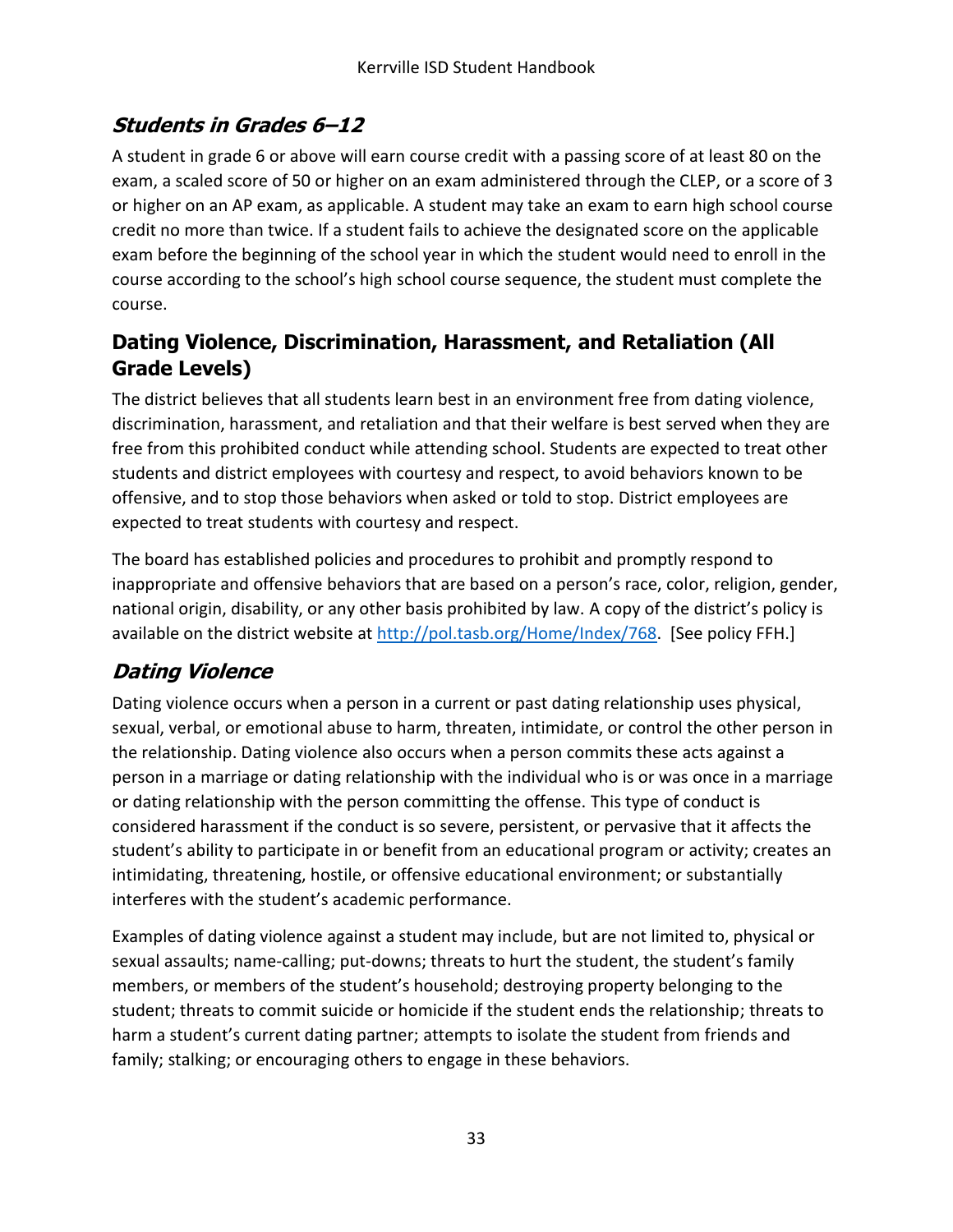#### **Discrimination**

Discrimination is defined as any conduct directed at a student on the basis of race, color, religion, sex, gender, national origin, disability, age, or any other basis prohibited by law that negatively affects the student.

#### **Harassment**

Harassment, in general terms, is conduct so severe, persistent, or pervasive that it affects the student's ability to participate in or benefit from an educational program or activity; creates an intimidating, threatening, hostile, or offensive educational environment; or substantially interferes with the student's academic performance.

Examples of harassment may include, but are not limited to, offensive or derogatory language directed at a person's religious beliefs or practices, accent, skin color, or need for accommodation; threatening, intimidating, or humiliating conduct; offensive jokes, namecalling, slurs, or rumors; physical aggression or assault; graffiti or printed material promoting racial, ethnic, or other negative stereotypes; or other kinds of aggressive conduct such as theft or damage to property.

In addition to dating violence as described above, two other types of prohibited harassment are described below.

### **Sexual Harassment and Gender-Based Harassment**

Sexual harassment and gender-based harassment of a student by an employee, volunteer, or another student are prohibited.

Examples of sexual harassment may include, but not be limited to, touching private body parts or coercing physical contact that is sexual in nature; sexual advances; jokes or conversations of a sexual nature; and other sexually motivated conduct, communications, or contact.

Sexual harassment of a student by an employee or volunteer does not include necessary or permissible physical contact not reasonably construed as sexual in nature, such as comforting a child with a hug or taking the child's hand. However, romantic and other inappropriate social relationships, as well as all sexual relationships, between students and district employees are prohibited, even if consensual.

Gender-based harassment includes harassment based on a student's gender, expression by the student of stereotypical characteristics associated with the student's gender, or the student's failure to conform to stereotypical behavior related to gender.

Examples of gender-based harassment directed against a student, regardless of the student's or the harasser's actual or perceived sexual orientation or gender identity, may include, but not be limited to, offensive jokes, name-calling, slurs, or rumors; physical aggression or assault; threatening or intimidating conduct; or other kinds of aggressive conduct such as theft or damage to property.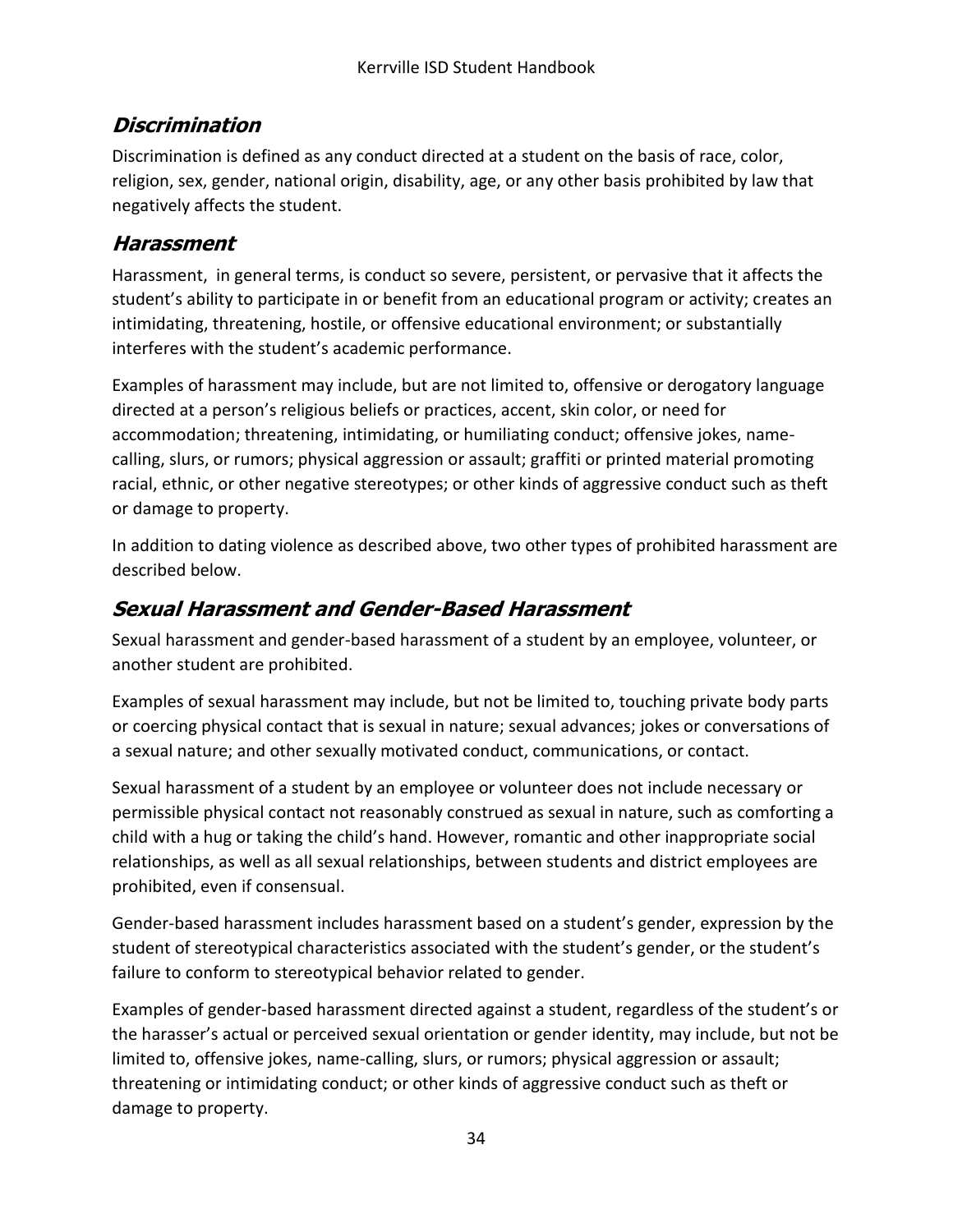## **Retaliation**

Retaliation against a person who makes a good faith report of discrimination or harassment, including dating violence, is prohibited. Retaliation against a person who is participating in an investigation of alleged discrimination or harassment is also prohibited. A person who makes a false claim or offers false statements or refuses to cooperate with a district investigation, however, may be subject to appropriate discipline.

Examples of retaliation may include threats, rumor spreading, ostracism, assault, destruction of property, unjustified punishments, or unwarranted grade reductions. Unlawful retaliation does not include petty slights or annoyances.

# **Reporting Procedures**

Any student who believes that he or she has experienced dating violence, discrimination, harassment, or retaliation should immediately report the problem to a teacher, school counselor, principal, or other district employee. The report may be made by the student's parent. [See policy FFH(LOCAL) and (EXHIBIT) for other appropriate district officials to whom to make a report.]

Upon receiving a report of prohibited conduct as defined by policy FFH, the district will determine whether the allegations, if proven, would constitute prohibited conduct as defined by that policy. If not, the district will refer to policy FFI to determine if the allegations, if proven, would constitute bullying, as defined by law and that policy. If the alleged prohibited conduct, if proven, would constitute prohibited conduct and would also be considered bullying as defined by law and policy FFI, an investigation of bullying will also be conducted.

The district will promptly notify the parents of any student alleged to have experienced prohibited conduct involving an adult associated with the district. In the event alleged prohibited conduct involves another student, the district will notify the parents of the student alleged to have experienced the prohibited conduct when the allegations, if proven, would constitute a violation as defined by policy FFH.

# **Investigation of Report**

To the extent possible, the district will respect the privacy of the student; however, limited disclosures may be necessary to conduct a thorough investigation and to comply with law. Allegations of prohibited conduct, which includes dating violence, discrimination, harassment, and retaliation, will be promptly investigated.

If a law enforcement or other regulatory agency notifies the district that it is investigating the matter and requests that the district delay its investigation, the district will resume the investigation at the conclusion of the agency's investigation.

During the course of an investigation and when appropriate, the district will take interim action to address the alleged prohibited conduct.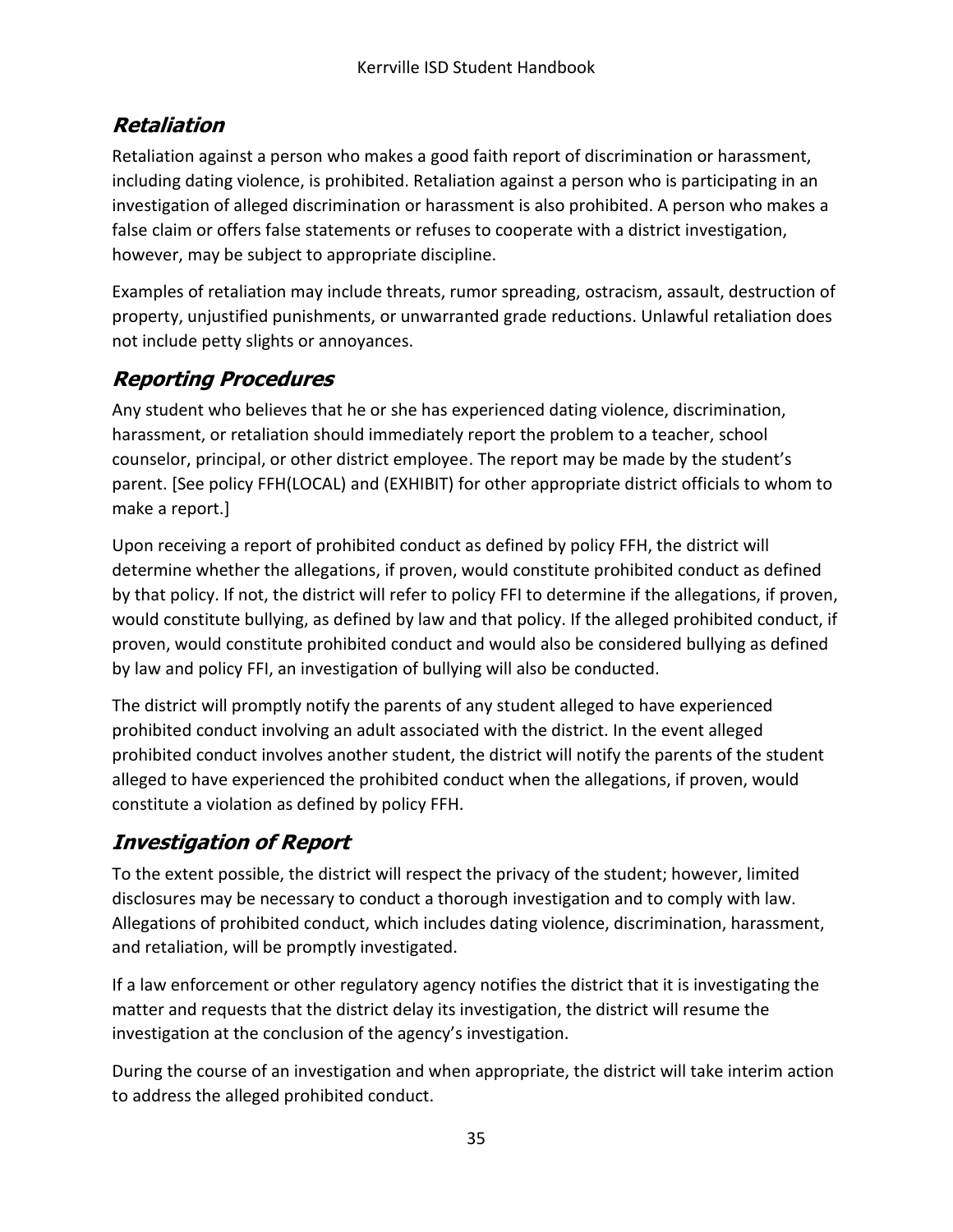If the district's investigation indicates that prohibited conduct occurred, appropriate disciplinary action, and, in some cases, corrective action, will be taken to address the conduct. The district may take disciplinary and corrective action even if the conduct that is the subject of the complaint was not unlawful.

All involved parties will be notified of the outcome of the district investigation within the parameters and limits allowed under the Family Educational Rights and Privacy Act (FERPA).

A student or parent who is dissatisfied with the outcome of the investigation may appeal in accordance with policy FNG(LOCAL).

## **Discrimination**

[See **Dating Violence, Discrimination, Harassment, and Retaliation**.]

#### **Distance Learning**

# **All Grade Levels**

Distance learning and correspondence courses include courses that encompass the staterequired essential knowledge and skills but are taught through multiple technologies and alternative methodologies such as mail, satellite, Internet, video-conferencing, and instructional television.

The distance learning opportunities that the district makes available to district students are provided by Texas Tech University and The University of Texas.

If a student wishes to enroll in a correspondence course or a distance learning course that is not provided through the Texas Virtual School Network (TXVSN), as described below, in order to earn credit in a course or subject, the student must receive permission from the principal prior to enrolling in the course or subject. If the student does not receive prior approval, the district may not recognize and apply the course or subject toward graduation requirements or subject mastery.

# **Texas Virtual School Network (TXVSN) (Secondary Grade Levels)**

The Texas Virtual School Network (TXVSN) has been established by the state as one method of distance learning. A student has the option, with certain limitations, to enroll in a course offered through the TXVSN to earn course credit for graduation.

Depending on the TXVSN course in which a student enrolls, the course may be subject to the "no pass, no play" rules. [See **Extracurricular Activities, Clubs, and Organizations** [on page 43.](#page-52-0)] In addition, for a student who enrolls in a TXVSN course for which an end-of-course (EOC) assessment is required, the student must still take the corresponding EOC assessment.

If you have questions or wish to make a request that your child be enrolled in a TXVSN course, please contact the school counselor. Unless an exception is made by the campus principal, a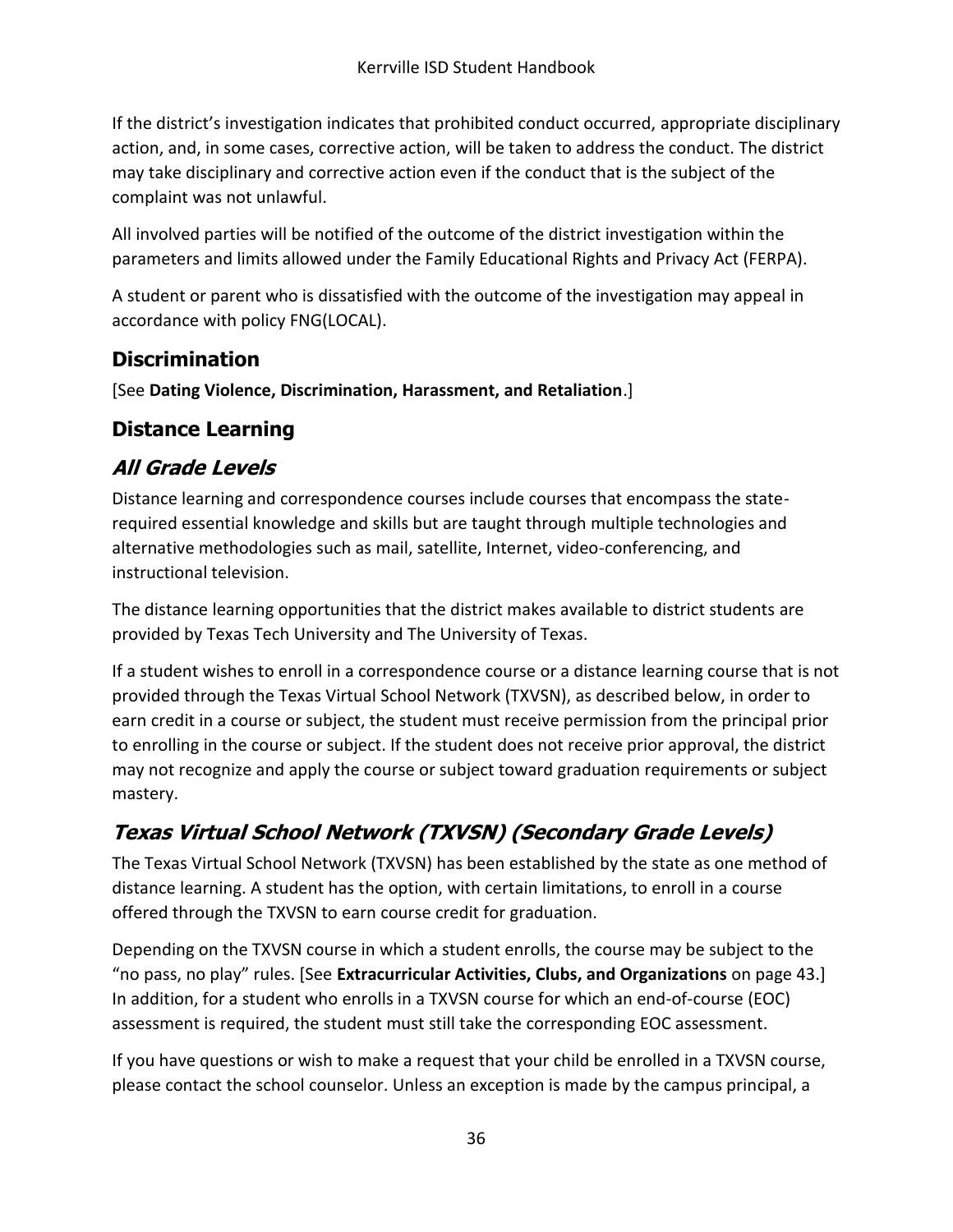student will not be allowed to enroll in a TXVSN course if the school offers the same or a similar course.

A copy of policy EHDE will be distributed to parents of middle and high school students at least once each year. If you do not receive a copy or have questions about this policy, please contact the campus principal.

## **Distribution of Literature, Published Materials, or Other Documents (All Grade Levels)**

## **School Materials**

Publications prepared by and for the school may be posted or distributed, with the prior approval of the principal, sponsor, or teacher. Such items may include school posters, brochures, flyers, etc.

School newspapers and the yearbooks are available to students as applicable.

All school publications are under the supervision of a teacher, sponsor, and the principal.

## **Nonschool Materials**

#### **From Students**

Students must obtain prior approval from the principal before selling, posting, circulating, or distributing more than 10 copies of written or printed materials, handbills, photographs, pictures, films, tapes, or other visual or auditory materials that were not developed under the oversight of the school. To be considered, any nonschool material must include the name of the sponsoring person or organization. The decision regarding approval will be made within two school days.

The campus principal has designated area as the location for approved nonschool materials to be placed for voluntary viewing or collection by students. [See policy FNAA.]

A student may appeal a decision in accordance with policy FNG(LOCAL). Any student who sells, posts, circulates, or distributes nonschool material without prior approval will be subject to disciplinary action in accordance with the Student Code of Conduct. Materials displayed without approval will be removed.

#### **From Others**

Written or printed materials, handbills, photographs, pictures, films, tapes, or other visual or auditory materials not sponsored by the district or by a district-affiliated school-support organization will not be sold, circulated, distributed, or posted on any district premises by any district employee or by persons or groups not associated with the district, except as permitted by policy GKDA. To be considered for distribution, any nonschool material must meet the limitations on content established in the policy, include the name of the sponsoring person or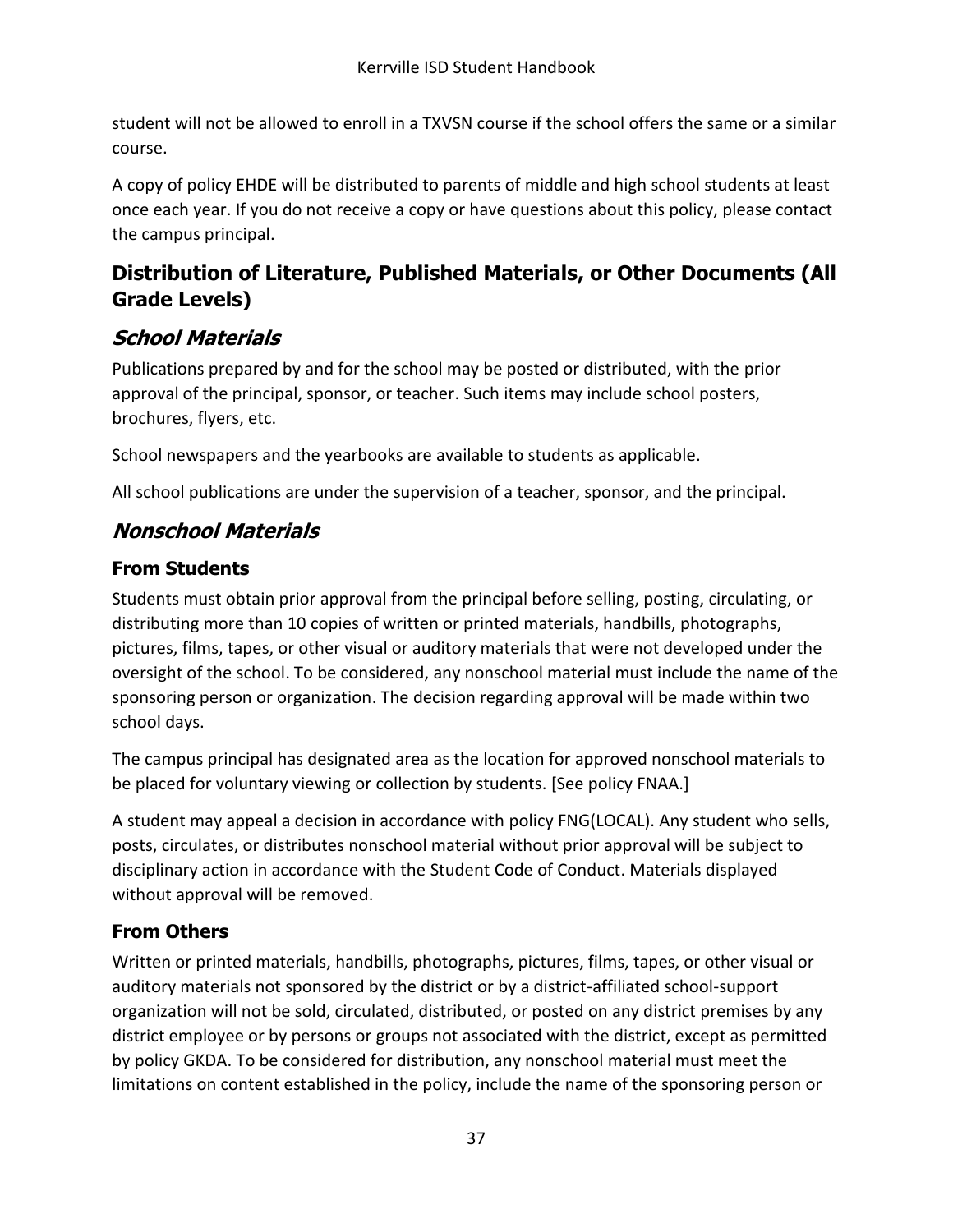organization, and be submitted to the school superintendent's office for prior review. The superintendent will approve or reject the materials within two school days of the time the materials are received. The requestor may appeal a rejection in accordance with the appropriate district complaint policy. [See policies at DGBA or GF.]

The campus principal has designated the front office as the location for approved nonschool materials to be placed for voluntary viewing or collection.

Prior review will not be required for:

- Distribution of materials by an attendee to other attendees of a school-sponsored meeting intended for adults and held after school hours.
- Distribution of materials by an attendee to other attendees of a community group meeting held after school hours in accordance with policy GKD(LOCAL) or a noncurriculum-related student group meeting held in accordance with FNAB(LOCAL).
- Distribution for electioneering purposes during the time a school facility is being used as a polling place, in accordance with state law.

All nonschool materials distributed under these circumstances must be removed from district property immediately following the event at which the materials are distributed.

## **Dress and Grooming (All Grade Levels)**

The district's dress code is established to teach grooming and hygiene, prevent disruption, and minimize safety hazards. Students and parents may determine a student's personal dress and grooming standards, provided that they comply with the following:

- HAIR must be clean and neatly groomed. Only natural hair colors are acceptable. Hair may not be dyed red, blue, purple, etc. Hairstyles that are distracting or disruptive to the learning environment are prohibited (e.g. shaved patterns, faux hawks, mohawks, spikes).
- PIERCED JEWELRY may be worn only in the ears. No other visible pierced jewelry/decoration is allowed. Prohibited jewelry must be removed. Ear gauges, plugs, or flesh tunnels are prohibited. Earrings/jewelry may not be noisy or distracting.
- SHIRTS with split sides, crop tops, tank tops, and clothing with spaghetti straps are prohibited as sole outer garment. SHOULDER STRAPS on shirts/blouses must be at least 3" in width (about 4 finger-widths).
- SHIRTS AND T-SHIRTS are to be worn appropriately as defined by the campus. Shirts and T-shirts that fall longer than the bottom of a child's seat should be tucked in, regardless of the number of shirts worn.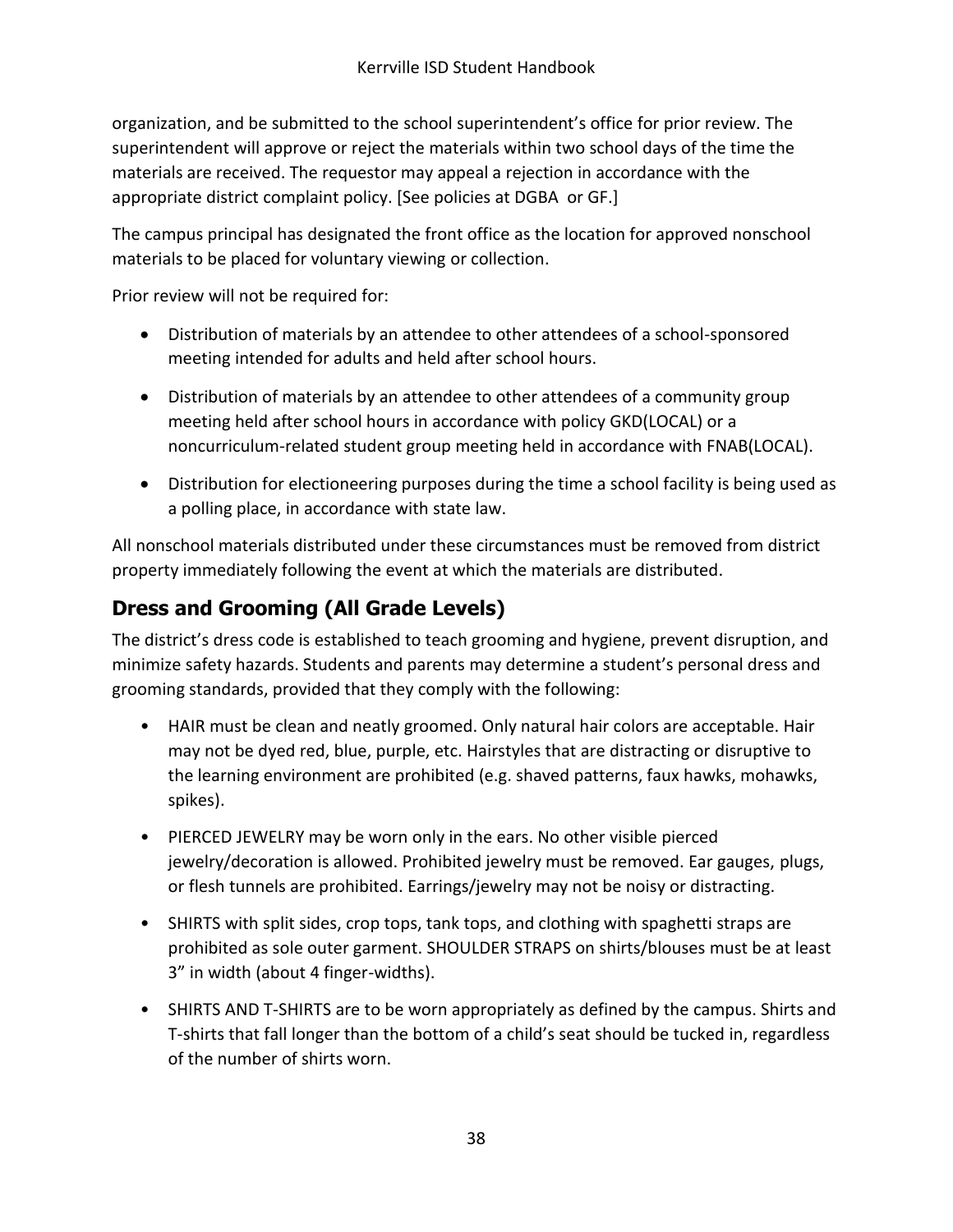- The TORSO (waist section) of the body must be covered at all times. With arms extended to either side horizontally (parallel to the ground), the torso must remain covered.
- Proper UNDERGARMENTS must be worn at all times and must not be visible at any time.
- The WAISTBAND for pants, shorts, skirts and skorts must be worn at or above the top of the hipbone. Sagging pants and shorts are prohibited. Pant legs must not drag the ground.
- Spandex shorts, skirts, pants, or other skin-tight, lower body coverings are not allowed as outer garments.
- CUT-OFFS (shorts with un-hemmed legs) are prohibited. Clothing may NOT contain holes; clothing may not be torn, cut or frayed (unless frayed edges are hemmed).
- DRESSES, SHORTS, SKIRTS, and SKORTS must be of modest length, no shorter than the fingertips with arms and hands extended downward at the sides of the body. Any slits in skirts or shorts may not extend up past the fingertips.
- Oversized/baggy clothing is prohibited. All clothing/outerwear must be of appropriate size and length for the wearer.
- SHOES must be worn. House shoes or steel-toed footwear is prohibited. Appropriate athletic shoes should be worn during physical education activities.
- TRANSPARENT CLOTHING and extremely faddish attire are prohibited.
- CAPS or other HEADGEAR may not be worn on campus during school hours.
- BANDANAS may not be worn or carried on campus.
- CHAINS as part of a wallet or watch or as a visible part of any clothing are prohibited.
- Clothing and/or accessories that are GANG-RELATED are prohibited. "Gang-related" is determined by school administration and includes anything that signals or identifies gang affiliation.
- Clothing and/or accessories that ADVERTISE or suggest profanity, alcoholic beverages, tobacco, drugs, violence, that are sexually explicit, or that exhibit suggestive pictures or statements are prohibited. "WORD PLAY" or double-entendre slogans, pictures, drawing, or jokes that hint at sex, sexuality, sexually transmitted diseases, profanity, or prohibited (at school) substances are not permitted. Any clothing containing elements that disparages, criticizes, or otherwise promotes negative attention to/toward any race, religion, nationality, age group, or sexual orientation is prohibited.
- Inappropriate visible TATOOS are prohibited.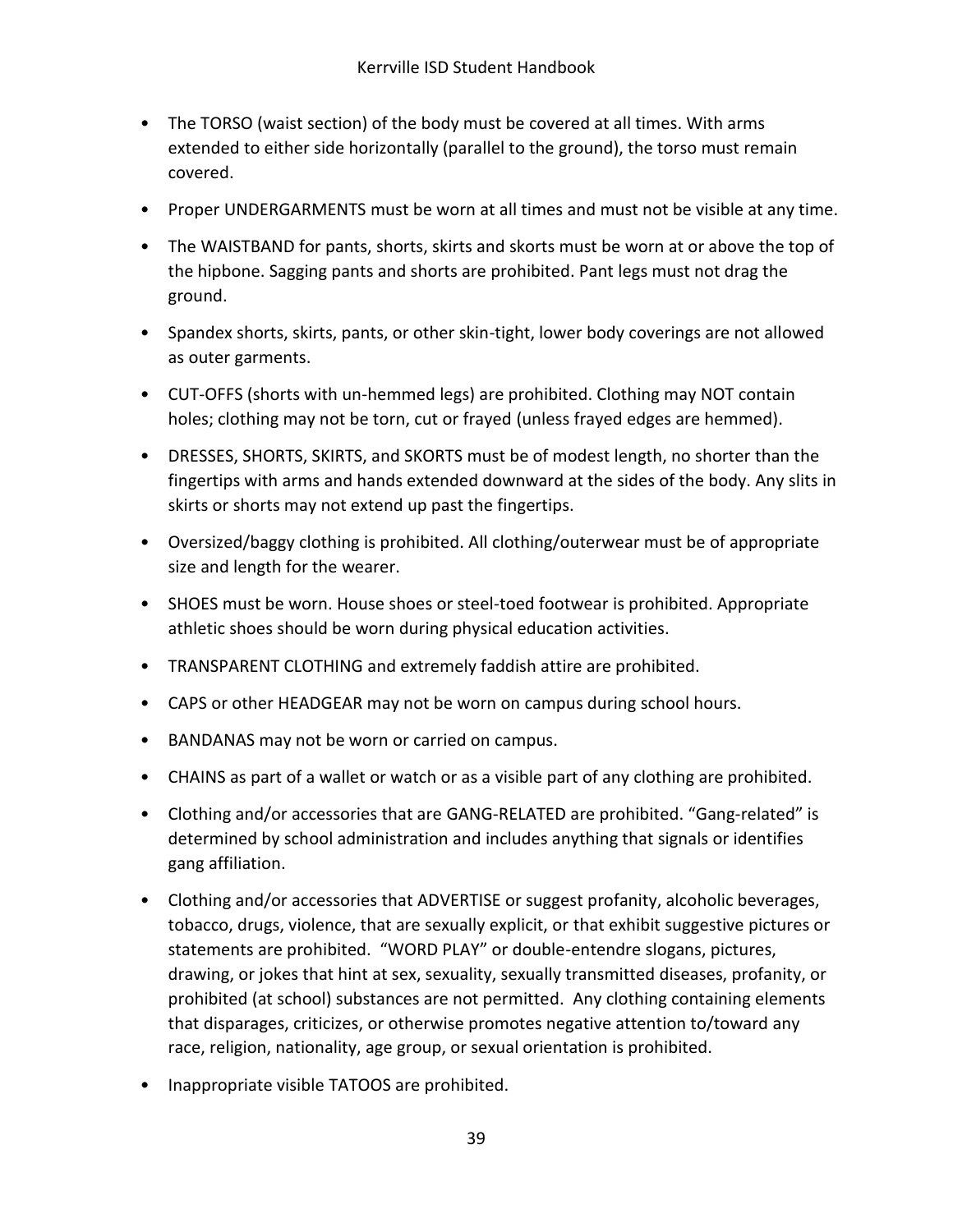• Grooming, including cosmetics and colognes, should be age appropriate.

If the principal determines that a student's grooming or clothing violates the school's dress code, the student will be given an opportunity to correct the problem at school. If not corrected, the student may be assigned to in-school suspension for the remainder of the day, until the problem is corrected, or until a parent or designee brings an acceptable change of clothing to the school. Repeated offenses may result in more serious disciplinary action in accordance with the Student Code of Conduct.

## **Electronic Devices and Technology Resources (All Grade Levels)**

#### **Possession and Use of Personal Telecommunications Devices, Including Mobile Telephones**

For safety purposes, the district permits students to possess personal mobile telephones; however, these devices must remain turned off during the instructional day, including during all testing, unless they are being used for approved instructional purposes. A student must have approval to possess other telecommunications devices such as netbooks, laptops, tablets, or other portable computers.

The use of mobile telephones or any device capable of capturing images is strictly prohibited in locker rooms or restroom areas while at school or at a school-related or school-sponsored event.

If a student uses a telecommunications device without authorization during the school day, the device will be confiscated. The parent may pick up the confiscated telecommunications device from the principal's office for a fee of \$15. **The Hal Peterson Middle School policy is that cell phones must be "off and away, in your locker, during the day".**

**Students may not possess, display, or use cell phones during the academic school day, 7:45am – 3:30pm. Cell phones are to be turned off and put away in the student's locker, during the day".**

**1 st offense- phone confiscated and held for 24 hours.**

**2 nd offense- phone confiscated and held for 48 hours and a \$15 fine.**

**3 rd offense- phone confiscated and held for 48 hours and a \$15 fine.**

#### **4 th offense- phone confiscated and held for 48 hours, a \$15 fine, and a disciplinary consequence.**

Confiscated telecommunications devices that are not retrieved by the student or the student's parents will be disposed of after the notice required by law. [See policy FNCE.]

In limited circumstances and in accordance with law, a student's personal telecommunications device may be searched by authorized personnel. [See **Searches** on [on page 67](#page-76-0) and policy FNF.]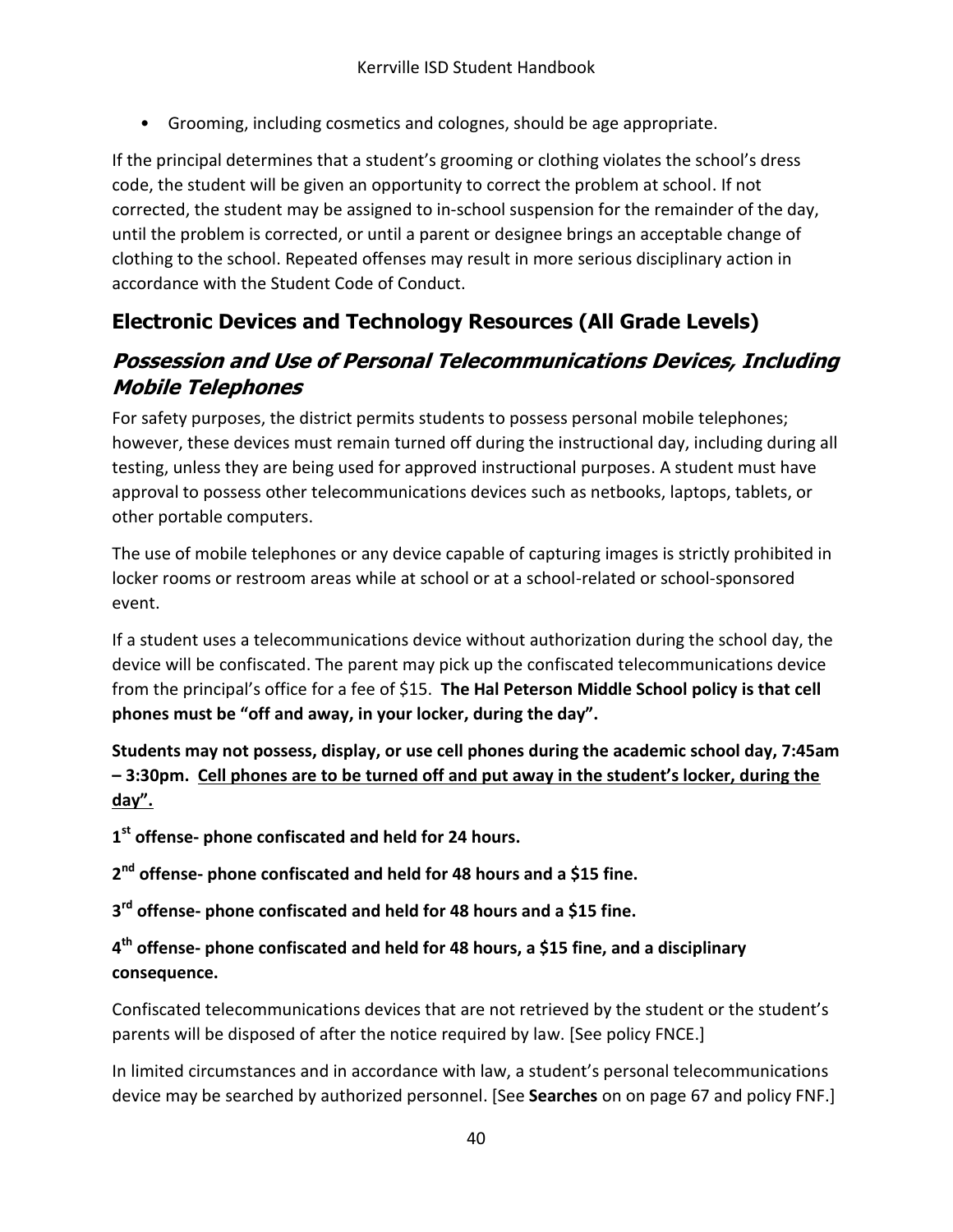Any disciplinary action will be in accordance with the Student Code of Conduct. The district is not responsible for damaged, lost, or stolen telecommunications devices.

### **Possession and Use of Other Personal Electronic Devices**

Except as described below, students are not permitted to possess or use personal electronic devices such as MP3 players, video or audio recorders, DVD players, cameras, games, e-readers, or other electronic devices at school, unless prior permission has been obtained. Without such permission, teachers will collect the items and turn them in to the principal's office. The principal will determine whether to return items to students at the end of the day or to contact parents to pick up the items.

In limited circumstances and in accordance with law, a student's personal electronic device may be searched by authorized personnel. [See **Searches** and policy FNF.]

Any disciplinary action will be in accordance with the Student Code of Conduct. The district is not responsible for any damaged, lost, or stolen electronic device.

#### **Instructional Use of Personal Telecommunications and Other Electronic Devices**

In some cases, students may find it beneficial or might be encouraged to use personal telecommunications or other personal electronic devices for instructional purposes while on campus. Students must obtain prior approval before using personal telecommunications or other personal electronic devices for instructional use. Students must also sign a user agreement that contains applicable rules for use (separate from this handbook). When students are not using the devices for approved instructional purposes, all devices must be turned off during the instructional day. Violations of the user agreement may result in withdrawal of privileges and other disciplinary action.

## **Acceptable Use of District Technology Resources**

To prepare students for an increasingly technological society, the district has made an investment in the use of district-owned technology resources for instructional purposes; specific resources may be issued individually to students. Use of these technological resources, which include the district's network systems and use of district equipment, is restricted to approved purposes only. Students and parents will be asked to sign a user agreement (separate from this handbook) regarding use of these district resources. Violations of the user agreement may result in withdrawal of privileges and other disciplinary action.

## **Unacceptable and Inappropriate Use of Technology Resources**

Students are prohibited from possessing, sending, forwarding, posting, accessing, or displaying electronic messages that are abusive, obscene, sexually oriented, threatening, harassing, damaging to another's reputation, or illegal. This prohibition also applies to conduct off school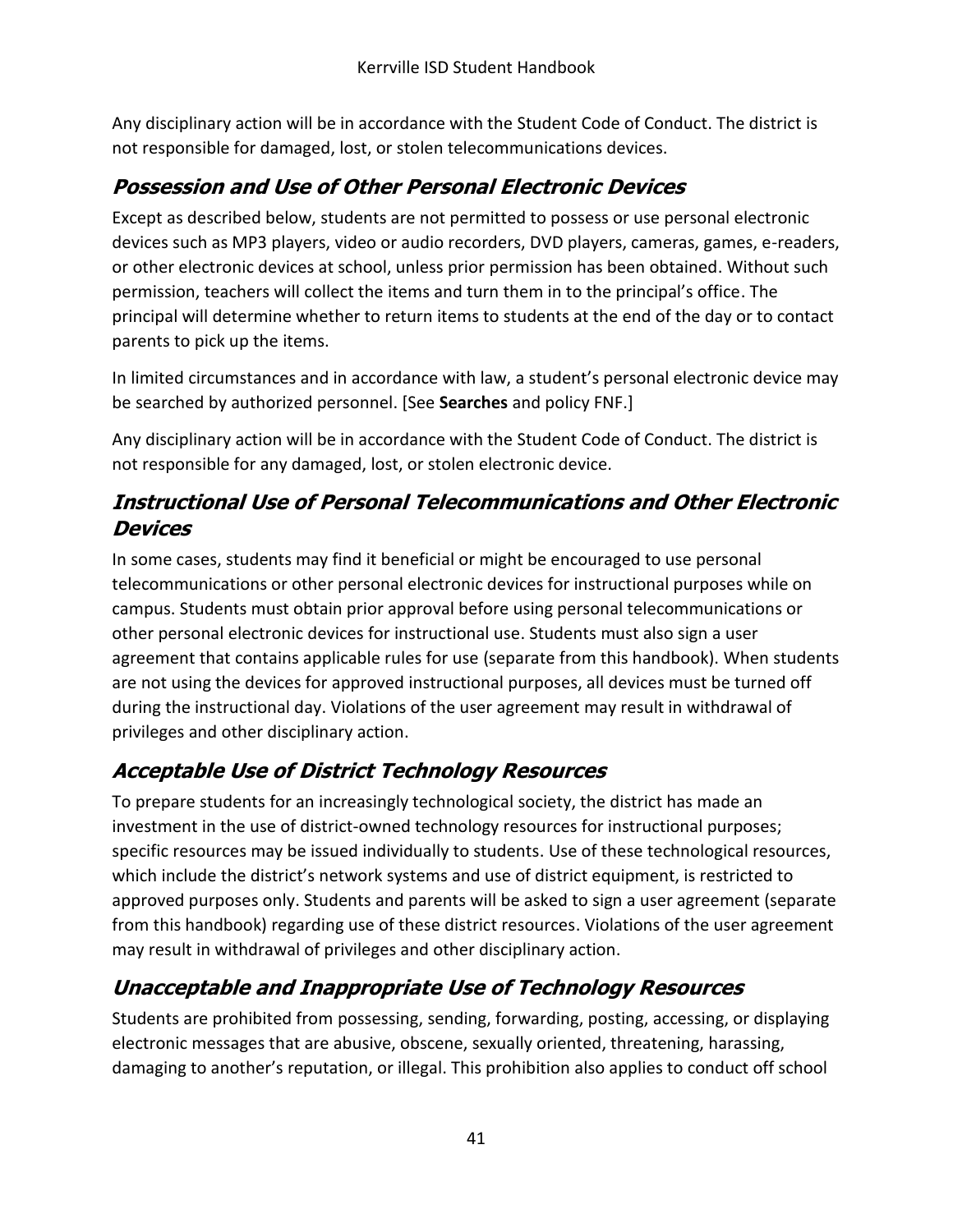property, whether the equipment used to send such messages is district-owned or personally owned, if it results in a substantial disruption to the educational environment.

Any person taking, disseminating, transferring, possessing, or sharing obscene, sexually oriented, lewd, or otherwise illegal images or other content, commonly referred to as "sexting," will be disciplined according to the Student Code of Conduct, may be required to complete an educational program related to the dangers of this type of behavior, and, in certain circumstances, may be reported to law enforcement. Because engaging in this type of behavior can lead to bullying or harassment, as well as possibly impede future endeavors of a student, we encourage you to review with your child [http://beforeyoutext.com,](http://beforeyoutext.com/) a state-developed program that addresses the consequences of engaging in inappropriate behavior using technology.

In addition, any student who engages in conduct that results in a breach of the district's computer security will be disciplined in accordance with the Student Code of Conduct, and, in some cases, the consequence may rise to the level of expulsion.

# **End-of-Course (EOC) Assessments**

[See **Graduation** and **Standardized Testing**.]

## **English Language Learners (All Grade Levels)**

A student who is an English language learner is entitled to receive specialized services from the district. To determine whether the student qualifies for services, a Language Proficiency Assessment Committee (LPAC) will be formed, which will consist of both district personnel and at least one parent representative. The student's parent must consent to any services recommended by the LPAC for an English language learner. However, pending the receipt of parental consent or denial of services, an eligible student will receive the services to which the student is entitled and eligible.

In order to determine a student's level of proficiency in English, the LPAC will use information from a variety of assessments. If the student qualifies for services, and once a level of proficiency has been established, the LPAC will then designate instructional accommodations or additional special programs that the student will require to eventually become proficient at grade level work in English. Ongoing assessments will be conducted to determine a student's continued eligibility for the program.

The LPAC will also determine whether certain accommodations are necessary for any statemandated assessments. The STAAR Spanish, as mentioned at **Standardized Testing**, may be administered to an English language learner for a student up to grade 5. In limited circumstances, a student's LPAC may exempt the student from an otherwise required statemandated assessment or may waive certain graduation requirements related to the English I end-of-course (EOC) assessment. The Texas English Language Proficiency Assessment System (TELPAS) will also be administered to English language learners who qualify for services.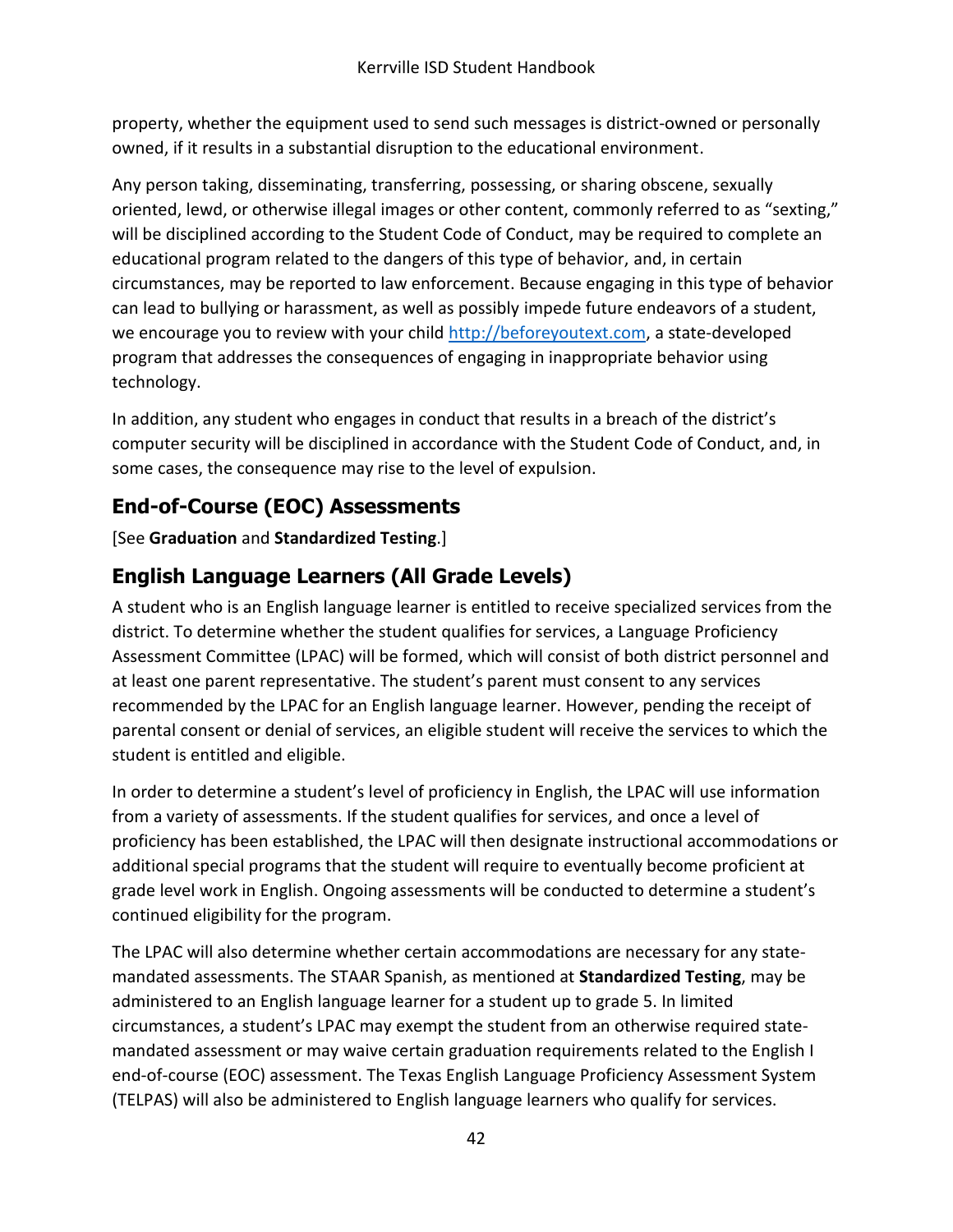If a student is considered an English language learner and receives special education services because of a qualifying disability, the student's ARD committee will make instructional and assessment decisions in conjunction with the LPAC.

### <span id="page-52-0"></span>**Extracurricular Activities, Clubs, and Organizations (All Grade Levels)**

Participation in school-sponsored activities is an excellent way for a student to develop talents, receive individual recognition, and build strong friendships with other students; participation, however, is a privilege, not a right.

Participation in some of these activities may result in events that occur off-campus. When the district arranges transportation for these events, students are required to use the transportation provided by the district to and from the events. Exceptions to this may only be made with the approval of the activity's coach or sponsor. [See **Transportation**.]

Eligibility for initial and continuing participation in many of these activities is governed by state law and the rules of the University Interscholastic League (UIL)—a statewide association overseeing interdistrict competition. If a student is involved in an academic, athletic, or music activity governed by UIL, the student and parent are expected to know and follow all rules of the UIL organization. Students involved in UIL athletic activities and their parents can access the [http://www.uiltexas.org/athletics/manuals;](http://www.uiltexas.org/athletics/manuals) a hard copy can be provided by the coach or sponsor of the activity on request. To report a complaint of alleged noncompliance with required safety training or an alleged violation of safety rules required by law and the UIL, please contact the curriculum division of TEA at (512) 463-9581 o[r curriculum@tea.texas.gov.](mailto:curriculum@tea.state.tx.us)

[See [http://www.uiltexas.org](http://www.uiltexas.org/) for additional information on all UIL-governed activities.]

Student safety in extracurricular activities is a priority of the district. The equipment used in football is no exception. As a parent, you are entitled to review the district's records regarding the age of each football helmet used by the campus, including when a helmet has been reconditioned.

In addition, the following provisions apply to all extracurricular activities:

- A student who receives at the end of a grading period a grade below 70 in any academic class—other than an Advanced Placement (AP) or International Baccalaureate (IB) course; or an honors or dual credit course in English language arts, mathematics, science, social studies, economics, or language other than English—may not participate in extracurricular activities for at least three school weeks.
- A student who receives special education services and who fails to meet the standards in the individualized education program (IEP) may not participate for at least three school weeks.
- An ineligible student may practice or rehearse but may not participate in any competitive activity.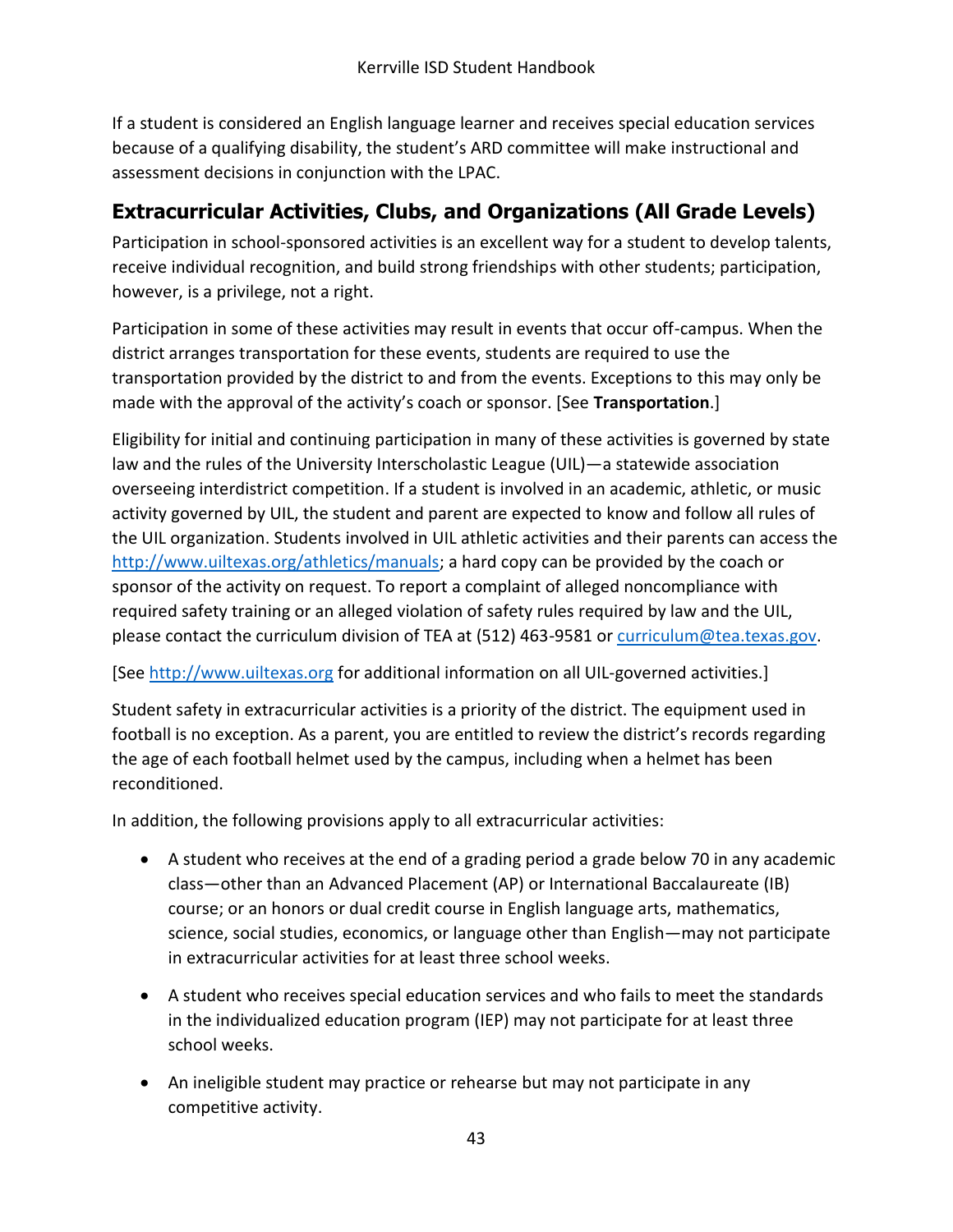- A student is allowed in a school year up to 10 absences not related to post-district competition, a maximum of 5 absences for post-district competition prior to state, and a maximum of 2 absences for state competition. All extracurricular activities and public performances, whether UIL activities or other activities approved by the board, are subject to these restrictions.
- An absence for participation in an activity that has not been approved will receive an unexcused absence.

# **Standards of Behavior**

Sponsors of student clubs and performing groups such as the band, choir, and drill and athletic teams may establish standards of behavior—including consequences for misbehavior—that are stricter than those for students in general. If a violation is also a violation of school rules, the consequences specified by the Student Code of Conduct or by board policy will apply in addition to any consequences specified by the organization's standards of behavior.

## **Offices and Elections**

Certain clubs, organizations, and performing groups will hold elections for student officers.

# **Fees (All Grade Levels)**

Materials that are part of the basic educational program are provided with state and local funds at no charge to a student. A student, however, is expected to provide his or her own pencils, paper, erasers, and notebooks and may be required to pay certain other fees or deposits, including:

- Costs for materials for a class project that the student will keep.
- Membership dues in voluntary clubs or student organizations and admission fees to extracurricular activities.
- Security deposits.
- Personal physical education and athletic equipment and apparel.
- Voluntarily purchased pictures, publications, class rings, yearbooks, graduation announcements, etc.
- Voluntarily purchased student accident insurance.
- Musical instrument rental and uniform maintenance, when uniforms are provided by the district.
- Personal apparel used in extracurricular activities that becomes the property of the student.
- Parking fees and student identification cards.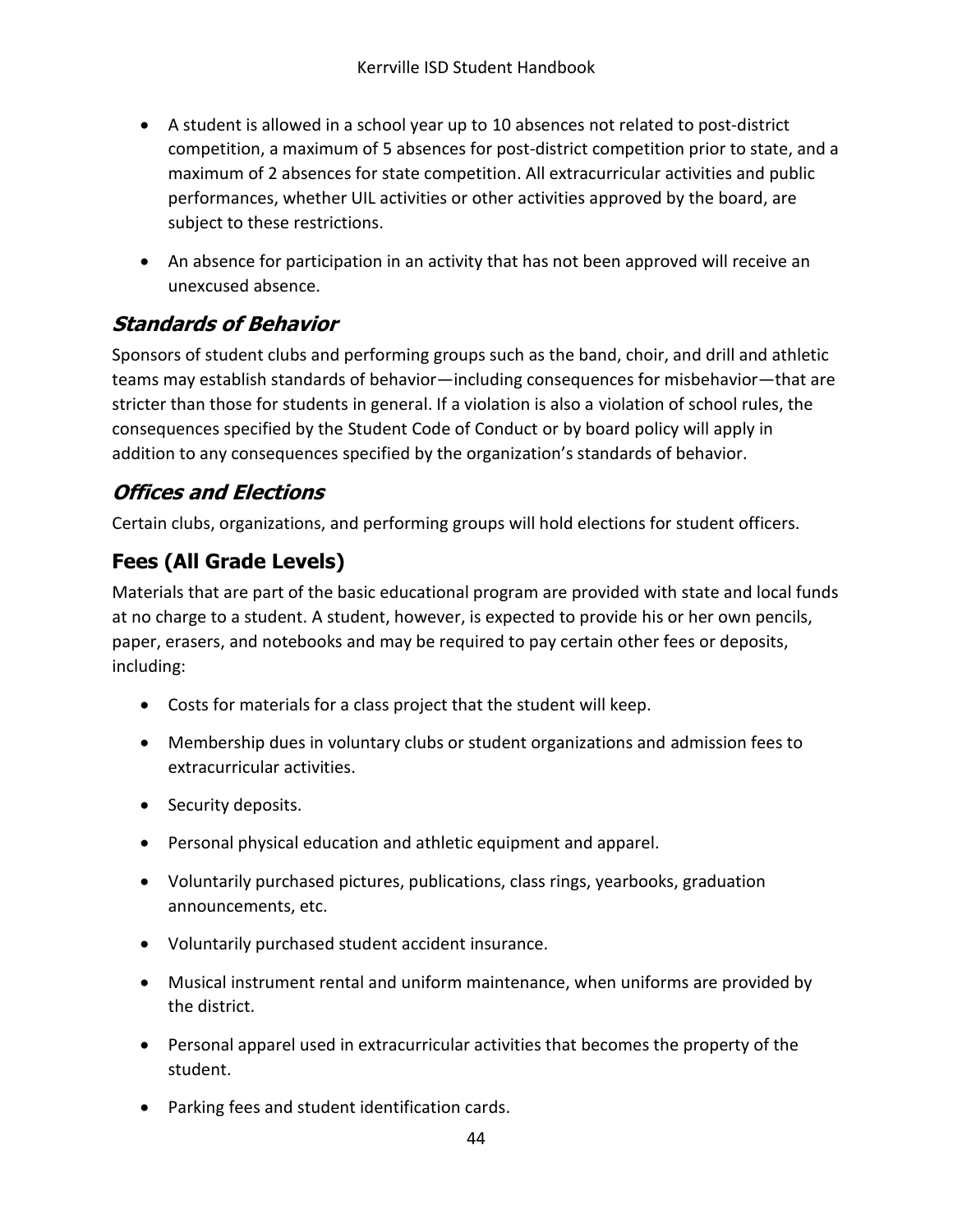- Fees for lost, damaged, or overdue library books.
- Fees for driver training courses, if offered.
- Fees for optional courses offered for credit that require use of facilities not available on district premises.
- Summer school for courses that are offered tuition-free during the regular school year.
- A fee not to exceed \$50 for costs of providing an educational program outside of regular school hours for a student who has lost credit or has not been awarded a final grade because of absences and whose parent chooses the program in order for the student to meet the 90 percent attendance requirement. The fee will be charged only if the parent or guardian signs a district-provided request form.
- In some cases, a fee for a course taken through the Texas Virtual School Network (TXVSN).

Any required fee or deposit may be waived if the student and parent are unable to pay. Application for such a waiver may be made to the principal. [For further information, see policy FP.]

#### **Fundraising (All Grade Levels)**

Student groups or classes and/or parent groups may be permitted to conduct fundraising drives for approved school purposes in accordance with administrative regulations. [For further information, see policies FJ and GE.]

#### **Gang-Free Zones (All Grade Levels)**

Certain criminal offenses, including those involving organized criminal activity such as gangrelated crimes, will be enhanced to the next highest category of offense if they are committed in a gang-free zone. For purposes of the district, a gang-free zone includes a school bus and a location in, on, or within 1,000 feet of any district-owned or leased property or campus playground.

#### **Gender-Based Harassment**

[See **Dating Violence, Discrimination, Harassment, and Retaliation**.]

#### **Grading Guidelines (All Grade Levels)**

Grading guidelines for each grade level or course will be communicated and distributed to students and their parents by the classroom teacher. These guidelines have been reviewed by each applicable curriculum department and have been approved by the campus principal. These guidelines establish the minimum number of assignments, projects, and examinations required for each grading period. In addition, these guidelines establish how the student's mastery of concepts and achievement will be communicated (i.e., letter grades, numerical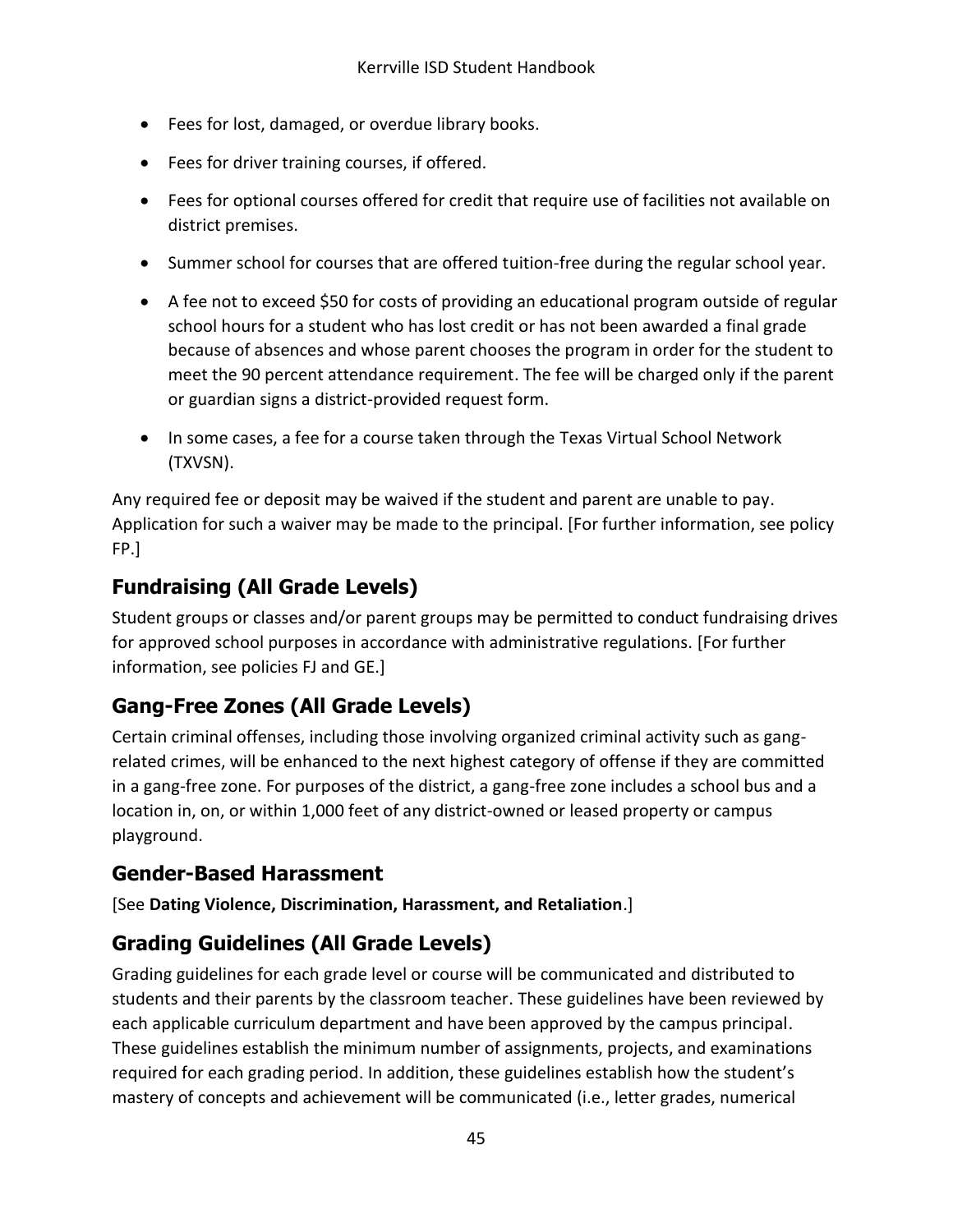averages, checklist of required skills, etc.). Grading guidelines also outline in what circumstances a student will be allowed to redo an assignment or retake an examination for which the student originally made a failing grade. Procedures for a student to follow after an absence will also be addressed.

[See **Report Cards/Progress Reports and Conferences** for additional information on grading guidelines.]

#### **Students with Disabilities**

Upon the recommendation of the admission, review, and dismissal (ARD) committee, a student with a disability who receives special education services may be permitted to graduate under the provisions of his or her IEP and in accordance with state rules.

A student who receives special education services and has completed four years of high school, but has not met the requirements of his or her IEP, may participate in graduation ceremonies and receive a certificate of attendance. Even if the student participates in graduation ceremonies to receive the certificate of attendance, he or she may remain enrolled to complete the IEP and earn his or her high school diploma; however, the student will only be allowed to participate in one graduation ceremony.

[See policy FMH(LEGAL).]

ARD committees for students with disabilities who receive special education services will make instructional and assessment decisions for these students in accordance with state law and rules. In order to earn an endorsement under the foundation program, a student must perform satisfactorily on the EOC assessments and receive no modified curriculum in the student's chosen endorsement area. A student may still be awarded an endorsement when the student fails to perform satisfactorily on no more than two EOC assessments but meets the other requirements for graduation under state law.

#### **Harassment**

[See **Dating Violence, Discrimination, Harassment, and Retaliation**.]

#### **Hazing (All Grade Levels)**

Hazing is defined as any intentional, knowing, or reckless act occurring on or off campus directed against a student that endangers the mental or physical health or the safety of a student for the purpose of pledging, being initiated to, affiliating with, holding office in, or maintaining membership in any organization whose members are or include other students.

Hazing will not be tolerated by the district. If an incident of hazing occurs, disciplinary consequences will be handled in accordance with the Student Code of Conduct. It is a criminal offense if a person engages in hazing; solicits, encourages, directs, aids, or attempts to aid another in hazing; or has firsthand knowledge of an incident of hazing being planned or having occurred and fails to report this to the principal or superintendent.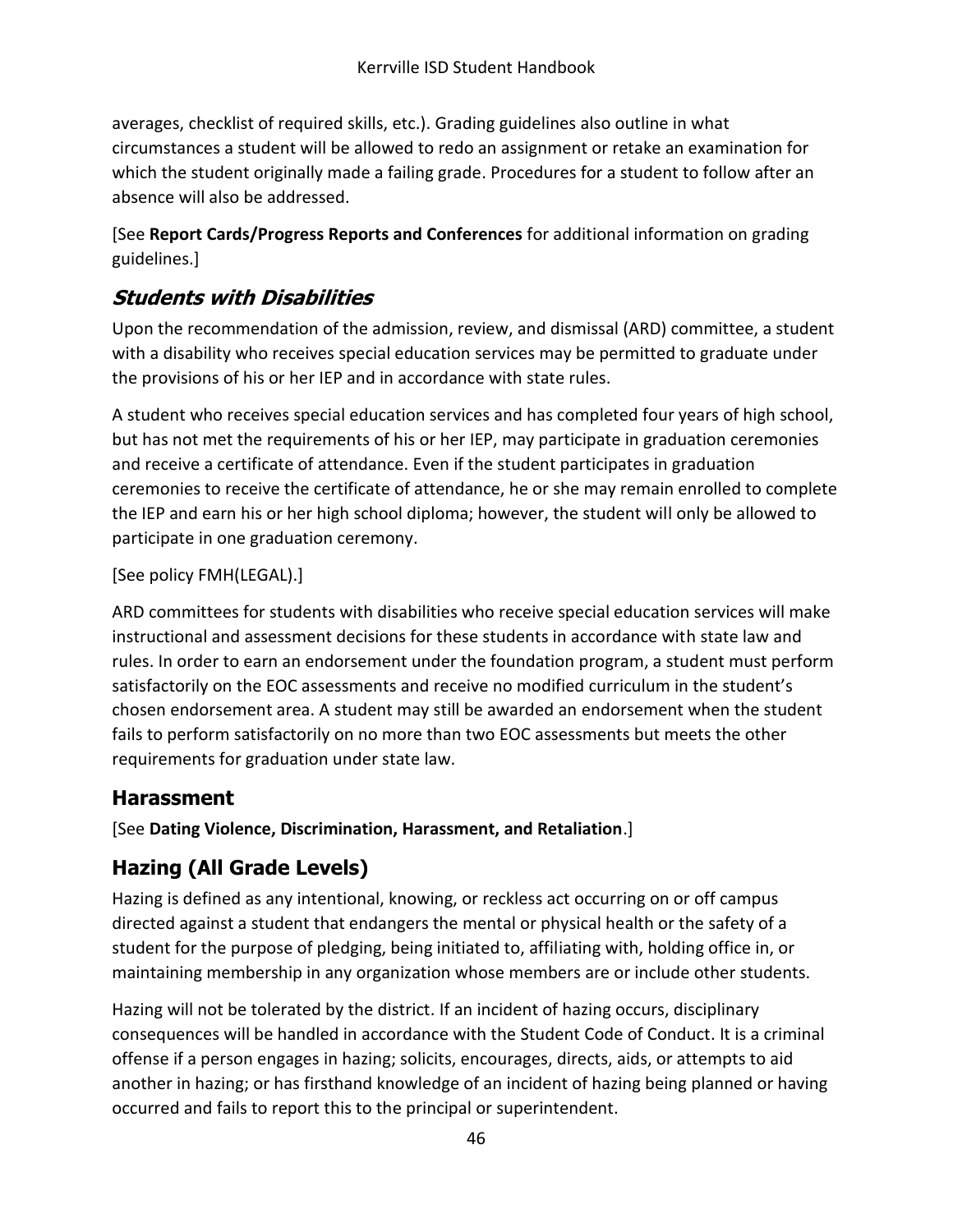[See **Bullying** and policies FFI and FNCC.]

# **Health-Related Matters**

## **Student Illness (All Grade Levels)**

When your child is ill, please contact the school to let us know he or she won't be attending that day. It is important to remember that schools are required to exclude students with certain illnesses from school for periods of time as identified in state rules. For example, if your child has a fever over 100 degrees, he or she must stay out of school until fever-free for 24 hours without fever-reducing medications. In addition, students with diarrheal illnesses must stay home until they are diarrhea free without diarrhea-suppressing medications for at least 24 hours. A full list of conditions for which the school must exclude children can be obtained from the school nurse.

If a student becomes ill during the school day, he or she must receive permission from the teacher before reporting to the school nurse. If the nurse determines that the child should go home, the nurse will contact the parent.

The district is also required to report certain contagious (communicable) diseases or illnesses to the Texas Department of State Health Services (DSHS) or our local/regional health authority. The school nurse can provide information from DSHS on these notifiable conditions.

Contact the school nurse if you have questions or if you are concerned about whether or not your child should stay home.

# **Bacterial Meningitis (All Grade Levels)**

State law requires the district to provide information about bacterial meningitis:

#### **What is meningitis?**

Meningitis is an inflammation of the covering of the brain and spinal cord. It can be caused by viruses, parasites, fungi, and bacteria. Viral meningitis is common and most people recover fully. Parasitic and fungal meningitis are very rare. Bacterial meningitis is very serious and may involve complicated medical, surgical, pharmaceutical, and life support management.

#### **What are the symptoms?**

Someone with meningitis will become very ill. The illness may develop over one or two days, but it can also rapidly progress in a matter of hours. Not everyone with meningitis will have the same symptoms.

Children (over 2 years old) and adults with bacterial meningitis commonly have a severe headache, high fever, and neck stiffness. Other symptoms might include nausea, vomiting, discomfort looking into bright lights, confusion, and sleepiness. In both children and adults, there may be a rash of tiny, red-purple spots. These can occur anywhere on the body.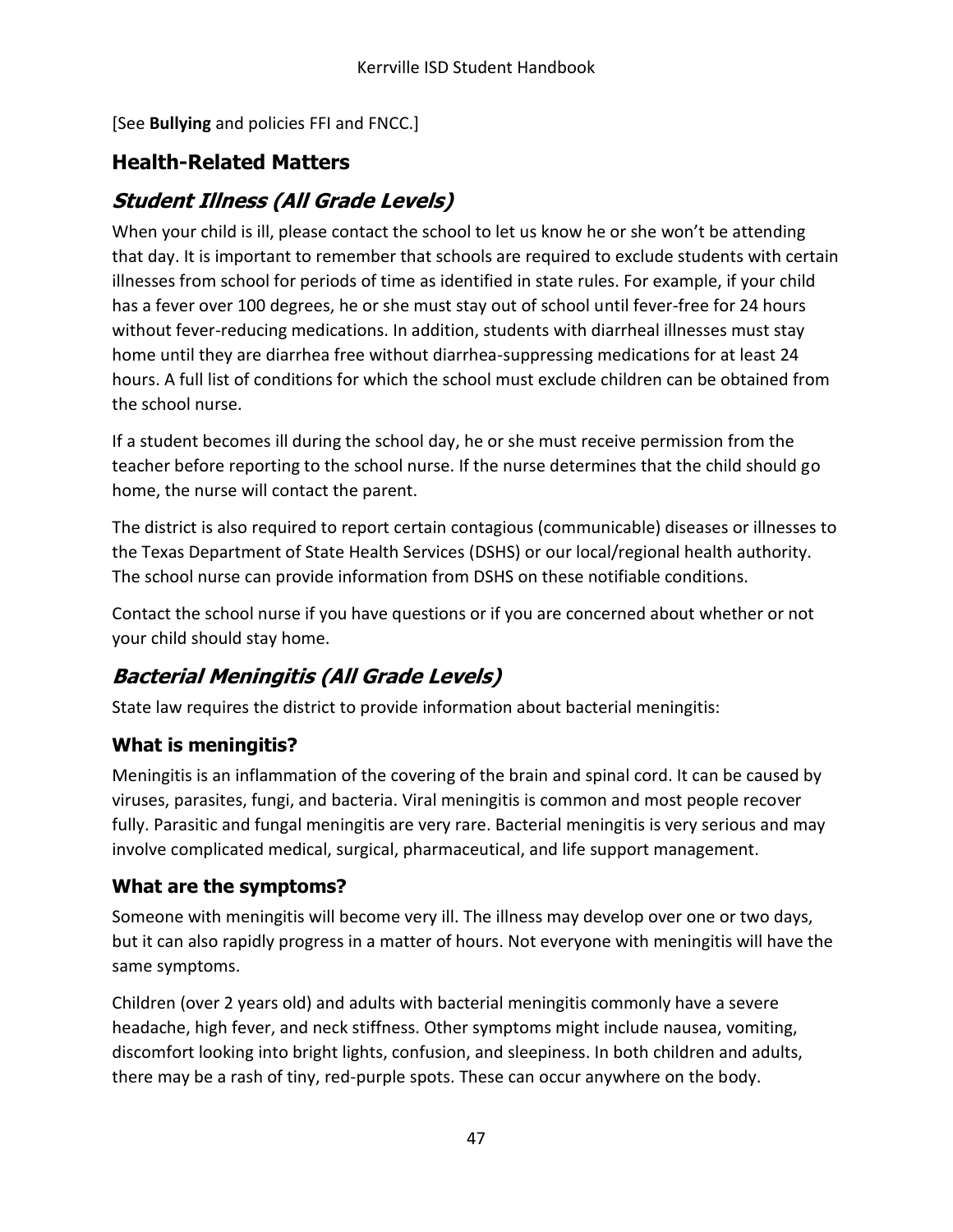The diagnosis of bacterial meningitis is based on a combination of symptoms and laboratory results.

#### **How serious is bacterial meningitis?**

If it is diagnosed early and treated promptly, the majority of people make a complete recovery. In some cases it can be fatal or a person may be left with a permanent disability.

#### **How is bacterial meningitis spread?**

Fortunately, none of the bacteria that cause meningitis are as contagious as diseases like the common cold or the flu, and they are not spread by casual contact or by simply breathing the air where a person with meningitis has been. They are spread when people exchange respiratory or throat secretions (such as by kissing, coughing, or sneezing).

The germ does not cause meningitis in most people. Instead, most people become carriers of the germ for days, weeks, or even months. The bacteria rarely overcome the body's immune system and cause meningitis or another serious illness.

#### **How can bacterial meningitis be prevented?**

Maintaining healthy habits, like getting plenty of rest, can help prevent infection. Using good health practices such as covering your mouth and nose when coughing and sneezing and washing your hands frequently with soap and water can also help stop the spread of the bacteria. It's a good idea not to share food, drinks, utensils, toothbrushes, or cigarettes. Limit the number of persons you kiss.

There are vaccines available to offer protection from some of the bacteria that can cause bacterial meningitis. The vaccines are safe and effective (85–90 percent). They can cause mild side effects, such as redness and pain at the injection site lasting up to two days. Immunity develops within seven to ten days after the vaccine is given and lasts for up to five years.

#### **What should you do if you think you or a friend might have bacterial meningitis?**

You should seek prompt medical attention.

#### **Where can you get more information?**

Your school nurse, family doctor, and the staff at your local or regional health department office are excellent sources for information on all communicable diseases. You may also call your local health department or Regional Department of State Health Services office to ask about a meningococcal vaccine. Additional information may also be found at the websites for the [Centers for Disease Control and Prevention,](https://www.cdc.gov/) and the [Department of State Health Services.](http://www.dshs.texas.gov/)

**Note**: DSHS requires at least one meningococcal vaccination on or after the student's 11th birthday, unless the student received the vaccine at age 10. Also note that entering college students must show, with limited exception, evidence of receiving a bacterial meningitis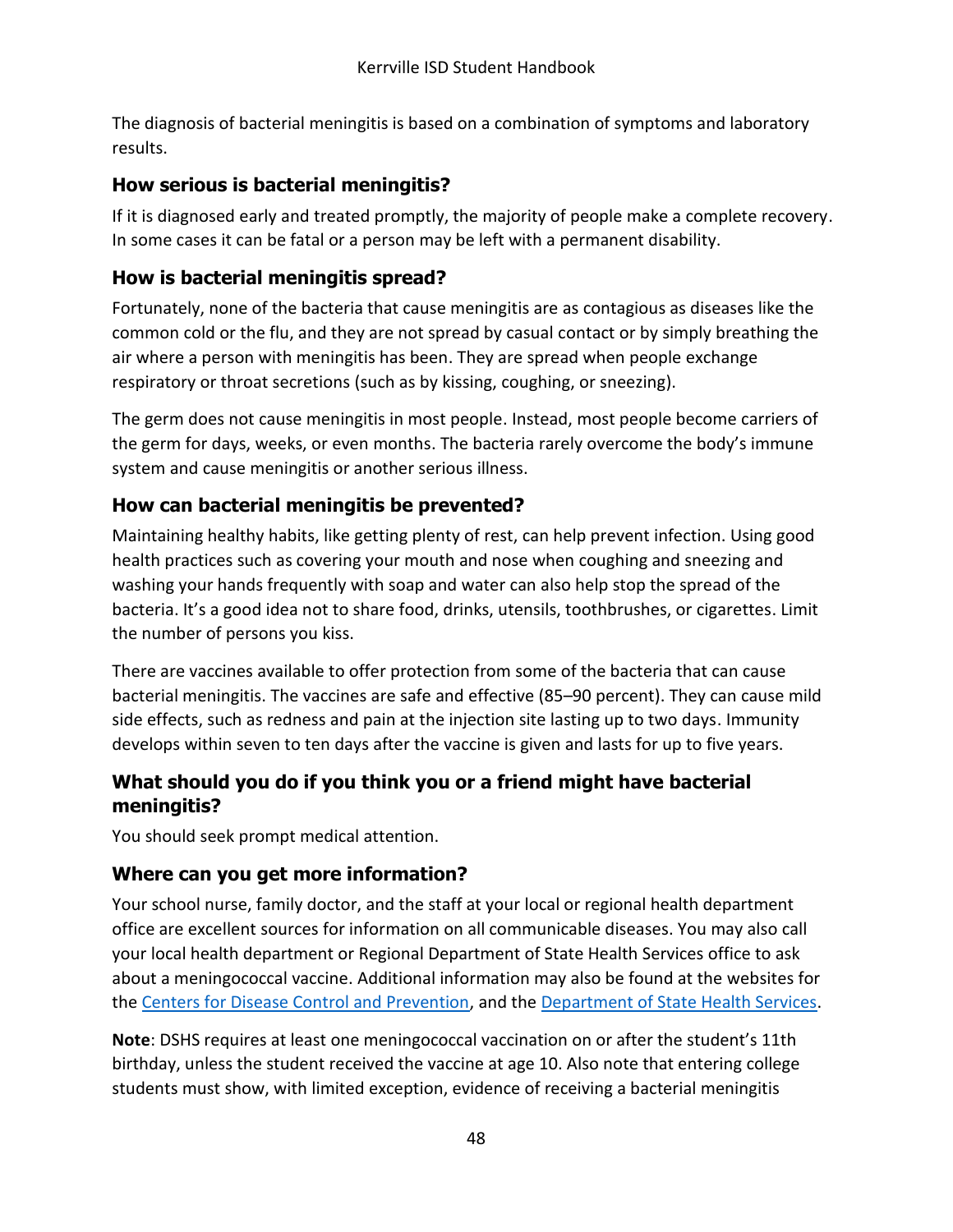vaccination within the five-year period prior to enrolling in and taking courses at an institution of higher education. Please see the school nurse for more information, as this may affect a student who wishes to enroll in a dual credit course taken off campus.

[See **Immunization** [on page 52](#page-61-0) for more information.]

# **Food Allergies (All Grade Levels)**

The district requests to be notified when a student has been diagnosed with a food allergy, especially those allergies that could result in dangerous or possibly life-threatening reactions either by inhalation, ingestion, or skin contact with the particular food. It is important to disclose the food to which the student is allergic, as well as the nature of the allergic reaction. Please contact the school nurse or campus principal if your child has a known food allergy or as soon as possible after any diagnosis of a food allergy.

The district has developed and annually reviews a food allergy management plan, which addresses employee training, dealing with common food allergens, and specific strategies for dealing with students diagnosed with severe food allergies. When the district receives information that a student has a food allergy that puts the student at risk for anaphylaxis, individual care plans will be developed to assist the student in safely accessing the school environment. The district's food allergy management plan can be accessed by visiting the school nurse.

[See policy FFAF and **Celebrations**[on page 27.](#page-36-0)]

# **Head Lice (All Grade Levels)**

Head lice, although not an illness or a disease, is very common among children and is spread very easily through head-to-head contact during play, sports, or nap time and when children share things like brushes, combs, hats, and headphones. If careful observation indicates that a student has head lice, the school nurse will contact the student's parent to determine whether the child will need to be picked up from school and to discuss a plan for treatment with an FDAapproved medicated shampoo or cream rinse that may be purchased from any drug or grocery store. After the student has undergone one treatment, the parent should check in with the school nurse to discuss the treatment used. The nurse can also offer additional recommendations, including subsequent treatments and how best to get rid of lice and prevent their return.

Notice will also be provided to parents of elementary school students in the affected classroom.

More information on head lice can be obtained from the DSHS website [Managing Head Lice.](http://www.dshs.state.tx.us/schoolhealth/lice.shtm)

[See policy **FFAA.**]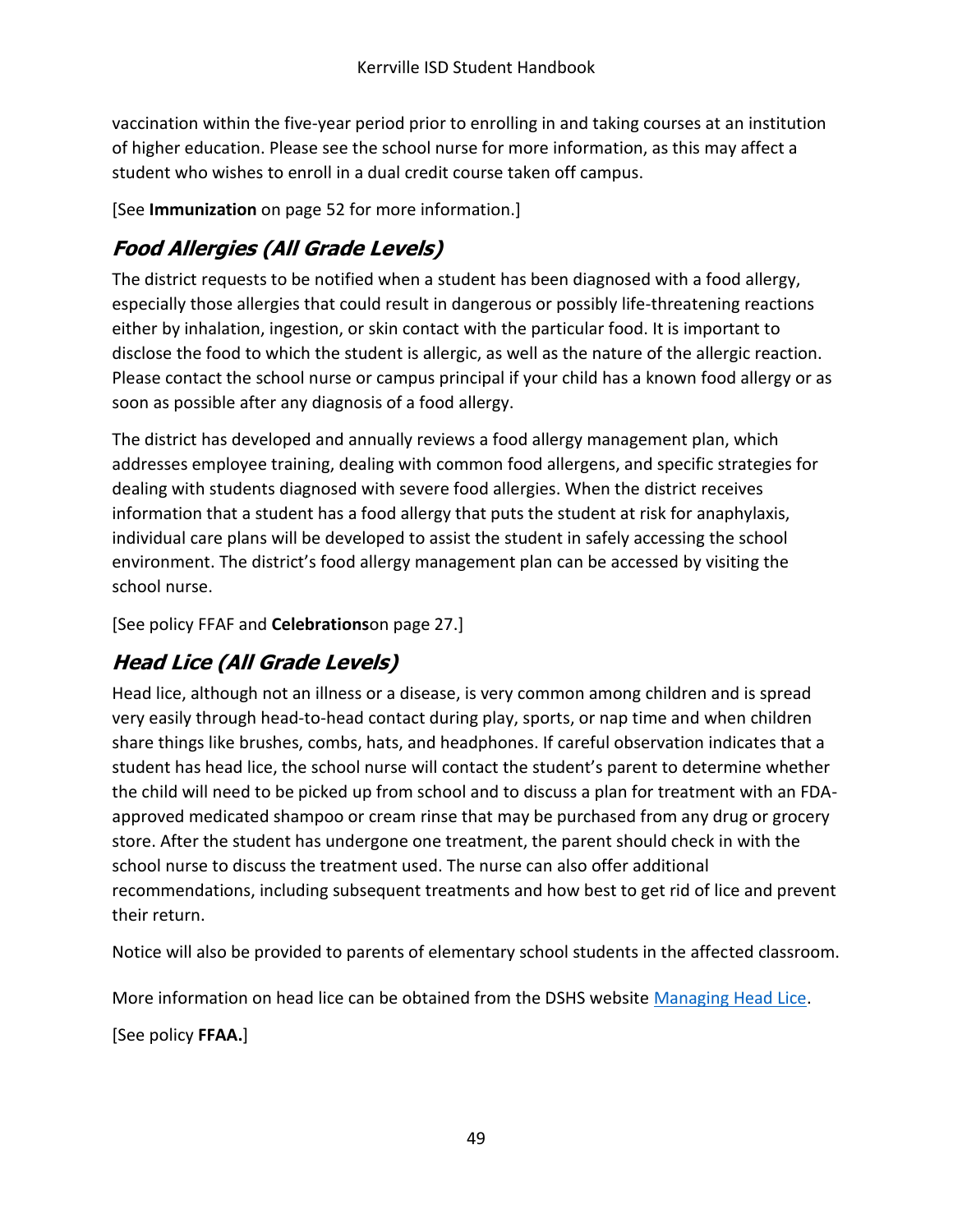#### **Physical Activity Requirements**

#### **Elementary School**

In accordance with policies at EHAB, EHAC, EHBG, and FFA, the district will ensure that students in full-day prekindergarten–grade 5 engage in moderate or vigorous physical activity for at least 30 minutes per day or 135 minutes per week.

For additional information on the district's requirements and programs regarding elementary school student physical activity requirements, please see the principal.

#### **Junior High/Middle School**

In accordance with policies at EHAB, EHAC, EHBG, and FFA, the district will ensure that students in middle or junior high school will engage in 30 minutes of moderate or vigorous physical activity per day for at least four semesters OR at least 225 minutes of moderate or vigorous physical activity within each two-week period for at least four semesters.

For additional information on the district's requirements and programs regarding junior high and middle school student physical activity requirements, please see the principal.

# **School Health Advisory Council (SHAC) (All Grade Levels)**

During the preceding school year, the district's School Health Advisory Council (SHAC) held multiple meetings. Additional information regarding the district's SHAC is available from the Special Programs Director, Lesle Stevens. She can be contacted at 830-257-2200 ext. 1031.

The duties of the SHAC range from recommending curriculum to developing strategies for integrating curriculum into a coordinated school health program encompassing issues such as school health services, counseling services, a safe and healthy school environment, recess recommendations, improving student fitness, mental health concerns, and employee wellness.

[See policies at BDF and EHAA. See **Human Sexuality Instruction** for additional information.]

# **Student Wellness Policy/Wellness Plan (All Grade Levels)**

Kerrville ISD is committed to encouraging healthy students and therefore has developed a board-adopted wellness policy at FFA(LOCAL) and corresponding plans and procedures to implement the policy. You are encouraged to contact the Special Programs Director with questions about the content or implementation of the district's wellness policy and plan.

## **Other Health-Related Matters**

#### **Physical Fitness Assessment (Grades 3–12)**

Annually, the district will conduct a physical fitness assessment of students in grades 3–12 who are enrolled in a physical education course or a course for which physical education credit is awarded. At the end of the school year, a parent may submit a written request to the Assistant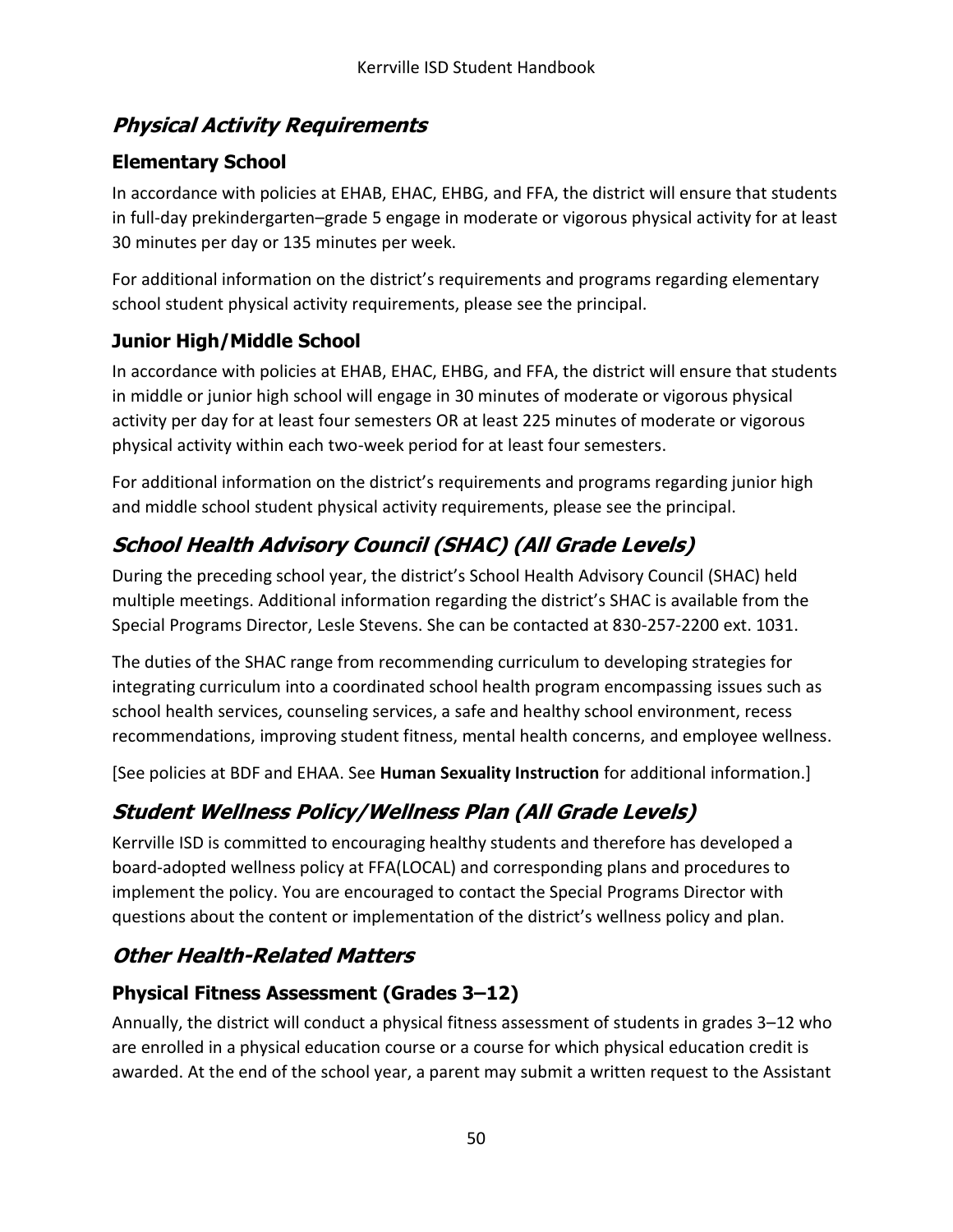Superintendent of Administration to obtain the results of his or her child's physical fitness assessment conducted during the school year.

#### **Vending Machines (All Grade Levels)**

The district has adopted and implemented the state and federal policies and guidelines for food service, including the guidelines to restrict student access to vending machines. [See policies at CO and FFA.]

#### **Tobacco and E-Cigarettes Prohibited (All Grade Levels and All Others on School Property)**

Students are prohibited from possessing or using any type of tobacco product, electronic cigarettes (e-cigarettes), or any other electronic vaporizing device, while on school property at any time or while attending an off-campus school-related activity.

The district and its staff strictly enforce prohibitions against the use of all tobacco products, ecigarettes, or any other electronic vaporizing device, by students and all others on school property and at school-sponsored and school-related activities. [See the Student Code of Conduct and policies at FNCD and GKA.]

#### **Asbestos Management Plan (All Grade Levels)**

The district works diligently to maintain compliance with federal and state law governing asbestos in school buildings. A copy of the district's Asbestos Management Plan is available in the maintenance office. If you have any questions or would like to examine the district's plan in more detail, please contact the Director of Maintenance, the district's designated asbestos coordinator, at 830-257-2216 ext. 1310.

#### **Pest Management Plan (All Grade Levels)**

The district is required to follow integrated pest management (IPM) procedures to control pests on school grounds. Although the district strives to use the safest and most effective methods to manage pests, including a variety of non-chemical control measures, pesticide use is sometimes necessary to maintain adequate pest control and ensure a safe, pest-free school environment.

All pesticides used are registered for their intended use by the U.S. Environmental Protection Agency and are applied only by certified pesticide applicators. Except in an emergency, signs will be posted 48 hours before indoor application. All outdoor applications will be posted at the time of treatment, and signs will remain until it is safe to enter the area. Parents who have further questions or who want to be notified prior to pesticide application inside their child's school assignment area may contact the Director of Maintenance, the district's IPM coordinator, at 830-257-2216 ext. 1310.

## **Homeless Students (All Grade Levels)**

You are encouraged to inform the district if you or your child are experiencing homelessness. District staff can share resources with you that may be able to assist you and your family.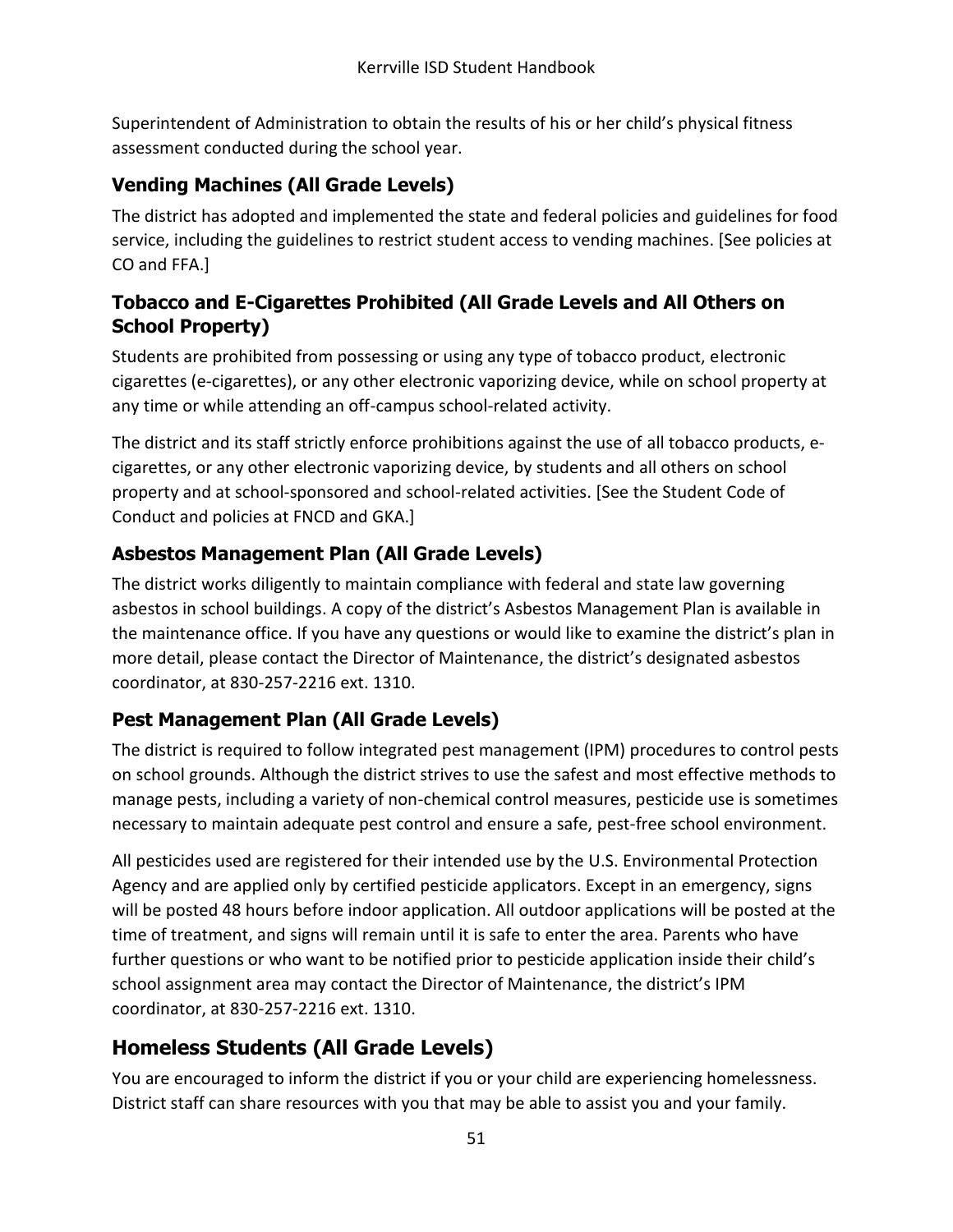For more information on services for homeless students, contact the district's homeless education liaison, Lesle Stevens, at 830-257-2200 ext. 1031.

[See **Students Who Are Homeless**.]

#### **Homework (All Grade Levels)**

The purpose of homework will be clear to students, and the assignments should be motivating to them. Homework should have a definite positive influence on a student's achievement. It should be supportive of classroom activities in that it:

- 1. Reinforces skills and concepts being taught at school,
- 2. Utilizes reading assignments to prepare for future lessons,
- 3. Develops student responsibility and learning independence, and/or
- 4. Develops research skills. Lastly, it should indirectly be supportive in teaching responsibility and good study habits.

Parents are encouraged to become involved in helping their students develop these good study habits.

#### **Illness**

[See **Student Illness** under **Health-Related Matters**.]

#### <span id="page-61-0"></span>**Immunization (All Grade Levels)**

A student must be fully immunized against certain diseases or must present a certificate or statement that, for medical reasons or reasons of conscience, including a religious belief, the student will not be immunized. For exemptions based on reasons of conscience, only official forms issued by the Texas Department of State Health Services (DSHS), Immunization Branch, can be honored by the district. This form may be obtained by writing the DSHS Immunization Branch (MC 1946), P.O. Box 149347, Austin, Texas 78714-9347; or online at [Affidavit Request](https://corequest.dshs.texas.gov/)  [for Exemption from Immunization.](https://corequest.dshs.texas.gov/) The form must be notarized and submitted to the principal or school nurse within 90 days of notarization. If the parent is seeking an exemption for more than one student in the family, a separate form must be provided for each student.

The immunizations required are: diphtheria, tetanus, and pertussis; rubeola (measles), mumps, and rubella; polio; hepatitis A; hepatitis B; varicella (chicken pox); and meningococcal. The school nurse can provide information on age-appropriate doses or on an acceptable physicianvalidated history of illness required by TDSHS. Proof of immunization may be established by personal records from a licensed physician or public health clinic with a signature or rubberstamp validation.

If a student should not be immunized for medical reasons, the student or parent must present a certificate signed by a U.S. registered and licensed physician stating that, in the doctor's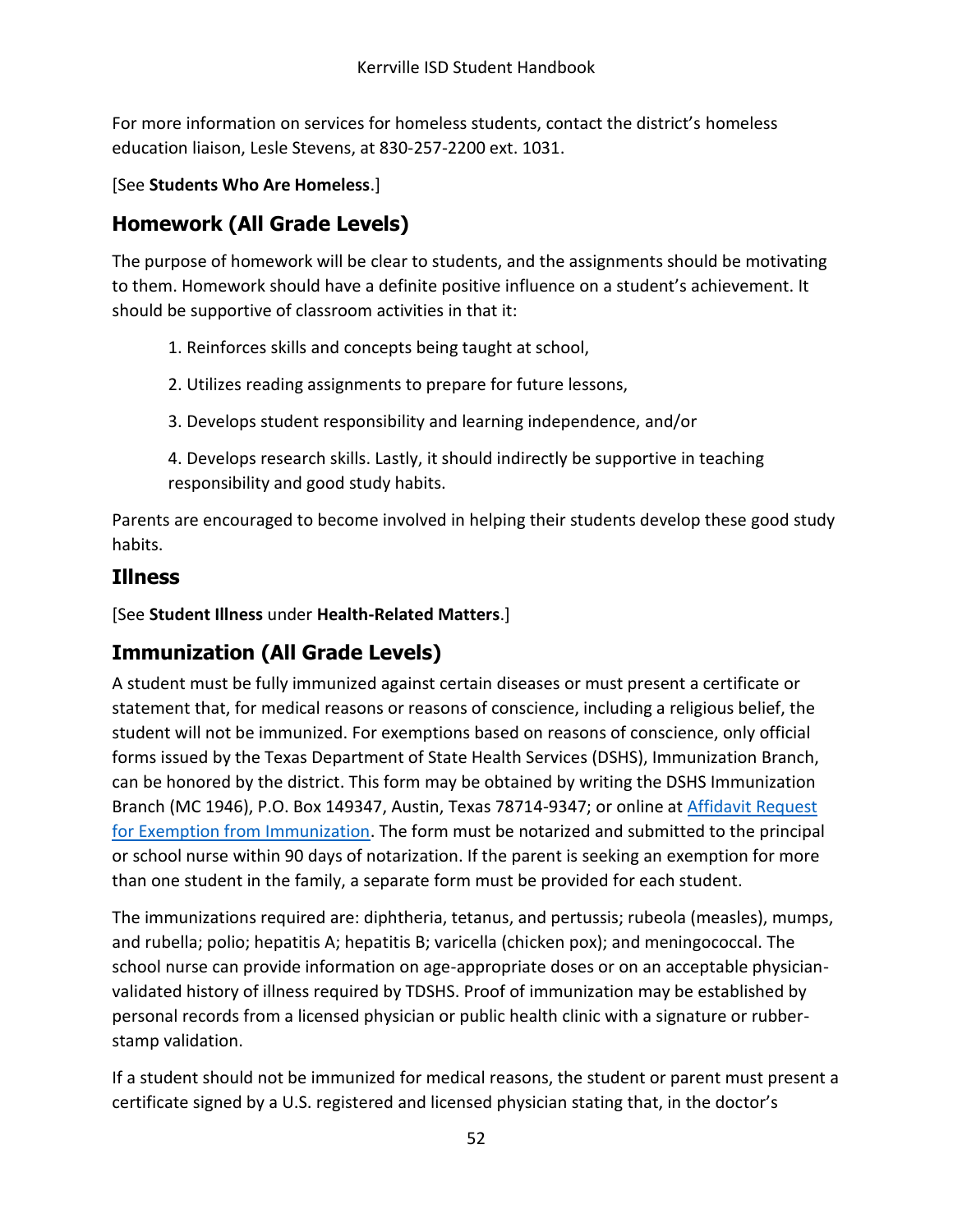opinion, the immunization required is medically contraindicated or poses a significant risk to the health and well-being of the student or a member of the student's family or household. This certificate must be renewed yearly unless the physician specifies a lifelong condition.

As noted at **Bacterial Meningitis**, entering college students must also, with limited exception, furnish evidence of having received a bacterial meningitis vaccination within the five years prior to enrolling in and attending classes at an institution of higher education. A student wanting to enroll in a dual credit course taken off campus may be subject to this requirement.

[For further information, see policy FFAB(LEGAL) and the DSHS website at [Texas School & Child-](http://www.dshs.state.tx.us/immunize/school/default.shtm)[Care Facility Immunization Requirements.](http://www.dshs.state.tx.us/immunize/school/default.shtm)]

# **Law Enforcement Agencies (All Grade Levels)**

# **Questioning of Students**

When law enforcement officers or other lawful authorities wish to question or interview a student at school, the principal will cooperate fully regarding the conditions of the interview, if the questioning or interview is part of a child abuse investigation. In other circumstances:

- The principal will verify and record the identity of the officer or other authority and ask for an explanation of the need to question or interview the student at school.
- The principal ordinarily will make reasonable efforts to notify the parents unless the interviewer raises what the principal considers to be a valid objection.
- The principal ordinarily will be present unless the interviewer raises what the principal considers to be a valid objection.

#### **Students Taken Into Custody**

State law requires the district to permit a student to be taken into legal custody:

- To comply with an order of the juvenile court.
- To comply with the laws of arrest.
- By a law enforcement officer if there is probable cause to believe the student has engaged in delinquent conduct or conduct in need of supervision.
- By a probation officer if there is probable cause to believe the student has violated a condition of probation imposed by the juvenile court.
- By an authorized representative of Child Protective Services, Texas Department of Family and Protective Services, a law enforcement officer, or a juvenile probation officer, without a court order, under the conditions set out in the Family Code relating to the student's physical health or safety.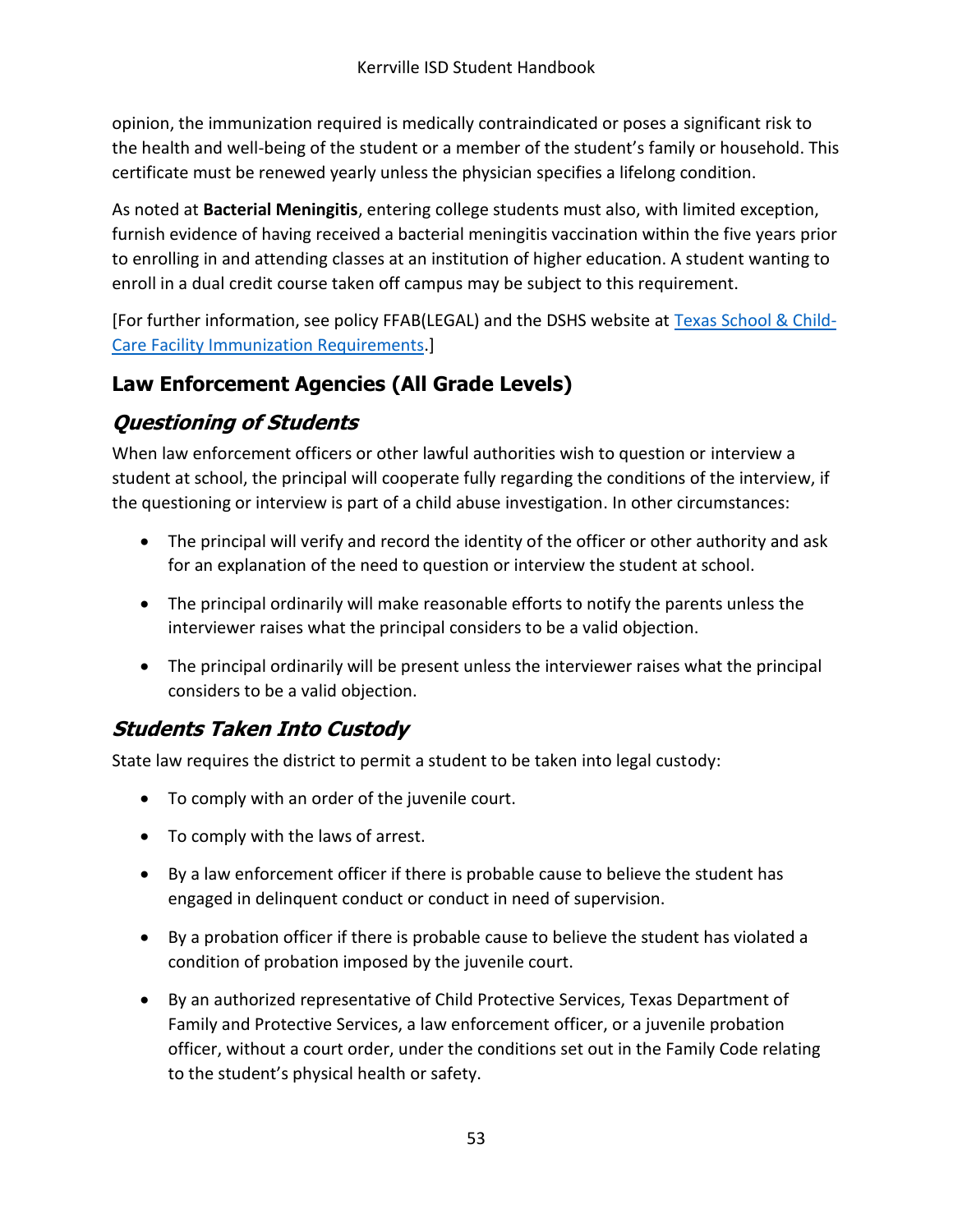To comply with a properly issued directive to take a student into custody.

Before a student is released to a law enforcement officer or other legally authorized person, the principal will verify the officer's identity and, to the best of his or her ability, will verify the official's authority to take custody of the student.

The principal will immediately notify the superintendent and will ordinarily attempt to notify the parent unless the officer or other authorized person raises what the principal considers to be a valid objection to notifying the parents. Because the principal does not have the authority to prevent or delay a student's release to a law enforcement officer, any notification will most likely be after the fact.

#### **Notification of Law Violations**

The district is required by state law to notify:

- All instructional and support personnel who have responsibility for supervising a student who has been taken into custody, arrested, or referred to the juvenile court for any felony offense or for certain misdemeanors.
- All instructional and support personnel who have regular contact with a student who is thought to have committed certain offenses or who has been convicted, received deferred prosecution, received deferred adjudication, or was adjudicated for delinquent conduct for any felony offense or certain misdemeanors.
- All appropriate district personnel in regards to a student who is required to register as a sex offender.

[For further information, see policy FL(LEGAL).]

#### **Leaving Campus (All Grade Levels)**

Please remember that student attendance is crucial to learning. We ask that appointments be scheduled outside of school hours as much as reasonably possible. Also note that picking up a child early on a regular basis results in missed opportunities for learning. Unless the principal has granted approval because of extenuating circumstances, a student will not regularly be released before the end of the school day.

State rules require that parental consent be obtained before any student is allowed to leave campus for any part of the school day. The district has put the following procedures in place in order to document parental consent:

 For students in elementary and middle school, a parent or otherwise authorized adult must come to the office and sign the student out. Please be prepared to show identification. Once an identity is verified, a campus representative will then call for the student or collect the student and bring him or her to the office. For safety purposes and stability of the learning environment, we cannot allow you to go to the classroom or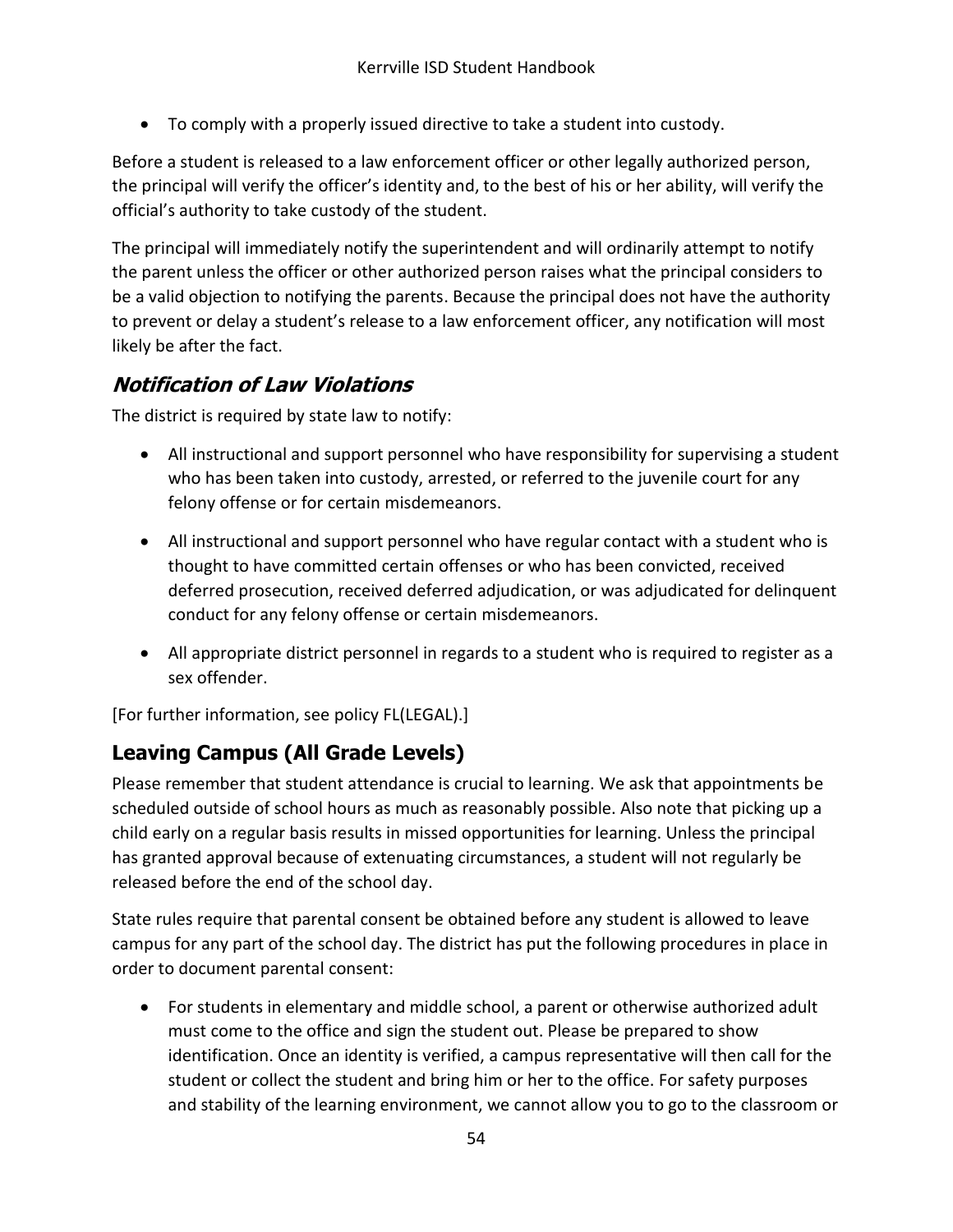other area unescorted to pick up the student. If the student returns to campus the same day, the parent or authorized adult must sign the student back in through the main office upon the student's return. Documentation regarding the reason for the absence will also be required.

- For students in high school, the same process will be followed. If the student's parent will authorize the student to leave campus unaccompanied, a note provided by the parent must be submitted to the main office in advance of the absence, no later than two hours prior to the student's need to leave campus. A phone call received from the parent may be accepted, but the school may ultimately require a note to be submitted for documentation purposes. Once the office has received information that the student's parent consents to the student leaving campus, a pass will be issued to the student to hand to his or her teacher with the necessary information. The student must sign out through the main office and sign in upon his or her return, if the student returns the same day. If a student is 18 years of age or is an emancipated minor, the student may produce a note on his or her own behalf. Documentation regarding the reason for the absence will be required.
- If a student becomes ill during the school day and the school nurse or other district personnel determines that the student should go home, the nurse will contact the student's parent and document the parent's wishes regarding release from school. Unless directed by the parent to release the student unaccompanied, the parent or other authorized adult must follow the sign-out procedures as listed above. If a student is allowed to leave campus by himself or herself, as permitted by the student's parent, or if the student is age 18 or is an emancipated minor, the nurse will document the time of day the student was released. Under no circumstances will a child in elementary or middle school be released unaccompanied by a parent or adult authorized by the parent.

# **During Lunch**

Students are discouraged from leaving campus during assigned lunch periods. Parents who request that their child accompany them off campus during lunch must sign them out/in at the front office. This time should not impede upon instructional time.

# **At Any Other Time During the School Day**

Students are not authorized to leave campus during regular school hours for any other reason, except with the permission of the principal.

Students who leave campus in violation of these rules will be subject to disciplinary action in accordance with the Student Code of Conduct.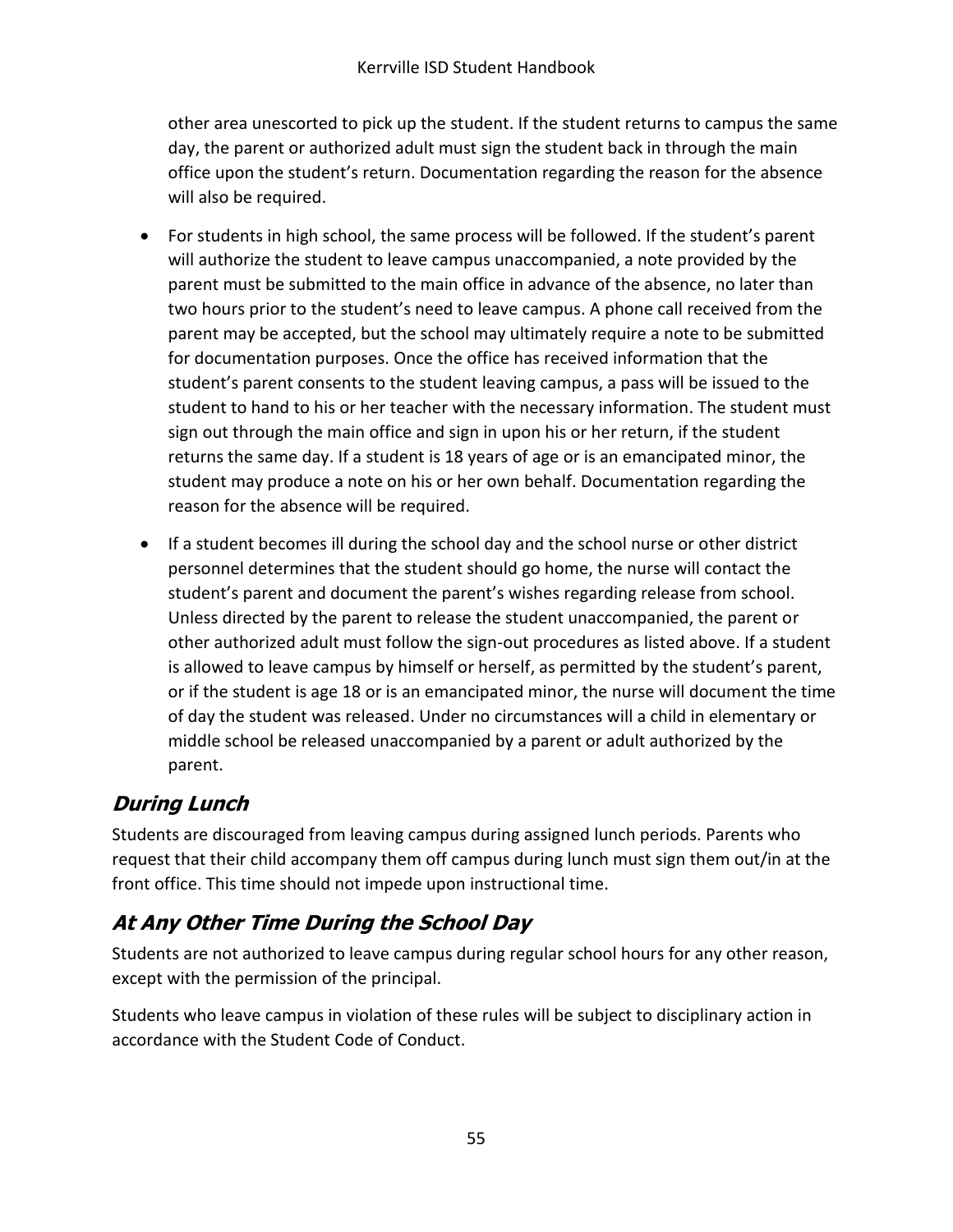#### **Lost and Found (All Grade Levels)**

A "lost and found" collection box is located in the campus office. If your child has lost an item, please encourage him or her to check the lost and found box. The district discourages students from bringing to school personal items of high monetary value, as the district is not responsible for lost or stolen items. The campus will dispose of lost and found items at the end of each semester.

#### **Makeup Work**

# **Makeup Work Because of Absence (All Grade Levels)**

For any class missed, the teacher may assign the student makeup work based on the instructional objectives for the subject or course and the needs of the individual student in mastering the essential knowledge and skills or in meeting subject or course requirements.

A student will be responsible for obtaining and completing the makeup work in a satisfactory manner and within the time specified by the teacher. A student who does not make up assigned work within the time allotted by the teacher will receive a grade of zero for the assignment.

A student is encouraged to speak with his or her teacher if the student knows of an absence ahead of time, including absences for extracurricular activities, so that the teacher and student may plan any work that can be completed before or shortly after the absence. Please remember the importance of student attendance at school and that, even though absences may be excused or unexcused, all absences account for the 90 percent threshold in regards to the state laws surrounding "attendance for credit or final grade." [See **Attendance for Credit or Final Grade**.]

A student involved in an extracurricular activity must notify his or her teachers ahead of time about any absences.

A student will be permitted to make up tests and to turn in projects due in any class missed because of absence. Teachers may assign a late penalty to any long-term project in accordance with time lines approved by the principal and previously communicated to students.

# **DAEP Makeup Work**

## **Elementary and Middle/Junior High School Grade Levels**

A student removed to a disciplinary alternative education program (DAEP) during the school year will have an opportunity to complete, before the beginning of the next school year, a foundation curriculum course in which the student was enrolled at the time of removal. The district may provide the opportunity to complete the course through an alternative method, including a correspondence course, another distance learning option, or summer school. The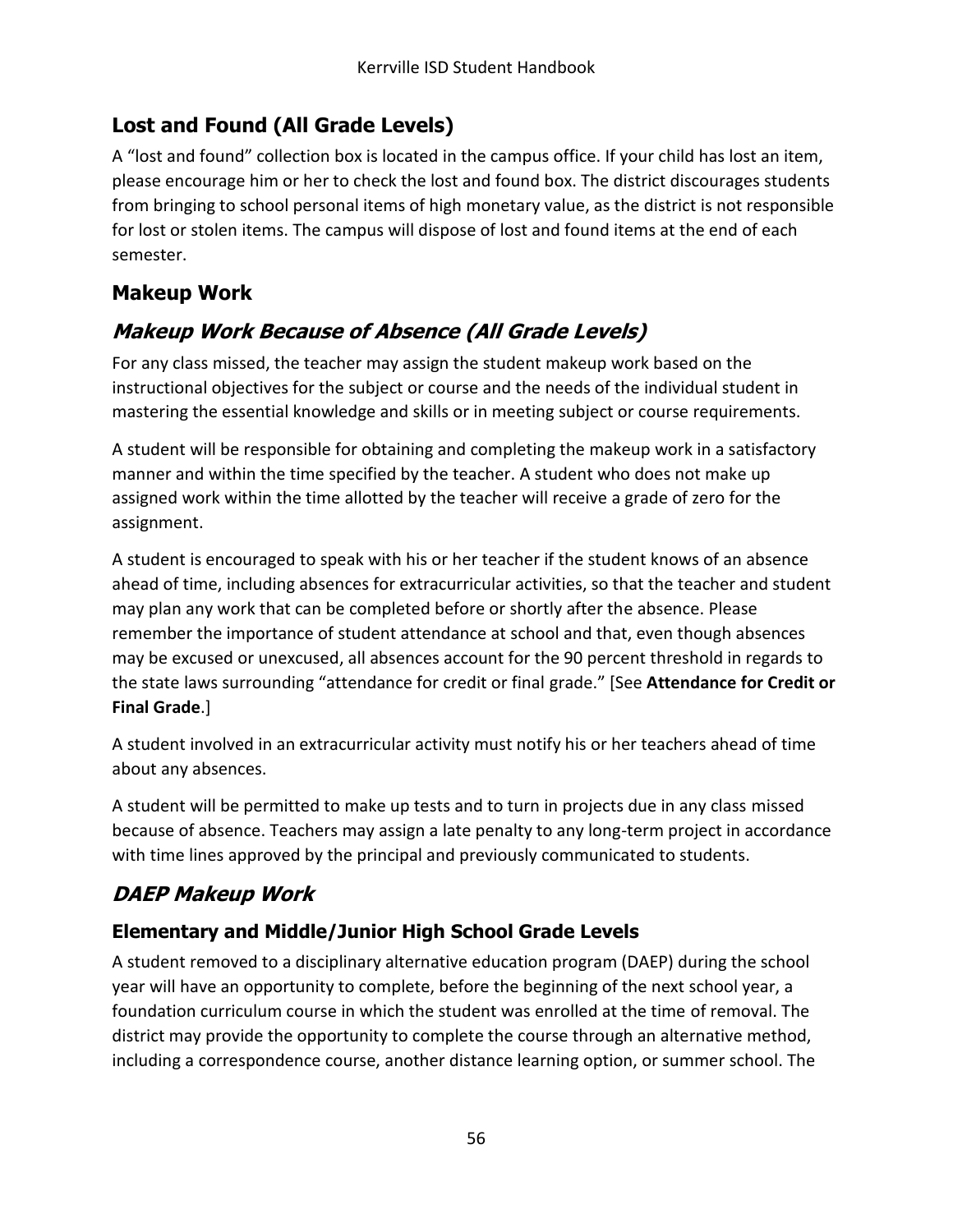district will not charge the student for any method of completion provided by the district. [See policy FOCA(LEGAL).]

# **In-School Suspension (ISS) Makeup Work (All Grade Levels)**

A student removed from the regular classroom to in-school suspension or another setting, other than a DAEP, will have an opportunity to complete before the beginning of the next school year each course the student was enrolled in at the time of removal from the regular classroom. The district may provide the opportunity by any method available, including a correspondence course, another distance learning option, or summer school. The district will not charge the student for any method of completion provided by the district. [See policy FO(LEGAL).]

## **Medicine at School (All Grade Levels)**

Medication that must be administered to a student during school hours must be provided by the student's parent. All medication, whether prescription or nonprescription, must be kept in the nurse's office and administered by the nurse or another authorized district employee, unless the student is authorized to possess his or her own medication because of asthma or a severe allergy as described below or as otherwise allowed by law.

The district will not purchase nonprescription medication to give to a student. District employees will not give a student prescription medication, nonprescription medication, herbal substances, anabolic steroids, or dietary supplements, with the following exceptions:

Only authorized employees, in accordance with policy FFAC, may administer:

- Prescription medication, in the original, properly labeled container, provided by the parent, along with a written request.
- Prescription medication from a properly labeled unit dosage container filled by a registered nurse or another qualified district employee from the original, properly labeled container.
- Nonprescription medication, in the original, properly labeled container, provided by the parent along with a written request.
- Herbal or dietary supplements provided by the parent only if required by the student's individualized education program (IEP) or Section 504 plan for a student with disabilities.

Students whose schedules provide for regular time spent outdoors, including for recess and physical education classes, should apply sunscreen before coming to school.

For students at the elementary level, the student's teacher or other district personnel will apply sunscreen to a student's exposed skin if the student brings the sunscreen to school and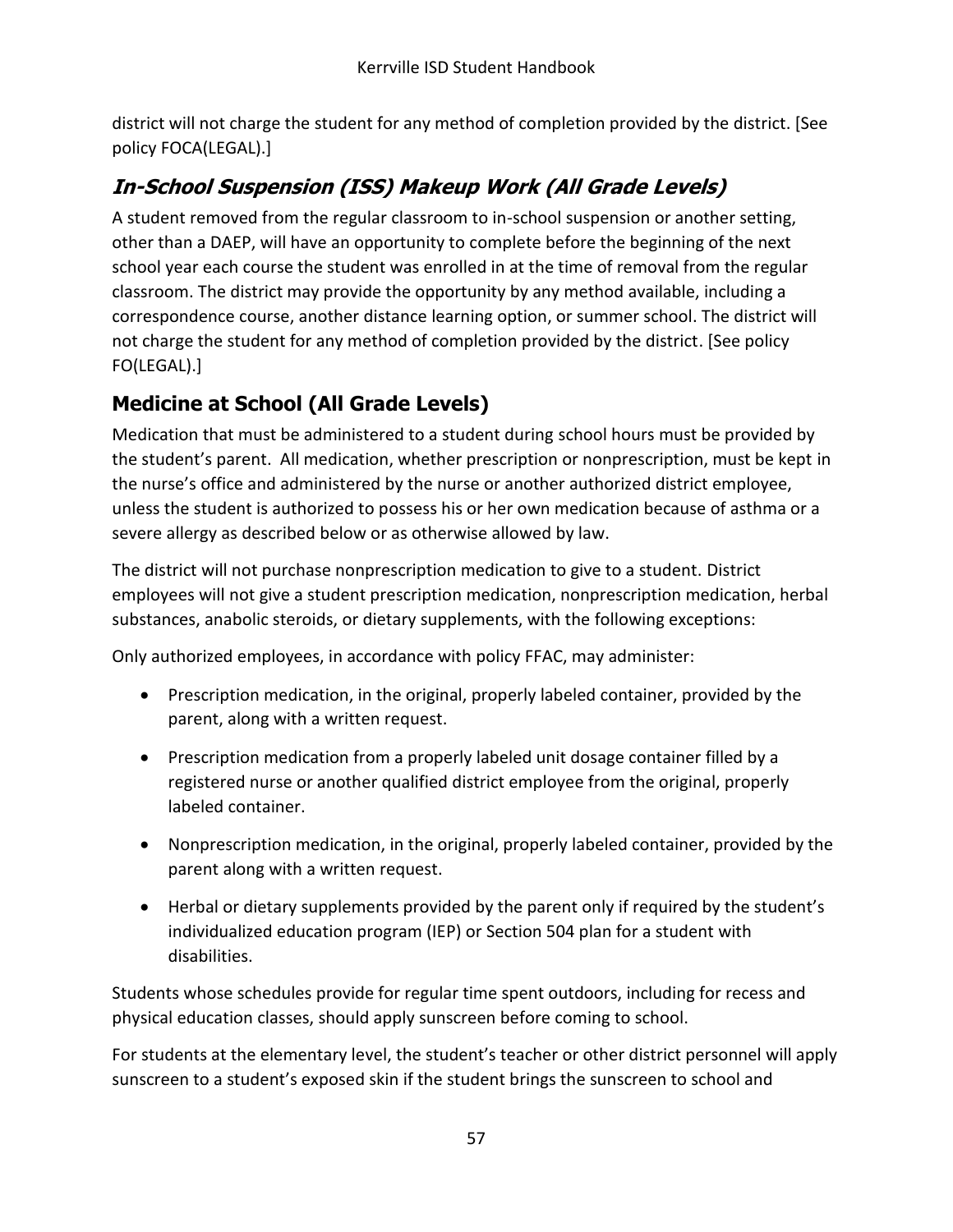requests assistance with the application of the sunscreen. Nothing prohibits a student at this level from applying his or her own sunscreen if the student is capable of doing so.

For students at the secondary level, a student may possess and apply sunscreen when necessary. If the student will need assistance with this application, please address the need for assistance with the school nurse.

Whether a student is at the elementary or secondary level, if sunscreen needs to be administered to treat any type of medical condition, this should be handled through communication with the school nurse so that the district is made aware of any safety and medical issues.

A student with asthma or severe allergic reaction (anaphylaxis) may be permitted to possess and use prescribed asthma or anaphylaxis medication at school or school-related events only if he or she has written authorization from his or her parent and a physician or other licensed health-care provider. The student must also demonstrate to his or her physician or health-care provider and to the school nurse the ability to use the prescribed medication, including any device required to administer the medication.

If the student has been prescribed asthma or anaphylaxis medication for use during the school day, the student and parents should discuss this with the school nurse or principal.

In accordance with a student's individual health plan for management of diabetes, a student with diabetes will be permitted to possess and use monitoring and treatment supplies and equipment while at school or at a school-related activity. See the school nurse or principal for information. [See policy FFAF(LEGAL).]

## **Psychotropic Drugs**

A psychotropic drug is a substance used in the diagnosis, treatment, or prevention of a disease or as a component of a medication. It is intended to have an altering effect on perception, emotion, or behavior and is commonly described as a mood- or behavior-altering substance.

Teachers and other district employees may discuss a student's academic progress or behavior with the student's parents or another employee as appropriate; however, they are not permitted to recommend use of psychotropic drugs. A district employee who is a registered nurse, an advanced nurse practitioner, a physician, or a certified or credentialed mental health professional can recommend that a student be evaluated by an appropriate medical practitioner, if appropriate. [For further information, see policy FFAC.]

# <span id="page-67-0"></span>**Nondiscrimination Statement (All Grade Levels)**

In its efforts to promote nondiscrimination and as required by law, Kerrville ISD does not discriminate on the basis of race, religion, color, national origin, gender, sex, disability, age, or any other basis prohibited by law, in providing education services, activities, and programs, including CTE programs, and provides equal access to the Boy Scouts and other designated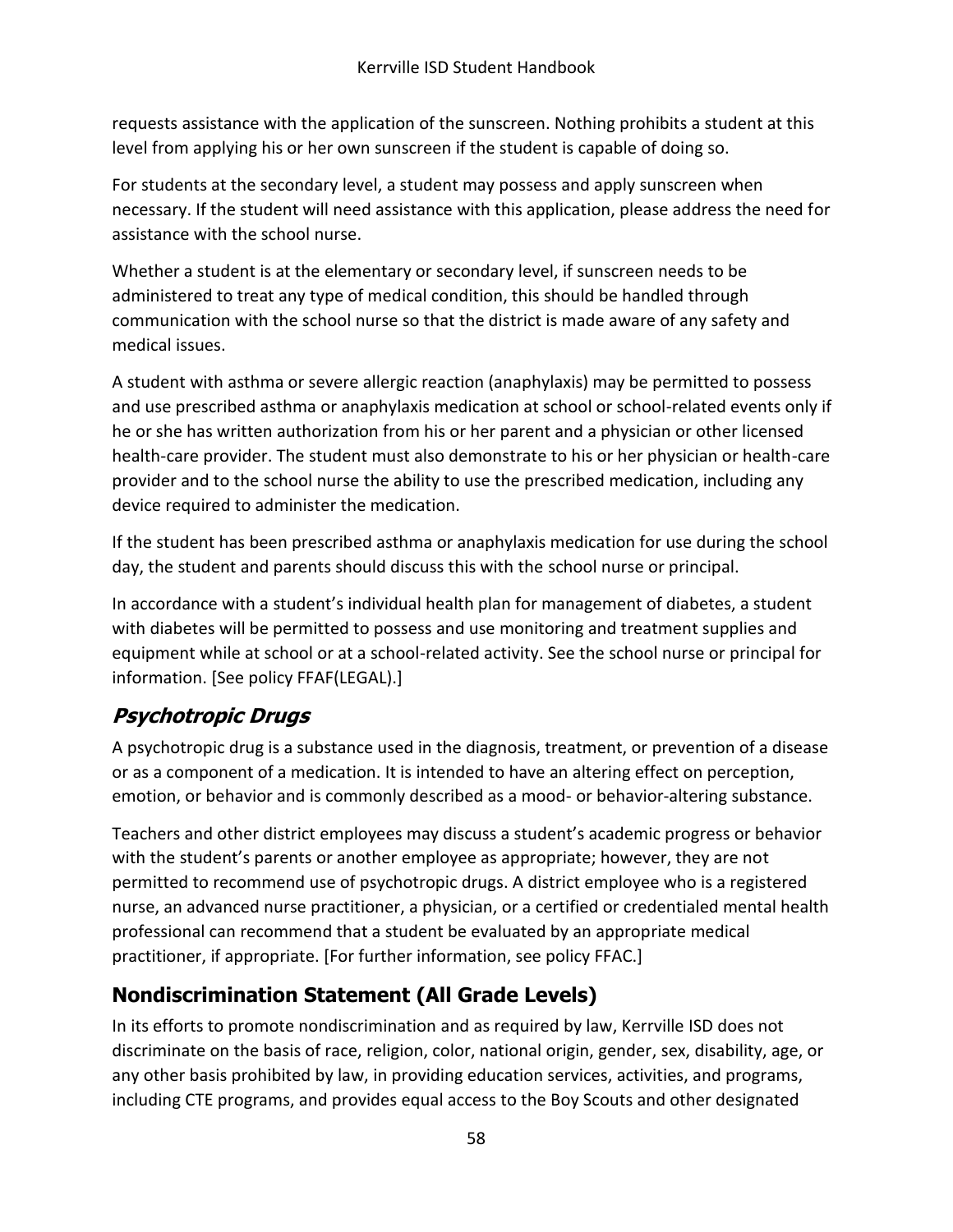youth groups. The following district representatives have been designated to coordinate compliance with these legal requirements:

- Title IX Coordinator, for concerns regarding discrimination on the basis of sex, including sexual harassment or gender-based harassment: Mark J. Foust, Ed.D., Superintendent of Schools 1009 Barnett Street, Kerrville, TX 78028, at 830-257-2200.
- ADA/Section 504 Coordinator, for concerns regarding discrimination on the basis of disability: Michele Gist-Barrow, Senior Director of Special Education, 729 Tivy Street, Kerrville, TX 78028, at 830-257-2203 ext. 1210.
- All other concerns regarding discrimination: See the superintendent, Mark J. Foust, Ed.D., Superintendent of Schools 1009 Barnett Street, Kerrville, TX 78028, at 830-257- 2200.
- [See policies FB, FFH, and GKD.]

#### **Nontraditional Academic Programs**

Hill Country High School is an academic alternative school of choice which offers small group and individualized instruction.

#### **Parent and Family Engagement (All Grade Levels)**

#### **Working Together**

Both experience and research tell us that a child's education succeeds best when there is good communication and a strong partnership between home and school. Your involvement and engagement in this partnership may include:

- Encouraging your child to put a high priority on education and working with your child on a daily basis to make the most of the educational opportunities the school provides.
- Ensuring that your child completes all homework assignments and special projects and comes to school each day prepared, rested, and ready to learn.
- Becoming familiar with all of your child's school activities and with the academic programs, including special programs, offered in the district.
- Discussing with the school counselor or principal any questions you may have about the options and opportunities available to your child.
- Reviewing the requirements and options for graduation with your child in middle school and again while your child is enrolled in high school.
- Monitoring your child's academic progress and contacting teachers as needed. [See **Academic Counseling**.]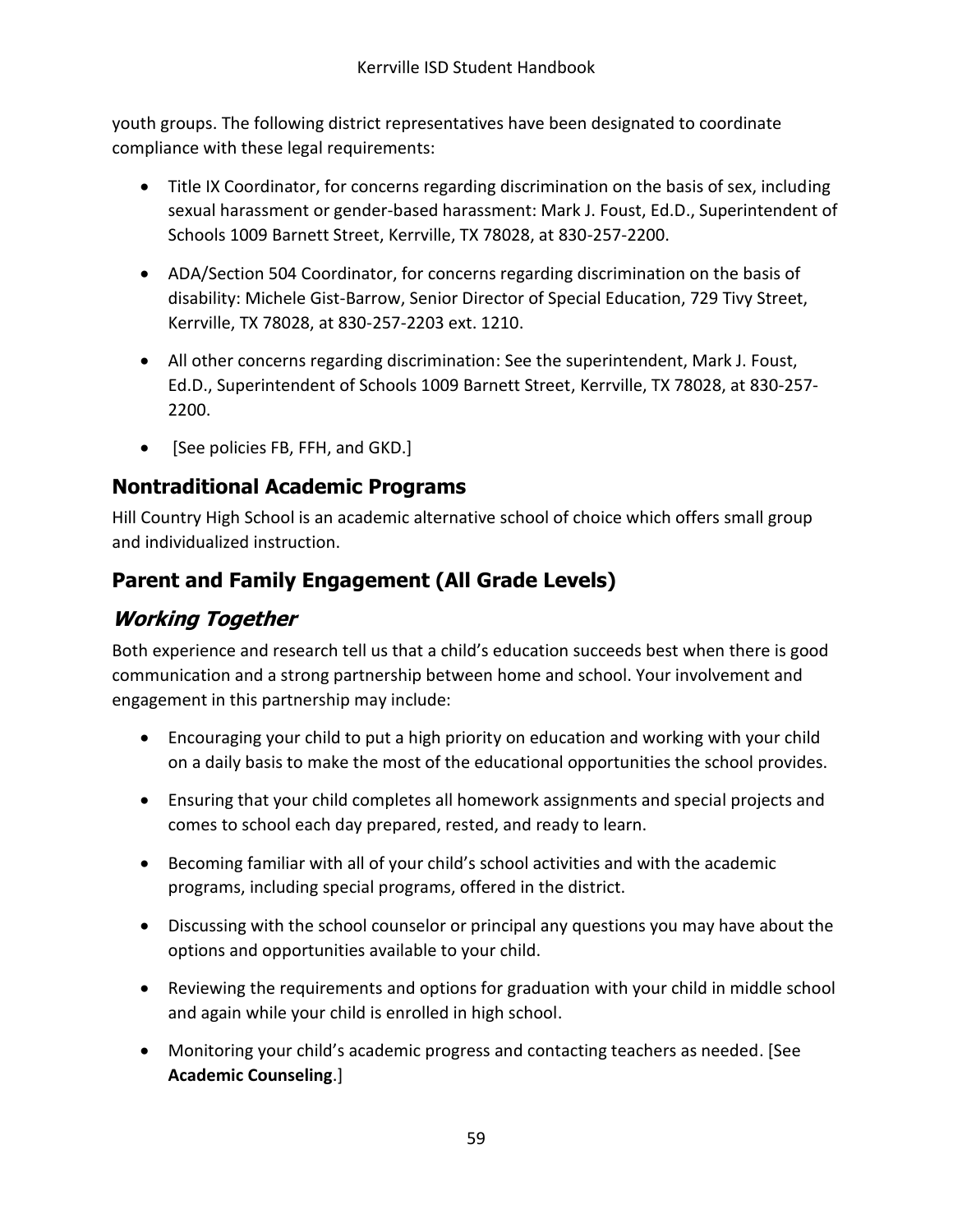- Attending scheduled conferences and requesting additional conferences as needed. To schedule a telephone or in-person conference with a teacher, school counselor, or principal, please call the school office at (830) 257-2204 for an appointment. The teacher will usually return your call or meet with you during his or her conference period or before or after school. [See **Report Cards/Progress Reports and Conferences**.]
- Becoming a school volunteer. [For further information, see policy GKG and **Volunteers**.]
- Participating in campus parent organizations.
- Serving as a parent representative on the district-level or campus-level planning committees, assisting in the development of educational goals and plans to improve student achievement. [For further information, see policies at BQA and BQB, and contact the school principal.]
- Serving on the School Health Advisory Council (SHAC), assisting the district in ensuring local community values are reflected in health education instruction and other wellness issues. [See policies at BDF, EHAA, FFA, and information in this handbook at **School Health Advisory Council (SHAC).**]
- Being aware of the school's ongoing bullying and harassment prevention efforts.
- Contacting school officials if you are concerned with your child's emotional or mental well-being.
- Attending board meetings to learn more about district operations. [See policies at BE and BED for more information.]

## **Physical Examinations/Health Screenings**

# **Athletics' Participation (Secondary Grade Levels Only)**

A student who wishes to participate in, or continue participation in, the district's athletics program governed by the UIL must submit certification from a health-care provider authorized under UIL rules that the student has been examined and is physically able to participate in the athletic program. This examination is required to be submitted annually to the district.

# **Other Examinations and Screenings (All Grade Levels)**

Students are required to undergo a risk assessment for Type 2 diabetes at the same time the district screens students for hearing and vision issues, or for abnormal spinal curvatures.

[See policy FFAA.]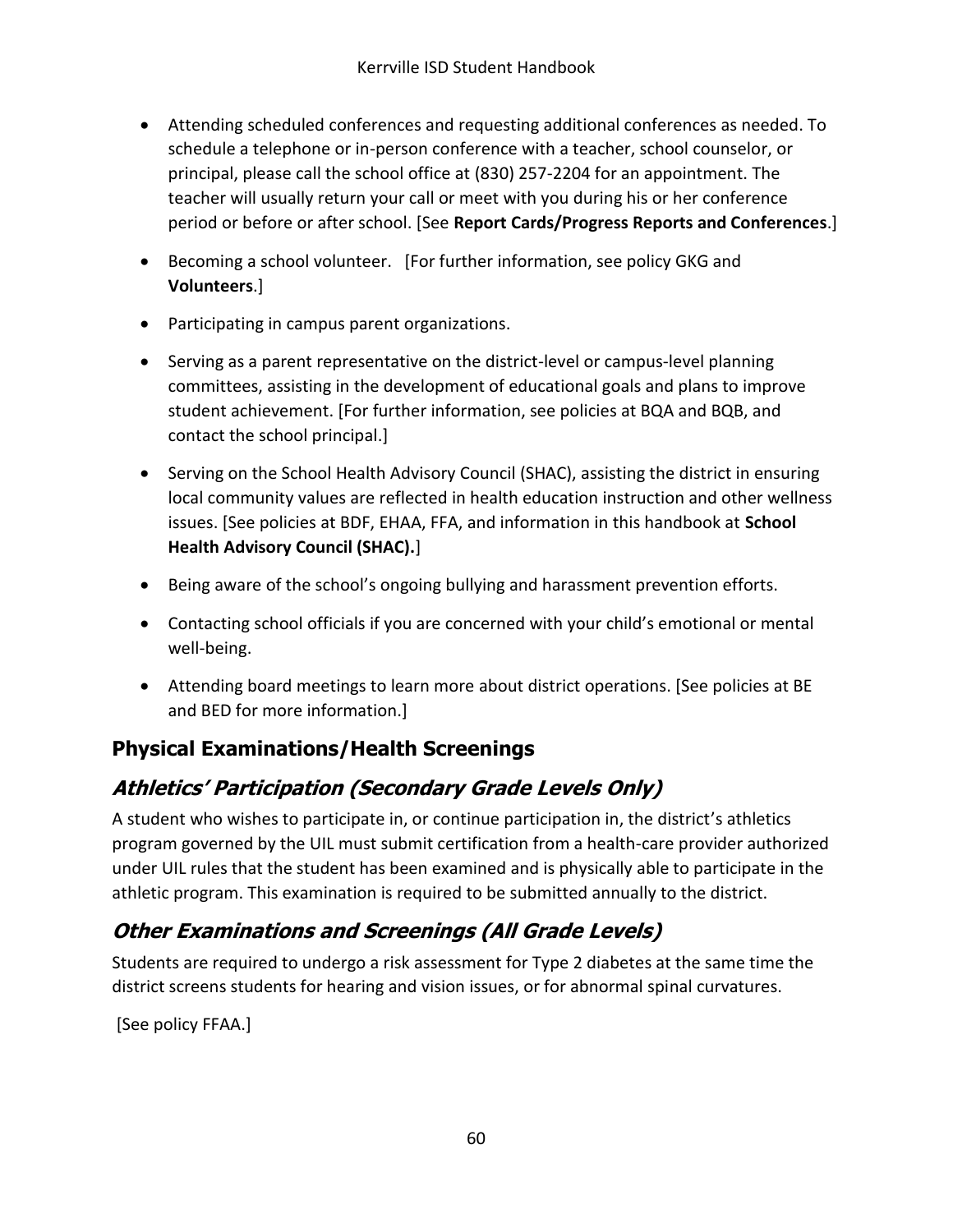# **Pledges of Allegiance and a Minute of Silence (All Grade Levels)**

Each school day, students will recite the Pledge of Allegiance to the U.S. flag and the Pledge of Allegiance to the Texas flag. Parents may submit a written request to the principal to excuse their child from reciting a pledge. [See **Reciting the Pledges to the U.S. and Texas Flags**.]

State law requires that one minute of silence follow recitation of the pledges. Each student may choose to reflect, pray, meditate, or engage in any other silent activity during that minute so long as the silent activity does not interfere with or distract others. In addition, state law requires that each campus provide for the observance of one minute of silence at the beginning of the first class period when September 11 falls on a regular school day in remembrance of those who lost their lives on September 11, 2001.

[See policy EC for more information.]

## **Prayer (All Grade Levels)**

Each student has a right to individually, voluntarily, and silently pray or meditate in school in a manner that does not disrupt instructional or other activities of the school. The school will not encourage, require, or coerce a student to engage in or to refrain from such prayer or meditation during any school activity.

#### **Promotion and Retention**

A student will be promoted only on the basis of academic achievement or demonstrated proficiency in the subject matter of the course or grade level, the recommendation of the student's teacher, the score received on any criterion-referenced or state-mandated assessment, and any other necessary academic information as determined by the district.

In addition, at certain grade levels a student—with limited exceptions—will be required to pass the State of Texas Assessments of Academic Readiness (STAAR), if the student is enrolled in a public Texas school on any day between January 1 and the date of the first administration of the STAAR.

# **Elementary and Middle/Junior High Grade Levels**

In grades 1<sup>st</sup> through 5th, promotion to the next grade level shall be based on an overall average of 70 on a scale of 100 based on course-level, grade-level standards (essential knowledge and skills) for all subject areas and a grade of 70 or above in three of the following areas: language arts, mathematics, science, and social studies.

In grades 6-8, promotion is based on an overall average of 70 on a scale of 100 based on course-level, grade-level standards (essential knowledge and skills) for all subject areas and a grade of 70 or above in language arts and mathematics and in either science or social studies.

In order to be promoted to grade 6, students enrolled in grade 5 must perform satisfactorily on the mathematics and reading sections of the grade 5 assessment in English or Spanish.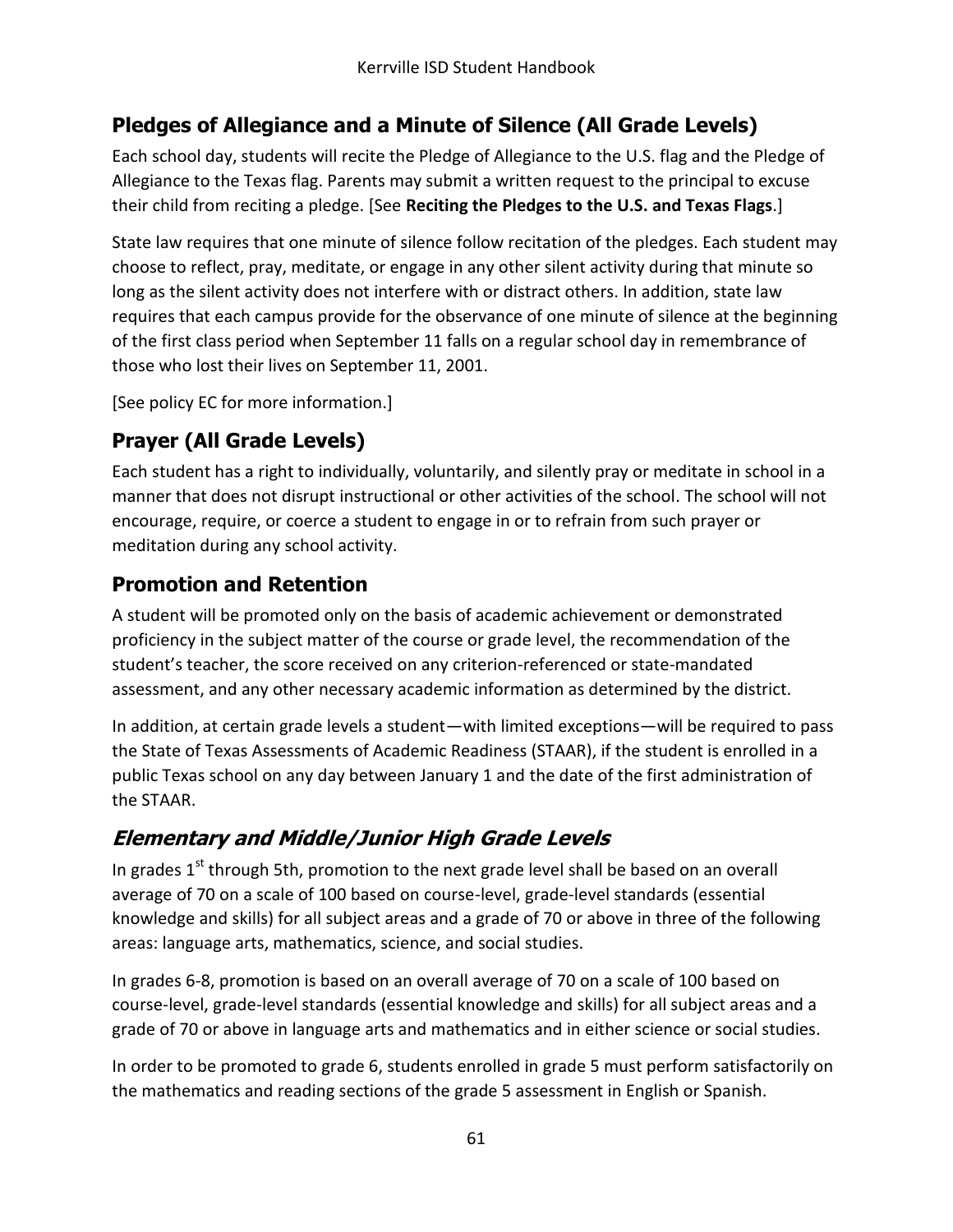In order to be promoted to grade 9, students enrolled in grade 8 must perform satisfactorily on the mathematics and reading sections of the grade 8 assessment in English.

If a student in grade 5 or 8 is enrolled in a course that earns high school credit and for which an end-of-course (EOC) assessment will be administered, the student will not be subject to the promotion requirements described above for the relevant grade 5 or 8 assessment. The student will instead take the corresponding EOC assessment.

If a student in grades 3–8 is enrolled in a class or course intended for students above his or her current grade level in which the student will be administered a state-mandated assessment, the student will be required to take an applicable state-mandated assessment only for the course in which he or she is enrolled, unless otherwise required to do so by federal law.

#### [See **Standardized Testing**.]

A student in grade 5 or 8 will have two additional opportunities to take a failed assessment. If a student fails a second time, a grade placement committee, consisting of the principal or designee, the teacher, and the student's parent, will determine the additional special instruction the student will receive. After a third failed attempt, the student will be retained; however, the parent can appeal this decision to the committee. In order for the student to be promoted, based on standards previously established by the district, the decision of the committee must be unanimous and the student must complete additional special instruction before beginning the next grade level. Whether the student is retained or promoted, an educational plan for the student will be designed to enable the student to perform at grade level by the end of the next school year. [See policy EIE.]

Certain students—some with disabilities and some classified as English language learners—may be eligible for exemptions, accommodations, or deferred testing. An admission, review, and dismissal (ARD) committee meeting will be convened if a student receiving special education services in grade 5 or 8fails to meet satisfactory performance after the first STAAR administrations in reading or math. For more information, see the school counselor, principal, or special education director.

Parents of a student at or above grade level 3 who does not perform satisfactorily on his or her state-mandated exams will be notified that their child will participate in special instructional programs designed to improve performance. The student may be required to participate in this instruction before or after normal school hours or outside of the normal school year. Failure of a student to attend these programs may result in violations of required school attendance as well as the student not being promoted to the next grade level.

A Personal Graduation Plan (PGP) will be prepared for any student at the middle school or junior high level who did not perform satisfactorily on a state-mandated assessment or is determined by the district as not likely to earn a high school diploma before the fifth school year following enrollment in grade 9. The PGP will be designed and implemented by a school counselor, teacher, or other staff member designated by the principal. The plan will, among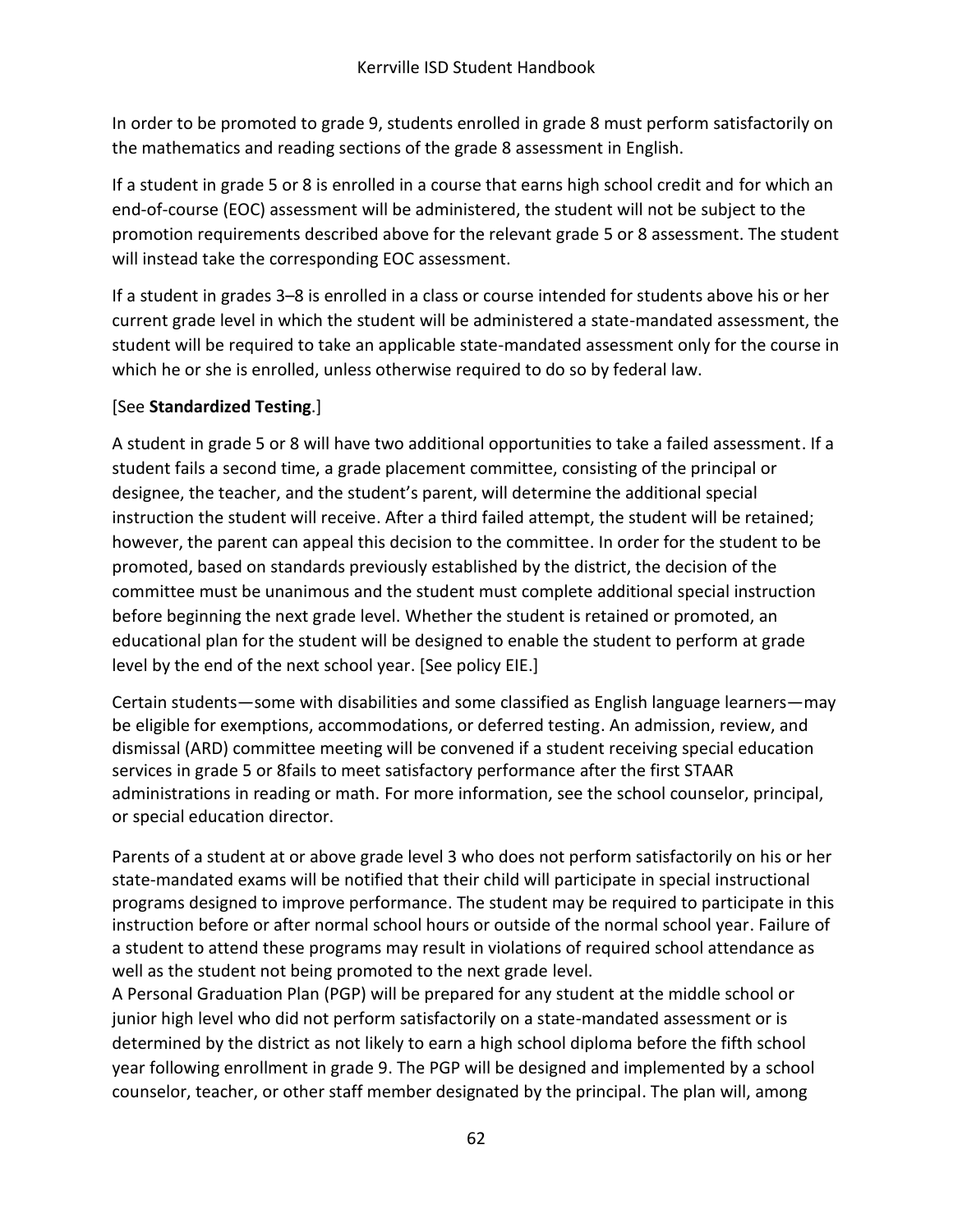other items, identify the student's educational goals, address the parent's educational expectations for the student, and outline an intensive instruction program for the student. [For additional information, see the school counselor or principal and policy EIF(LEGAL). For a student receiving special education services, the student's IEP may serve as the student's PGP and would therefore be developed by the student's ARD committee.

[For information related to the development of personal graduation plans for high school students, see **Personal Graduation Plan.**]

### **Release of Students from School**

[See **Leaving Campus**.]

# **Report Cards/Progress Reports and Conferences (All Grade Levels)**

Report cards with each student's grades or performance and absences in each class or subject are issued at least once every 6 weeks.

At the end of the first three weeks of a grading period, parents will receive a progress report if their child's performance in English language arts, mathematics, science, or social studies] is near or below 70, or is below the expected level of performance. If the student receives a grade lower than 70 in any class or subject at the end of a grading period, the parent will be requested to schedule a conference with the teacher of that class or subject. [See **Working Together** [on page 59](#page-68-0) for how to schedule a conference.]

Teachers follow grading guidelines that have been approved by the principal pursuant to the board-adopted policy and are designed to reflect each student's relative mastery of each assignment for the grading period, semester, or course. State law provides that a test or course grade issued by a teacher cannot be changed unless the board determines that the grade was arbitrary or contains an error, or that the teacher did not follow the district's grading policy. [See policy EIA(LOCAL) and **Grading Guidelines**.]

Questions about grade calculation should first be discussed with the teacher; if the question is not resolved, the student or parent may request a conference with the principal in accordance with FNG(LOCAL).

The report card or unsatisfactory progress report will state whether tutorials are required for a student who receives a grade lower than 70 in a class or subject.

Report cards and unsatisfactory progress reports must be signed by the parent and returned to the school the next day. The district may use an electronic program to communicate academic information about your child, including for report card and progress reporting purposes. An electronic signature of the parent will be accepted by the district, but you are entitled to request the option to provide a handwritten signature of acknowledgment instead.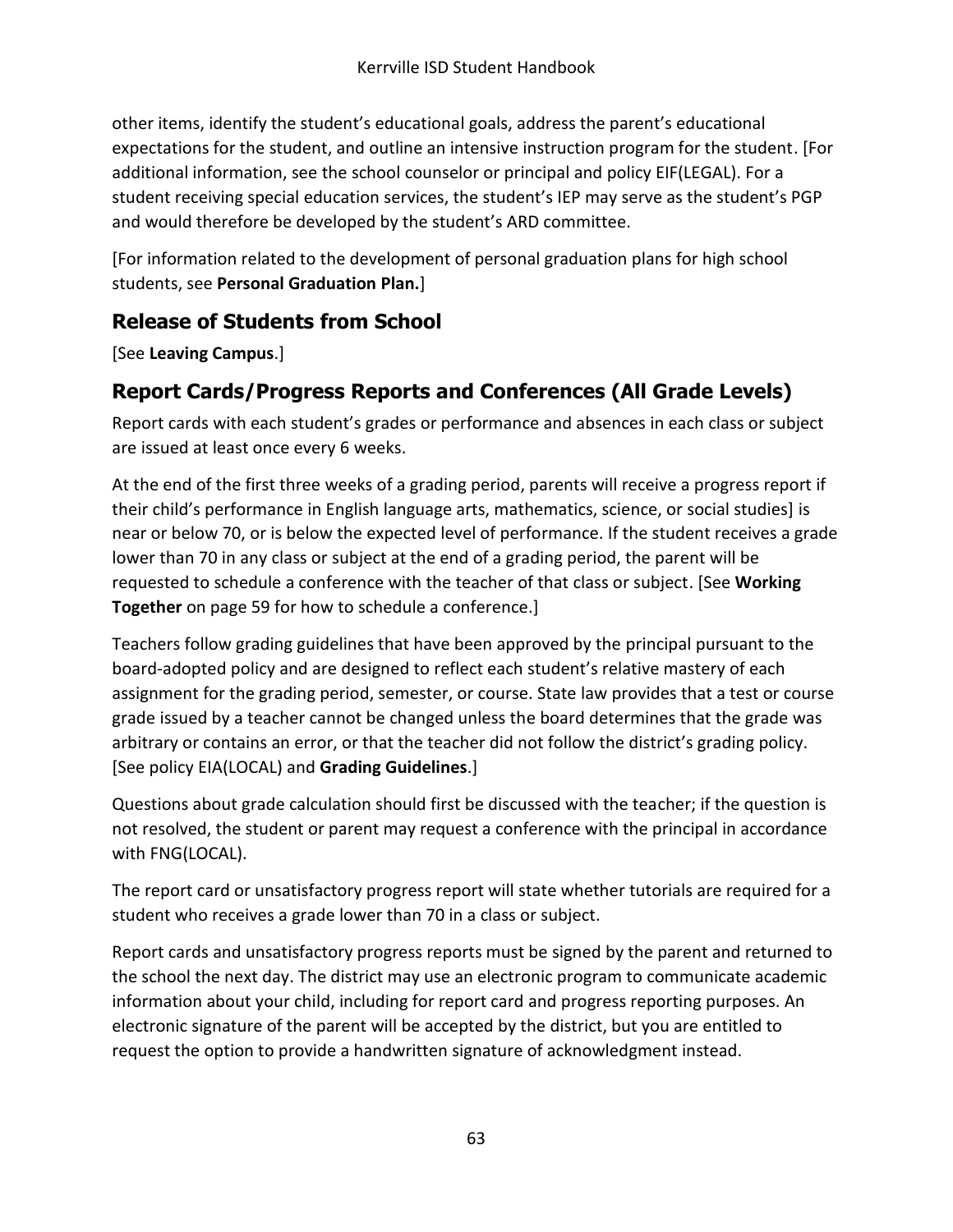#### **Retaliation**

[See **Dating Violence, Discrimination, Harassment, and Retaliation**.]

#### **Safety (All Grade Levels)**

Student safety on campus, at school-related events, and on district vehicles is a high priority of the district. Although the district has implemented safety procedures, the cooperation of students is essential to ensuring school safety. A student is expected to:

- Avoid conduct that is likely to put the student or others at risk.
- Follow the behavioral standards in this handbook and the Student Code of Conduct, as well as any additional rules for behavior and safety set by the principal, campus behavior coordinator, teachers, or bus drivers.
- Remain alert to and promptly report to a teacher or the principal any safety hazards, such as intruders on campus or threats made by any person toward a student or staff member.
- Know emergency evacuation routes and signals.
- Follow immediately the instructions of teachers, bus drivers, and other district employees who are overseeing the welfare of students.

#### **Accident Insurance**

Soon after the school year begins, parents will have the opportunity to purchase low-cost accident insurance that would help meet medical expenses in the event of injury to their child.

### **Insurance for Career and Technical Education (CTE) Programs**

If the board purchases accident, liability, or automobile insurance coverage for students or businesses involved in the district's CTE programs, the district will notify the affected students and parents.

#### **Preparedness Drills: Evacuation, Severe Weather, and Other Emergencies**

From time to time, students, teachers, and other district employees will participate in preparedness drills of emergency procedures. When the command is given or alarm is sounded, students need to follow the direction of teachers or others in charge quickly, quietly, and in an orderly manner.

### **Emergency Medical Treatment and Information**

If a student has a medical emergency at school or a school-related activity when the parent cannot be reached, the school may have to rely on previously provided written parental consent to obtain emergency medical treatment, and information about allergies to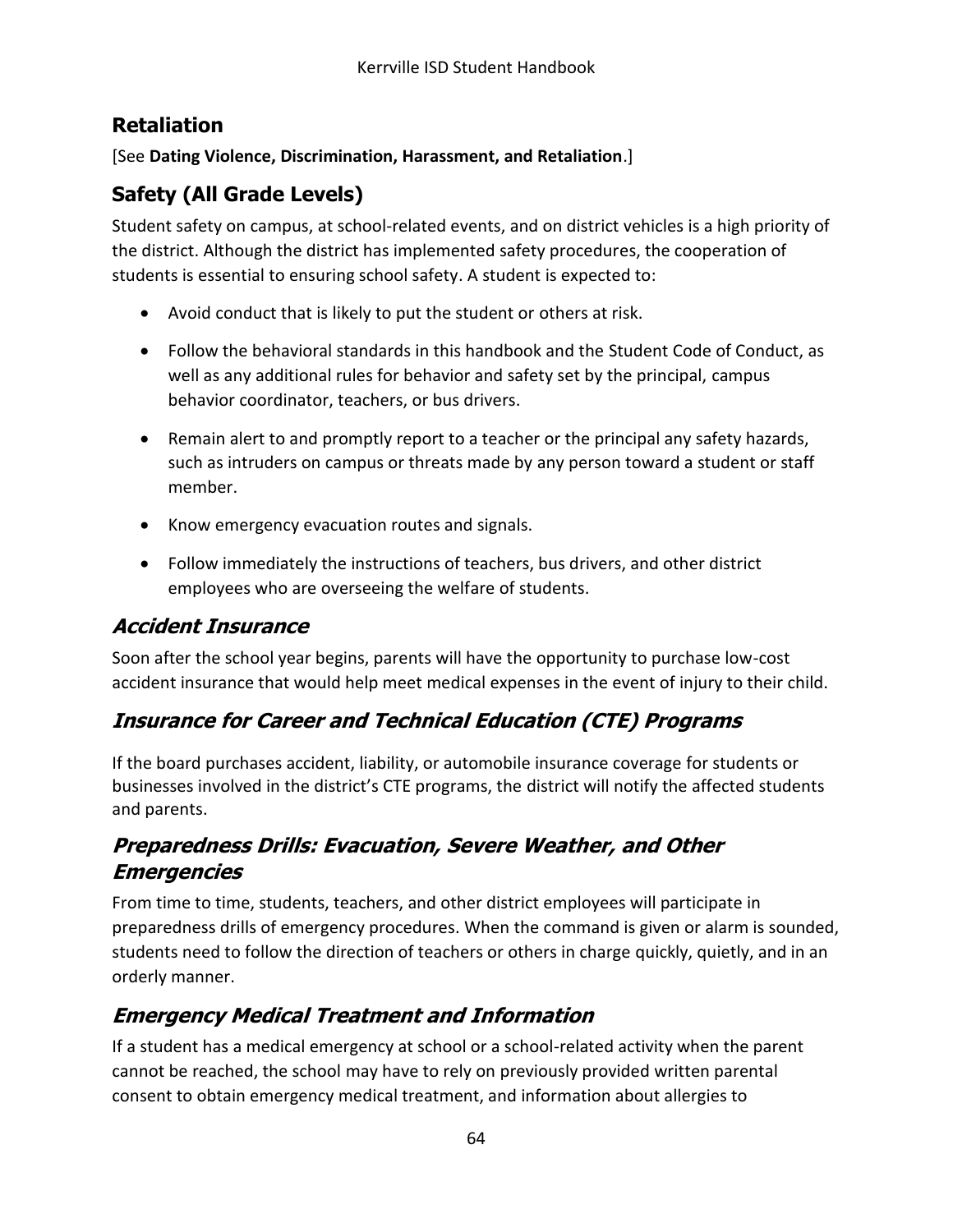medications, foods, insect bites, etc. Therefore, parents are asked each year to complete an emergency care consent form. Parents should keep emergency care information up-to-date (name of doctor, emergency phone numbers, allergies, etc.). Please contact the school nurse to update any information that the nurse or the teacher needs to know.

### **Emergency School-Closing Information**

Each year, parents are asked to complete an emergency release form to provide contact information in the event that school is dismissed early or opening is delayed because of severe weather or another emergency, or if the campus must restrict access due to a security threat.

The district will rely on contact information on file with the district to communicate with parents in an emergency situation, which may include real-time or automated messages. It is crucial to notify your child's school when a phone number previously provided to the district has changed.

If the campus must close, delay opening, or restrict access to the building because of an emergency, the district will also alert the community in the following ways: district web-site, social media, local radio and television stations.

### **SAT, ACT, and Other Standardized Tests**

[See **Standardized Testing**.]

### **Schedule Changes (Middle/Junior High and High School Grade Levels)**

Schedule change request forms may be picked up from the student's counselor in the Counseling Office. Parent and administrative permission needs to be obtained prior to visiting with a counselor. At times, administration finds it necessary to modify schedules.

### **School Facilities**

# **Use by Students Before and After School (All Grade Levels)**

Certain areas of the school will be accessible to students before and after school for specific purposes. Students are required to remain in the area where their activity is scheduled to take place.

The following areas are open to students before school, beginning at 7:15 a.m.

- courtyard
- cafeteria

Unless the teacher or sponsor overseeing an activity gives permission, a student will not be permitted to go to another area of the building or campus.

After dismissal of school in the afternoon, unless a student is involved in an activity under the supervision of a teacher or other authorized employee or adult, or unless students are granted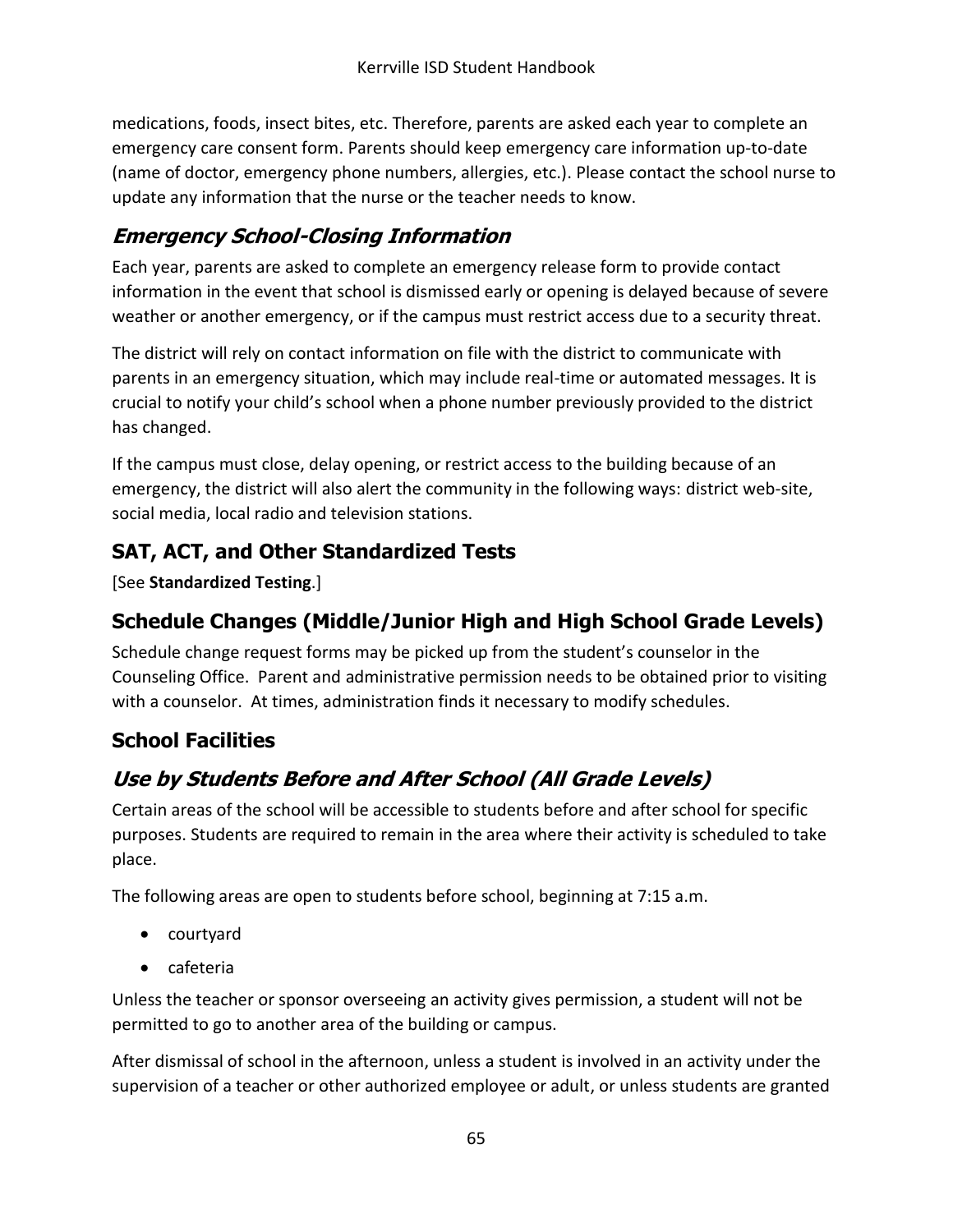permission to remain on campus in accordance with policy FNAB, students must leave campus immediately.

# **Conduct Before and After School (All Grade Levels)**

Teachers and administrators have full authority over student conduct at before- or after-school activities on district premises and at school-sponsored events off district premises, such as play rehearsals, club meetings, athletic practices, and special study groups or tutorials. Students are subject to the same rules of conduct that apply during the instructional day and will be subject to consequences established by the Student Code of Conduct or any stricter standards of behavior established by the sponsor for extracurricular participants.

# **Use of Hallways During Class Time (All Grade Levels)**

Loitering or standing in the halls during class is not permitted. During class time, a student must have a hall pass to be outside the classroom for any purpose. Failure to obtain a pass will result in disciplinary action in accordance with the Student Code of Conduct.

# **Cafeteria Services (All Grade Levels)**

The district participates in the School Breakfast Program and National School Lunch Program and offers students nutritionally balanced meals daily in accordance with standards set forth in state and federal law.

Free and reduced-price meals are available based on financial need or household situation. Information about a student's participation is confidential; however, disclosure of a student's eligibility may be made without prior notice or consent to programs, activities, and individuals that are specifically authorized access under the National School Lunch Act (NSLA), which is the law that sets forth the disclosure limits for the district's child nutrition programs. A student's name, eligibility status, and other information may be disclosed to certain agencies as authorized under the NSLA to facilitate the enrollment of eligible children in Medicaid or the state children's health insurance program (CHIP) unless the student's parent notifies the district that a student's information should not be disclosed. A parent's decision will not affect the child's eligibility for free and reduced price meals or free milk. See campus secretary to apply for free or reduced price meal services.

Parents are strongly encouraged to continually monitor their child's meal account balance. When a student's meal account is depleted, the district will notify the parent. The student will be allowed to continue purchasing meals according to the grace period set by the school board, whichever occurs first, and the district will present the parent with a schedule of repayment for any outstanding account balance and an application for free and reduced meals. If the district is unable to work out an agreement with the student's parent on replenishment of the student's meal account and payment of any outstanding balance, the student will receive an alternate meal. The district will make every effort to avoid bring attention to such a student.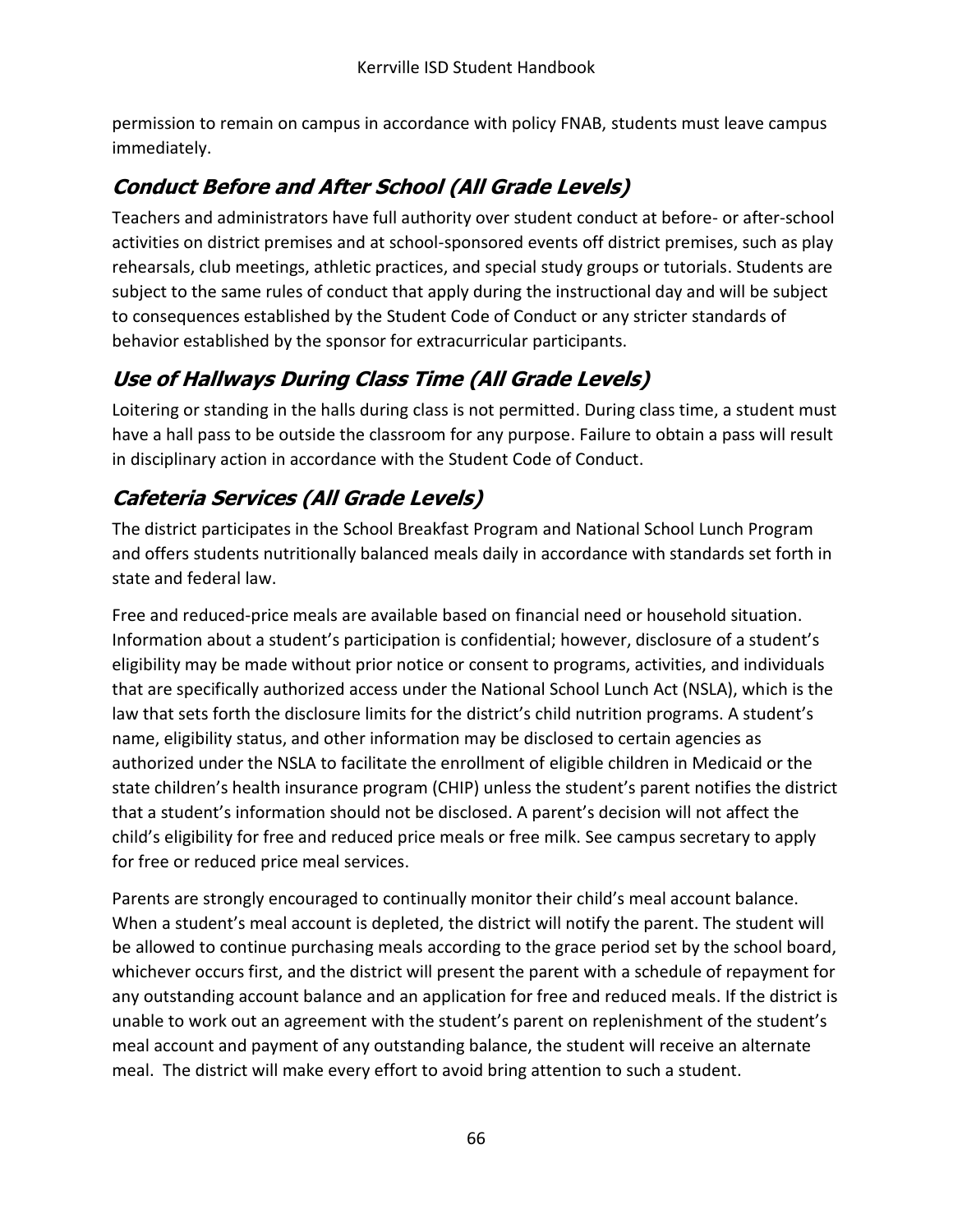# **Library (All Grade Levels)**

The library is a learning laboratory with books, computers, magazines, and other materials available for classroom assignments, projects, and reading or listening pleasure.

### **Meetings of Noncurriculum-Related Groups (Secondary Grade Levels Only)**

Student-organized, student-led noncurriculum-related groups are permitted to meet during the hours designated by the principal before and after school. These groups must comply with the requirements of policy FNAB(LOCAL).

A list of these groups is available in the principal's office.

#### **Searches**

In the interest of promoting student safety and attempting to ensure that schools are safe and drug free, district officials may from time to time conduct searches. Such searches are conducted without a warrant and as permitted by law.

# **Students' Desks and Lockers (All Grade Levels)**

Students' desks and lockers are school property and remain under the control and jurisdiction of the school even when assigned to an individual student.

Students are fully responsible for the security and contents of their assigned desks and lockers. Students must be certain that their lockers are locked, and that the combinations are not available to others.

Searches of desks or lockers may be conducted at any time there is reasonable suspicion to believe that they contain articles or materials prohibited by policy, whether or not a student is present.

The parent will be notified if any prohibited items are found in the student's desk or locker.

# **Telecommunications and Other Electronic Devices (All Grade Levels)**

Use of district-owned equipment and its network systems is not private and will be monitored by the district. [See policy CQ for more information.]

Any searches of personal telecommunications or other personal electronic devices will be conducted in accordance with law, and the device may be confiscated in order to perform a lawful search. A confiscated device may be turned over to law enforcement to determine whether a crime has been committed.

[See policy FNF(LEGAL) and **Electronic Devices and Technology Resources** for more information.]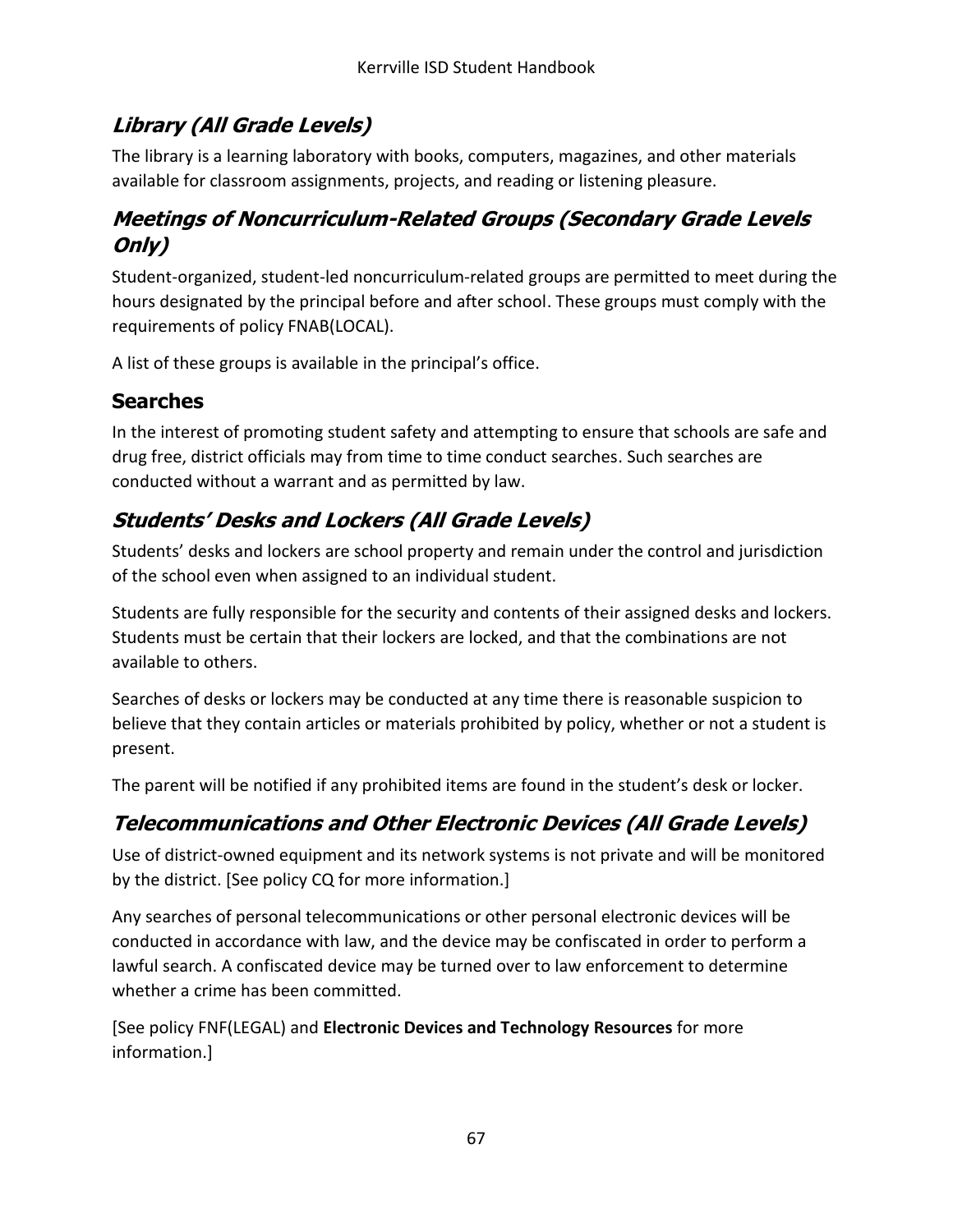# **Vehicles on Campus (Secondary Grade Levels Only)**

A student has full responsibility for the security and content of his or her vehicle parked on district property and must make certain that it is locked and that the keys are not given to others. [See the Student Code of Conduct.]

Vehicles parked on district property are under the jurisdiction of the district. School officials may search any vehicle any time there is reasonable suspicion to do so, with or without the permission of the student. If a vehicle subject to search is locked, the student will be asked to unlock the vehicle. If the student refuses, the student's parent will be contacted. If a search is also refused by the student's parent, the district will turn the matter over to law enforcement. The district may, in certain circumstances, contact law enforcement even if permission to search is granted.

# **Trained Dogs (All Grade Levels)**

The district will use trained dogs to alert school officials to the presence of prohibited or illegal items, including drugs and alcohol. At any time, trained dogs may be used around lockers and the areas around vehicles parked on school property. Searches of classrooms, common areas, or student belongings may also be conducted by trained dogs when students are not present. An item in a classroom, a locker, or a vehicle to which a trained dog alerts may be searched by school officials.

# **Sexual Harassment**

[See **Dating Violence, Discrimination, Harassment, and Retaliation**.]

# **Special Programs (All Grade Levels)**

The district provides special programs for gifted and talented students, homeless students, students in foster care, bilingual students, migrant students, English language learners, students diagnosed with dyslexia, and students with disabilities. The coordinator of each program can answer questions about eligibility requirements, as well as programs and services offered in the district or by other organizations. A student or parent with questions about these programs should contact Lesle Stevens at 830-257-2200 ext. 1031.

# **Standardized Testing**

# **Secondary Grade Levels**

### **SAT/ACT (Scholastic Aptitude Test and American College Test)**

Many colleges require either the American College Test (ACT) or the Scholastic Aptitude Test (SAT) for admission. Students are encouraged to talk with the school counselor early during their junior year to determine the appropriate exam to take; these exams are usually taken at the end of the junior year. The Preliminary SAT (PSAT) and ACT-Aspire are the corresponding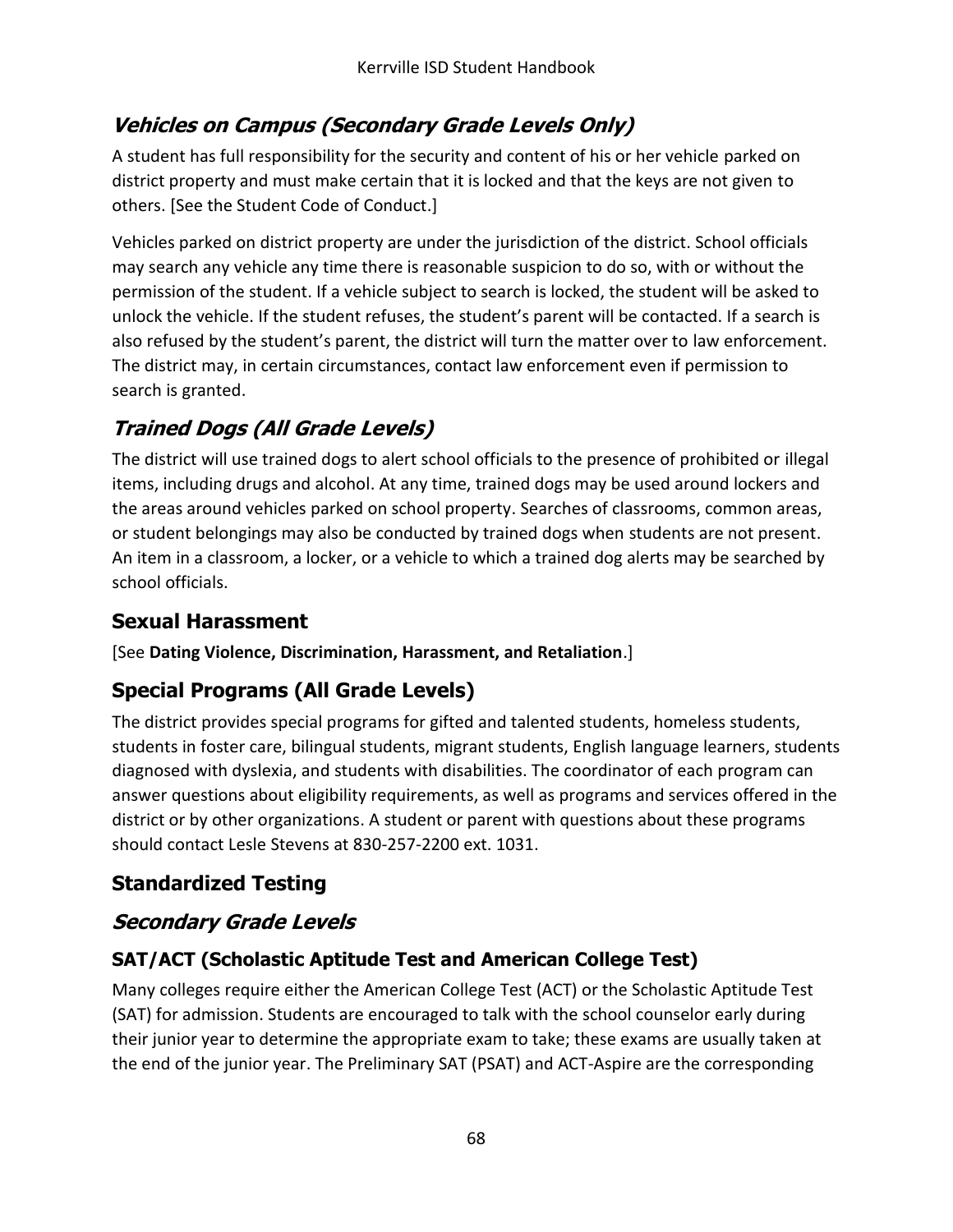preparatory and readiness assessments for the SAT and ACT, and more information can be obtained on these assessments from the school counselor.

**Note:** Participation in these assessments may qualify a student to receive a performance acknowledgment on his or her transcript under the foundation graduation program and may qualify as a substitute for an end-of-course testing requirement in certain circumstances. A student's performance at a certain level on the SAT or ACT also makes the student eligible for automatic admission to a Texas public institution of higher education.

### **TSI (Texas Success Initiative) Assessment**

Prior to enrollment in a Texas public college or university, most students must take a standardized test called the Texas Success Initiative (TSI) assessment. The purpose of the TSI assessment is to assess the reading, mathematics, and writing skills that entering freshmenlevel students should have if they are to perform effectively in undergraduate certificate or degree programs in Texas public colleges and universities. This assessment may be required before a student enrolls in a dual credit course offered through the district as well. Achieving certain benchmark scores on this assessment for college readiness may also waive certain endof-course assessment requirements in limited circumstances.

# **STAAR (State of Texas Assessments of Academic Readiness)**

### **Grades 3–8**

In addition to routine tests and other measures of achievement, students at certain grade levels are required to take the state assessment, called STAAR, in the following subjects:

- Mathematics, annually in grades 3–8
- Reading, annually in grades  $3-8$
- Writing, including spelling and grammar, in grades 4 and 7
- Science in grades 5 and 8
- Social Studies in grade 8

Successful performance on the reading and math assessments in grades 5 and 8 is required by law, in order for the student to be promoted to the next grade level, unless the student is enrolled in a reading or math course intended for students above the student's current grade level. Exceptions may apply for students enrolled in a special education program if the ARD committee concludes the student has made sufficient progress in the student's individual education plan (IEP). [See **Promotion and Retention** for additional information.]

STAAR Alternate 2 is available for eligible students receiving special education services who meet certain state-established criteria as determined by the student's ARD committee.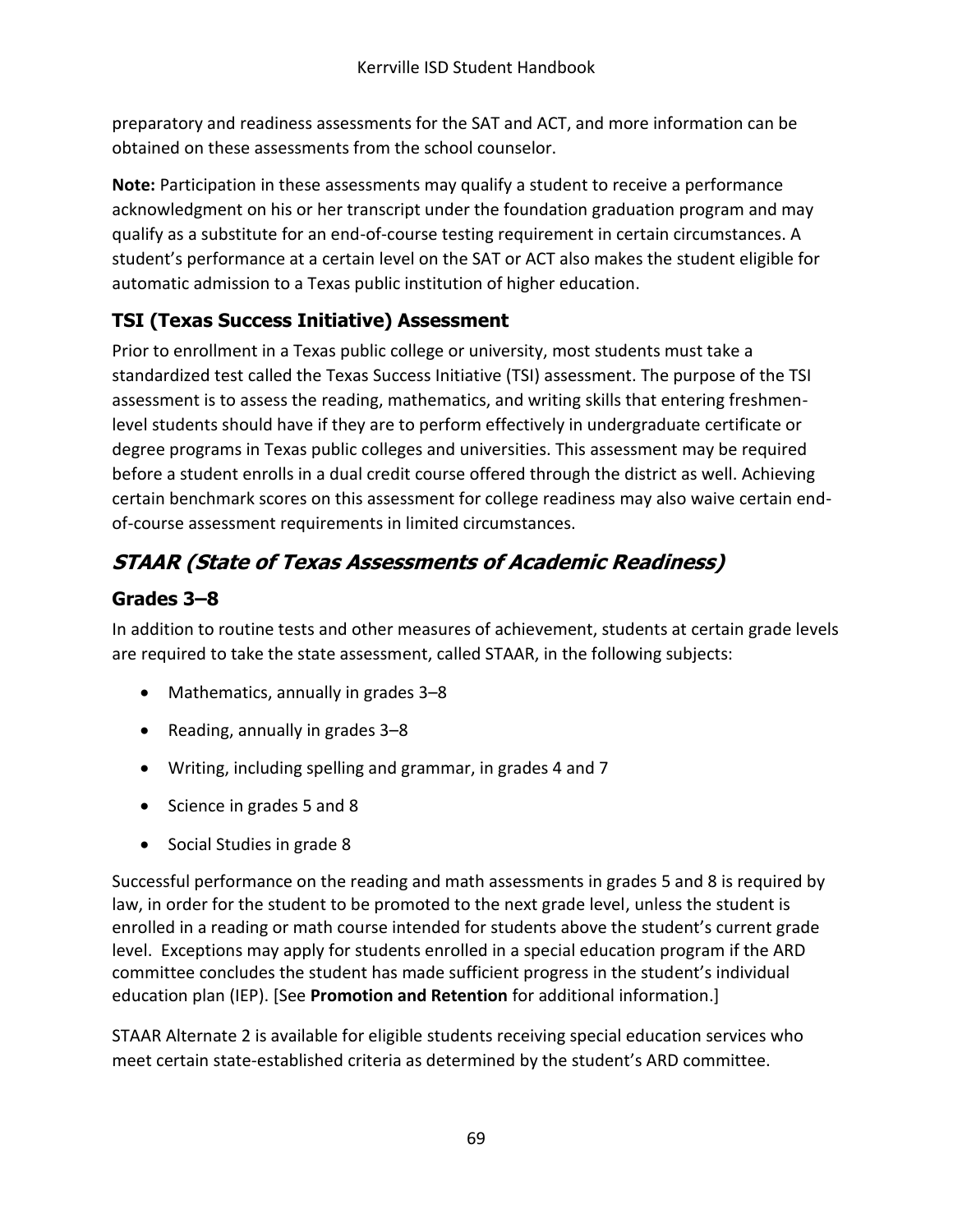STAAR Spanish is available for eligible students for whom a Spanish version of STAAR is the most appropriate measure of their academic progress.

#### **High School Courses—End-of-Course (EOC) Assessments**

STAAR end-of-course (EOC) assessments are administered for the following courses:

- Algebra I
- English I and English II
- Biology
- U.S. History

Satisfactory performance on the applicable assessments will be required for graduation, unless otherwise waived or substituted as allowed by state law and rules.

There are three testing windows during the year in which a student may take an EOC assessment, which will occur during the fall, spring, and summer months. If a student does not meet satisfactory performance, the student will have additional opportunities to retake the assessment.

STAAR Alternate 2 is available for eligible students receiving special education services who meet certain criteria established by the state as determined by the student's ARD committee.

An ARD committee for a student receiving special education services will determine whether successful performance on the EOC assessments will be required for graduation within the parameters identified in state rules and the student's personal graduation plan.

# **Steroids (Secondary Grade Levels Only)**

State law prohibits students from possessing, dispensing, delivering, or administering an anabolic steroid. Anabolic steroids are for medical use only, and only a physician can prescribe use.

Body building, muscle enhancement, or the increase of muscle bulk or strength through the use of an anabolic steroid or human growth hormone by a healthy student is not a valid medical use and is a criminal offense.

# **Students in Foster Care (All Grade Levels)**

In an effort to provide educational stability, the district will assist any student who is currently placed or newly placed in foster care (temporary or permanent custody of the state, sometimes referred to as substitute care) with the enrollment and registration process, as well as other educational services throughout the student's enrollment in the district.

Please contact Wade Ivy, who has been designated as the district's foster care liaison, at 830- 257-2200 ext. 2015 with any questions.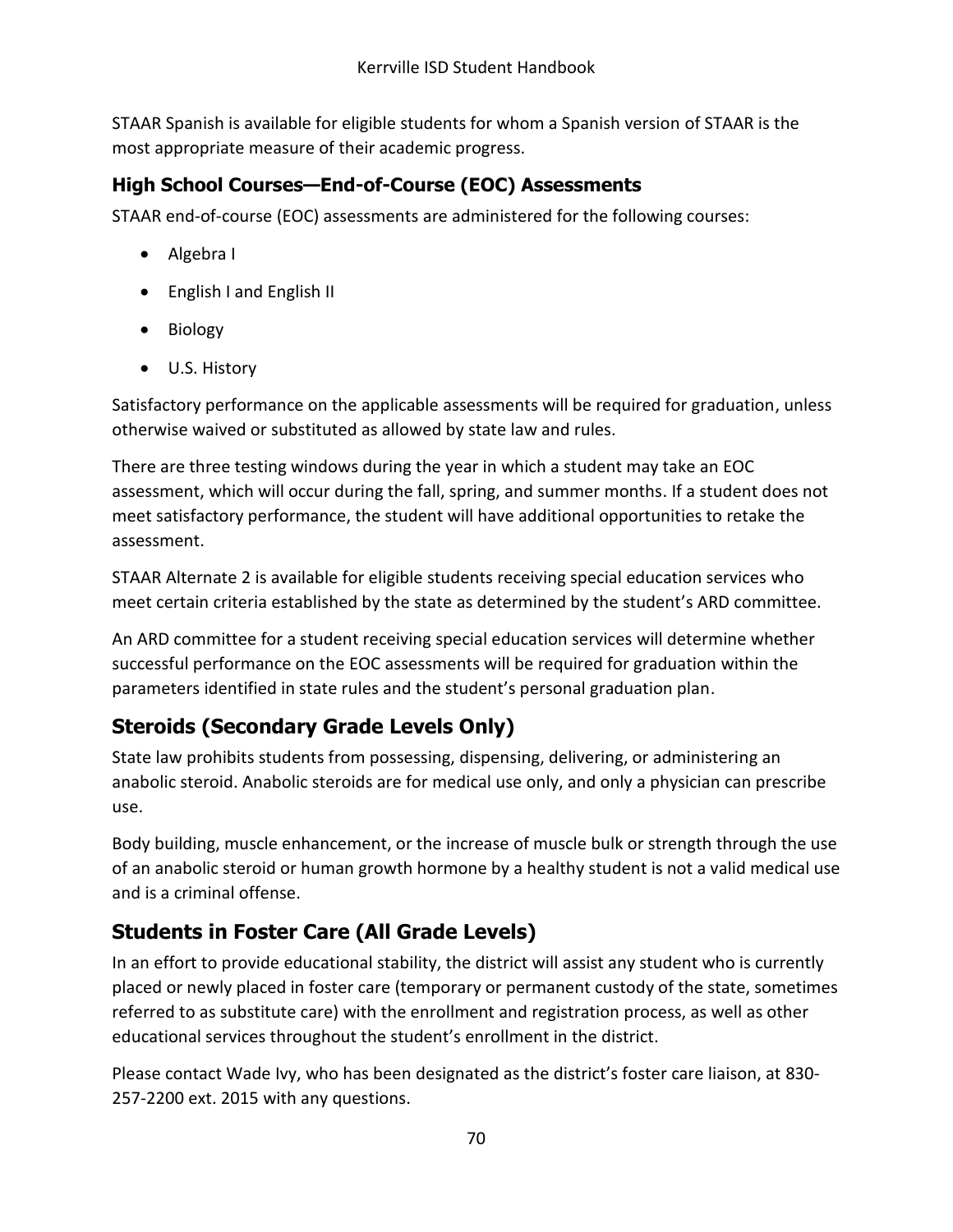[See **Students in the Conservatorship of the State** for more information.]

### **Student Speakers (All Grade Levels)**

The district provides students the opportunity to introduce the following school events: football games, the school day's opening announcements/greetings, academic induction ceremonies, and academic awards ceremonies. If a student meets the eligibility criteria and wishes to introduce one of the school events listed above, the student should submit his or her name in accordance with policy FNA(LOCAL).

[See policy FNA(LOCAL) regarding other speaking opportunities and **Graduation** for information related to student speakers at graduation ceremonies.]

### **Substance Abuse Prevention and Intervention (All Grade Levels)**

If you are worried that your child may be using or is in danger of experimenting, using, or abusing illegal drugs or other prohibited substances, please contact the school counselor. The school counselor can provide you with a list of community resources that may be of assistance to you. The Texas Department of State Health Services (DSHS) maintains information regarding children's mental health and substance abuse intervention services on its website: [Services for](http://www.dshs.state.tx.us/mhsa-child-adolescent-services/)  [Children and Adolescents.](http://www.dshs.state.tx.us/mhsa-child-adolescent-services/)

### **Suicide Awareness and Mental Health Support (All Grade Levels)**

The district is committed to partnering with parents to support the healthy mental, emotional, and behavioral development of its students. If you are concerned about your child, please access [Texas Suicide Prevention](http://www.texassuicideprevention.org/) or contact the school counselor for more information related to suicide prevention services available in your area.

### **Summer School (All Grade Levels)**

Summer School opportunities for various grade levels are dependent on funding and staffing. Student academic needs are considered in determining summer school plans.

# **Tardies (All Grade Levels)**

A student who is tardy to class by more than 15 minutes will be assigned to detention hall. Repeated instances of tardiness will result in more severe disciplinary action, in accordance with the Student Code of Conduct.

#### **Textbooks, Electronic Textbooks, Technological Equipment, and Other Instructional Materials (All Grade Levels)**

Textbooks and other district-approved instructional materials are provided to students free of charge for each subject or class. Any books must be covered by the student, as directed by the teacher, and treated with care. Electronic textbooks and technological equipment may also be provided to students, depending on the course and course objectives. A student who is issued a damaged item should report the damage to the teacher. Any student failing to return an item in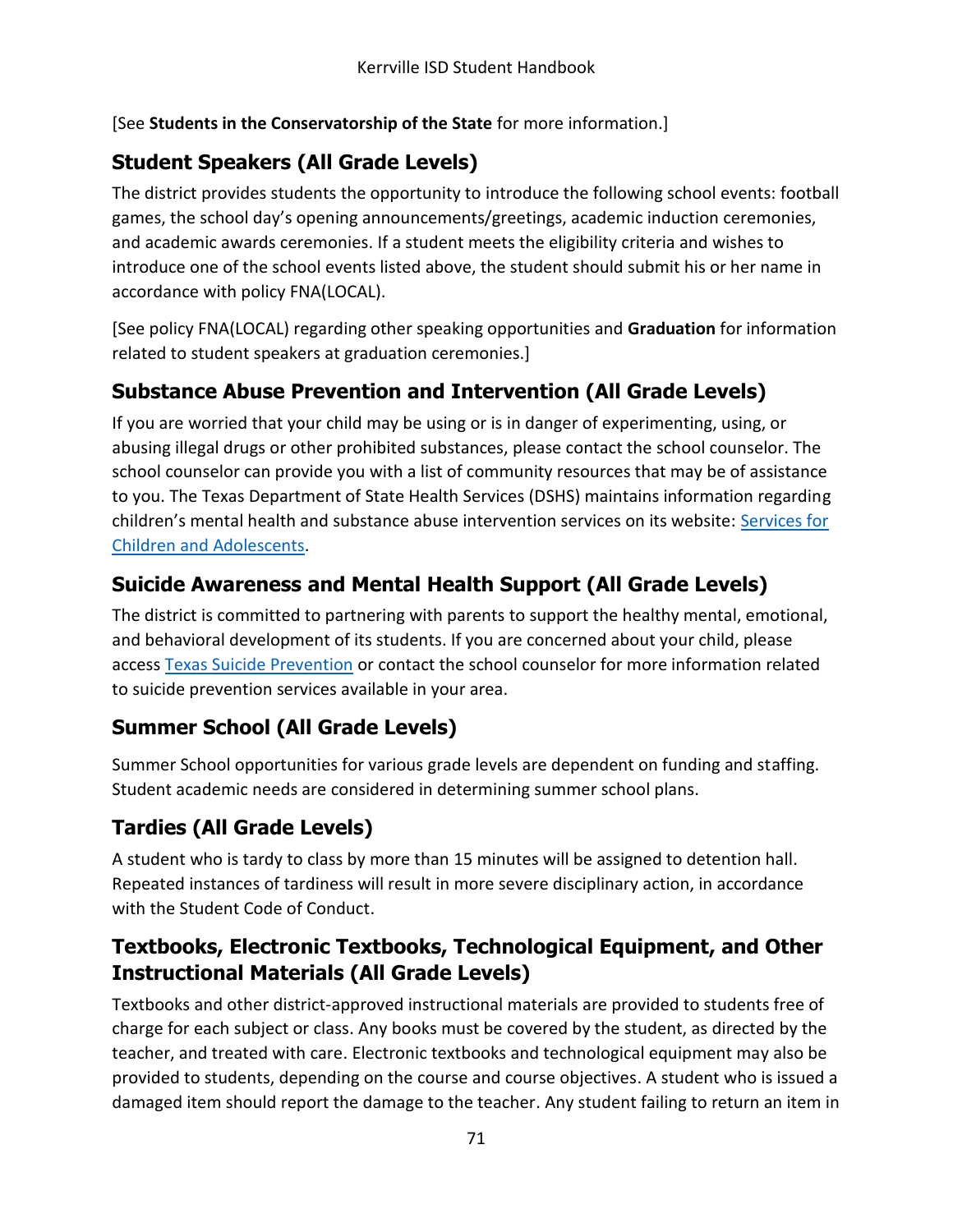acceptable condition loses the right to free textbooks and technological equipment until the item is returned or the damage paid for by the parent; however, the student will be provided the necessary instructional resources and equipment for use at school during the school day.

# **Transfers (All Grade Levels)**

The principal is authorized to transfer a student from one classroom to another.

[See **Safety Transfers/Assignments**, **Bullying**, and **Students Who Have Learning Difficulties or Who Need Special Education Services**, for other transfer options.]

### **Transportation (All Grade Levels)**

### **School-Sponsored Trips**

Students who participate in school-sponsored trips are required to use transportation provided by the school to and from the event. As approved by the principal, a coach or sponsor of an extracurricular activity may establish procedures related to making an exception to this requirement when a parent requests that the student be released to the parent or to another adult designated by the parent.

### **Buses and Other School Vehicles**

The district makes school bus transportation available to all students living two or more miles from school. This service is provided at no cost to students.

Bus routes and stops will be designated annually, and any subsequent changes will be posted at the school and on the district's website. For the safety of the operator of the vehicle and all passengers, students must board buses or other vehicles only at authorized stops, and drivers must unload passengers only at authorized stops.

The district has identified the following areas where hazardous traffic conditions and/or areas presenting high risk of violence that exist for students who live within two miles of the campus:

**Tally Elementary –** Junction Highway from Harper Road to the westernmost edge of KISD, and Goat Creek Road from Junction Highway to the westernmost edge of KISD. **Nimitz Elementary –** Ranchero Road from Woodhill Road to 2048 Ranchero Road (dead end). **Daniels Elementary –** Loop 534 from Sidney Baker Street to Memorial Boulevard. **Tivy High School** – Loop 534 from Sidney Baker to Highway 173.

Because students in these areas might encounter hazardous traffic conditions or be subject to areas presenting a high risk of violence when walking to and from school, the district will provide transportation to these students. Please contact Brad Harvey, Director of Transportation at 830-257-1333 for additional information.

A parent may also designate a child-care facility or grandparent's residence as the regular pickup and drop-off location for his or her child. The designated facility or residence must be on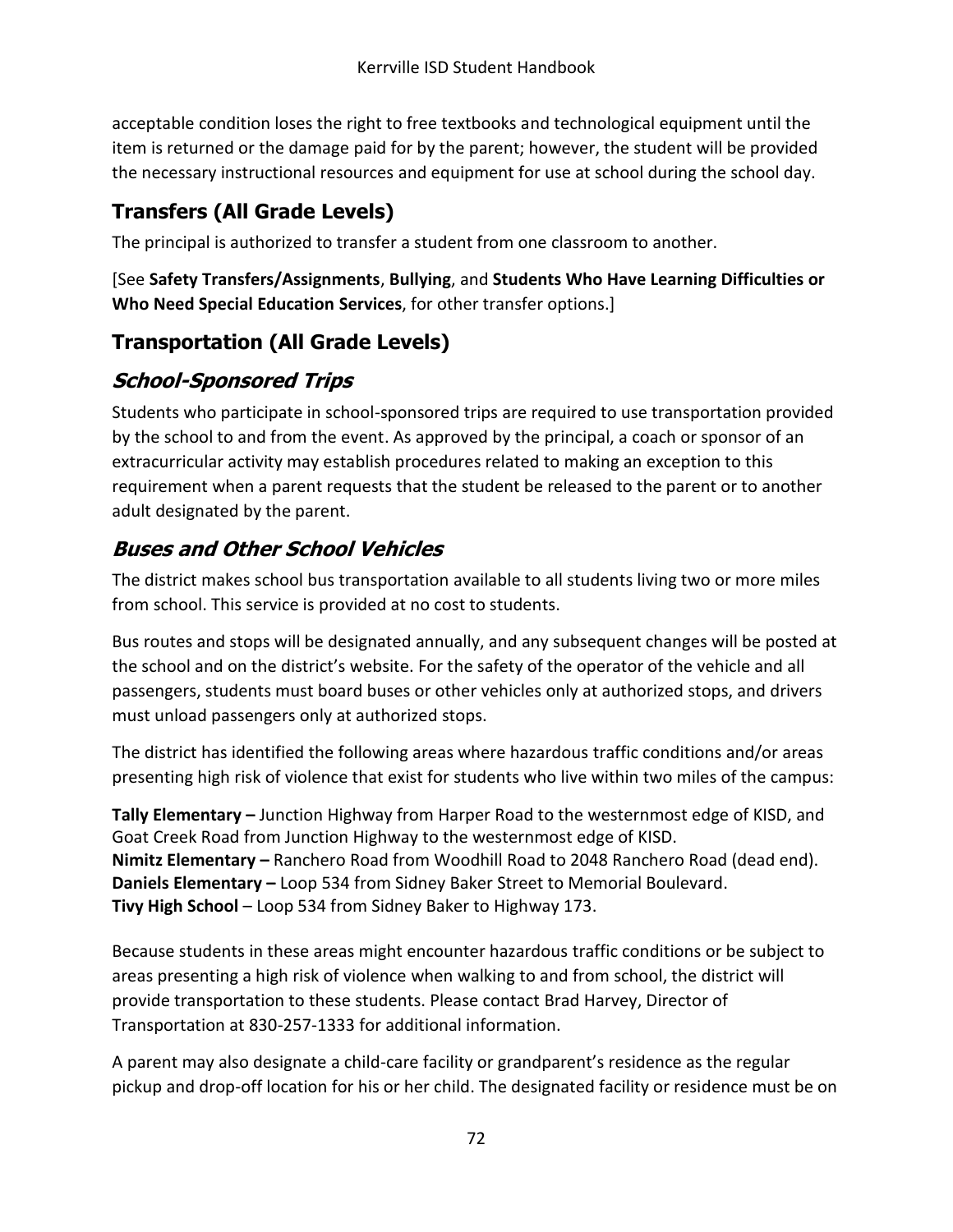an approved stop on an approved route. For information on bus routes and stops or to designate an alternate pickup or drop-off location, you may contact the District Transportation Office at 830-257-1333.

[See the Student Code of Conduct for provisions regarding transportation to the DAEP.]

Students are expected to assist district staff in ensuring that buses and other district vehicles remain in good condition and that transportation is provided safely. When riding in district vehicles, including buses, students are held to behavioral standards established in this handbook and the Student Code of Conduct. Students must:

- Follow the driver's directions at all times.
- Enter and leave the vehicle in an orderly manner at the designated stop.
- Keep feet, books, instrument cases, and other objects out of the aisle.
- Not deface the vehicle or its equipment.
- Not put head, hands, arms, or legs out of the window, hold any object out of the window, or throw objects within or out of the vehicle.
- Not possess or use any form of tobacco or e-cigarettes in any district vehicle.
- Observe all usual classroom rules.
- Be seated while the vehicle is moving.
- Fasten their seat belts, if available.
- Wait for the driver's signal upon leaving the vehicle and before crossing in front of the vehicle.
- Follow any other rules established by the operator of the vehicle.

Misconduct will be punished in accordance with the Student Code of Conduct; the privilege to ride in a district vehicle, including a school bus, may be suspended or revoked.

# **Vandalism (All Grade Levels)**

The taxpayers of the community have made a sustained financial commitment for the construction and upkeep of school facilities. To ensure that school facilities can serve those for whom they are intended—both this year and for years to come—littering, defacing, or damaging school property is not tolerated. Students will be required to pay for damages they cause and will be subject to criminal proceedings as well as disciplinary consequences in accordance with the Student Code of Conduct.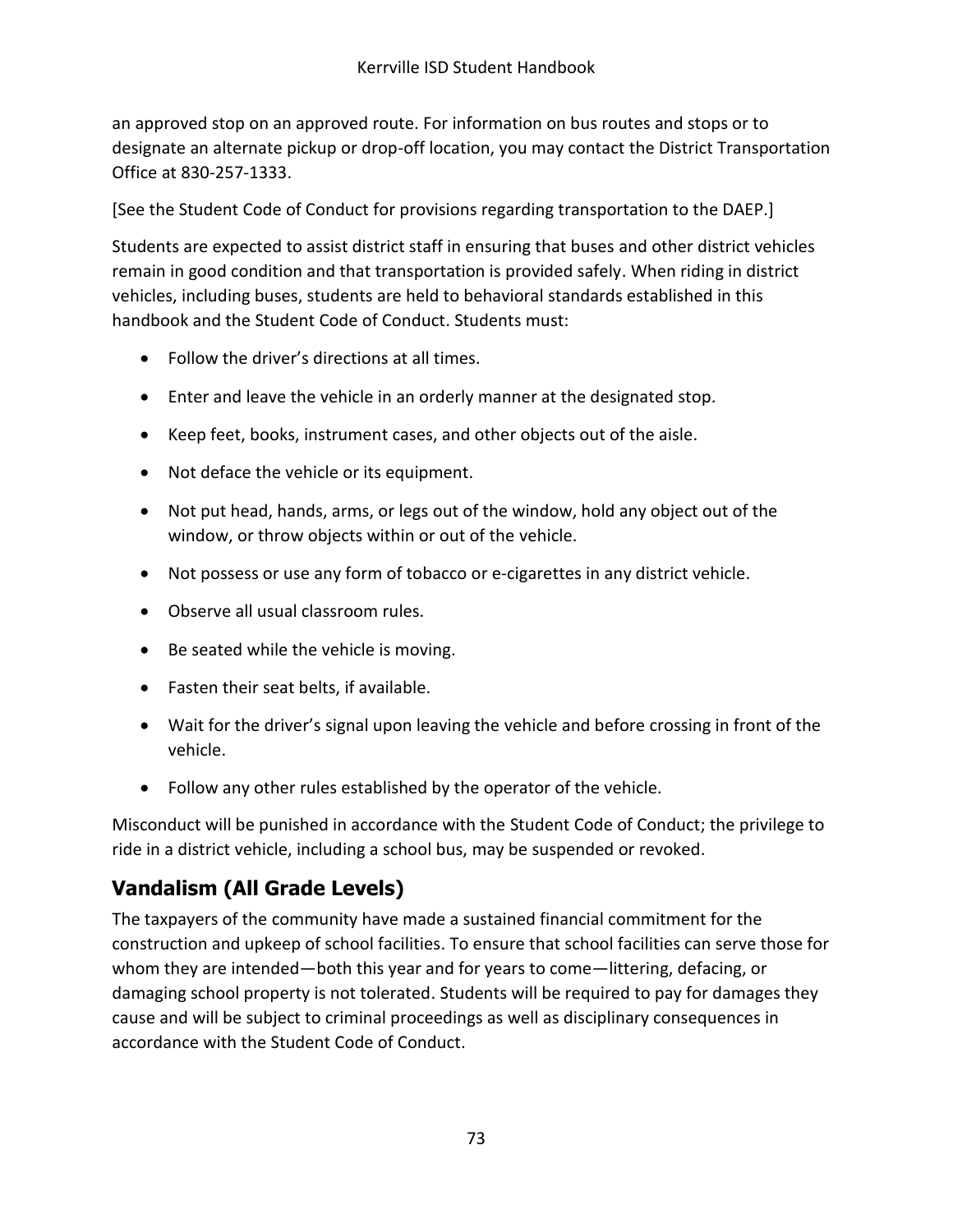### **Video Cameras (All Grade Levels)**

For safety purposes, video and audio recording equipment is used to monitor student behavior, including on buses and in common areas on campus. Students will not be told when the equipment is being used.

The principal will review the video and audio recordings routinely and document student misconduct. Discipline will be in accordance with the Student Code of Conduct.

Upon written request of a parent of a student who receives special education services, a staff member (as this term in defined by law), a principal or assistant principal, or the board, state law requires the district to place video and audio recording equipment in a classroom in which the student spends at least 50 percent of his or her instructional day, referred to in the law as a self-contained classroom. The majority of students in this type of classroom must also be students who receive special education services. Before the district places a video camera in a classroom or other setting in which your child receives special education services, the district will provide notice to you. Please speak directly with the principal or Michele Gist-Barrow, who has been designated by the district to coordinate the implementation of and compliance with this law, for further information or to request the installation and operation of this equipment. [See EHBAF(LOCAL).]

### **Visitors to the School (All Grade Levels)**

#### **General Visitors**

Parents and others are welcome to visit district schools. For the safety of those within the school and to avoid disruption of instructional time, all visitors must first report to the main office and must comply with all applicable district policies and procedures. When arriving on campus, all parents and other visitors should be prepared to show identification.

Visits to individual classrooms during instructional time are permitted only with approval of the principal and teacher and only so long as their duration or frequency does not interfere with the delivery of instruction or disrupt the normal school environment. Even if the visit is approved prior to the visitor's arrival, the individual must check in at the main office first.

All visitors are expected to demonstrate the highest standards of courtesy and conduct; disruptive behavior will not be permitted.

#### **Unauthorized Persons**

In accordance with Education Code 37.105, a school administrator, school resource officer (SRO), or district police officer has the authority to refuse entry or eject a person from district property if the person refuses to leave peaceably on request and:

The person poses a substantial risk of harm to any person; or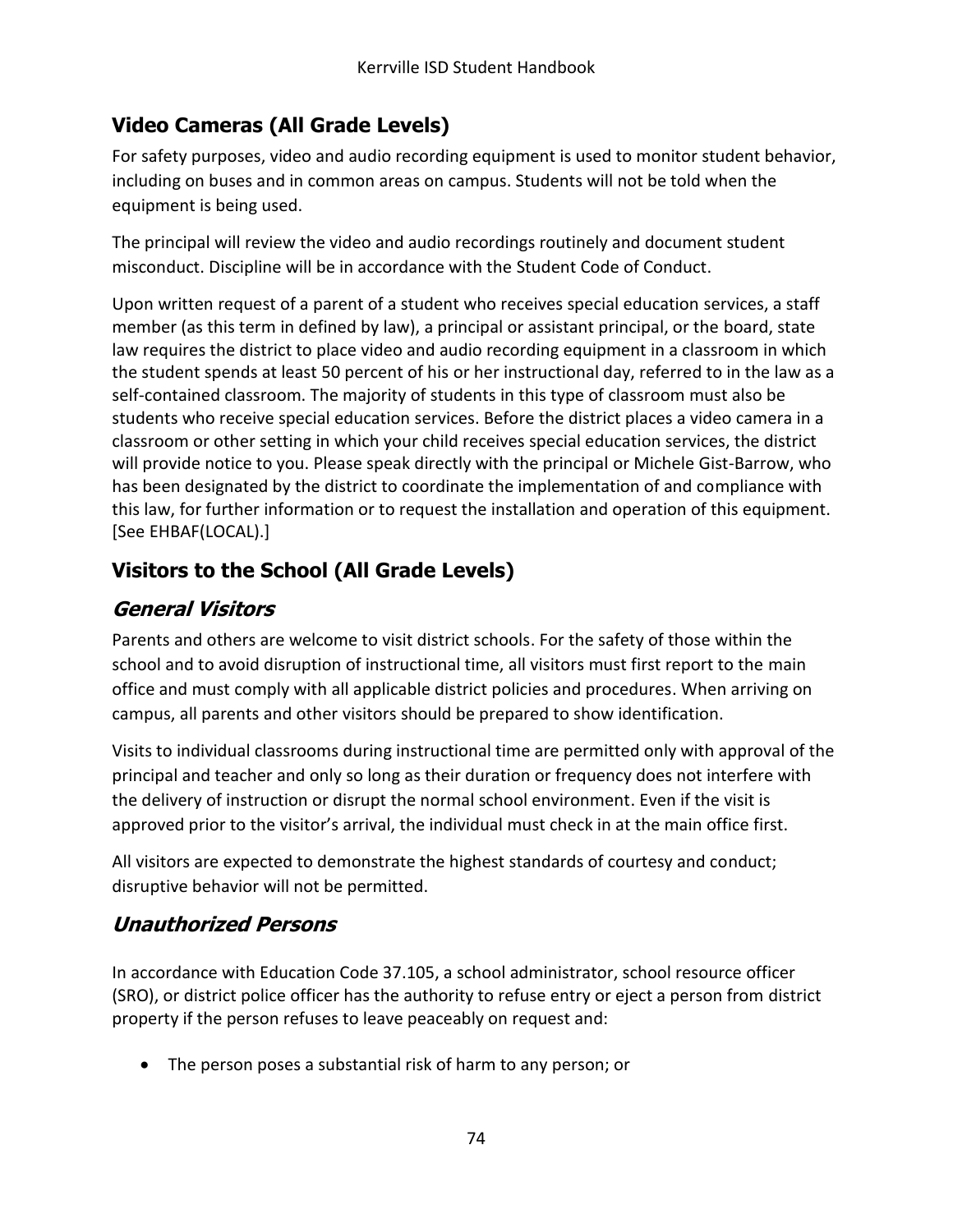The person behaves in a manner that is inappropriate for a school setting and the person persists in the behavior after being given a verbal warning that the behavior is inappropriate and may result in refusal of entry or ejection.

Appeals regarding refusal of entry or ejection from district property may be filed in accordance with FNG(LOCAL) or GF(LOCAL). [See also Student Code of Conduct.]

### **Visitors Participating in Special Programs for Students**

### **Business, Civic, and Youth Groups**

The district may invite representatives from patriotic societies listed in Title 36 of the United States Code to present information to interested students about membership in the society.

# **Career Day**

At times throughout the school year the district invites representatives from colleges and universities and other higher education institutions, prospective employers, and military recruiters to present information to interested students.

### **Volunteers (All Grade Levels)**

We appreciate so much the efforts of parent and grandparent volunteers that are willing to serve our district and students. If you are interested in volunteering, please contact your child's teacher or the school office for more information and to complete an application.

# **Voter Registration (Secondary Grade Levels Only)**

A student who is eligible to vote in any local, state, or federal election may obtain a voter registration application at the main campus office.

### **Withdrawing from School (All Grade Levels)**

A student under age 18 may be withdrawn from school only by a parent. The school requests notice from the parent at least three days in advance so that records and documents may be prepared. The parent may obtain a withdrawal form from the principal's office.

On the student's last day, the withdrawal form must be presented to each teacher for current grade averages and book and equipment clearance; to the librarian to ensure a clear library record; to the clinic for health records; to the school counselor for the last report card and course clearance; and finally, to the principal. A copy of the withdrawal form will be given to the student, and a copy will be placed in the student's permanent record.

A student who is age 18 or older, who is married, or who has been declared by a court to be an emancipated minor may withdraw without parental signature.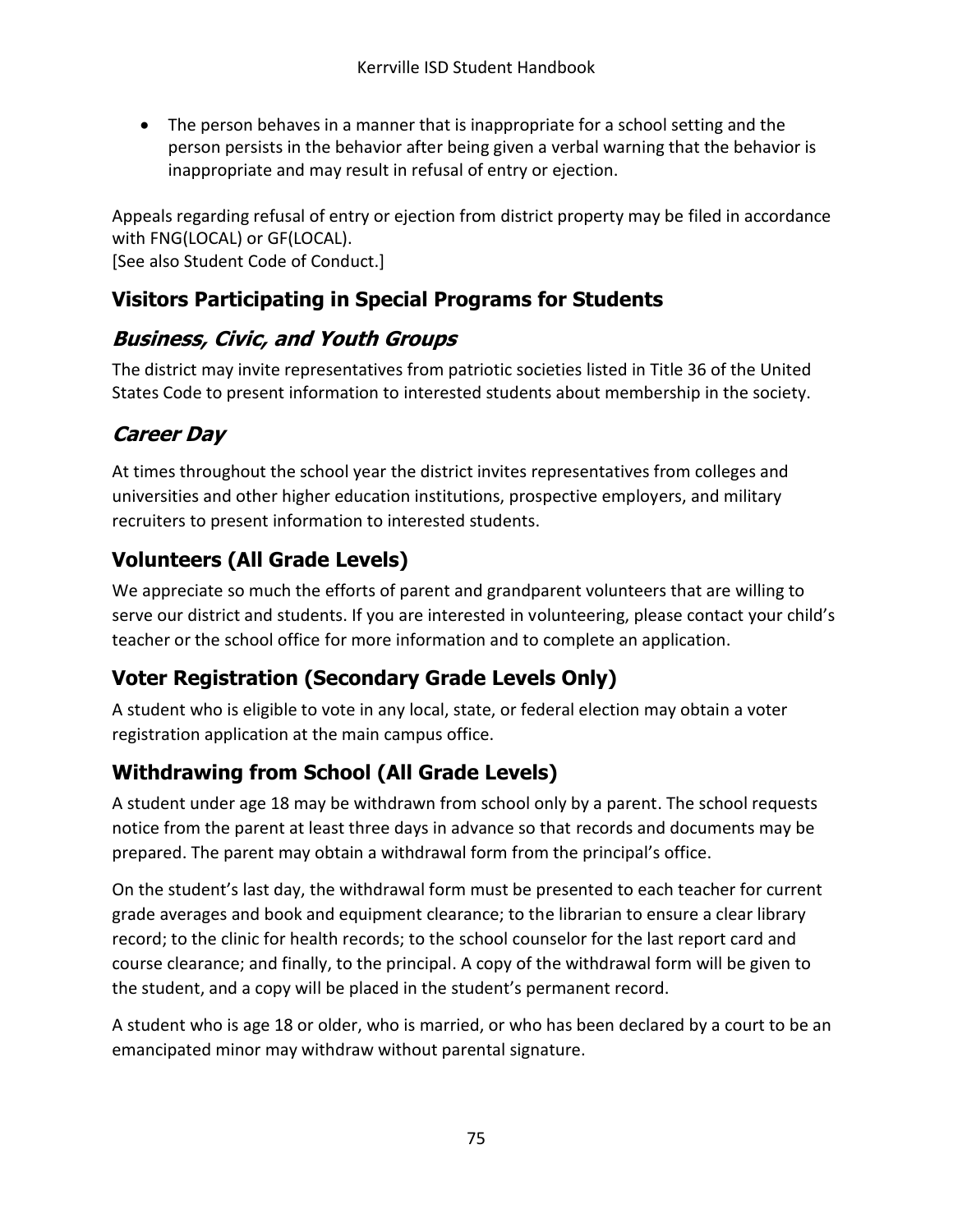# **Glossary**

**Accelerated instruction** is an intensive supplemental program designed to address the needs of an individual student in acquiring the knowledge and skills required at his or her grade level and/or as a result of a student not meeting the passing standard on a state-mandated assessment.

**ACT-Aspire** refers to an assessment that took the place of ACT-Plan and is designed as a preparatory and readiness assessment for the ACT. This is usually taken by students in grade 10.

**ACT** refers to one of the two most frequently used college or university admissions exams: the American College Test. The test may be a requirement for admission to certain colleges or universities.

**ARD** is the admission, review, and dismissal committee convened for each student who is identified as needing a full and individual evaluation for special education services. The eligible student and his or her parents are members of the committee.

**Attendance review committee** is responsible for reviewing a student's absences when the student's attendance drops below 90 percent, or in some cases 75 percent, of the days the class is offered. Under guidelines adopted by the board, the committee will determine whether there were extenuating circumstances for the absences and whether the student needs to complete certain conditions to master the course and regain credit or a final grade lost because of absences.

**DAEP** stands for disciplinary alternative education program, a placement for students who have violated certain provisions of the Student Code of Conduct.

**EOC assessments** are end-of-course tests, which are state-mandated, and are part of the STAAR program. Successful performance on EOC assessments are required for graduation. These exams will be given in English I, English II, Algebra I, Biology, and U.S. History.

**ESSA** is the Every Student Succeeds Act passed by the federal government in December 2015.

**FERPA** refers to the federal Family Educational Rights and Privacy Act that grants specific privacy protections to student records. The law contains certain exceptions, such as for directory information, unless a student's parent or a student 18 or older directs the school not to release directory information.

**IEP** is the written record of the individualized education program prepared by the ARD committee for a student with disabilities who is eligible for special education services. The IEP contains several parts, such as a statement of the student's present educational performance; a statement of measurable annual goals, with short-term objectives; the special education and related services and supplemental aids and services to be provided, and program modifications or support by school personnel; a statement regarding how the student's progress will be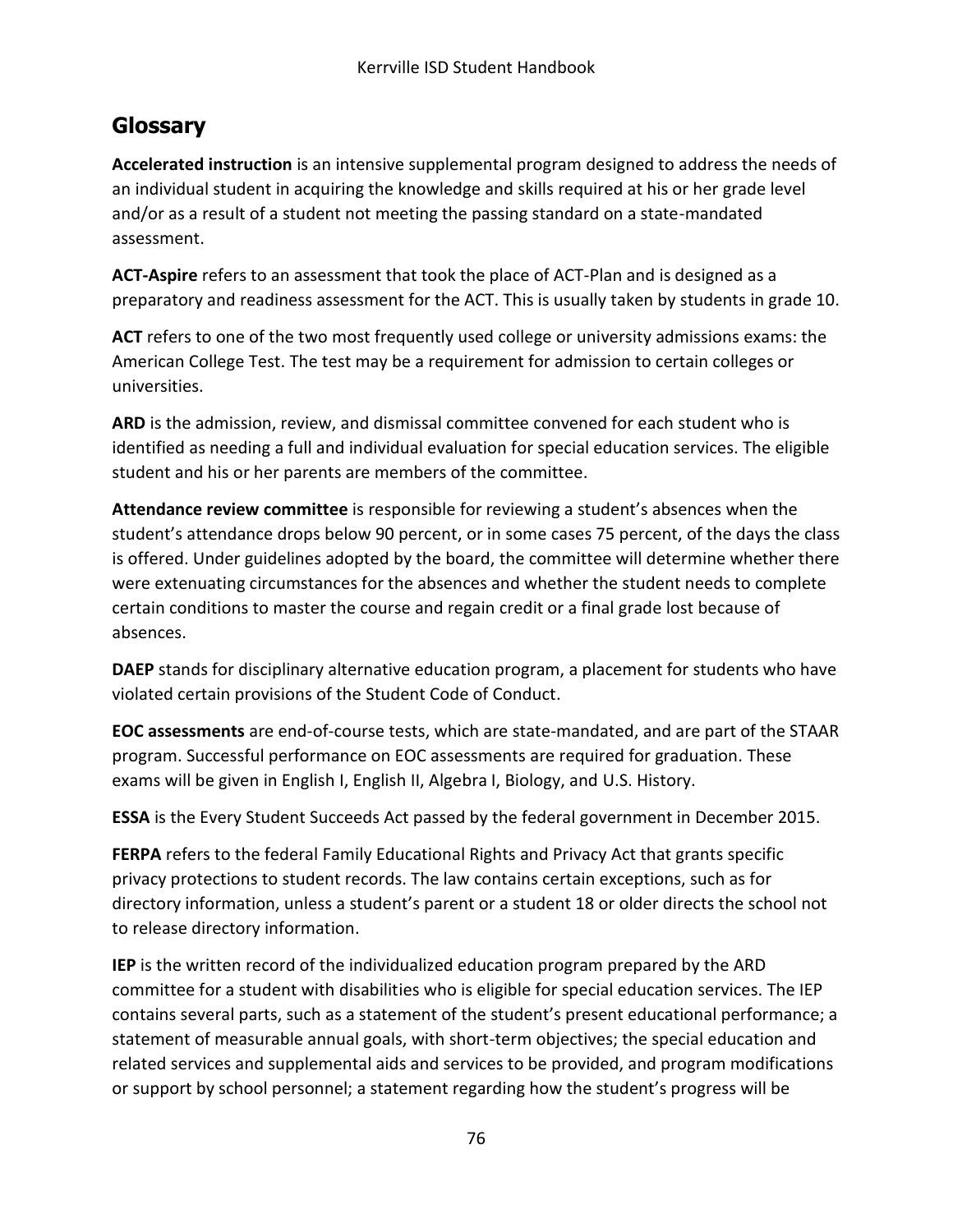measured and how the parents will be kept informed; accommodations for state or districtwide tests; whether successful completion of state-mandated assessments is required for graduation, etc.

**IGC** is the individual graduation committee, formed in accordance with state law, to determine a student's eligibility to graduate when the student has failed to demonstrate satisfactory performance on no more than two of the required state assessments.

**ISS** refers to in-school suspension, a disciplinary technique for misconduct found in the Student Code of Conduct. Although different from out-of-school suspension and placement in a DAEP, ISS removes the student from the regular classroom.

**PGP** stands for Personal Graduation Plan, which is required for high school students and for any student in middle school who fails a section on a state-mandated test or is identified by the district as not likely to earn a high school diploma before the fifth school year after he or she begins grade 9.

**PSAT** is the preparatory and readiness assessment for the SAT.

**SAT** refers to one of the two most frequently used college or university admissions exams: the Scholastic Aptitude Test. The test may be a requirement for admissions to certain colleges or universities.

**SHAC** stands for School Health Advisory Council, a group of at least five members, a majority of whom must be parents, appointed by the school board to assist the district in ensuring that local community values and health issues are reflected in the district's health education instruction, along with providing assistance with other student and employee wellness issues.

**Section 504** is the federal law that prohibits discrimination against a student with a disability, requiring schools to provide opportunities for equal services, programs, and participation in activities. Unless the student is determined to be eligible for special education services under the Individuals with Disabilities Education Act (IDEA), general education with appropriate instructional accommodations will be provided.

**STAAR** is the State of Texas Assessments of Academic Readiness, the state's system of standardized academic achievement assessments.

**STAAR Alternate 2** is an alternative state-mandated assessment designed for students with severe cognitive disabilities receiving special education services who meet the participation requirements, as determined by the student's ARD committee.

**STAAR Spanish** is an alternative state-mandated assessment administered to eligible students for whom a Spanish version of STAAR is the most appropriate measure of their academic progress.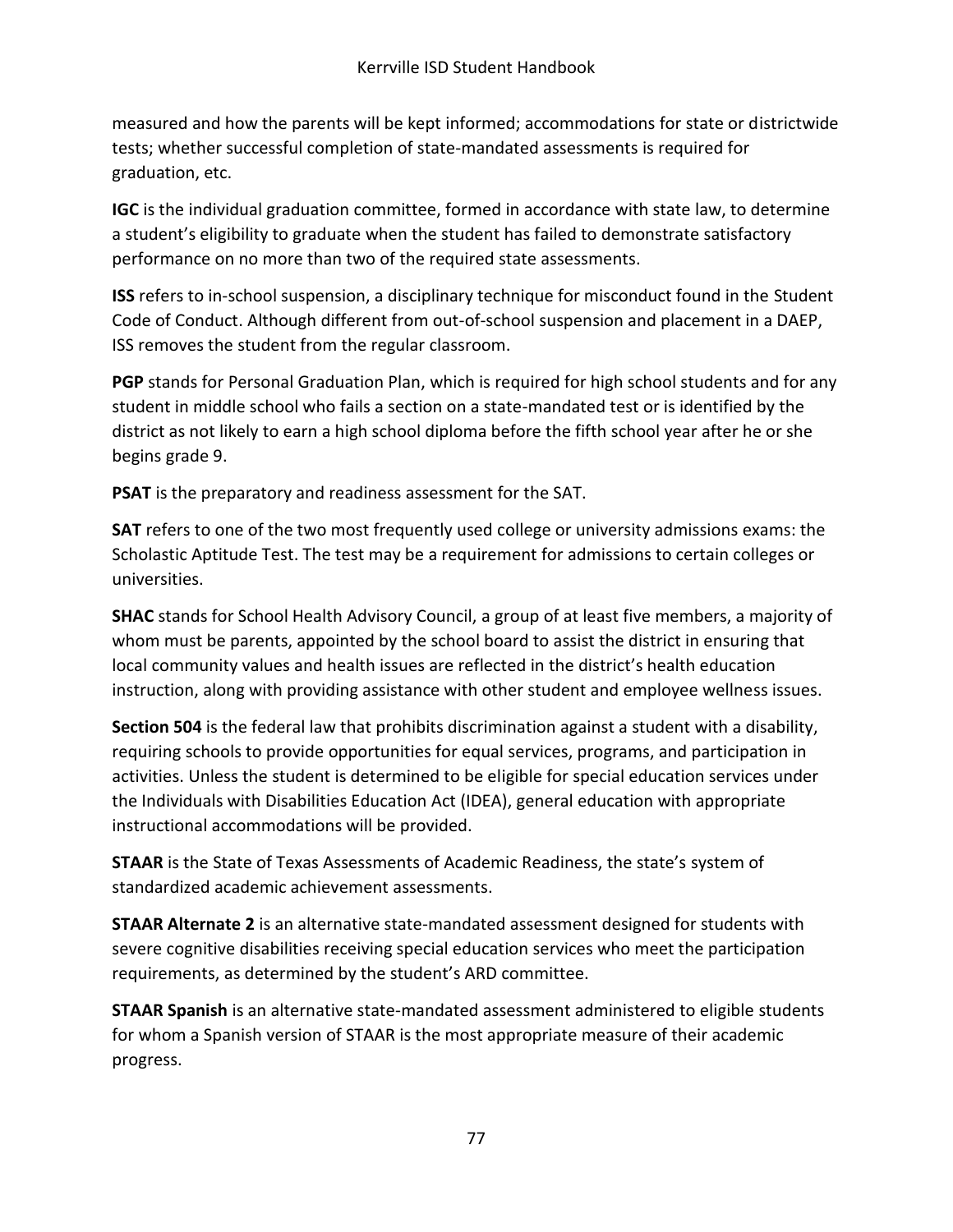**State-mandated assessments** are required of students at certain grade levels and in specified subjects. Successful performance sometimes is a condition of promotion, and passing the STAAR EOC assessments is a condition of graduation. Students have multiple opportunities to take the tests if necessary for promotion or graduation.

**Student Code of Conduct** is developed with the advice of the district-level committee and adopted by the board and identifies the circumstances, consistent with law, when a student may be removed from a classroom, campus, or district vehicle. It also sets out the conditions that authorize or require the principal or another administrator to place the student in a DAEP. It outlines conditions for out-of-school suspension and for expulsion. The Student Code of Conduct also addresses notice to the parent regarding a student's violation of one of its provisions.

**TELPAS** stands for the Texas English Language Proficiency Assessment System, which assesses the progress that English language learners make in learning the English language, and is administered for those who meet the participation requirements in kindergarten–grade 12.

**TSI assessment** is the Texas Success Initiative assessment designed to measure the reading, mathematics, and writing skills that entering college-level freshmen students should have if they are to be successful in undergraduate programs in Texas public colleges and universities.

**TXVSN** is the Texas Virtual School Network, which provides online courses for Texas students to supplement the instructional programs of public school districts. Courses are taught by qualified instructors, and courses are equivalent in rigor and scope to a course taught in a traditional classroom setting.

**UIL** refers to the University Interscholastic League, the statewide voluntary nonprofit organization that oversees educational extracurricular academic, athletic, and music contests.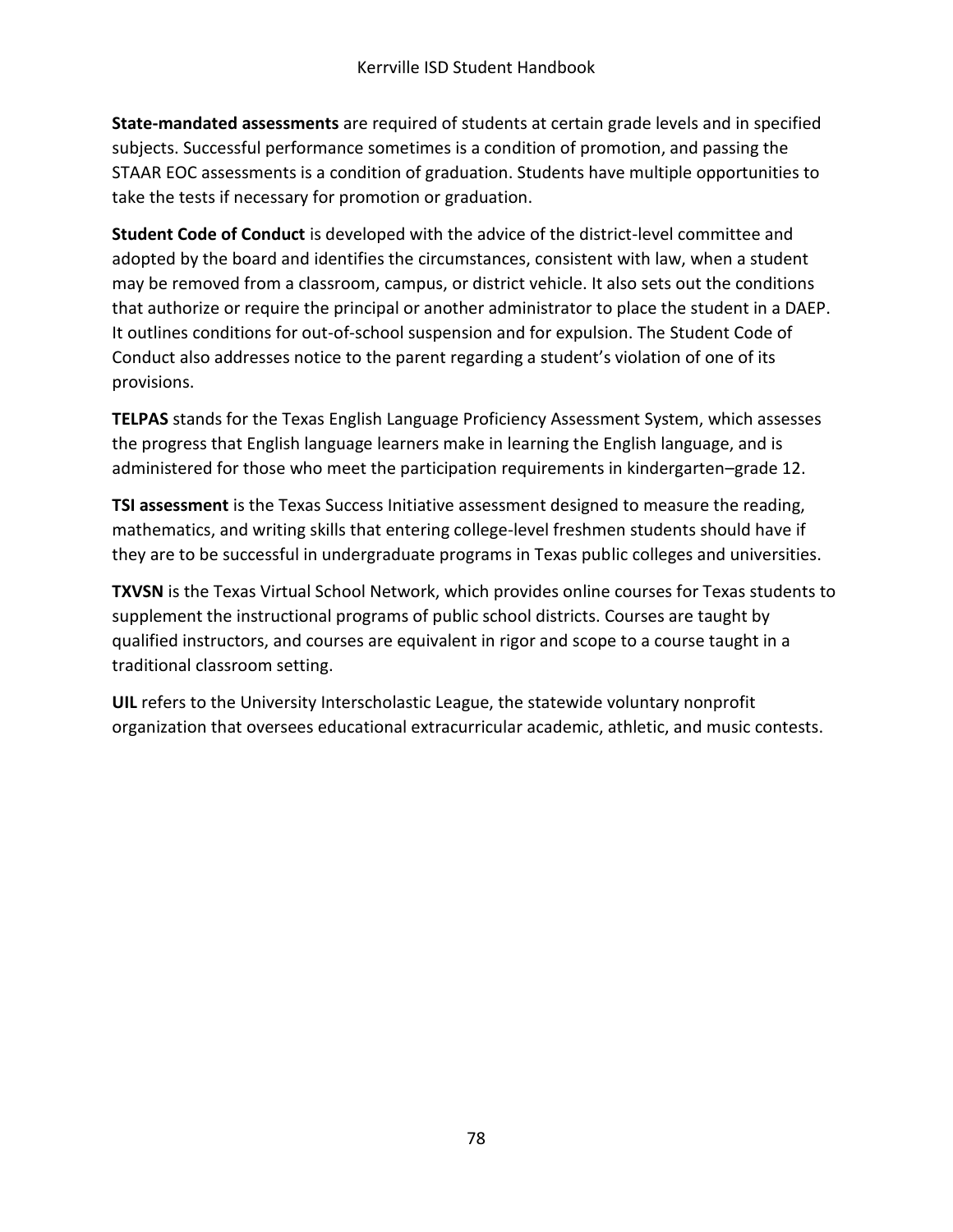### **Appendix: Freedom from Bullying Policy**

*Note to handbook developer: Because state law requires that the district's policy on bullying be distributed in its Student Handbook(s), the following has been formatted for you to more easily insert the district's FFI(LOCAL) policy here rather than in the body of the handbook itself.*

Note that school board policies may be revised at any time. For legal context and the most current copy of the local policy, visit [http://pol.tasb.org/Policy/Code/768?filter=FFI.](http://pol.tasb.org/Policy/Code/768?filter=FFI) Below is the text of Kerrville ISD's policy FFI(LOCAL) as of the date that this handbook was finalized for this school year.

#### **Student Welfare: Freedom from Bullying**

Note: This policy addresses bullying of District students. For provisions regarding discrimination and harassment involving District students, see FFH. Note that FFI shall be used in conjunction with FFH for certain prohibited con-duct. For reporting requirements related to child abuse and neglect, see FFG.

#### **BULLYING PROHIBITED**

The District prohibits bullying as defined by this policy. Retaliation against anyone involved in the complaint process is a violation of District policy and is prohibited.

#### **DEFINITION**

Bullying occurs when a student or group of students engages in written or verbal expression, expression through electronic means, or physical conduct that occurs on school property, at a school-sponsored or school-related activity, or in a vehicle operated by the District and that:

1. Has the effect or will have the effect of physically harming a student, damaging a student's property, or placing a student in reasonable fear of harm to the student's person or of damage to the student's property; or

2. Is sufficiently severe, persistent, and pervasive enough that the action or threat creates an intimidating, threatening, or abusive educational environment for a student.

This conduct is considered bullying if it:

1. Exploits an imbalance of power between the student perpetrator and the student victim through written or verbal expression or physical conduct; and

2. Interferes with a student's education or substantially disrupts the operation of a school.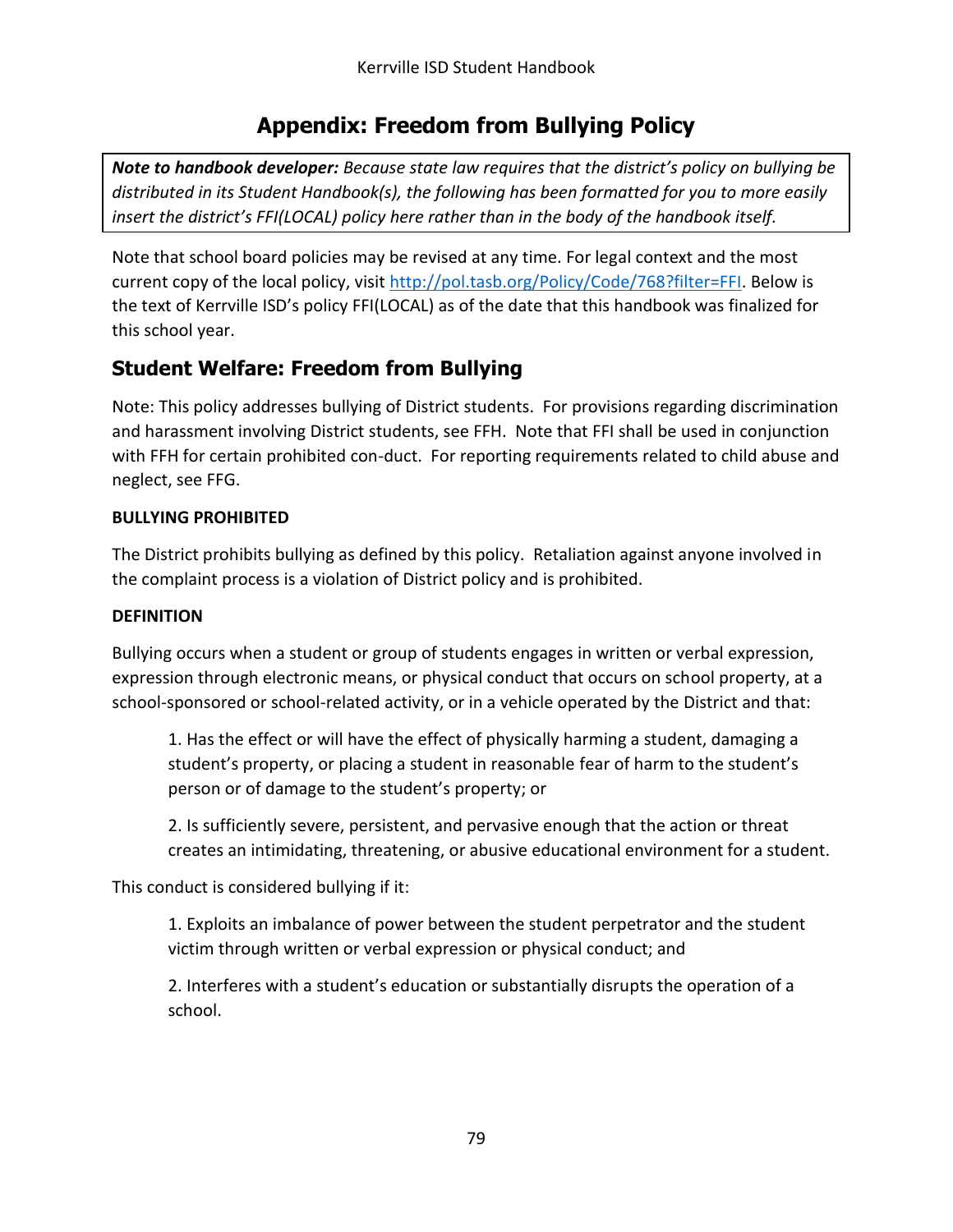#### EXAMPLES

Bullying of a student may include hazing, threats, taunting, teasing, confinement, assault, demands for money, destruction of property, theft of valued possessions, name calling, rumor spreading, or ostracism.

#### RETALIATION

The District prohibits retaliation by a student or District employee against any person who in good faith makes a report of bullying, serves as a witness, or participates in an investigation.

#### EXAMPLES

Examples of retaliation may include threats, rumor spreading, ostracism, assault, destruction of property, unjustified punishments, or unwarranted grade reductions. Unlawful retaliation does not include petty slights or annoyances.

#### FALSE CLAIM

A student who intentionally makes a false claim, offers false statements, or refuses to cooperate with a District investigation regarding bullying shall be subject to appropriate disciplinary action.

#### TIMELY REPORTING

Reports of bullying shall be made as soon as possible after the alleged act or knowledge of the alleged act. A failure to immediately report may impair the District's ability to investigate and address the prohibited conduct.

#### **REPORTING PROCEDURES**

#### STUDENT REPORT

To obtain assistance and intervention, any student who believes that he or she has experienced bullying or believes that another student has experienced bullying should immediately report the alleged acts to a teacher, counselor, principal, or other District employee.

#### EMPLOYEE REPORT

Any District employee who suspects or receives notice that a stu-dent or group of students has or may have experienced bullying shall immediately notify the principal or designee.

#### REPORT FORMAT

A report may be made orally or in writing. The principal or designee shall reduce any oral reports to written form.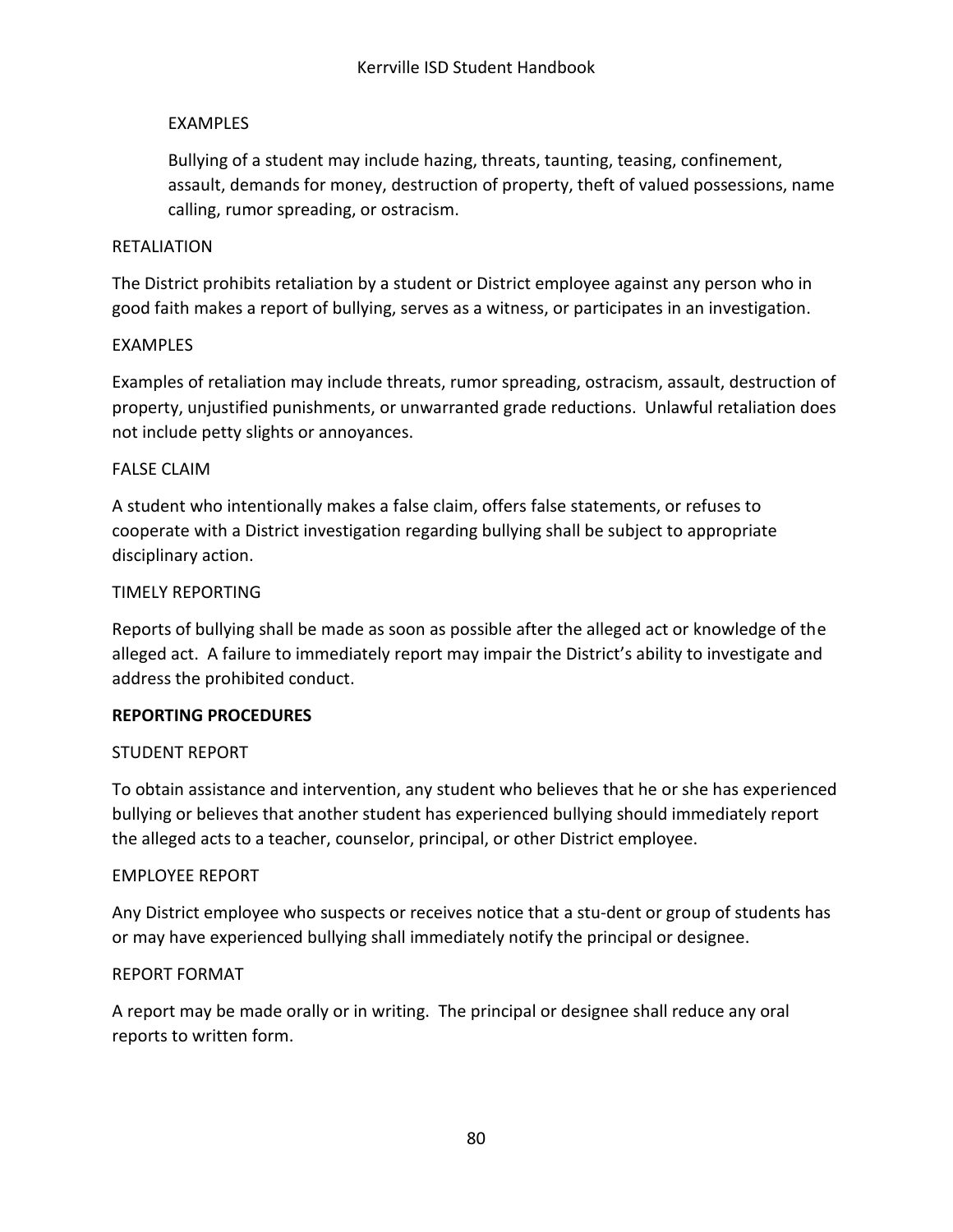#### PROHIBITED CONDUCT

The principal or designee shall determine whether the allegations in the report, if proven, would constitute prohibited conduct as defined by policy FFH, including dating violence and harassment or dis-crimination on the basis of race, color, religion, gender, national origin, or disability. If so, the District shall proceed under policy FFH. If the allegations could constitute both prohibited conduct and bullying, the investigation under FFH shall include a determination on each type of conduct.

#### INVESTIGATION OF REPORT

The principal or designee shall conduct an appropriate investigation based on the allegations in the report. The principal or designee shall promptly take interim action calculated to prevent bullying during the course of an investigation, if appropriate.

#### CONCLUDING THE INVESTIGATION

Absent extenuating circumstances, the investigation should be completed within ten District business days from the date of the initial report alleging bullying; however, the principal or designee shall take additional time if necessary to complete a thorough investigation.

The principal or designee shall prepare a final, written report of the investigation. The report shall include a determination of whether bullying occurred, and if so, whether the victim used reasonable self-defense. A copy of the report shall be sent to the Superintendent or designee.

#### NOTICE TO PARENTS

If an incident of bullying is confirmed, the principal or designee shall promptly notify the parents of the victim and of the student who engaged in bullying.

#### **DISTRICT ACTION**

#### BULLYING

If the results of an investigation indicate that bullying occurred, the District shall promptly respond by taking appropriate disciplinary action in accordance with the District's Student Code of Conduct and may take corrective action reasonably calculated to address the conduct.

#### DISCIPLINE

A student who is a victim of bullying and who used reasonable self-defense in response to the bullying shall not be subject to disciplinary action.

The discipline of a student with a disability is subject to applicable state and federal law in addition to the Student Code of Conduct.